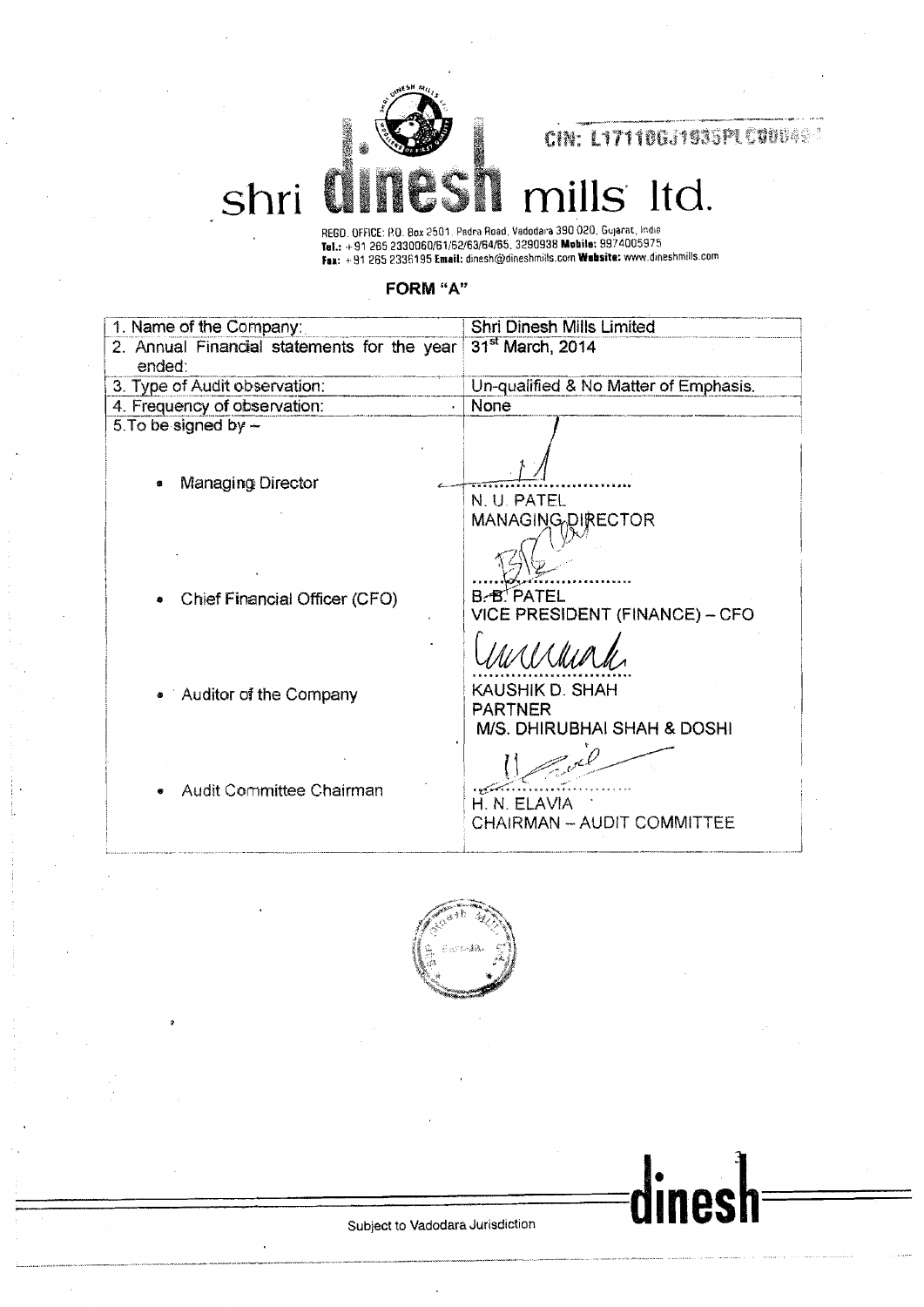

#### **BOARD OF DIRECTORS**

Shri Upendrabhai M. Patel (Chairman Emeritus) Shri Bharatbhai U. Patel (Chairman & Managing Director) Shri Nimishbhai U. Patel (Managing Director) Shri Atulbhai G. Shroff (Upto 15th January, 2014) Shri Jal R. Patel Shri H. N. Elavia Shri Ambubhai T. Patel Shri Tanujbhai M. Patel Shri Sudhir Mankad (Upto 31st July, 2013) Shri Rakesh Agrawal Shri J. B. Sojitra

## **COMPANY SECRETARY**

Shri J. B. Sojitra

#### **BANKERS**

Bank of Baroda Central Bank of India Indian Overseas Bank

#### **AUDITORS**

M/s. Dhirubhai Shah & Doshi Chartered Accountants Ahmedabad

#### **REGISTERED OFFICE**

P.O.Box No. 2501, Padra Road, Vadodara - 390 020. Telephone : (0265) 2330060-65 Fax : (0265) 2336195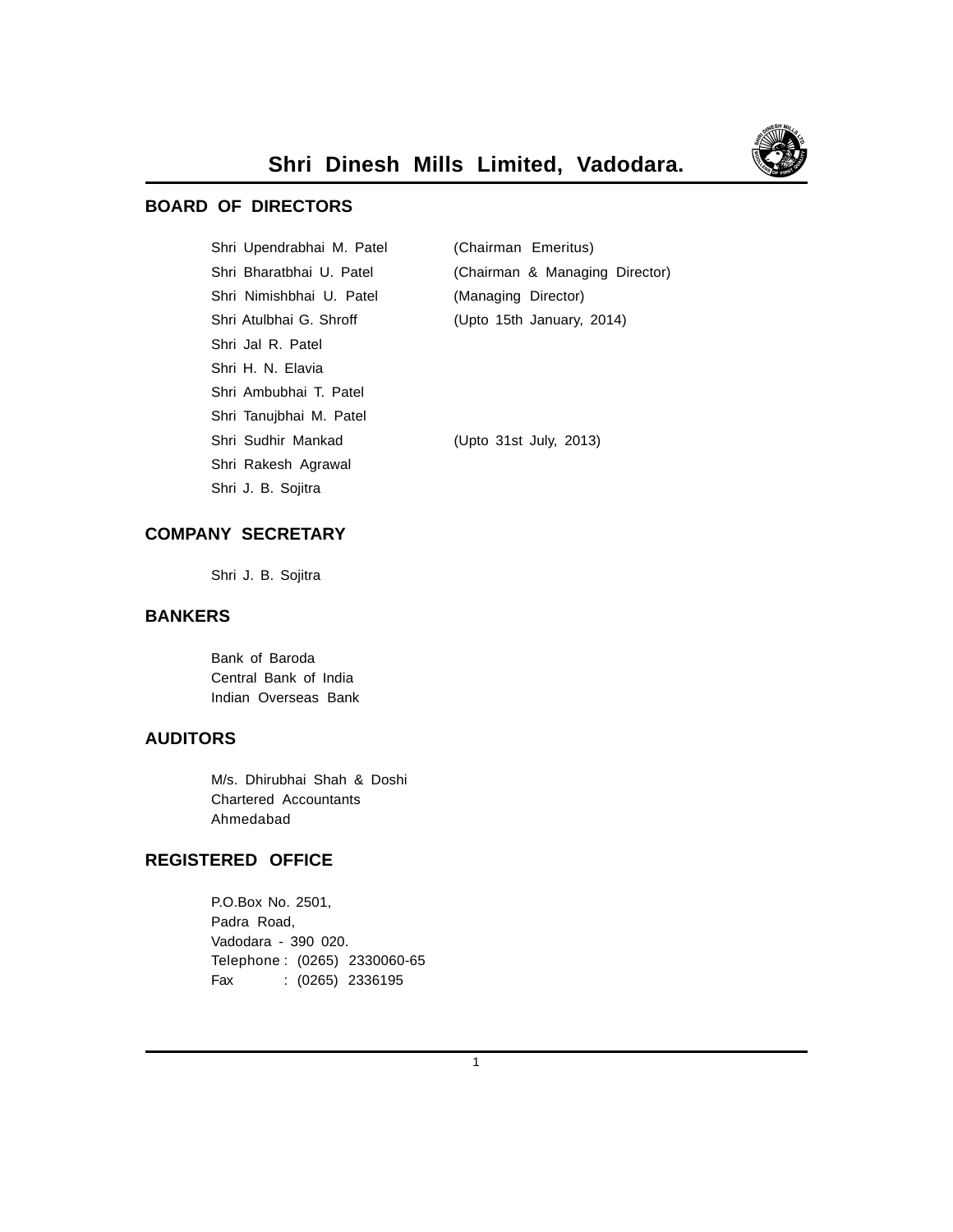#### **NOTICE**

**NOTICE** is hereby given that 79th Annual General Meeting (AGM) of the Members of Shri Dinesh Mills Ltd. will be held at the Registered Office of the Company at Padra Road, Vadodara on Tuesday, 30th September, 2014 at 11.00 A.M. to transact the following business:

#### **ORDINARY BUSINESS:**

- **1.** To receive, consider and adopt the Audited Balance Sheet as at 31st March, 2014 and Profit & Loss Account for the year ended on that date and the Reports of the Directors and Auditors thereon.
- **2.** To declare dividend for the year 2013-2014.
- **3.** To appoint a Director in place of Shri Bharatbhai U. Patel, who retires by rotation and being eligible, offers himself for re-appointment.
- **4.** To appoint M/s. Dhirubhai Shah & Doshi, Chartered Accountants, Ahmedabad as Auditors and fix their remuneration.

#### **SPECIAL BUSINESS:**

**5. PAYMENT OF REMUNERATION TO SHRI NIMISHBHAI U. PATEL, MANAGING DIRECTOR FROM 1ST APRIL, 2014 TO 13TH JANUARY, 2015**

To consider and if thought fit, to pass with or without modification(s), the following Resolution as "SPECIAL RESOLUTION"

**"RESOLVED THAT** in partial modification of earlier Resolutions passed by members of the Company and subject to the approval of the Central Government, if required, the Company hereby approves the payment of the managerial remuneration on the existing terms & conditions to Shri Nimishbhai U. Patel, Managing Director who is also rendering honorary services as Chairman & Managing Director of the subsidiary company viz. Dinesh Remedies Ltd., in accordance with the provisions of Section 196 and 197 of the Companies Act, 2013 read with schedule "V" thereto and the Companies (Appointment and Remuneration of Managerial Personnel) Rules, 2014, for the unexpired period of his tenure from 1st April, 2014 to 13th January, 2015 as set out in the draft Deed of Variation, copy whereof placed before the meeting and initialed by the Chairman for the purpose of identification with liberty to the Board to increase/reduce the remuneration, alter and vary such terms and conditions in accordance with the provisions of the Companies Act, 2013 read with the Rules made there under and the Schedule V to the Companies Act, 2013 as may be agreed by Shri Nimishbhai U. Patel.

**RESOLVED FURTHER THAT** the Deed of Variation be executed with Shri Nimishbhai U Patel under the Common seal of the Company pursuant to the provisions of Articles of Association of the Company and Shri J. B. Sojitra, Secretary of the Company is authorised to file relevant Form(s) electronically as may be required in this connection."

#### **6. APPOINTMENT OF SHRI H. N. ELAVIA AS AN INDEPENDENT DIRECTOR**

To consider and if thought fit, to pass with or without modification(s), the following Resolution as "ORDINARY RESOLUTION"

**"RESOLVED THAT** pursuant to the provisions of Sections 149, 152 read with Schedule IV and all other applicable provisions of the Companies Act, 2013 and the Companies (Appointment & Qualification of Directors) Rules, 2014 (including any statutory modification(s) or re-enactment thereof for the time being in force) and Clause 49 of the Listing Agreement, Shri H. N. Elavia (DIN - 01013388), who is Non Executive Independent Director of the Company be and is hereby appointed as an Independent Director of the Company to hold Office for five consecutive years for a term upto the conclusion of 84th Annual General Meeting of the Company to be held for the year 2018-2019."

#### **7. APPOINTMENT OF SHRI JAL R. PATEL AS AN INDEPENDENT DIRECTOR**

To consider and if thought fit, to pass with or without modification(s), the following Resolution as "ORDINARY RESOLUTION"

**"RESOLVED THAT** pursuant to the provisions of Sections 149, 152 read with Schedule IV and all other applicable provisions of the Companies Act, 2013 and the Companies (Appointment & Qualification of Directors) Rules, 2014 (including any statutory modification(s) or re-enactment thereof for the time being in force) and Clause 49 of the Listing Agreement, Shri Jal R. Patel (DIN - 00065021), who is Non Executive Independent Director of the Company be and is hereby appointed as an Independent Director of the Company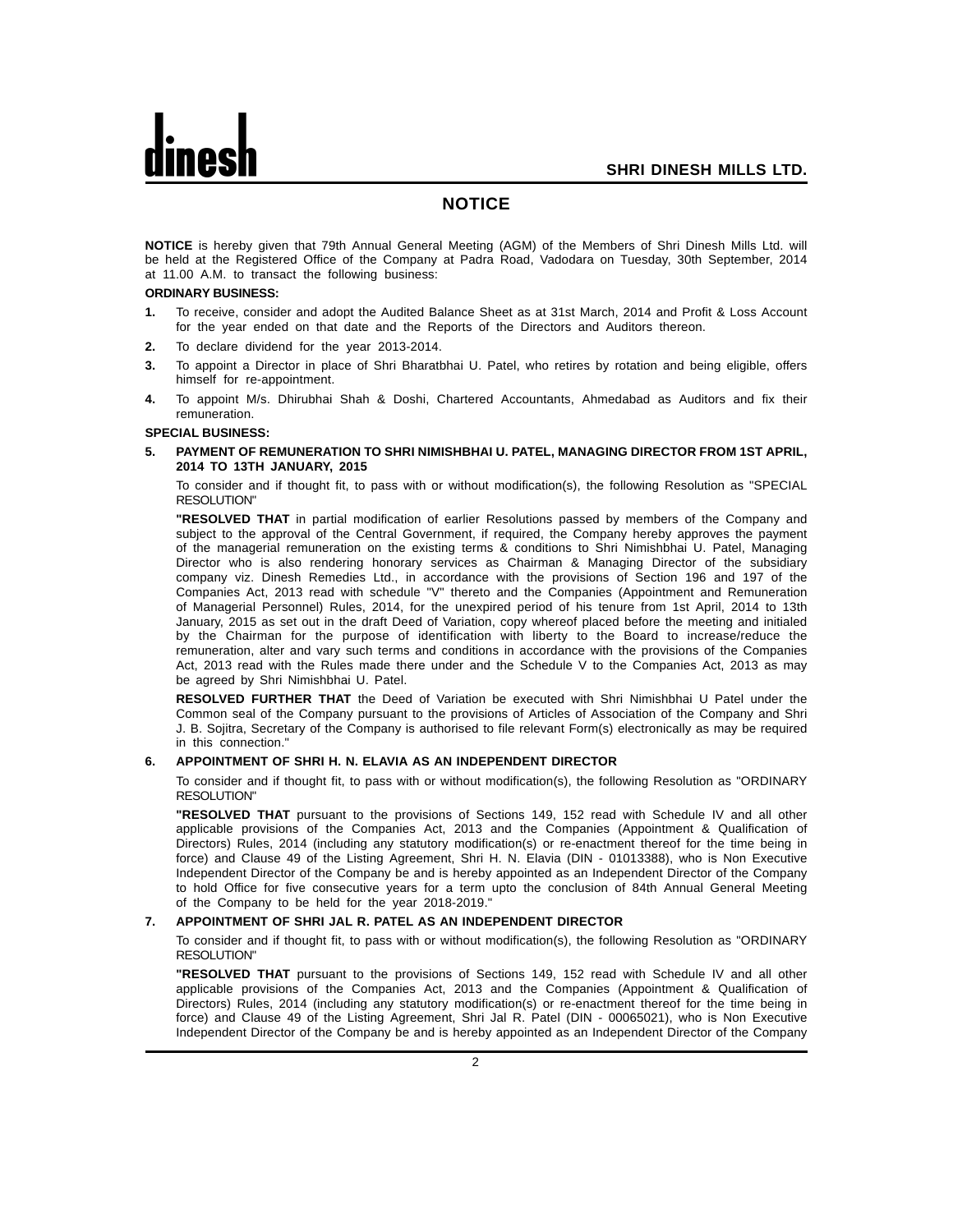

to hold Office for five consecutive years for a term upto the conclusion of 84th Annual General Meeting of the Company to be held for the year 2018-2019."

#### **8. APPOINTMENT OF SHRI A. T. PATEL AS AN INDEPENDENT DIRECTOR**

To consider and if thought fit, to pass with or without modification(s), the following Resolution as "ORDINARY RESOLUTION"

**"RESOLVED THAT** pursuant to the provisions of Sections 149, 152 read with Schedule IV and all other applicable provisions of the Companies Act, 2013 and the Companies (Appointment & Qualification of Directors) Rules, 2014 (including any statutory modification(s) or re-enactment thereof for the time being in force) and Clause 49 of the Listing Agreement, Shri A. T. Patel (DIN - 00752059), who is Non Executive Independent Director of the Company be and is hereby appointed as an Independent Director of the Company to hold Office for five consecutive years for a term upto the conclusion of 84th Annual General Meeting of the Company to be held for the year 2018-2019."

#### **9. APPOINTMENT OF SHRI T. M. PATEL AS AN INDEPENDENT DIRECTOR**

To consider and if thought fit, to pass with or without modification(s), the following Resolution as "ORDINARY RESOLUTION"

**"RESOLVED THAT** pursuant to the provisions of Sections 149, 152 read with Schedule IV and all other applicable provisions of the Companies Act, 2013 and the Companies (Appointment & Qualification of Directors) Rules, 2014 (including any statutory modification(s) or re-enactment thereof for the time being in force) and Clause 49 of the Listing Agreement, Shri T. M. Patel (DIN - 00016788), who is Non Executive Independent Director of the Company be and is hereby appointed as an Independent Director of the Company to hold Office for five consecutive years for a term upto the conclusion of 84th Annual General Meeting of the Company to be held for the year 2018-2019."

#### **10. APPOINTMENT OF SHRI RAKESH AGRAWAL AS AN INDEPENDENT DIRECTOR**

To consider and if thought fit, to pass with or without modification(s), the following Resolution as "ORDINARY RESOLUTION"

**"RESOLVED THAT** pursuant to the provisions of Sections 149, 152 read with Schedule IV and all other applicable provisions of the Companies Act, 2013 and the Companies (Appointment & Qualification of Directors) Rules, 2014 (including any statutory modification(s) or re-enactment thereof for the time being in force) and Clause 49 of the Listing Agreement, Shri Rakesh Agrawal (DIN - 00057955), who is Non Executive Independent Director of the Company be and is hereby appointed as an Independent Director of the Company to hold Office for five consecutive years for a term upto the conclusion of 84th Annual General Meeting of the Company to be held for the year 2018-2019."

#### **11. ADOPTION OF NEW ARTICLES OF ASSOCIATION OF THE COMPANY**

To consider and if thought fit, to pass with or without modification(s), the following Resolution as "SPECIAL RESOLUTION"

**"RESOLVED THAT** pursuant to the provisions of Section 14 and all other applicable provisions of the Companies Act, 2013 read with the Companies (Incorporation) Rules, 2014 (including any statutory modification(s) or re-enactment thereof for the time being in force), the draft Regulation contained in the Articles of Association submitted to this meeting, be and are hereby approved and adopted in substitution and to the entire exclusion, of the Regulations contained in the existing Articles of Association of the Company.

**RESOLVED FURTHER THAT** the Board of Directors of the Company be and is hereby authorised to do all acts and to take such steps as may be necessary, proper and expedient to give effect to this Resolution."

#### **12. BORROWING POWERS**

To consider and if thought fit, to pass with or without modification(s), the following Resolution as "SPECIAL RESOLUTION"

**"RESOLVED THAT** the consent of the members of the Company pursuant to Section 180(1)(c) of the Companies Act, 2013, be and is hereby accorded to the borrowings by the Board of Directors of the Company from time to time, of all moneys deemed by them to be requisite or proper for the purpose of carrying on the business of the Company on such terms & conditions as the Board may deem fit notwithstanding that the moneys already borrowed by the Company (apart from temporary loans obtained from the Company's Bankers in the ordinary course of business) will exceed the aggregate of the Paid up share Capital of the Company and its Free Reserves, that is to say, Reserves not set apart for any specific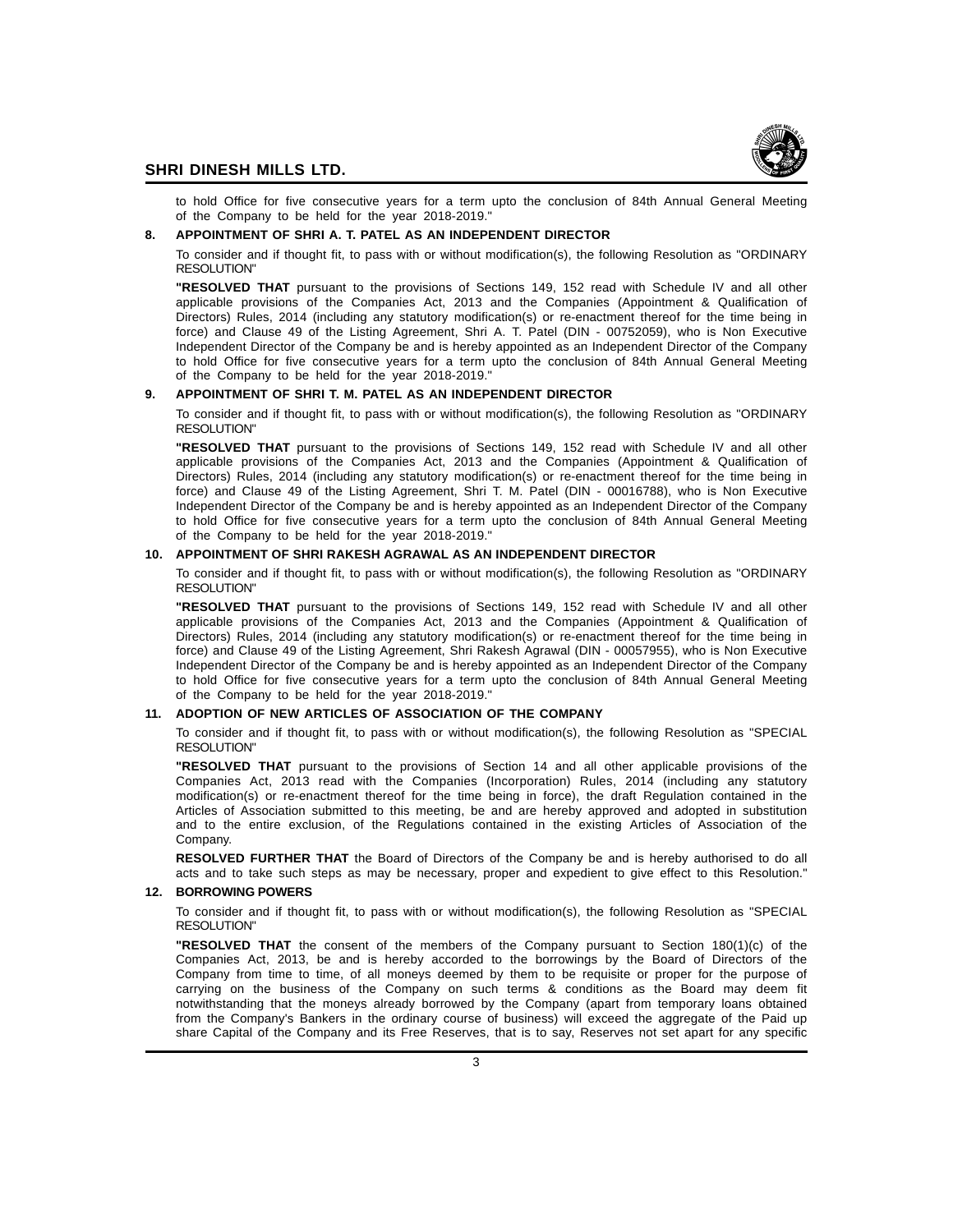purpose, provided that the total borrowing shall not exceed Rs.125/- Crores. (Rupees One Hundred Twenty Five Crores only)"

Padra Road, Vadodara - 390 020 **J. B. SOJITRA**

Read. Office : By Order of the Board Control of the Board By Order of the Board P.O. Box No. 2501, **For SHRI DINESH MILLS LTD.,** 

## Dated : 30th May, 2014 **ASTT. VICE PRESIDENT & COMPANY SECRETARY**

#### **NOTES :**

- 1. A MEMBER ENTITLED TO ATTEND AND VOTE AT THE MEETING IS ENTITLED TO APPOINT A PROXY TO ATTEND AND VOTE INSTEAD OF HIMSELF AND A PROXY NEED NOT BE A MEMBER OF THE COMPANY.
- 2. The information as per Clause 49 of the Listing Agreement with BSE Ltd. is annexed hereto in respect of item No. 3, 5, 6, 7, 8, 9 & 10. (Annexure : A)
- 3. The Explanatory statement as required under section 102 of the Companies Act, 2013 is annexed hereto in respect of item No.5 to 12.(Annexure: B)
- 4. The Register of Members and Share Transfer Books will remain closed from Saturday, 9th August, 2014 to Saturday, 16th August, 2014. (Both days inclusive)
- 5. The Company has already transferred unclaimed dividend to the Investor Education & Protection Fund for the Financial Year ended 31st March, 2006 pursuant to Section 205A of the Companies Act, 1956. Details of the unclaimed dividend which will be transferred to the Investor Education and Protection Fund are as follows:

| Dividend No. | Date of Declaration | For the year | Due for transfer on |
|--------------|---------------------|--------------|---------------------|
| 72           | 29-9-2007           | 2006-2007    | 04-11-2014          |
| 73           | 30-9-2008           | 2007-2008    | 05-11-2015          |
| 74           | 04-9-2009           | 2008-2009    | 10-10-2016          |
| 75           | $04 - 9 - 2010$     | 2009-2010    | 10-10-2017          |
| 76           | 15-9-2011           | 2010-2011    | 21-10-2018          |
| 77           | 11-9-2012           | 2011-2012    | 17-10-2019          |
| 78           | $31 - 8 - 2013$     | 2012-2013    | 06-10-2020          |

- 6. The Company will have to transfer Dividend No.72 for the Financial Year 2006-2007 which remain unclaimed for a period of 7 years to the Investor Education & Protection Fund of the Central Govt. pursuant to provisions of the Companies Act, 2013. Kindly note that, once the unclaimed dividend is transferred to the Investor Education and Protection Fund, no claim shall lie in respect thereof.
- 7. Dividend as recommended by the Board, if sanctioned by the Members, will be paid by 29th October, 2014 to those shareholders whose names appear on the Register of Members of the Company on 8th August, 2014 whereas the dividend relating to the shares in dematerialized form will be paid to the beneficial owners as per details to be furnished by National Securities Depository Ltd. and Central Depository Services (India) Ltd. by National Electronic Clearing System (NECS).
- 8. Voting through electronic means:
	- In compliance with provisions of Section 108 of the Companies Act, 2013 read with Rule 20 of the Companies (Management and Administration) Rules, 2014 and Clause 35B of the Listing Agreement with BSE Ltd; the Company is pleased to provide members the facility to exercise their right to vote at the 79th AGM by electronic means for the business as per this Notice through e-voting services provided by NSDL:

The instructions for e-voting are as under:

Members whose shareholding is in the dematerialized form and whose email addresses are registered with the Company / Depository participants will receive an email from NSDL informing the User-ID and Password.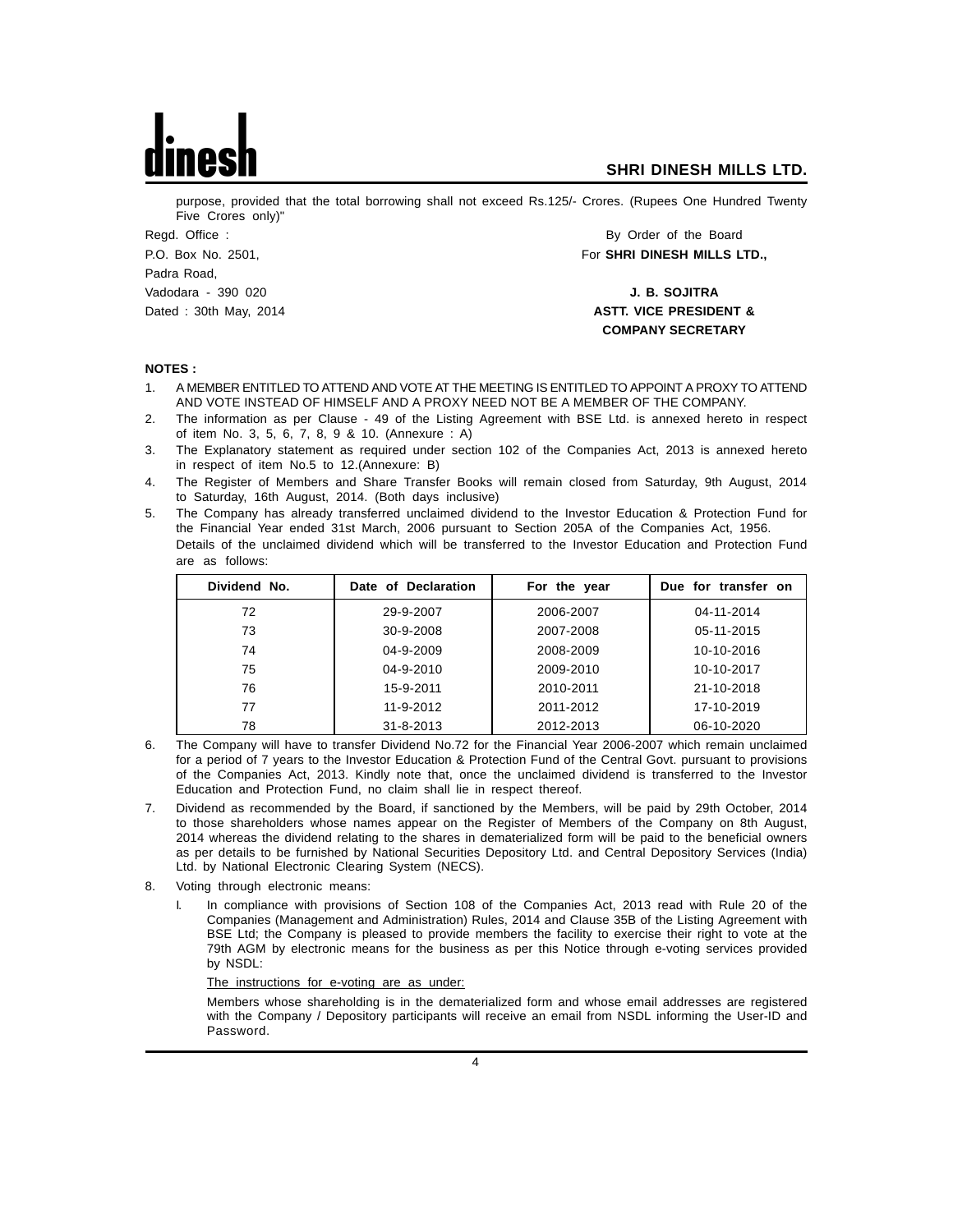

- 1. Open email and open PDF file viz.; "Shri Dinesh Mills Ltd evoting.pdf" with your Client ID or Folio No. as Password. The said PDF file contains your User ID and Password for E-voting. Please note that the password is an initial password.
- 2. Launch internet browser by typing the following URL: https://www.evoting.nsdl.com/.
- 3. Click on Shareholder Login
- 4. Put User ID and password as initial password noted in step (i) above. Click Login.
- 5. Password change menu appears. Change the password with new password of your choice with minimum 8 digits/ characters or combination thereof. Note new password. It is strongly recommended not to share your password with any other person and take utmost care to keep your password confidentially.
- 6. Home page of e-voting opens. Click on e-voting: Active Voting Cycles.
- 7. Select "EVEN" (Electronic Voting Event Number) of Shri Dinesh Mills Ltd
- 8. Now you are ready for e-voting as cast vote page opens.
- 9. Cast your vote by selecting appropriate option and click on "Submit" and also "Confirm" when prompted.
- 10. Upon confirmation, the message "Vote Cast Successfully" will be displayed.
- 11. Once you have voted on the Resolution, you will not be allowed to modify your vote.
- 12. Institutional Members (i.e. other than individuals, HUF, NRI etc.) are required to send scanned copy (PDF/JPEG Format) of the relevant Board Resolution / Authority Letter etc. together with attested specimen Signature of the duly authorised signatory(ies) who are authorised to vote, to the scrutinizer at the e-mail ID: scrutinizershridineshmills@gmail.com or sojitra@dineshmills.com with a copy marked to evoting@nsdl.co.in.
- II. In case of any queries, you may refer the frequently asked question (FAQs) for members and e-voting user manual for members available at the download section of www.evoting.nsdl.com.
- Login to the e-voting website will be disabled upon five unsuccessful attempts to key in the correct password. In such an event you will need to go through "Forgot Password" option available on the site to reset the password.
- IV. If you are already registered with NSDL for e-voting, you can use your existing User ID and Password for casting your vote.
- V. You can also update your mobile number and e- mail id in the User profile details of the Folio which may be used for sending future communication(s).
- VI. The e-voting period commences from September 24, 2014(9.00 A.M.) to September 26, 2014 (6.00 P.M.). During this period, members of the Company holding shares either in physical form or in dematerialized form, as on the relevant date (i.e. Record date) 8th August, 2014 may cast their vote electronically. The e-voting module shall be disabled by NSDL for voting thereafter. Once the vote on a Resolution is cast by the member, the member shall not be allowed to change it subsequently.
- VII. The voting rights of the members shall be in proportion to their share of the paid up equity share capital of the Company as on relevant date (i.e. record Date) 8th August, 2014.
- VIII. M/s. Kashyap Shah & Co., Practicing Company Secretaries is appointed as Scrutinizer to scrutinize the e-voting process in a fair and transparent manner.
- IX. The scrutinizer shall within a period not exceeding Three (3) working days from the conclusion of the e-voting period unblock the votes in the presence of at least Two (2) witnesses not in the employment of the Company and make a Scrutinizer's Report of the votes cast in favour or against, if any, forthwith to the Chairman of the Company.
- X. The results shall be declared on or after the AGM of the Company. The results declared alongwith the Scrutinizer's Report shall be placed on the Company's Website www.dineshmills.com and on the website of NSDL within Two (2) days of passing of the Resolutions at the AGM of the Company and the same would be communicated BSE Ltd.
	- The Notice of this AGM and the copies of Audited Financial Statements, Directors' Report, Auditors' Report etc. will be placed on the website www.dineshmills.com of the Company.
- 9. Green Initiative: The members are requested to intimate their Email address to the Company to enable the Company to send the Annual Report in electronic form to save the papers, trees & environment.

10. Shareholders are requested :

- (a) not to bring their guests, relatives and children to the meeting as the entry is strictly restricted to the members and proxies only.
- (b) to bring their copy of the Annual Report as the same will not be distributed at the time of the meeting.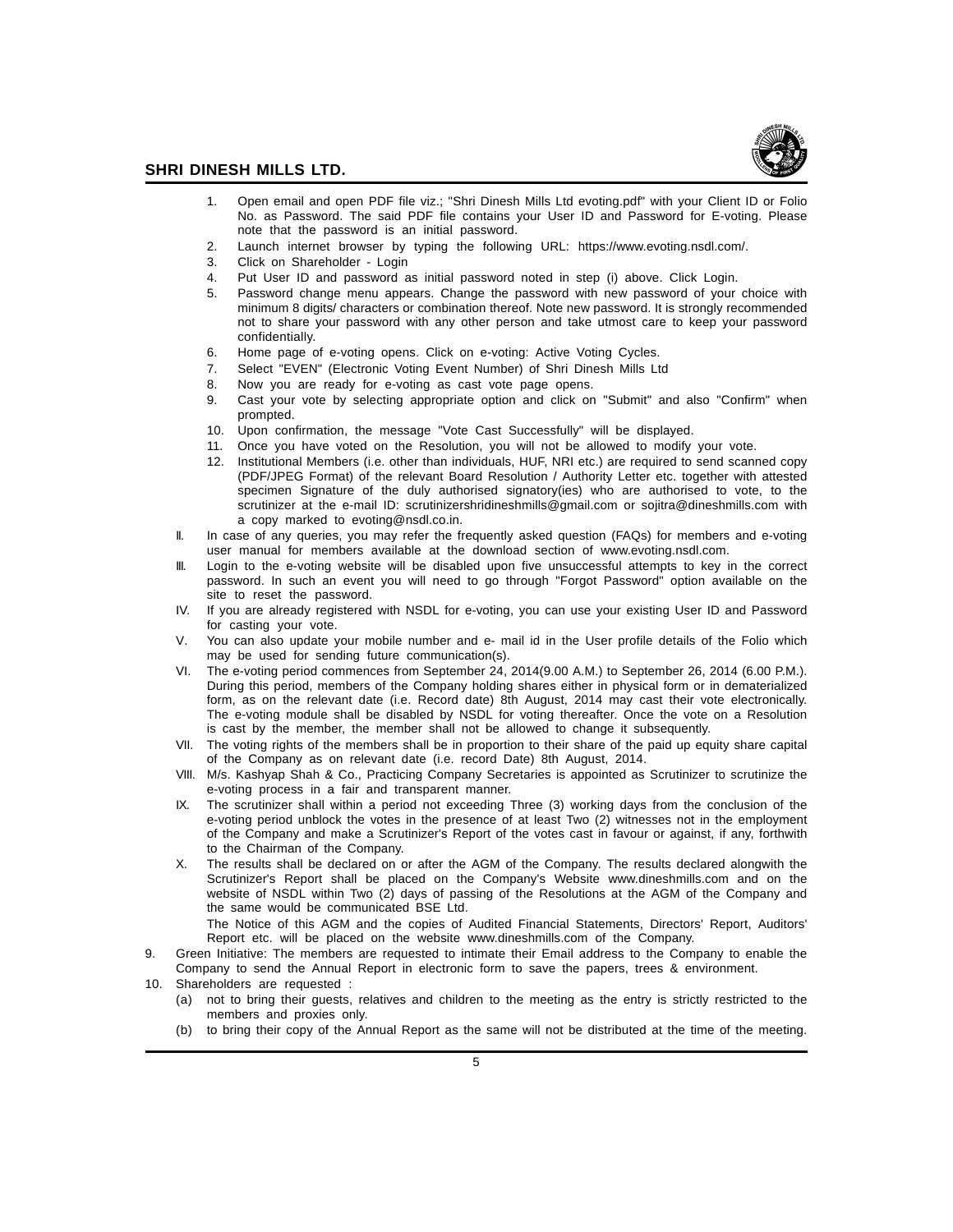

## **ANNEXURE TO THE NOTICE ANNEXURE : A**

### **THE INFORMATION AS PER CLAUSE 49 OF THE LISTING AGREEMENT WITH BSE LTD.**

**(ITEM No. 3, 5, 6, 7, 8, 9 &10)**

| (1)<br>Name |                                                                                                                                  |                                                      | ÷.                          | Shri Bharatbhai U. Patel                  |                                                              |
|-------------|----------------------------------------------------------------------------------------------------------------------------------|------------------------------------------------------|-----------------------------|-------------------------------------------|--------------------------------------------------------------|
|             | Age                                                                                                                              |                                                      |                             | 60 years                                  |                                                              |
|             | Qualifications<br>Expertise<br>Tenure<br>Shareholding in the Company<br>Other Directorships<br>Name of the Company<br>Sr.<br>No. |                                                      |                             | B.Text., M.B.A. (USA)                     |                                                              |
|             |                                                                                                                                  |                                                      |                             |                                           | Wide expertise in the overall management of Textile Company. |
|             |                                                                                                                                  |                                                      |                             | Director of the Company since 12-05-1973. |                                                              |
|             |                                                                                                                                  |                                                      |                             | 4,91,710 Equity shares of Rs.10/- each.   |                                                              |
|             |                                                                                                                                  |                                                      |                             |                                           |                                                              |
|             |                                                                                                                                  |                                                      |                             | <b>Position Held</b>                      | Member/Chairman of Committee<br>of the Company               |
|             | 1.                                                                                                                               | Dinesh Remedies Ltd.                                 |                             | Director                                  | None                                                         |
| 2.          |                                                                                                                                  | Parikamma Investments Pvt. Ltd.                      | $\mathcal{L}_{\mathcal{L}}$ | Director                                  | None                                                         |
|             | 3.                                                                                                                               | Gujarat Sheep & Wool<br>Development Corporation Ltd. | $\mathcal{L}^{\mathcal{L}}$ | Director                                  | None                                                         |
|             |                                                                                                                                  |                                                      |                             |                                           |                                                              |

Inter Relationship : He is related to Shri Upendrabhai Patel & Shri Nimishbhai Patel. **(2) Name : Shri Nimishbhai U. Patel** Age 2012 2022 2023 2024 2024 2022 2023 2024 2022 2023 2024 2022 2023 2024 2022 2023 2024 2022 2023 2024 2022 20 Qualifications : B.B.A., M.B.A. (USA) Expertise : Valuable contribution in the overall management of the Company. Tenure **14-01-1995 :** Director of the Company since 14-01-1995 Shareholding in the Company : 6,43,998 Equity shares of Rs. 10/- each Other Directorships Sr. Name of the Company Position Held Member/Chairman of Committee No. **No.** of the Company 1. Dinesh Remedies Ltd. : Chairman & Managing Director None 2. Ultramarine & Pigments Ltd. : Director and Member-Audit Committee 3. Transpek Industry Ltd. : Director Committee Member-Audit Committee 4. Pankakamlini Investment Pvt. Ltd. : Director Changes None Inter Relationship : He is related to Shri Upendrabhai Patel & Shri Bharatbhai Patel. **(3) Name : Shri H. N. Elavia** Age : 77 years Qualifications : B. Com., LL.B., AICWA Expertise : Overall experience of 44 years in the field of Costing, Project Financing and General Administration. Tenure : Director of the Company since 28-09-2004 Shareholding in the Company : 410 Equity Shares of Rs. 10/- each. Other Directorships : None Sr. Name of the Company Position Held Member/Chairman of Committee No. **No.** of the Company 1. Dinesh Remedies Limited : Director Member - Audit Committee Inter Relationship : He is not related to any Director or Key Managerial Personnel of the Company.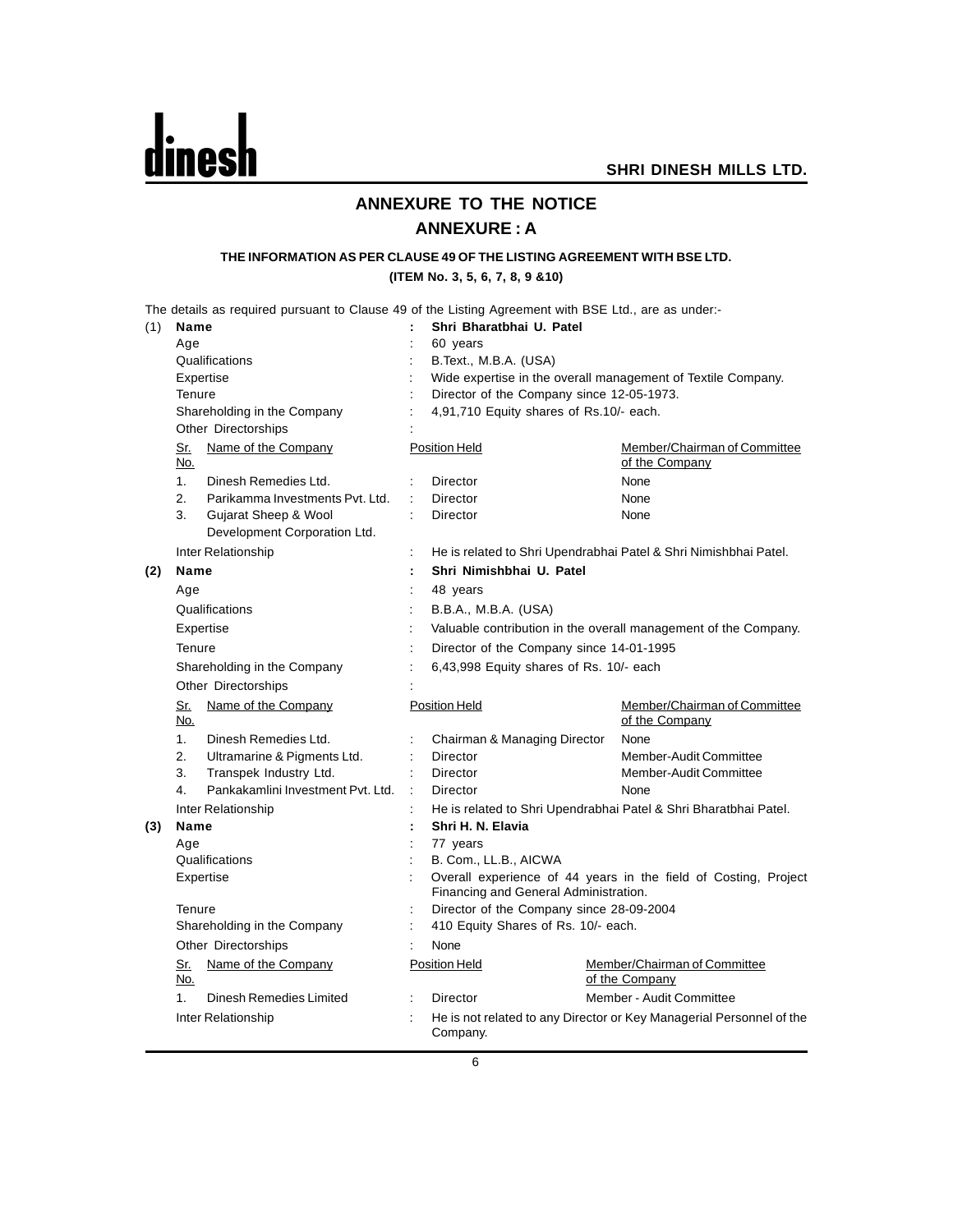

| (4) | Name                            |                                         | ÷                        | Shri Jal R. Patel                                                                |                                                                      |  |
|-----|---------------------------------|-----------------------------------------|--------------------------|----------------------------------------------------------------------------------|----------------------------------------------------------------------|--|
|     | Age                             |                                         |                          | 76 years                                                                         |                                                                      |  |
|     |                                 | Qualifications                          | t                        | B.Com, A.C.A., A.C.S.,                                                           |                                                                      |  |
|     |                                 | Expertise                               | $\overline{\phantom{a}}$ |                                                                                  | In finance and overall Management of the Companies.                  |  |
|     | Tenure                          |                                         | $\ddot{\cdot}$           | Director of the Company since 28-09-2004.                                        |                                                                      |  |
|     |                                 | Shareholding in the Company             |                          | Nil                                                                              |                                                                      |  |
|     |                                 | Other Directorships                     |                          |                                                                                  |                                                                      |  |
|     | Sr.<br><u>No.</u>               | Name of the Company                     |                          | <b>Position Held</b>                                                             | Member/Chairman of Committee<br>of the Company                       |  |
|     | 1                               | <b>Coronet Products Private Limited</b> | ÷                        | Director                                                                         | None                                                                 |  |
|     | 2                               | Jewel Consumer Care Pyt. Ltd.           |                          | Whole-time Director                                                              | None                                                                 |  |
|     | 3                               | Gujarat Gas Co. Ltd.                    |                          | Director                                                                         | Chairman - Audit Committee                                           |  |
|     |                                 |                                         |                          |                                                                                  | Member - Shareholder Grievance                                       |  |
|     |                                 |                                         |                          |                                                                                  | Committee                                                            |  |
|     | 4                               | ABC Bearing Ltd.                        | ÷                        | Director                                                                         | Chairman - Audit Committee                                           |  |
|     | 5<br>Styrolution ABS India Ltd. |                                         |                          | Director                                                                         | Member - Audit Committee                                             |  |
|     |                                 |                                         |                          |                                                                                  | Member - Shareholder Grievance                                       |  |
|     |                                 |                                         |                          |                                                                                  | Committee                                                            |  |
|     | 6                               | Munjal Auto Industries Ltd.             | ÷                        | Director                                                                         | None                                                                 |  |
|     | $\overline{7}$                  | Elecon Engineering Co. Ltd.             | ÷                        | <b>Directors</b>                                                                 | Chairman-Audit Committee                                             |  |
|     | Inter Relationship              |                                         |                          | He is not related to any Director or Key Managerial Personnel of the<br>Company. |                                                                      |  |
| (5) | Name                            |                                         |                          | Shri A. T. Patel                                                                 |                                                                      |  |
|     | Age                             |                                         | ÷                        | 84 years                                                                         |                                                                      |  |
|     |                                 | Qualifications                          | ÷                        | M.S., F.R.C.S.                                                                   |                                                                      |  |
|     |                                 | Expertise                               | ÷                        | Valuable Contribution to the Board in the overall management of the<br>Company.  |                                                                      |  |
|     | Tenure                          |                                         | ÷                        | Director of the Company since 29-12-1979                                         |                                                                      |  |
|     |                                 | Shareholding in the Company             | ÷                        | Nil                                                                              |                                                                      |  |
|     |                                 | Other Directorships                     | ÷                        | Nil                                                                              |                                                                      |  |
|     |                                 | Inter Relationship                      | ÷                        | Company.                                                                         | He is not related to any Director or Key Managerial Personnel of the |  |
| (6) | Name                            |                                         | ÷                        | Shri T. M. Patel                                                                 |                                                                      |  |
|     | Age                             |                                         | t.                       | 60 years                                                                         |                                                                      |  |
|     |                                 | Qualifications                          | $\ddot{\cdot}$           | B.S (USA)                                                                        |                                                                      |  |
|     |                                 | Expertise                               |                          | Wide expertise in Bearing Industry.                                              |                                                                      |  |
|     | Tenure                          |                                         |                          | Director of the Company since 26-12-1984                                         |                                                                      |  |
|     |                                 | Shareholding in the Company             |                          | 1020 Equity Shares of Rs. 10/- each                                              |                                                                      |  |
|     |                                 | Other Directorships                     |                          |                                                                                  |                                                                      |  |
|     | Sr.<br><u>No.</u>               | Name of the Company                     |                          | <b>Position Held</b>                                                             | Member/Chairman of Committee<br>of the Company                       |  |
|     | 1                               | ABC Bearing Ltd.                        |                          | <b>Executive Director</b>                                                        | Member - Investor Grievance Committee                                |  |
|     | $\overline{\mathbf{c}}$         | Mipco Investments Pvt. Ltd.             |                          | Director                                                                         | None                                                                 |  |
|     | 3.                              | Emsons Leasing Company Pvt. Ltd.:       |                          | Director                                                                         | None                                                                 |  |
|     |                                 |                                         |                          |                                                                                  |                                                                      |  |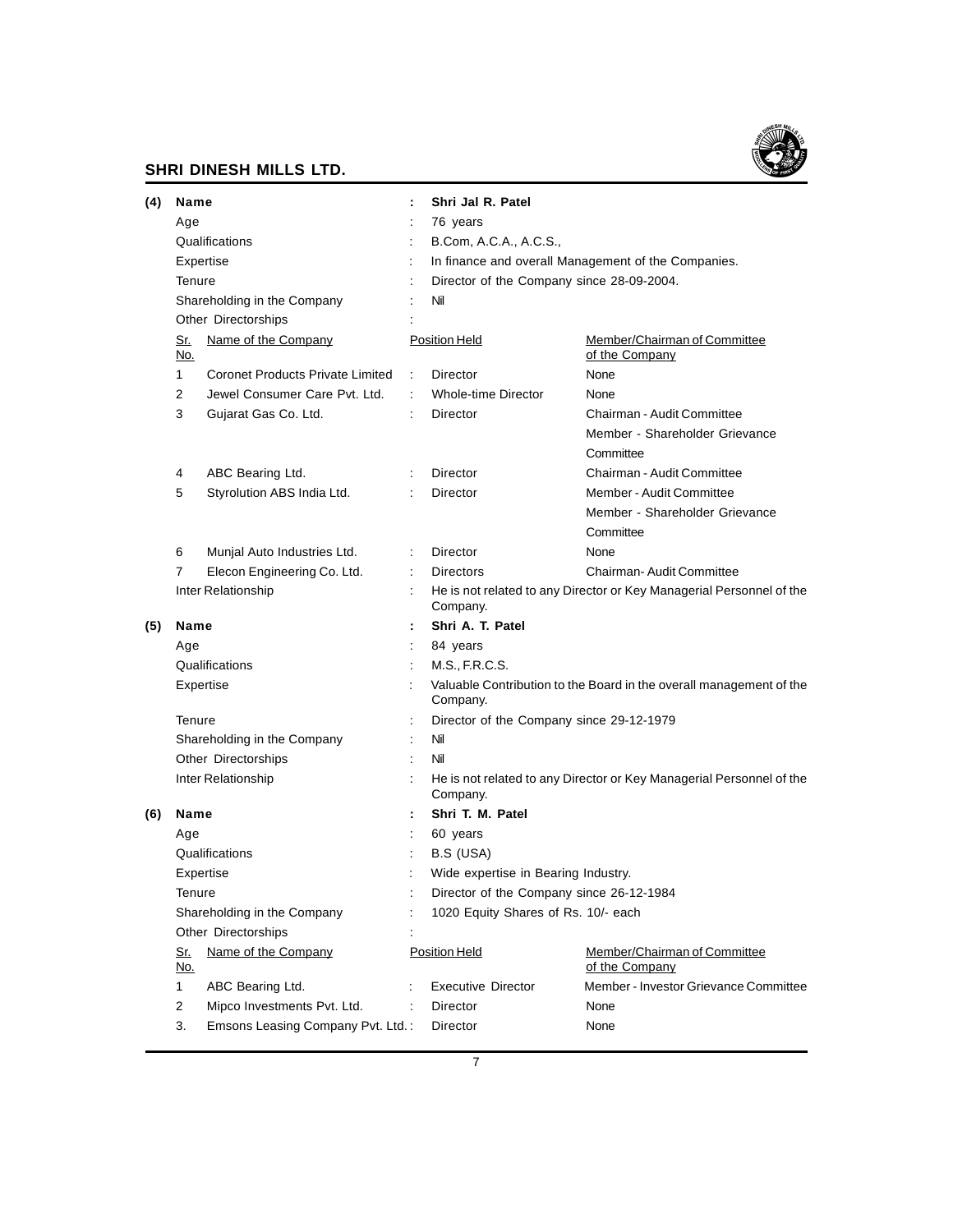# dinesh

## **SHRI DINESH MILLS LTD.**

|     | 4                                  | Taveta Properties Pvt. Ltd.                      |   | Director                                          | None                                                                 |  |
|-----|------------------------------------|--------------------------------------------------|---|---------------------------------------------------|----------------------------------------------------------------------|--|
|     | 5                                  | Maple Investments Co. Pvt. Ltd.                  | ÷ | Director                                          | None                                                                 |  |
|     | 6                                  | Manoway Investments Pvt. Ltd.                    | ÷ | Director                                          | None                                                                 |  |
|     | 7                                  | Saturn Holdings&Properties Pvt. Ltd. :           |   | Director                                          | None                                                                 |  |
|     | 8                                  | Arta Broch Ceramics Pvt. Ltd.                    | ÷ | Director                                          | None                                                                 |  |
|     | 9                                  | Nsk-Abc Bearing Ltd.                             | ÷ | Director                                          | None                                                                 |  |
|     | Inter Relationship                 |                                                  |   | Company.                                          | He is not related to any Director or Key Managerial Personnel of the |  |
| (6) |                                    | <b>Name</b>                                      | ÷ | Shri Rakesh Agrawal                               |                                                                      |  |
|     | Age<br>Qualifications<br>Expertise |                                                  |   | 67 years                                          |                                                                      |  |
|     |                                    |                                                  | ÷ | M.E. (Chemical), (USA)                            |                                                                      |  |
|     |                                    |                                                  |   | Expert knowledge in overall Corporate Management. |                                                                      |  |
|     | Tenure                             |                                                  |   | Director of the Company since 10-02-2011.         |                                                                      |  |
|     | Shareholding in the Company        |                                                  |   | Nil                                               |                                                                      |  |
|     | Other Directorships                |                                                  |   |                                                   |                                                                      |  |
|     | Sr.<br>No.                         | Name of the Company                              |   | <b>Position Held</b>                              | Member/Chairman of Committee<br>of the Company                       |  |
|     | 1                                  | Tash Investment Pvt. Ltd.                        |   | Director                                          | None                                                                 |  |
|     | 2                                  | Geetganga Investment Pvt. Ltd.                   |   | Director                                          | None                                                                 |  |
|     | 3                                  | Control Print Ltd.                               |   | Director                                          | Member-Audit Committee                                               |  |
|     |                                    |                                                  |   |                                                   | <b>Member-Remuneration Committee</b>                                 |  |
|     | 4                                  | Ankshree Investments & Trading Co. Ltd. Director |   |                                                   | None                                                                 |  |
|     | 5                                  | Shiva Pharmachem Ltd.                            |   | Chairman/Director                                 | None                                                                 |  |
|     | 6                                  | Jaspur Properties Pvt. Ltd.                      |   | Director                                          | None                                                                 |  |
|     | 7                                  | Monet Properties Pvt. Ltd.                       |   | Director                                          | None                                                                 |  |
|     | 8                                  | Shiva Performance Materials Pvt. Ltd.            |   | <b>Director</b>                                   | None                                                                 |  |
|     |                                    | Inter Relationship                               |   | Company.                                          | He is not related to any Director or Key Managerial Personnel of the |  |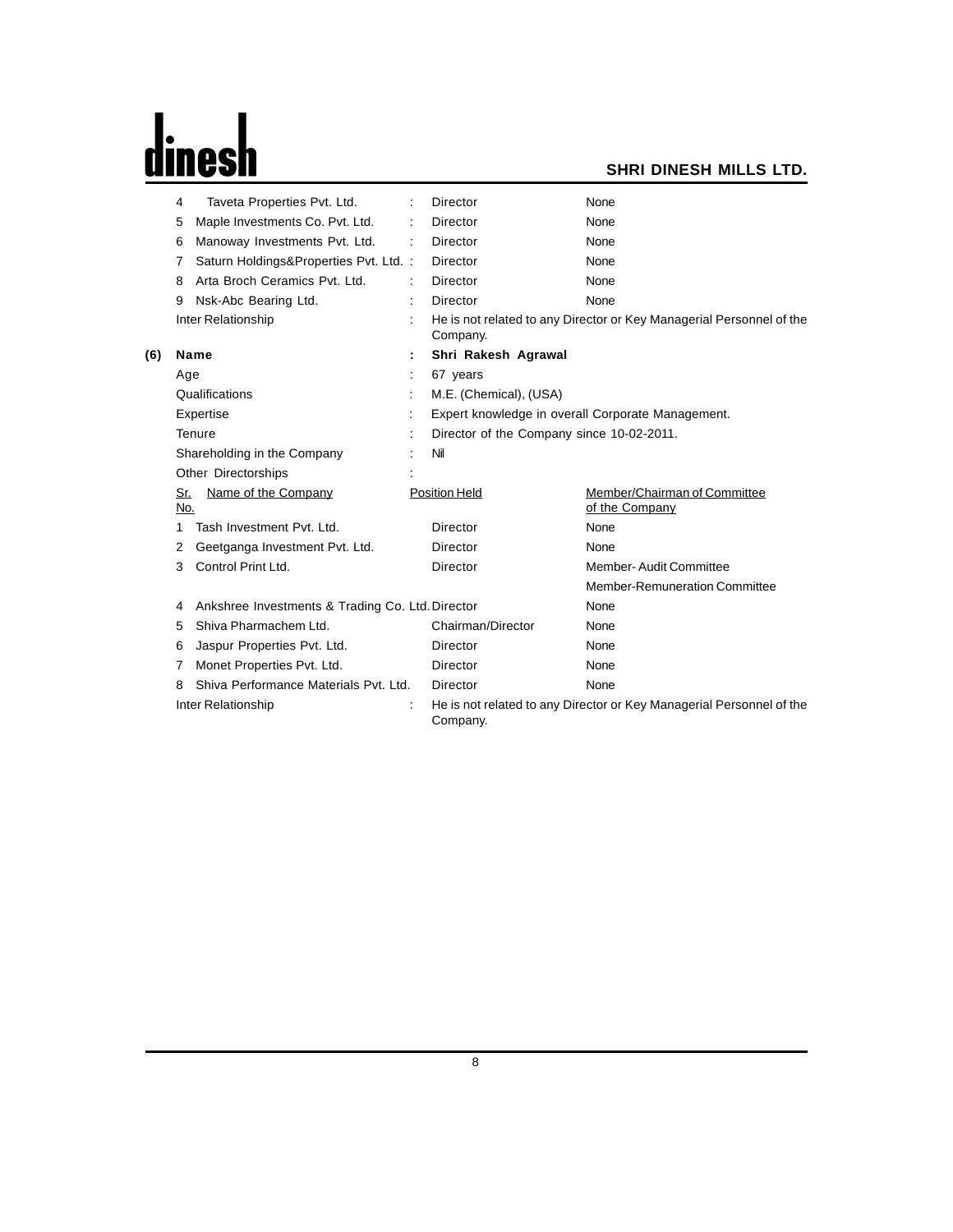

#### **ANNEXURE: B**

#### **EXPLANATORY STATEMENT PURSUANT TO SECTION 102 OF THE COMPANIES ACT, 2013**

#### **ITEM No. 5: PAYMENT OF REMUNERATION TO SHRI NIMISHBHAI U. PATEL, MANAGING DIRECTOR FROM 1ST APRIL, 2014 TO 13TH JANUARY 2015.**

Shri Nimishbhai U. Patel, after completing his B.B.A. and M.B.A. (USA), is rendering his valuable services to the Company since 1990. He has very rich experience of more than 20 years in the textile, chemical industry and more than nine years in Pharma industry. He is also rendering honorary services as Chairman & Managing Director of the subsidiary company viz. Dinesh Remedies Ltd. He has made significant contribution to the progress of these Companies. In consideration of the valuable services rendered by him, he was elevated as the Managing Director of the Company w.e.f. 1st April, 2010.

The Company is paying the remuneration to Shri N. U. Patel as per Schedule XIII to the Companies Act, 1956 read with Section 198 and 309 of the Companies Act, 1956 as per the approval of the Central Government for the period not exceeding 3 (three) years from 1st April, 2011 to 31st March, 2014. In order to enable the Company to continue to get the benefit of wide and varied knowledge and experience of Shri Nimishbhai U. Patel, the members of the Remuneration Committee and Board of Directors at their meetings held on 13th February, 2014 decided to pay the remuneration for the unexpired period of office on the existing terms & conditions to him as minimum remuneration in case of losses/inadequacy in profits for the period from 1st April, 2014 to 13th January, 2015 as detailed hereunder which is well within the limit prescribed in Section ll(A) of part ll of Schedule 'V' to the Companies Act, 2013.

- 1. Basic Salary: Rs.3,50,000/-
- 2. Allowances & Perquisites:
	- i) The Managing Director shall also be entitled to allowances & perquisites viz. House Rent Allowance @ 60% of the Salary, Furnishing Allowance @ 20% of the salary, Education Allowance @ 10% of the salary, reimbursement of Medical-cum-Leave travel expenses, club fees, insurance premium, electricity bills, gas bills etc. subject to the overall ceiling of his Annual salary.
	- ii) Use of Company's Car(s) with driver and telephone at his residence shall not be included in the computation of the above ceiling of allowances & perquisites, use of car for private purpose and personal long distance calls on telephone shall be billed by the Company to the Managing Director.
	- iii) Company's contribution to provident fund and superannuation fund or Annuity Fund to the extent these either singly or put together are not taxable under the Income Tax Act, Gratuity payable at a rate not exceeding half a month's salary for each completed year of service and encashment of leave at the end of tenure of the Managing Director shall not be included in the computation of the aforesaid limits of the remuneration.

#### **The details pursuant to Section: II (A) of the Schedule V to the Companies Act, 2013 are as under: General Information:**

- (1) Name of industry : Textile
- (2) Date of commencement of commercial production : 17-02-1936
- (3) Financial performance:

|        |                          |           |           | (Rs. in Lacs) |
|--------|--------------------------|-----------|-----------|---------------|
| Sr. No | <b>Particulars</b>       | 2013-2014 | 2012-2013 | % Change      |
|        | Sales Turnover (Net)     | 8610      | 8633      | $-00.26%$     |
| 2      | Operating profit (PBDIT) | 1921      | 1756      | $+09.40%$     |
| 3      | Depreciation             | 1030      | 975       | $+05.64%$     |
| 4      | Interest                 | 326       | 371       | $-12.13%$     |
| 5      | Profit before Tax        | 565       | 410       | $+37.80%$     |
| 6      | Tax                      | 132       | 101       | $+30.70%$     |
| 7      | Net Profit               | 433       | 309       | $+40.13%$     |
| 8      | Earning Per Share        | 8.51      | 5.86      | $+68.68%$     |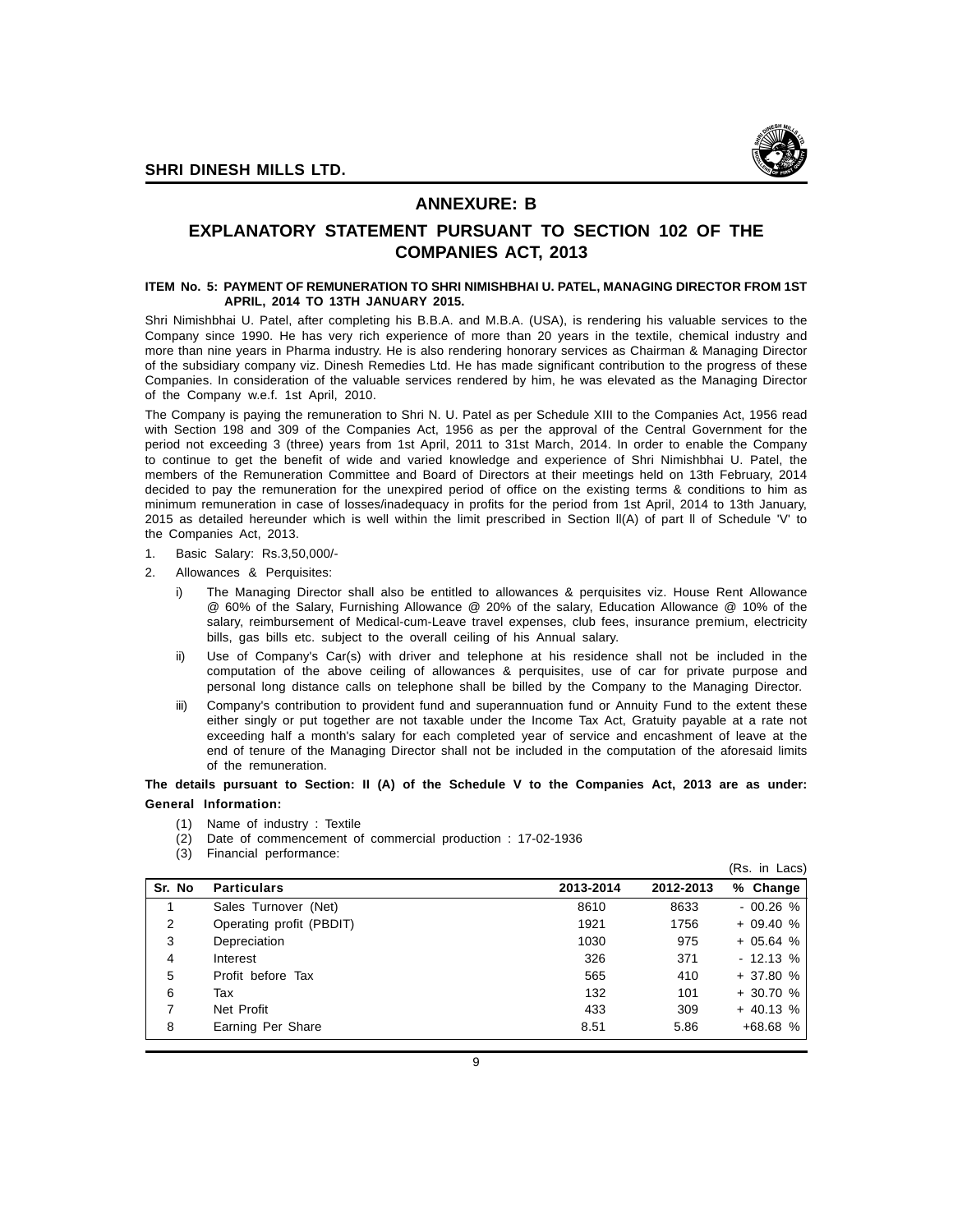(4) Foreign investments or collaborators, if any : None

#### **II Information about the appointee:**

- (1) Background details: As given hereinabove and Annexure 'A' to this AGM Notice.
- (2) Past remuneration: Rs.3,50,000/- basic salary p.m. plus Perquisites & Allowances subject to ceiling of his Annual Basic Salary.
- (3) Recognition or awards: As given hereinabove.
- (4) Job profile and his suitability: General administration and management of the overall business and affairs of the Company subject to the direction, supervision and control of the Board of Directors of the Company. The justification for his suitability is given hereinabove.
- (5) Remuneration proposed: As per the details given hereinabove on the existing terms & conditions.
- (6) Comparative remuneration profile with respect to industry, size of the company, profile of the position and person: Members are aware that our Company is a unique Composite Textile sector Company manufacturing suiting and Machine Clothing, managerial remuneration being paid by other Companies are not comparable and therefore, the remuneration proposed hereinabove is justifiable and the same be paid even as minimum remuneration in case the Company has no profits or has inadequate profits as per the relevant provisions of the Companies Act, 2013.
- (7) Pecuniary relationship directly or indirectly with the company or relationship with the managerial personnel, if any: He is related to Shri Bharatbhai Patel, Chairman & Managing Director and Shri Upendrabhai M. Patel, Chairman-Emertius of the Company.

#### **III. Other Information:**

- 1. Reason of loss or inadequate profits: As the Company is operating in the organized sector, the Company faces cut throat competition from un-organized sector also and as a result there of, the increase in the raw material price and the overheads are not fully passed on to the consumers.
- 2. Steps taken or proposed to be taken for improvement: The Company is making every effort to increase the sales turnover with innovative marketing strategies and also taken appropriate steps to control the cost.
- 3. Expected increase in productivity and profits in measurable terms: Due to the reasons for inadequate profit as stated under para: 1 above and in the steps being taken as per the para: 2 above, productivity and profitability is expected to be improved.

The draft Deed of Variation to be executed between the Company and Shri Nimishbhai U. Patel is available for inspection by members of the Company at the Registered Office between 11.00 a.m. to 1.00 p.m. on any working day before the date of the ensuing 79th Annual General Meeting.

The Board recommends the Special Resolution set out at Item No. 5 of the Notice for the approval by the shareholders of the Company.

Except Shri Nimishbhai U. Patel, Shri Bharatbhai U. Patel and Shri Upendrabhai M. Patel, no other Directors, Key Managerial Personnel and their relatives are in any way concerned or interested in the Resolution at Item No. 5 of the Notice.

#### **ITEM No. 6: APPOINTMENT OF SHRI H. N. ELAVIA AS AN INDEPENDENT DIRECTOR**

Shri H. N. Elavia has been rendering his services as Director of the Company since 28th September, 2004. Brief Profile of Shri H. N. Elavia is given in the Annexure 'A' to this Notice pursuant to Clause 49 of the Listing Agreement. He is an Independent Non-Executive Director of the Company. He is also a Chairman of Audit Committee of the Board of Directors of the Company. As Shri H. N. Elavia has already served the Company as an Independent Director for more than Five years, he is eligible for one more term of upto five years only pursuant to Clause 49 (llB) of the Listing Agreement with BSE Ltd.

In terms of Section 149 and any other applicable provisions of the Companies Act, 2013 read with Clause 49 of the Listing Agreement, Shri H. N. Elavia, being eligible, offers himself for appointment, is proposed to be appointed as an Independent Director for five consecutive years for a term upto the conclusion of 84th Annual General Meeting of the Company to be held for the year 2018-2019. The Company has received a declaration that he meets the criteria of Independence pursuant to Section 149(6) of the Companies Act, 2013 read with Clause 49 of the Listing Agreement with BSE Ltd.

In the opinion of the Board, Shri H. N. Elavia fulfills the conditions specified in the Companies Act, 2013 and Rules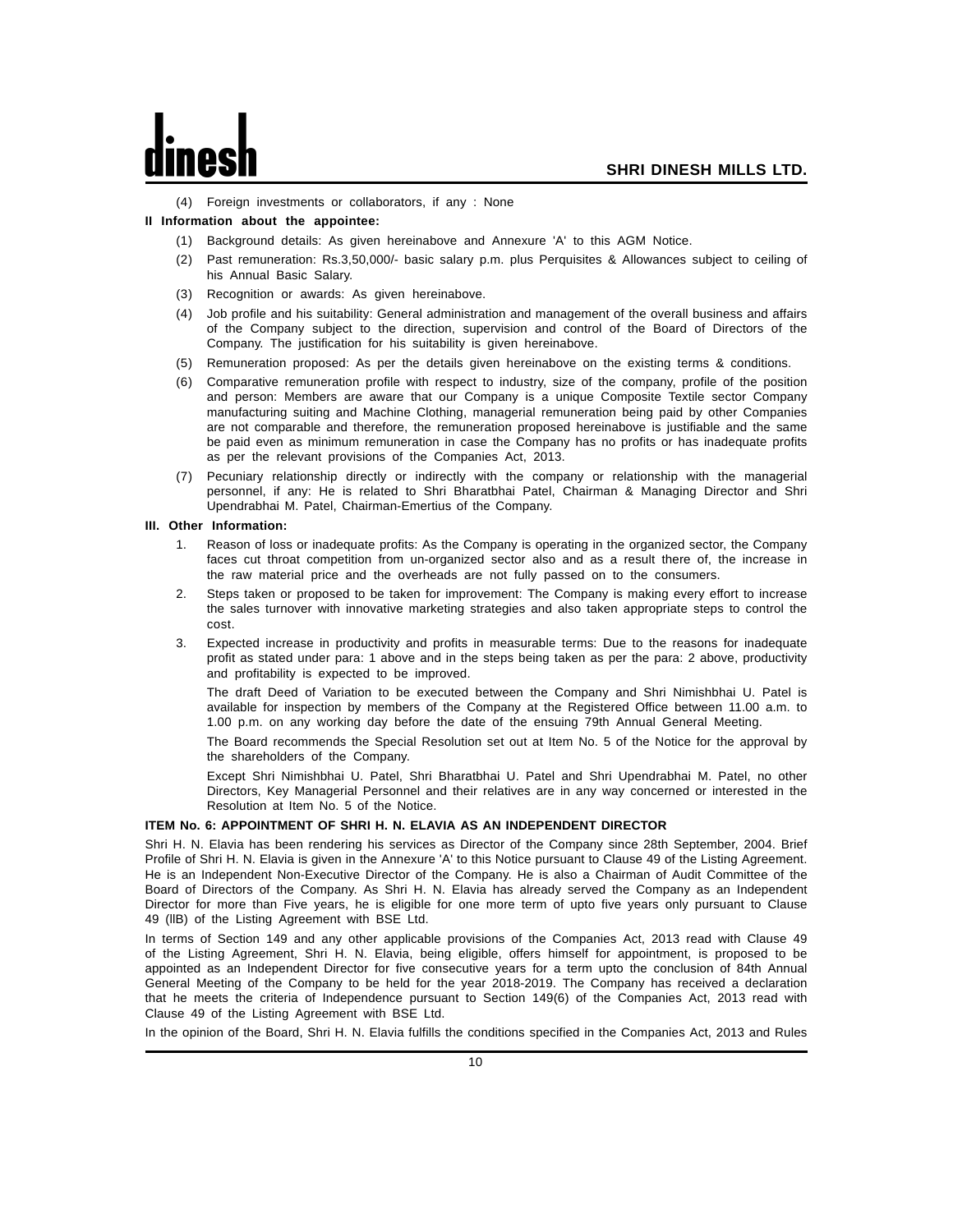

made thereunder read with Clause 49 of the Listing Agreement for his appointment as an Independent Director of the Company and accordingly, appointed him as an Independent Director at their meeting held on 30th May, 2014. Copy of the draft letter for appointment of Shri H N Elavia as an Independent Director setting out the terms & conditions is available for inspection by members at the Registered Office of the Company.

The Board considers that, his continued association would be beneficial to the Company and it is desirable to continue to avail services of Shri H. N. Elavia as an Independent Director and accordingly, the Board recommends the Ordinary Resolution set out at Item No. 6 of the Notice.

Except Shri H. N. Elavia, No other Directors, Key Managerial Personnel and their relatives are in any way concerned or interested in the Resolution at Item No. 6 of the Notice.

#### **ITEM No. 7: APPOINTMENT OF SHRI JAL R. PATEL AS AN INDEPENDENT DIRECTOR**

Shri Jal R. Patel has been rendering his services as Director of the Company since 28th September, 2004. Brief Profile of Shri Jal R. Patel is given in the Annexure 'A' to this Notice pursuant to Clause 49 of the Listing Agreement. He is an Independent Non-Executive Director of the Company. He is also a Chairman of Investors Grievance Committee of the Board of Directors of the Company. As Shri Jal R. Patel has already served the Company as an Independent Director for more than five years, he is eligible for one more term of upto five years only pursuant to Clause 49 (llB) of the Listing Agreement with BSE Ltd.

In terms of Section 149 and any other applicable provisions of the Companies Act, 2013 read with Clause 49 of the Listing Agreement, Shri Jal R. Patel, being eligible, offers himself for appointment, is proposed to be appointed as an Independet Director for five consecutive years for a term upto the conclusion of 84th Annual General Meeting of the Company to be held for the year 2018-2019. The Company has received a declaration that he meets the criteria of Independence pursuant to Section 149(6) of the Companies Act, 2013 read with Clause 49 of the Listing Agreement with BSE Ltd.

In the opinion of the Board, Shri Jal R. Patel fulfills the conditions specified in the Companies Act, 2013 and Rules made thereunder read with Clause 49 of the Listing Agreement for his appointment as an Independent Director of the Company and accordingly, appointed him as an Independent Director at their meeting held on 30th May, 2014. Copy of the draft letter for appointment of Shri Jal R. Patel as an Independent Director setting out the terms & conditions is available for inspection by members at the Registered Office of the Company.

The Board considers that, his continued association would be beneficial to the Company and it is desirable to continue to avail services of Shri Jal R. Patel as an Independent Director and accordingly, the Board recommends the Ordinary Resolution set out at Item No. 7 of the Notice.

Except Shri Jal R. Patel, No other Directors, Key Managerial Personnel and their relatives are in any way concerned or interested in the Resolution at Item No. 7 of the Notice.

#### **ITEM No.8: APPOINTMENT OF SHRI A. T. PATEL AS AN INDEPENDENT DIRECTOR**

Shri A. T. Patel has been rendering his services as Director of the Company since 29th December, 1979. Brief Profile of Shri A. T. Patel is given in the Annexure 'A' to this Notice pursuant to Clause 49 of the Listing Agreement. He is an Independent Non-Executive Director of the Company. He is also a member of Audit Committee, Remuneration Committee and Investors Grievance Committee of the Board of Director of the Company. As Shri A. T. Patel has already served the Company as an Independent Director for more than five years, he is eligible for one more term of upto five years only pursuant to Clause 49 (llB) of the Listing Agreement with BSE Ltd.

In terms of Section 149 and any other applicable provisions of the Companies Act, 2013 read with Clause 49 of the Listing Agreement, Shri A. T. Patel, being eligible, offers himself for appointment, is proposed to be appointed as an Independent Director for five consecutive years for a term upto the conclusion of 84th Annual General Meeting of the Company to be held for the year 2018-2019. The Company has received a declaration that he meets the criteria of Independence pursuant to Section 149(6) of the Companies Act, 2013 read with Clause 49 of the Listing Agreement with BSE Ltd.

In the opinion of the Board, Shri A. T. Patel fulfills the conditions specified in the Companies Act, 2013 and Rules made thereunder read with Clause 49 of the Listing Agreement for his appointment as an Independent Director of the Company and accordingly, appointed him as an Independent Director at their meeting held on 30th May, 2014. Copy of the draft letter for appointment of Shri A. T. Patel as an Independent Director setting out the terms & conditions is available for inspection by members at the Registered Office of the Company.

The Board considers that, his continued association would be beneficial to the Company and it is desirable to continue to avail services of Shri A. T. Patel as an Independent Director and accordingly, the Board recommends the Ordinary Resolution set out at Item No. 8 of the Notice for the approval by the shareholders of the Company.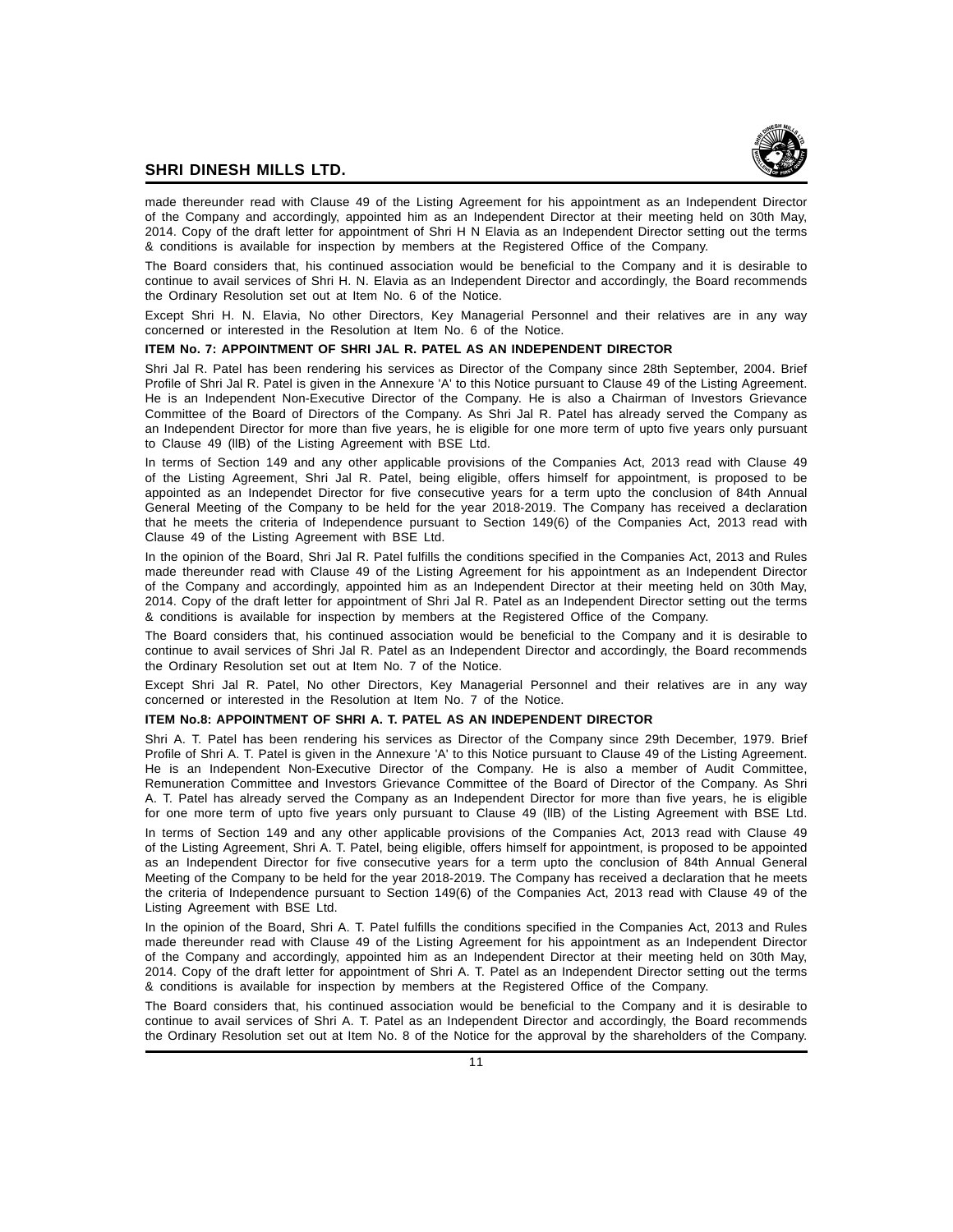Except Shri A. T. Patel, No other Directors, Key Managerial Personnel and their relatives are in any way concerned or interested in the Resolution at Item No. 8 of the Notice.

#### **ITEM No.9: APPOINTMENT OF SHRI T. M. PATEL AS AN INDEPENDENT DIRECTOR**

Shri T. M. Patel has been rendering his services as Director of the Company since 20th September, 1984. Brief Profile of Shri T. M. Patel is given in the Annexure 'A' to this Notice pursuant to Clause 49 of the Listing Agreement. He is an Independent Non-Executive Director of the Company. He is also a member of Audit Committee, Remuneration Committee and Investors Grievance Committee of the Board of Directors of the Company. As Shri T. M. Patel has already served the Company as an Independent Director for more than five years, he is eligible for one more term of upto five years only pursuant to Clause 49 (llB) of the Listing Agreement with BSE Ltd.

In terms of Section 149 and any other applicable provisions of the Companies Act, 2013 read with Clause 49 of the Listing Agreement, Shri T. M. Patel, being eligible, offers himself for appointment, is proposed to be appointed as an Independent Director for five consecutive years for a term upto the conclusion of 84th Annual General Meeting of the Company to be held for the year 2018-2019. The Company has received a declaration that he meets the criteria of Independence pursuant to Section 149(6) of the Companies Act, 2013 read with Clause 49 of the Listing Agreement with BSE Ltd.

In the opinion of the Board, Shri T. M. Patel fulfills the conditions specified in the Companies Act, 2013 and Rules made thereunder read with Clause 49 of the Listing Agreement for his appointment as an Independent Director of the Company and accordingly, appointed him as an Independent Director at their meeting held on 30th May, 2014. Copy of the draft letter for appointment of Shri T. M. Patel as an Independent Director setting out the terms & conditions is available for inspection by members at the Registered Office of the Company.

The Board considers that his continued association would be beneficial to the Company and it is desirable to continue to avail services of Shri T. M. Patel as an Independent Director and accordingly, the Board recommends the Ordinary Resolution set out at Item No. 9 of the Notice.

Except Shri T. M. Patel, No other Directors, Key Managerial Personnel and their relatives are in any way concerned or interested in the Resolution at Item No. 9 of the Notice.

#### **ITEM No. 10: APPOINTMENT OF SHRI RAKESH AGRAWAL AS AN INDEPENDENT DIRECTOR**

Shri Rakesh Agrawal has been rendering his services as Director of the Company since 10th February, 2011. Brief Profile of Shri Rakesh Agrawal is given in the Annexure 'A' to this Notice pursuant to Clause 49 of the Listing Agreement. He is an Independent Non-Executive Director of the Company.

In terms of Section 149 and any other applicable provisions of the Companies Act, 2013 read with Clause 49 of the Listing Agreement, Shri Rakesh Agrawal, being eligible, offers himself for appointment, is proposed to be appointed as an Independent Director for five consecutive years for a term upto the conclusion of 84th Annual General Meeting of the Company to be held for the year 2018-2019. The Company has received a declaration that he meets the criteria of Independence pursuant to Section 149(6) of the Companies Act, 2013 read with Clause 49 of the Listing Agreement with BSE Ltd.

In the opinion of the Board, Shri Rakesh Agrawal fulfills the conditions specified in the Companies Act, 2013 and Rules made thereunder read with Clause 49 of the Listing Agreement for his appointment as an Independent Director of the Company and accordingly, appointed him as an Independent Director at their meeting held on 30th May, 2014. Copy of the draft letter for appointment of Shri Rakesh Agrawal as an Independent Director setting out the terms & conditions is available for inspection by members at the Registered Office of the Company.

The Board considers that his continued association would be beneficial to the Company and it is desirable to continue to avail services of Shri Rakesh Agrawal as an Independent Director and accordingly, the Board recommends the Ordinary Resolution set out at Item No. 10 of the Notice.

Except Shri Rakesh Agrawal Patel, No other Directors, Key Managerial Personnel and their relatives are in any way concerned or interested in the Resolution at Item No. 10 of the Notice.

#### **ITEM No. 11: ADOPTION OF NEW ARTICLES OF ASSOCIATION OF THE COMPANY**

The Articles of Association (AoA) of the Company as presently in force were amended from time to time since the Incorporation of the Company, 1st July, 1935. The Existing AoA is based on the Companies Act, 1956 and several Regulations in the existing AoA contain references to specific sections of the Companies Act, 1956 and some Regulations in the existing AoA are no longer in conformity with the Act. As the Companies Act, 2013 and the Rules made thereunder are now largely in force and as a result thereof, several Regulations of the existing AoA of the Company require alterations or deletions and therefore, it is considered expedient to wholly replace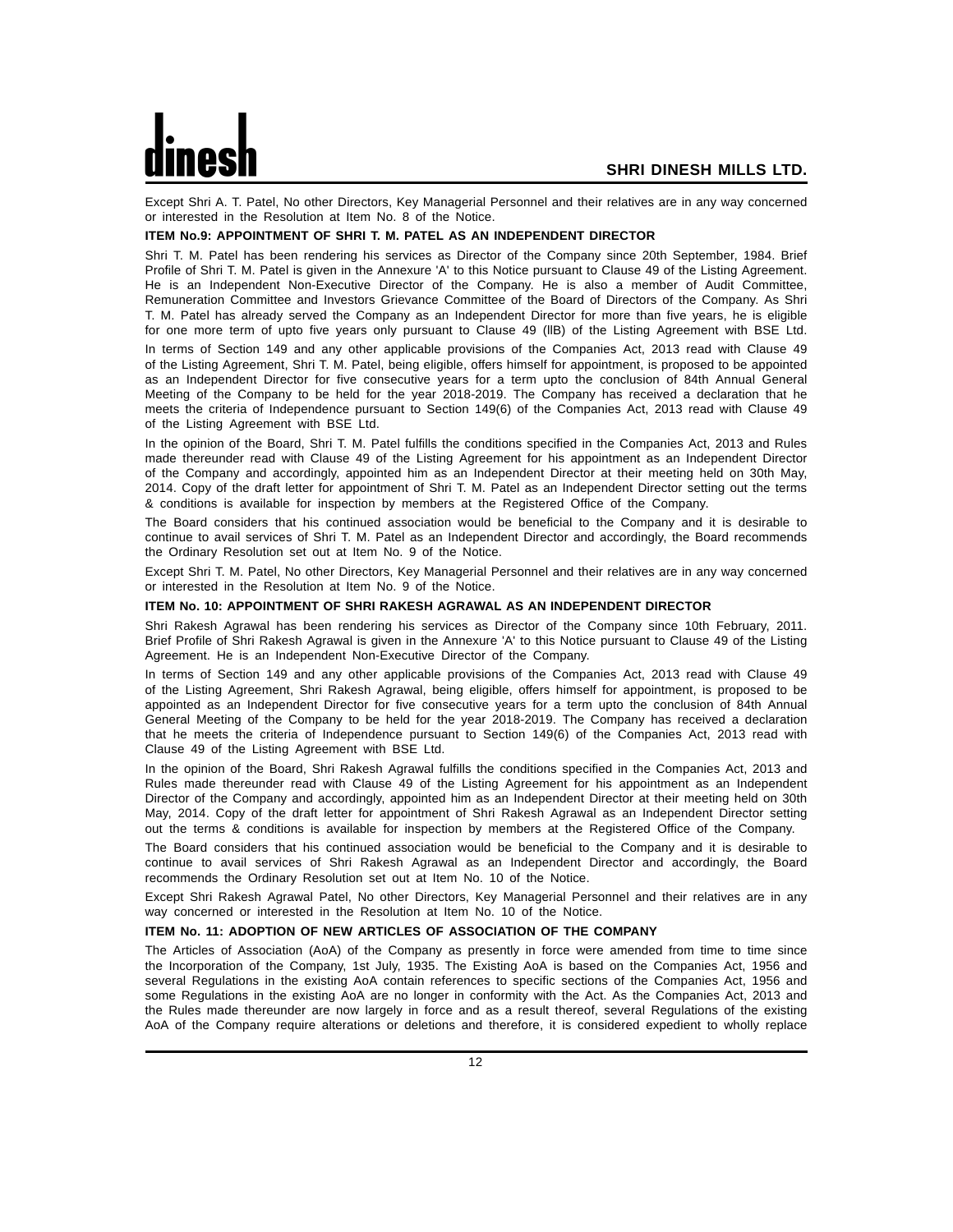

#### existing AoA by a new set of Articles.

The new AoA to be substituted in the place of the existing AoA are based on Table "F" of the Companies Act, 2013 which is the model AoA for a Company Limited by Shares.

The proposed new draft AoA is being uploaded on the Company's website for perusal by the shareholders.

None of the Directors, Key Managerial Personnel and their relatives are in any way concerned or interested in the Resolution at Item No. 11 of the Notice.

The Board commends the Special Resolution set out at item No. 11 of the Notice.

#### **ITEM NO. 12: BORROWING POWERS**

The members of the Company at their 75th AGM held on 4th September, 2010 had authorised Board of Directors to borrow the sums not exceeding Rs. 100/- Crore (Rupees One Hundred Crore Only) U/S. 293(1)(d) of the Companies Act, 1956 which would be valid upto 11th September, 2014 as clarified by the Ministry of Corporate Affairs(MCA) vide its circular dated 25th March, 2014. It is, therefore, proposed to seek a fresh approval authorizing the Board of Directors of the Company to borrow the sums not exceeding Rs.125/- Crores (Rupees One Hundred Twenty Five Crores only) U/S. 180 of the Companies Act, 2013 considering the future CAPEX requirements.

None of the Directors, Key Managerial Personnel and their relatives are in any way concerned or interested in the Resolution at Item No. 12 of the Notice.

The Board commends the Special Resolution set out at item No. 12 of the Notice.

Padra Road, Vadodara - 390 020 **J. B. SOJITRA**

Regd. Office : By Order of the Board in the Board in the Board in the Board in the Board in the Board in the Board in the Board in the Board in the Board in the Board in the Board in the Board in the Board in the Board in P.O. Box No. 2501, **P.O.** Box No. 2501,

Dated : 30th May, 2014 **ASTT. VICE PRESIDENT & COMPANY SECRETARY**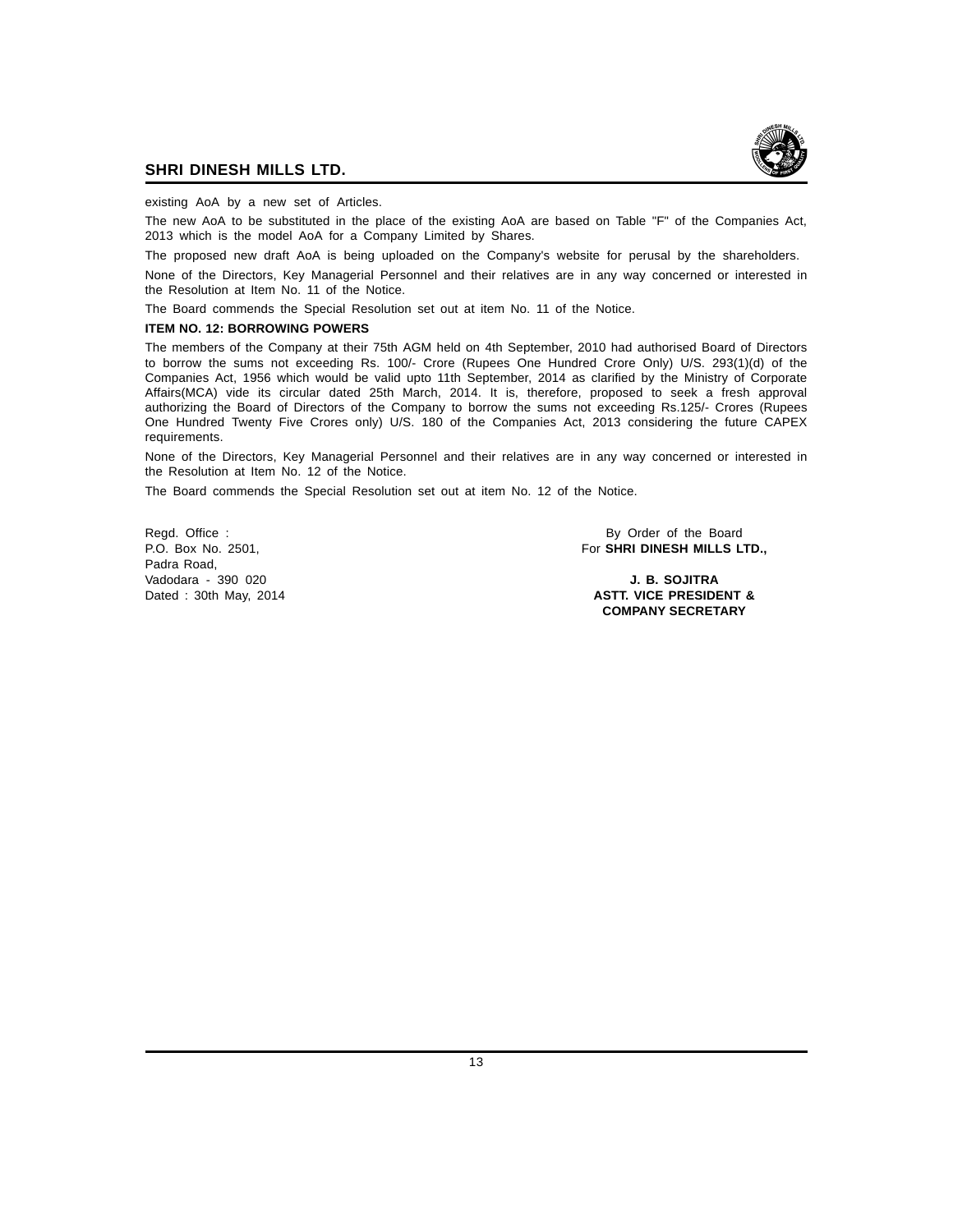## **DIRECTORS' REPORT**

#### To,

The Members,

Your Directors have pleasure in presenting their Report together with the Audited Accounts for the financial year ended 31st March, 2014.

| <b>FINANCIAL RESULTS :</b>                   |                    | (Rs.in Lacs) |  |
|----------------------------------------------|--------------------|--------------|--|
| <b>PARTICULARS</b>                           | 2013 - 2014        | 2012 - 2013  |  |
| <b>SALES TURNOVER (NET)</b>                  | 8609.86            | 8633.21      |  |
| <b>GROSS PROFIT</b>                          | 1594.77<br>1384.65 |              |  |
| Less: (A) Depreciation                       | 1029.71            | 974.79       |  |
| Provision for Taxation<br>(B)                |                    |              |  |
| <b>Current Tax</b><br>(i)                    | 180.90             | 94.10        |  |
| Deferred Tax<br>(ii)                         | (48.58)            | 6.71         |  |
| <b>NET PROFIT</b>                            | 432.74             | 309.05       |  |
| Previous Year's Surplus<br>Add:<br>(A)       | 188.55             | 239.91       |  |
| Adjustments relating to earlier years<br>(B) | <b>NIL</b>         | <b>NIL</b>   |  |
| (C)<br>Excess Depreciation written back      | <b>NIL</b>         | <b>NIL</b>   |  |
| Profits available for Appropriation          | 621.29             | 548.97       |  |
| Appropriating therefrom:                     |                    |              |  |
| <b>Proposed Dividend</b><br>(A)              | 91.52              | 94.99        |  |
| Dividend Tax on above<br>(B)                 | 15.54              | 15.42        |  |
| (C)<br><b>General Reserve</b>                | 325.00             | 250.00       |  |
| (D)<br>Surplus carried to B/S.               | 189.23             | 188.55       |  |

#### **DIVIDEND**

Your Directors have recommended for your consideration Dividend of Rs. 1.80 per Equity share (Previous year Rs.1.80 per Equity share on 52,77,500 equity shares) on 50,84,382 equity shares of Rs.10/- each amounting to Rs. 91,51,887.60 for the financial year ended 31st March, 2014.

#### **BUY BACK OF EQUITY SHARES**

Members are aware that, the Board of Directors of the Company at their meeting held on 9th March, 2013 approved the Buy Back of equity shares of the Company through Stock Exchange Mechanism from the open market and accordingly, the Company has bought back 1,93,118 equity shares of Rs.10/- each through BSE Ltd. and as a result thereof, the paid up equity shares of the Company is reduced from 52,77,500 equity shares to 50,84,382 equity shares of Rs.10/- each and the percentage of Management Group shareholding has been increased from 43.36% to 45.01%

#### **MANAGEMENT DISCUSSION AND ANALYSIS:**

#### **A. OVERALL REVIEW OF OPERATIONS:**

We are a composite textile sector company manufacturing woolen / worsted suiting and machine clothing (felt). The Company manufactures and markets high quality products under the brand name 'dinesh'. There are few organized sector companies and many companies are in un-organized sector and the Company has to face cut throat competition in the domestic and international markets. The Textile Industry is labour & capital intensive and one of the largest employers in India and the industry has to face various internal & external challenges and our Company is not an exception to these challenges. Despite the global slow down and cut throat competitive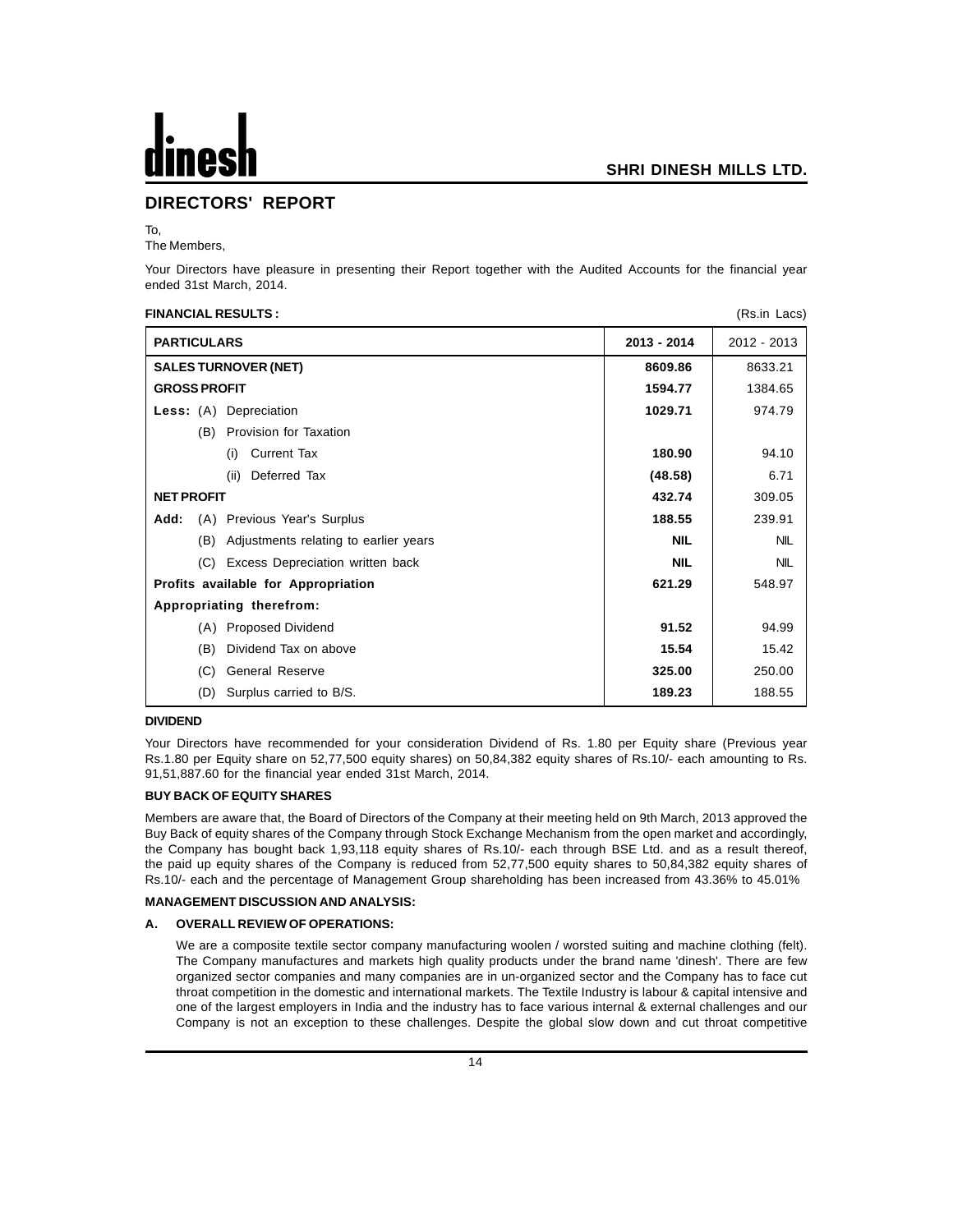

international & domestic markets, our Company could achieve sales turnover of Rs.8610/- lacs and the net profit of Rs.433/- lacs during the year under review as compared to Rs.8633/- lacs and Rs.309/- lacs respectively of the previous year. The profitability has been improved mainly due to proper monitoring of expenses.

During the year under review, we could achieve the higher export turnover amounting to Rs.534/- Lacs as compared to Rs. 466/- lacs of the previous year.

#### **B. DISCUSSION ON FINANCIAL PERFORMANCE WITH RESPECT TO OPERATIONAL PERFORMANCE**

| <b>Highlights</b> |                          |             | (Rs. in Lacs) |           |
|-------------------|--------------------------|-------------|---------------|-----------|
| Sr. No.           | <b>Particulars</b>       | 2013 - 2014 | 2012 - 2013   | % Change  |
|                   | Sales Turnover (Net)     | 8610        | 8633          | $-00.26%$ |
| 2                 | Operating profit (PBDIT) | 1921        | 1756          | $+09.40%$ |
| 3                 | Depreciation             | 1030        | 975           | $+05.64%$ |
| 4                 | Interest                 | 326         | 371           | $-12.13%$ |
| 5                 | Profit before Tax        | 565         | 410           | $+37.80%$ |
| 6                 | Tax                      | 132         | 101           | $+30.70%$ |
|                   | Net Profit               | 433         | 309           | $+40.13%$ |

#### **C. OVERALL OUTLOOK**

Due to slow down in the developed and developing countries, our GDP could grow 4.7% during the year 2013- 2014 which is expected to grow upto 5.5% during the year 2014-2015 due to formation of the new Government which would take proper steps to boost the economy and our Company would make every efforts to increase the sales turnover. The Management would also take appropriate steps to mitigate various risks viz. interest rate, commodity price, foreign exchange, business operations and Regulatory etc.

The Company assumes no responsibility in respect of forward looking statements made herein above which may substantially change based on subsequent developments, events, change in the Government policies, exchange rate etc. over the globe.

#### **D. INTERNAL CONTROL SYSTEMS AND THEIR ADEQUACY**

The Internal Audit department conducts audit of all departments of the Company and places audit reports/plans before the Audit Committee which reviews adequacy of internal audit functions, audit procedures and its coverage periodically. The minutes of the Audit Committee meetings are placed at the meetings of the Board of Directors from time to time.

#### **E. INDUSTRIAL RELATIONS**

The industrial relations both at Baroda and Ankleshwar unit have remained cordial. As on 31st March, 2014, there were 1022 employees in the Company.

#### **FIXED DEPOSITS**

As on 31st March, 2014, there were 31 Depositors, whose deposits were not claimed after the date on which the deposits were due for payment or renewal.

The amount due to such depositors was Rs. 2,81,000/- which remained unclaimed. Subsequently, one Depositor has claimed such deposit amounting to Rs.10,000/-.

The Deposits outstanding as at 31st March, 2014 would be repaid pursuant to Section 74 of the Companies Act, 2013 read with the Companies (Acceptance of Deposits) Rule, 2014.

#### **INSURANCE**

All the properties of the Company including buildings, plant & machinery and stocks have been insured.

#### **DIRECTORS**

During the year under review, Shri Sudhir Mankad and Shri Atulbhai G. Shroff, Directors of the Company have resigned. The Board appreciates for the valuable contribution made by them during their tenure as Directors of the Company.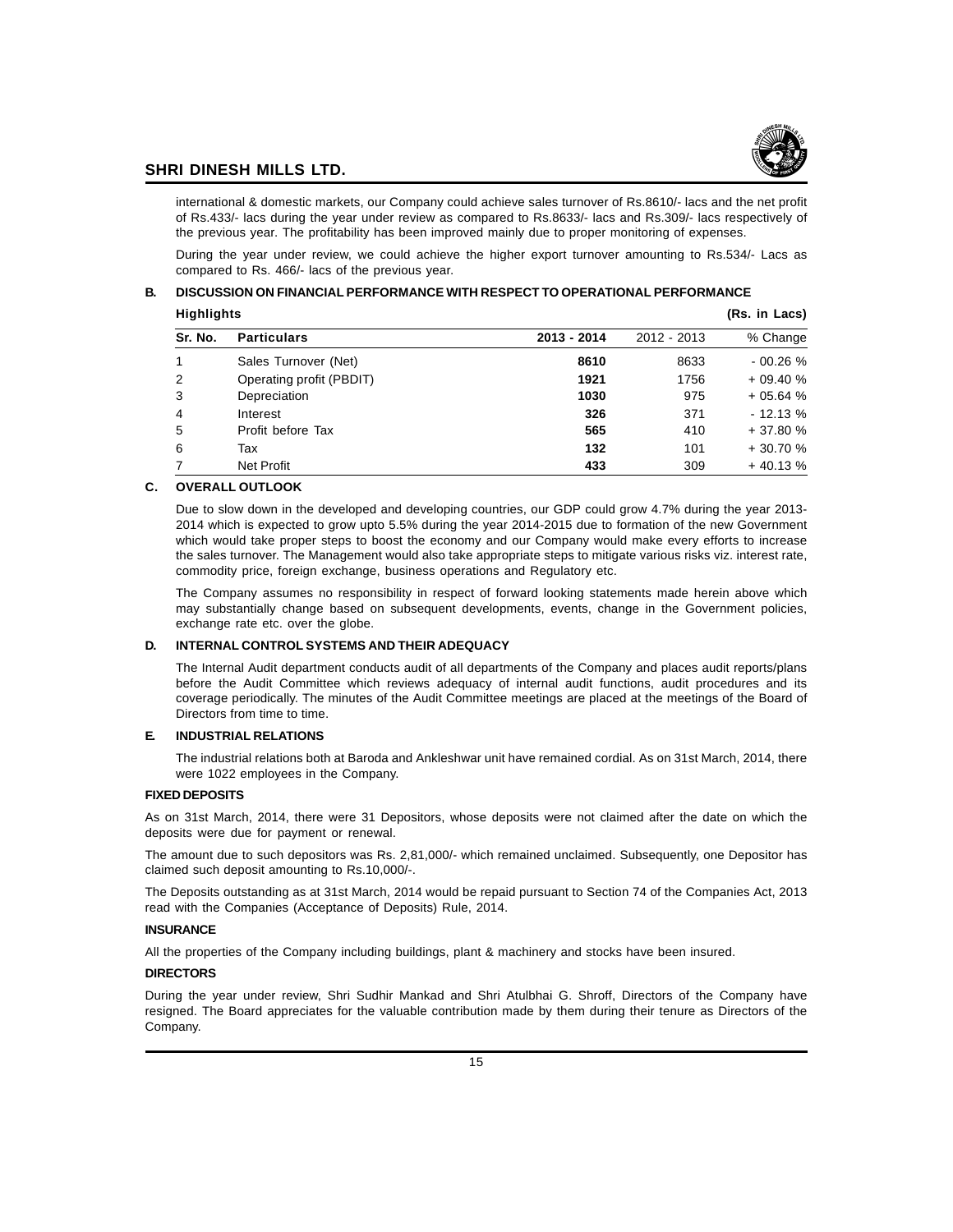Pursuant to Section 149 and 152 of the Companies Act, 2013 read with the Companies (Appointment and Qualification of Directors) Rules, 2014, Independent Directors are not liable to retire by rotation whereas other Directors are liable to retire by rotation and accordingly, Shri Bharatbhai U. Patel, Chairman & Managing Director of the Company would retire by rotation and being eligible, offer himself for re-appointment.

#### **INDEPENDENT DIRECTORS:**

Shri H. N. Elavia, Shri Jal R. Patel, Shri A. T. Patel, Shri T. M. Patel and Shri Rakesh Agrawal are rendering their services as Non-Executive Independent Directors of the Company. As they fulfill the criteria of Independence as per Section 149(6) of the Companies Act, 2013 read with Companies (Appointment and Qualification of Directors) Rules, 2014 and being eligible, offers themselves for appointment as Independent Director pursuant to Section 149 and 152 of the Companies Act, 2013 read with Rules there under and Clause: 49 of the Listing Agreement with BSE Ltd, are proposed to be appointed as Independent Directors.

#### **SUBSIDIARY COMPANY: DINESH REMDIES LTD. (DRL):**

DRL manufactures Empty Hard Gelatin Capsules having WHO-GMP and HACCP certifications. As required by Accounting Standard 21 relating to Consolidation of Accounts, we have consolidated Accounts of our Subsidiary Company viz. Dinesh Remedies Ltd. (DRL). The Board of Directors of our Company has also passed the Resolution as per the General Exemption given by the Ministry of Corporate Affairs, Govt. of India vide its Circular No. 2/2011 dated 8th February, 2011 and accordingly, the Audited Financial Statements and Reports of the Board of Directors and Auditors of our subsidiary company viz. DRL are not attached to this Report pursuant to Section 212 of the Companies Act, 1956. However, the statement pursuant to Section 212 of the Companies Act, 1956 and key financial information of DRL are given in the Annual Report. The above referred documents of DRL shall made available to the members of the Company on demand and the same are also available for inspection by the members at the Registered Office of the Company and DRL.

#### **AUDITORS**

The tenure of the existing Statutory Auditors, M/s. Dhirubhai Shah & Doshi, Chartered Accountants would expire on the conclusion of the ensuing 79th Annual General Meeting of the Company. The Company has received a certificate from M/s. Dhirubhai Shah & Doshi, Chartered Accountants to the effect that, their appointment, if made, would be in accordance with the provisions of Section 139 & 141 of the Companies Act, 2013 read with the Companies (Audit & Auditors) Rules, 2014.

The Auditors' Report on the Accounts issued by M/s. Dhirubhai Shah & Doshi is self-explanatory and therefore, does not call for any explanation.

#### **CONSERVATION OF ENERGY, TECHNOLOGY ABSORPTION AND FOREIGN EXCHANGE EARNING AND OUTGO**

Information pursuant to Section 217 (1) (e) of the Companies Act, 1956 read with the Companies (Disclosure of Particulars in the report of the Board of Directors) Rules, 1988 is given in the Annexure - A to this Report.

#### **EMPLOYEES**

The details of remuneration paid to employees as required under Section 217 (2A) of the Companies Act, 1956 read with Companies (Particulars of Employees) Rules, 1975 as amended from time to time are given in the Annexure - B which forms part of this Report.

#### **CORPORATE SOCIAL RESPONSIBILITY (CSR)**

As none of the criteria viz. Net Worth of Rs.500/- crores or more, or Turnover of Rs.1000/- crores or more or Net Profit of Rs. 5/- crore or more provided u/s. 135 of the Companies Act, 2013 are applicable to the Company and therefore, the provisions relating to the Companies (Corporate Social Responsibility Policy) Rules, 2014 does not apply to the Company as at 31st March, 2014.

#### **DIRECTORS RESPONSIBILITIES STATEMENT**

Your Directors confirm that:

- I. In preparation of Accounts for the period ended 31st March, 2014, the applicable Accounting standards have been followed alongwith proper explanation relating material departures.
- II. The Directors have selected such accounting policies and applied them consistently and made judgments and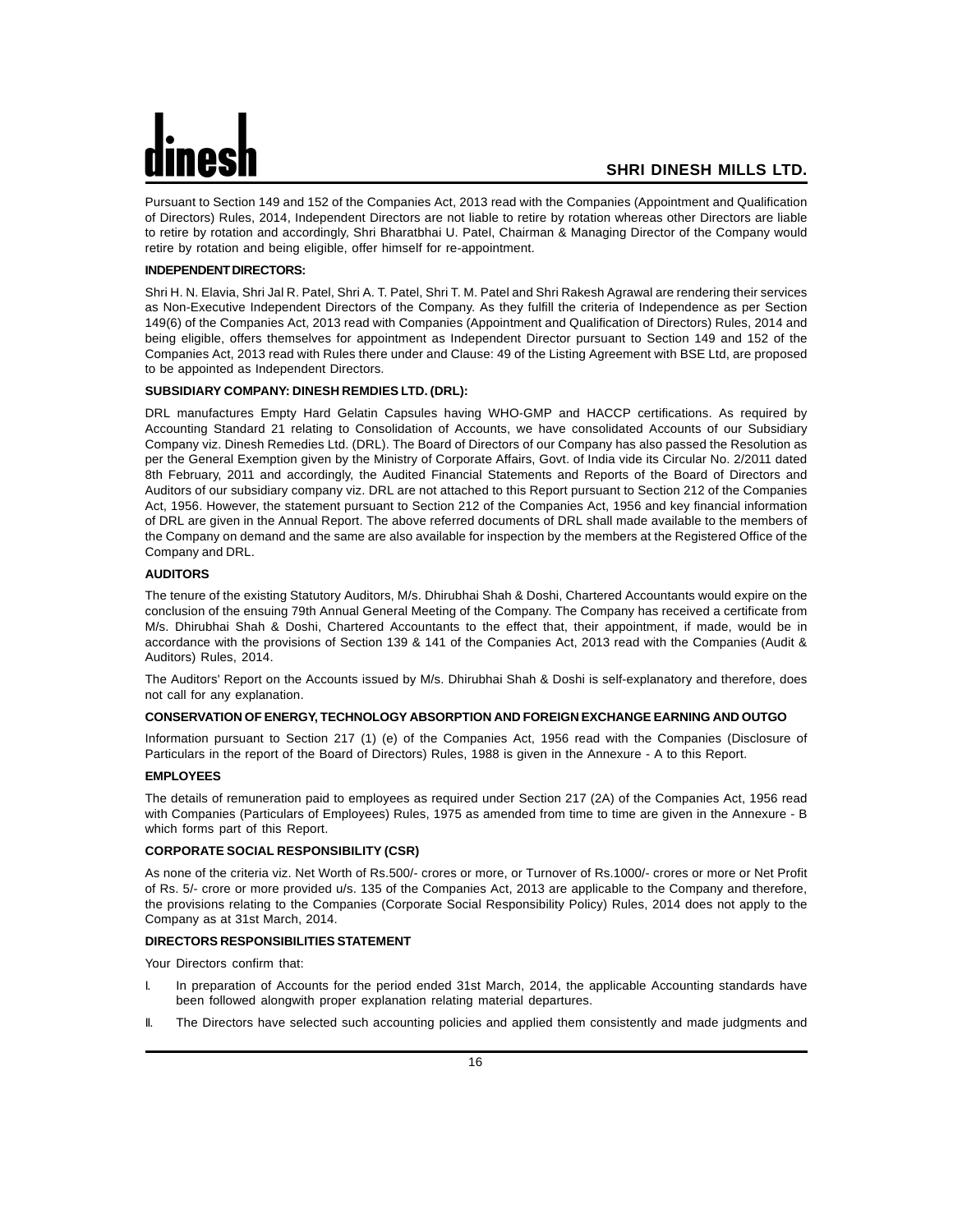

estimates that are reasonable and prudent so as to give a true and fair view of the state of affairs of the Company at the end of the financial year and the profit of the Company for that period.

- III. The Directors have taken proper and sufficient care for the maintenance of adequate Accounting records in accordance with the provisions of the Companies Act, 1956 for safeguarding the assets of the Company and for preventing and detecting fraud and other irregularities.
- IV. The Directors have prepared the Annual Accounts for the period ended 31st March, 2014 on a going concern basis.

#### **CORPORATE GOVERNANCE**

The Report on Corporate Governance pursuant to Clause 49 of the Listing Agreement with BSE Ltd. alongwith the certificate of M/s. Dhirubhai Shah & Doshi, Chartered Accountants, Auditors of the Company are attached herewith as Annexure - C and Annexure - D respectively.

#### **ACKNOWLEDGEMENTS:**

Your Board of Directors thanks all the stakeholders viz. shareholders, customers, suppliers, bankers, employees for their continuous support during the period under review.

Place : Vadodara For and on behalf of the Board of Directors Date : 30th May, 2014 **BHARAT U. PATEL** CHAIRMAN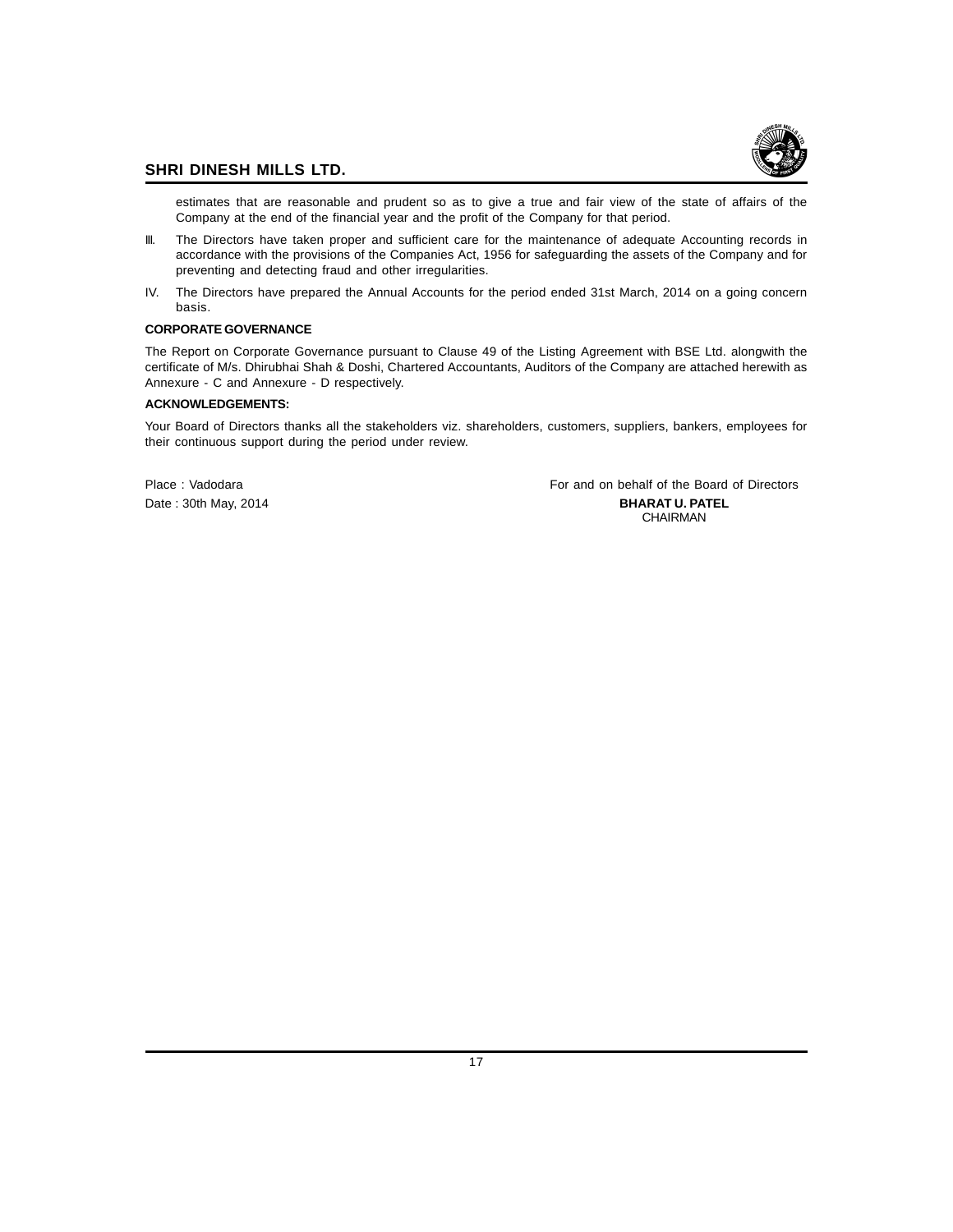#### **ANNEXURE : A**

#### **A. CONSERVATION OF ENERGY**

- (a) Details of energy conservation measures taken:
	- 1. Replacement of 36W Double fixture tube light by 18W LED tube light in Felt Finishing Department.
	- 2. Installation of Variable Frequency Drives (VFD) in the Needling Department.
	- 3. Replacement of 150W Sodium Vapor Lamps fixtures by 72W LED Fixtures in the Felt Finishing Department.
	- 4. Replacement of 15HP Submersible Pump by energy efficient 7.5HP with same water output in the Utility Department.
	- 5. Modification of cooling line and thereby removal of the cooling pump of 1HP by using direct pressure of over head main line.
- (b) Energy conservation measures under consideration.
	- 1. To replace 36W conventional tube light by 18W LED tube light in the Utility Department.

#### **B. TECHNOLOGY ABSORPTION:**

Efforts made in Technology absorption as per Form - B of the Annexure.

#### **C. FOREIGN EXCHANGE EARNINGS AND OUTGO:**

(Rs. in Lacs)

| Year        | Earnings | Outgo   |
|-------------|----------|---------|
| 2013 - 2014 | 534      | ں ، ں ے |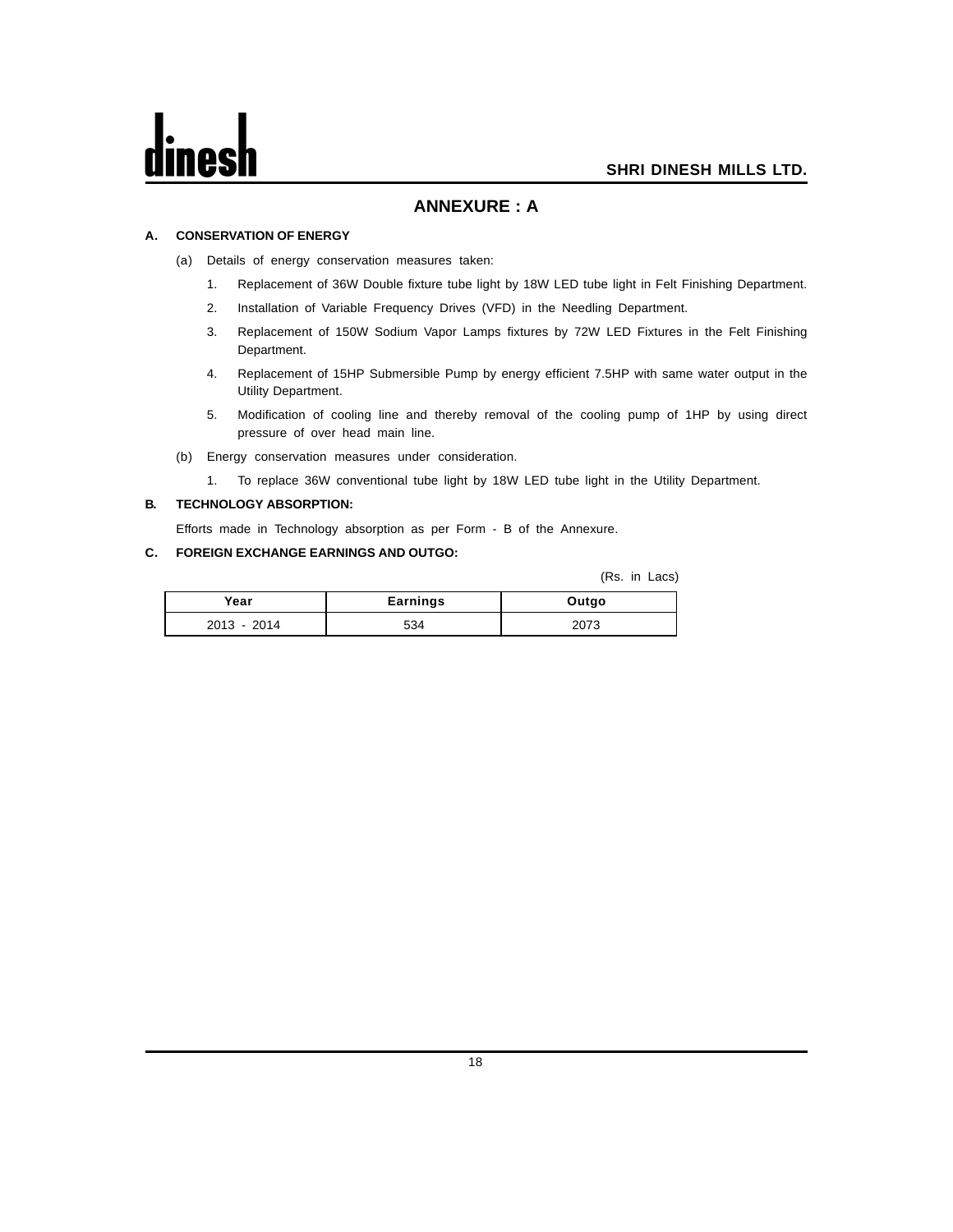

| <b>FORM</b> | 'A' |
|-------------|-----|
|-------------|-----|

|           | <b>SR. PARTICULARS</b>                                                                                                                                                                           | <b>CURRENT YEAR</b> | PREVIOUS YEAR   |
|-----------|--------------------------------------------------------------------------------------------------------------------------------------------------------------------------------------------------|---------------------|-----------------|
| NO.       |                                                                                                                                                                                                  | $(2013 - 2014)$     | $(2012 - 2013)$ |
|           |                                                                                                                                                                                                  | (Rs.)               | (Rs.)           |
| 1.        | Electricity                                                                                                                                                                                      |                     |                 |
|           | Purchased Units<br>$\bullet$                                                                                                                                                                     | 51064               | 4,80,130        |
|           | <b>Total Amount</b>                                                                                                                                                                              | 44,28,395           | 68,23,321       |
|           | Rate per unit                                                                                                                                                                                    | 86.72*              | 14.21           |
|           | (*The rate per unit is not comparable as the Company has to pay<br>minimum demand charges based on Contract Demand to MGVCL &<br>DGVCL due to usage of Electricity generated through Wind Mills) |                     |                 |
|           | Own Generation<br>$\bullet$                                                                                                                                                                      |                     |                 |
|           | L<br><b>Through Diesel</b>                                                                                                                                                                       | 1,21,240            | 87,950          |
|           | Generator (KWH)                                                                                                                                                                                  |                     |                 |
|           | Units/Litre of Diesel Oil                                                                                                                                                                        | 3.23                | 3.23            |
|           | Cost per Litre                                                                                                                                                                                   | 8.61                | 15.59           |
|           | II.<br>Through Steam Turbine Generator                                                                                                                                                           | <b>Nil</b>          | Nil             |
|           | III.<br>Through Wind Mill                                                                                                                                                                        | 85,19,195           | 93,48,355       |
|           | <b>Total Amount</b>                                                                                                                                                                              | 3,30,07,990         | 2,84,48,716     |
|           | Rate per Unit                                                                                                                                                                                    | 3.87                | 3.04            |
| 2         | Coal (Steam coal)                                                                                                                                                                                | we do not use coal  |                 |
|           | Lignite                                                                                                                                                                                          |                     |                 |
|           | Qty. (Tonnes)                                                                                                                                                                                    | 1255                | 1766            |
|           | Total cost                                                                                                                                                                                       | 43, 11, 249         | 59,83,176       |
|           | Avg. Rate per Tonne                                                                                                                                                                              | 3435.26             | 3387.98         |
| 3.        | Furnace Oil                                                                                                                                                                                      |                     |                 |
|           | Qty. (Ltrs.)                                                                                                                                                                                     | 27,000              | 71,250          |
|           | Total amount                                                                                                                                                                                     | 13,98,002           | 34,40,082       |
|           | Avg. Rate per Ltr.                                                                                                                                                                               | 51.78               | 48.28           |
| 4.        | Others (Natural Gas)                                                                                                                                                                             |                     |                 |
|           | Qty. (Nm3)                                                                                                                                                                                       | 9,03,963            | 9,30,633        |
|           | Total cost                                                                                                                                                                                       | 99,47,440           | 92,93,578       |
|           | Avg. Rate                                                                                                                                                                                        | 11.00               | 9.99            |
|           | <b>CONSUMPTION PER UNIT OF PRODUCTION</b>                                                                                                                                                        |                     |                 |
|           | Per Unit Productwise                                                                                                                                                                             |                     |                 |
|           | Woollen & Worsted Fabrics (Mtrs.)                                                                                                                                                                |                     |                 |
|           | Electricity                                                                                                                                                                                      | 21.89               | 15.52           |
|           | Furnace Oil                                                                                                                                                                                      | 1.44                | 2.51            |
|           | Coal                                                                                                                                                                                             |                     |                 |
|           | Lignite                                                                                                                                                                                          | 4.43                | 4.37            |
|           | Gas                                                                                                                                                                                              | 5.70                | 3.77            |
| $\bullet$ | Felt (Clothing) (Kgs.)                                                                                                                                                                           |                     |                 |
|           | Electricity                                                                                                                                                                                      | 13.82               | 12.82           |
|           | Furnace Oil                                                                                                                                                                                      | 0.16                | 0.40            |
|           | Coal                                                                                                                                                                                             |                     |                 |
|           | Lignite                                                                                                                                                                                          | 0.48                | 0.69            |
|           | Gas                                                                                                                                                                                              | 15.72               | 15.15           |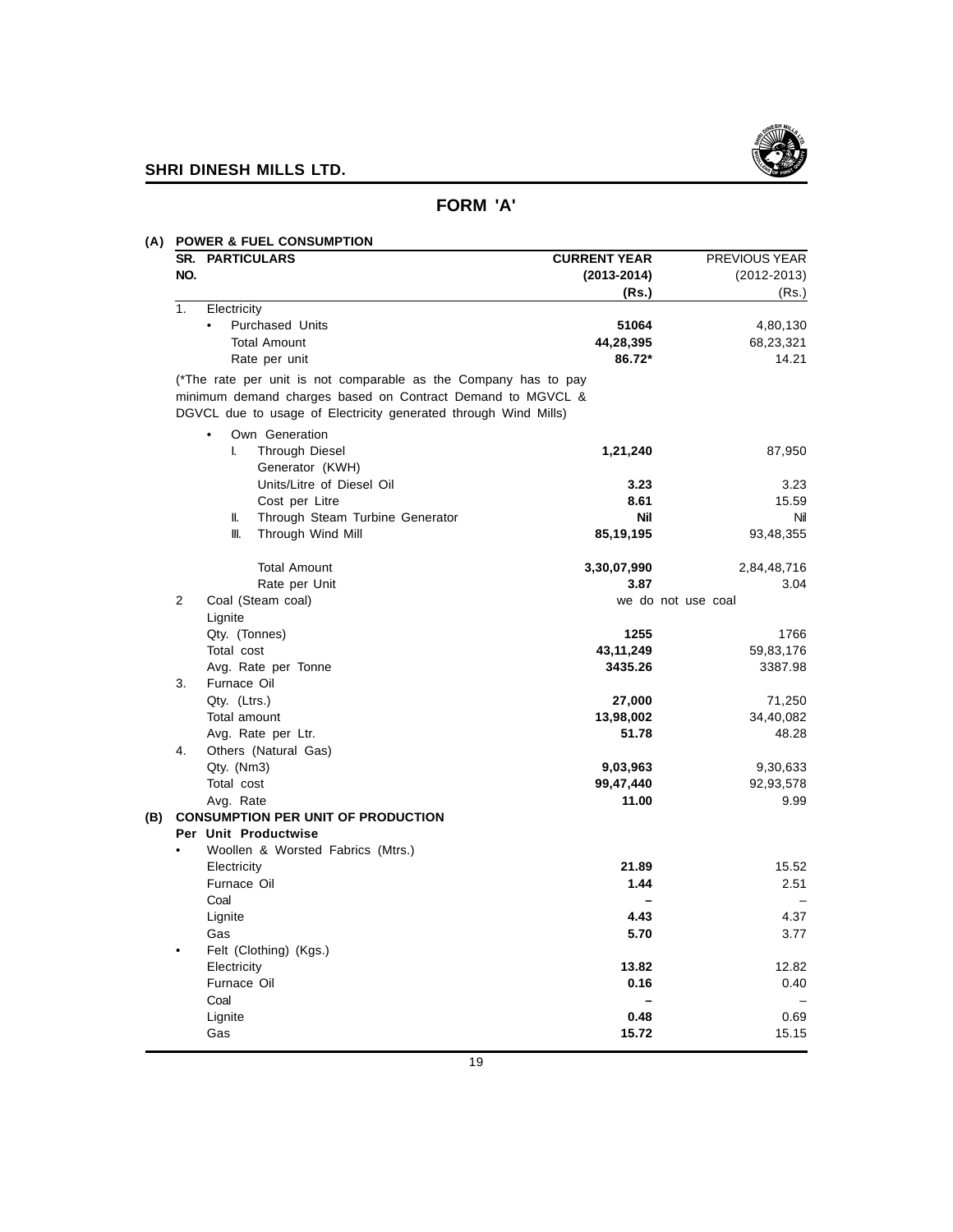#### **FORM "B"**

#### **RESEARCH & DEVELOPMENT**

R & D has continued its efforts to assist concerned department of the Company in relation to product developments. This is in addition to its efforts towards various manufacturing related Trouble Shooting Jobs and Standardization of incoming materials like Dyes, Chemicals, Auxiliaries etc. as well as raw materials. The efforts of R & D in Pollution Control have helped the Company to adhere to continuously challenging Norms set by Pollution Control Authorities.

R&D effort towards statistical data analysis of routine test data has remained an input for quality and process development work.

Due to above efforts of R. & D., the Company has benefited through rationalization of incoming materials, rationalization of required process and monitoring the pollution control parameters.

#### **EXPENDITURE ON R. & D.: Rs. 23/- Lacs**

#### **TECHNOLOGY ABSORPTION, ADAPTATION AND INNOVATION**

During the year, the Company has not executed any Foreign Technology Agreement for paper makers felt (clothing). However, the Company has absorbed/adapted the technology received as per earlier Foreign Technology Agreements.

The Company could continue its commitments towards continuous product & process development in the field of papers makers felt and industrial fabrics due to absorption and adaptation of the foreign technology.

#### **ANNEXURE : B**

#### **STATEMENT UNDER SECTION 217 (2A) OF THE COMPANIES ACT, 1956 READ WITH COMPANIES (PARTICULARS OF EMPLOYEES) RULES, 1975 AS AMENDED AND FORMING PART OF THE DIRECTORS' REPORT FOR THE YEAR ENDED 31ST MARCH, 2014.**

| l No.l         | Sr. IName                   | Age | Designation                            | Remuneration<br>(Rs.) | Qualifications<br>& experience            | Date of<br>Commencement<br>of employment | Last employment<br>before joining the<br>Company<br>with designation |
|----------------|-----------------------------|-----|----------------------------------------|-----------------------|-------------------------------------------|------------------------------------------|----------------------------------------------------------------------|
|                | İShri Bharatbhai U. Patelİ  | 60  | Chairman &<br><b>Managing Director</b> | 1.00.07.846/-         | B.Text, M.B.A<br>$(USA)$ $(41)$           | 12-5-1973                                | First<br>Employment                                                  |
| $\overline{2}$ | ÎShri Nimishbhai U. Patel │ | 48  | <b>Managing Director</b>               | 1,00,07,846/-         | B.B.A., M.B.A (Finance)<br>$(U.S.A)$ (23) | 1-12-1990                                | $-D0$                                                                |

**Notes:**

- 1. Remuneration as shown in the statement includes salary, allowances, perquisites, employer's contribution to provident fund, superannuation fund etc. are as per the Central Government approval read with Schedule XIII to the Companies Act, 1956.
- 2. Managing Directors at Sr. No.1 & 2 above are related to each other.
- 3. Nature of employment:- Appointments of Managing Directors are contractual in nature. Other terms and conditions as per the Company's Rules.
- 4. No employee of the Company was in receipt of remuneration during the financial year at a rate which in the aggregate is in excess of that drawn by the Managing Directors of the Company and no employee except Managing Directors hold Equity Shares by himself or alongwith his spouse and dependent children in excess of 2% of equity shares of the Company.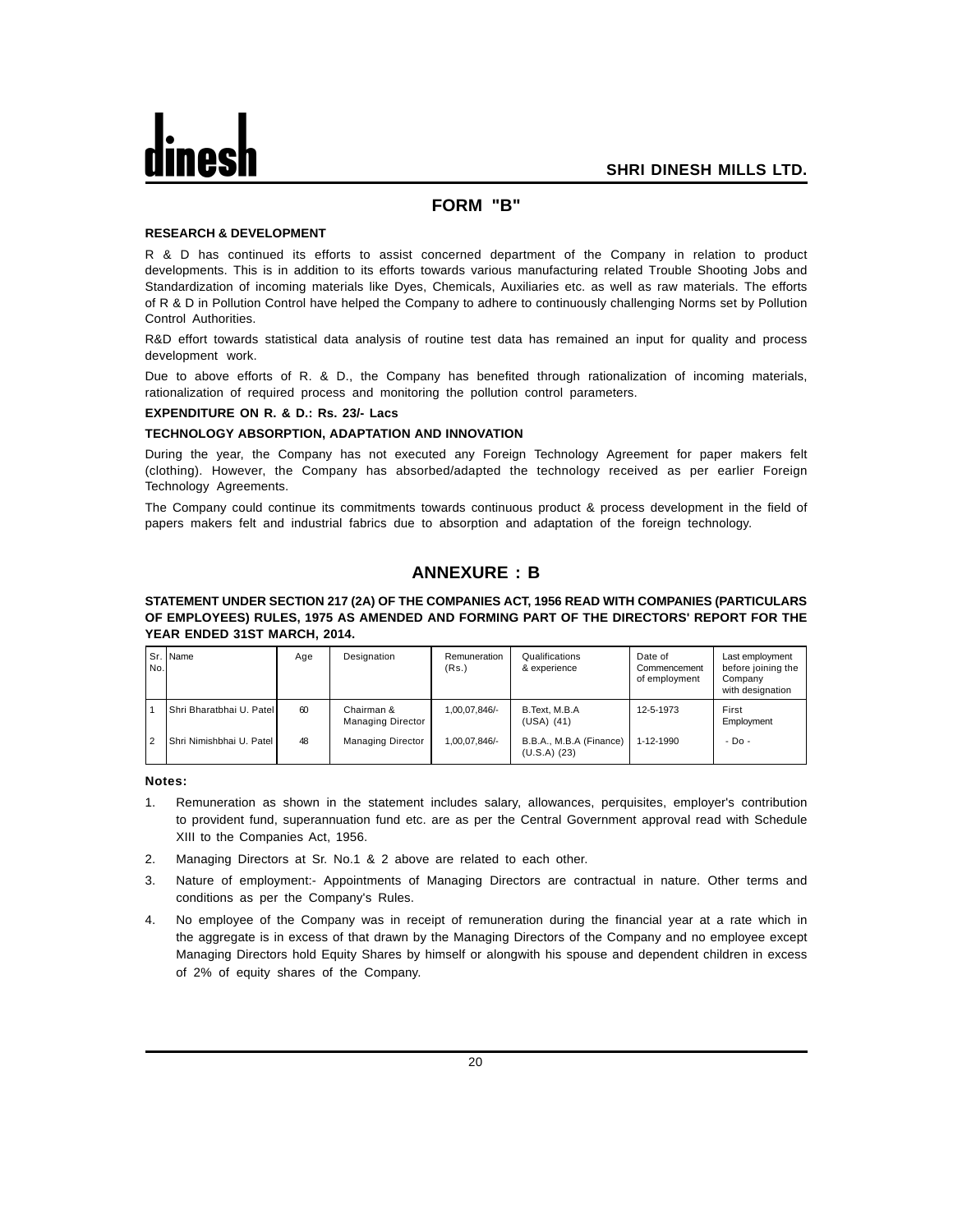

#### **ANNEXURE : C CORPORATE GOVERNANCE**

#### **A. COMPANY'S PHILOSOPHY**

The code on Corporate Governance introduced by the Securities and Exchange Board of India (SEBI) has been implemented in terms of the Listing Agreement with the BSE Ltd. from the year 2001-2002.

Corporate Governance refers to a combination of voluntary practices adopted by a Company inter woven with laws, regulations, procedure and disclosures. It is aimed in the long run to maximize employees and shareholders value and fosters long-term partnership between the investors, employees and other stakeholders with the Company.

The Company firmly believes in good Corporate Governance. Given below is the report of Board of Directors of the Company on the Corporate Governance practices being followed by the Company.

#### **B. BOARD OF DIRECTORS**

The Board of Directors presently comprises two Managing Directors and seven Non-Executive Directors. During the year, five Board Meetings were held on 31/05/2013, 29/07/2013, 31/08/2013, 30/10/2013 and 13/02/2014.

The composition of the Board of Directors and their attendance at the Board Meetings during the year and at the last Annual General Meeting and also the number of other directorship/membership of Committees of Directors are as follows:

| Name of Director                                                                                                                                                                                               | Category<br>οf<br>Directorship | No. of Board Attendance<br><b>Meetings</b><br>attended | at last<br><b>AGM</b>                   | No. of<br>other | No. of Other<br>Memberships<br>Directorship in Committees<br>of Directors |
|----------------------------------------------------------------------------------------------------------------------------------------------------------------------------------------------------------------|--------------------------------|--------------------------------------------------------|-----------------------------------------|-----------------|---------------------------------------------------------------------------|
| Shri B. U. Patel                                                                                                                                                                                               | <b>CMD</b>                     | 4                                                      | <b>YES</b>                              | 2               | <b>NIL</b>                                                                |
| Shri N. U. Patel                                                                                                                                                                                               | MD.                            | 5                                                      | <b>YES</b>                              |                 |                                                                           |
| Shri U. M. Patel                                                                                                                                                                                               | <b>NED</b>                     | 5                                                      | <b>YES</b>                              |                 | <b>NIL</b>                                                                |
| Shri A.G. Shroff *                                                                                                                                                                                             | <b>NED</b>                     | 4                                                      | <b>YES</b>                              |                 |                                                                           |
| Shri H. N. Elavia                                                                                                                                                                                              | <b>NED</b>                     | 5                                                      | <b>YES</b>                              |                 |                                                                           |
| Shri Jal Patel                                                                                                                                                                                                 | <b>NED</b>                     | 5                                                      | <b>YES</b>                              | 5               | 6#                                                                        |
| Shri A. T. Patel                                                                                                                                                                                               | <b>NED</b>                     | 5                                                      | <b>YES</b>                              | <b>NIL</b>      | <b>NIL</b>                                                                |
| Shri T. M. Patel                                                                                                                                                                                               | <b>NED</b>                     | 2                                                      | NO.                                     | 2               |                                                                           |
| Shri Sudhir Mankad**                                                                                                                                                                                           | <b>NED</b>                     |                                                        | NO.                                     |                 |                                                                           |
| Shri Rakesh Agrawal                                                                                                                                                                                            | <b>NED</b>                     |                                                        | NO.                                     | 3               | $\overline{2}$                                                            |
| Shri J. B. Sojitra<br>$\mathsf{QMD}$ $\mathsf{QL}$ . $\mathsf{QL}$ $\mathsf{QL}$ $\mathsf{QL}$ $\mathsf{QL}$ $\mathsf{QL}$ $\mathsf{QL}$ $\mathsf{QL}$ $\mathsf{QL}$ $\mathsf{QL}$ $\mathsf{QL}$ $\mathsf{QL}$ | <b>NED</b>                     | 5<br>$\overline{M}$                                    | <b>YES</b><br>Marchael and China and an | <b>NIL</b>      | <b>NIL</b>                                                                |

CMD - Chairman & Managing Director MD - Managing Director<br>NED - Non-Executive Director # Chairman in three Cor

# Chairman in three Committee

\*Resigned w.e.f. 15th January, 2014 \*\*Resigned w.e.f. 31st July, 2013

#### **C. AUDIT COMMITTEE**

The Audit Committee constituted by the Board pursuant to Section 292-A of the Companies Act, 1956 read with Clause - 49 of the Listing Agreement with the BSE Ltd., with the required terms of reference as per the above referred statutory requirements, comprises 3 non-promoter, independent, non-executive Directors. The Committee met on 31/05/2013, 29/07/2013, 30/10/2013 and 13/02/2014 during the year and the attendance of the members at the meetings was as follows:

| Name of Members   | Status   | No. of Meetings attended |
|-------------------|----------|--------------------------|
| Shri H. N. Elavia | Chairman |                          |
| Shri A. T. Patel  | Member   |                          |
| Shri T. M. Patel  | Member   |                          |

#### **D. SHAREHOLDERS/INVESTORS GRIEVANCE COMMITTEE**

The Committee constituted by the Board comprises the following non-promoters, independent, non-executive Directors. The Committee met on 31/05/2013, 29/07/2013, 30/10/2013 and 13/02/2014 during the year and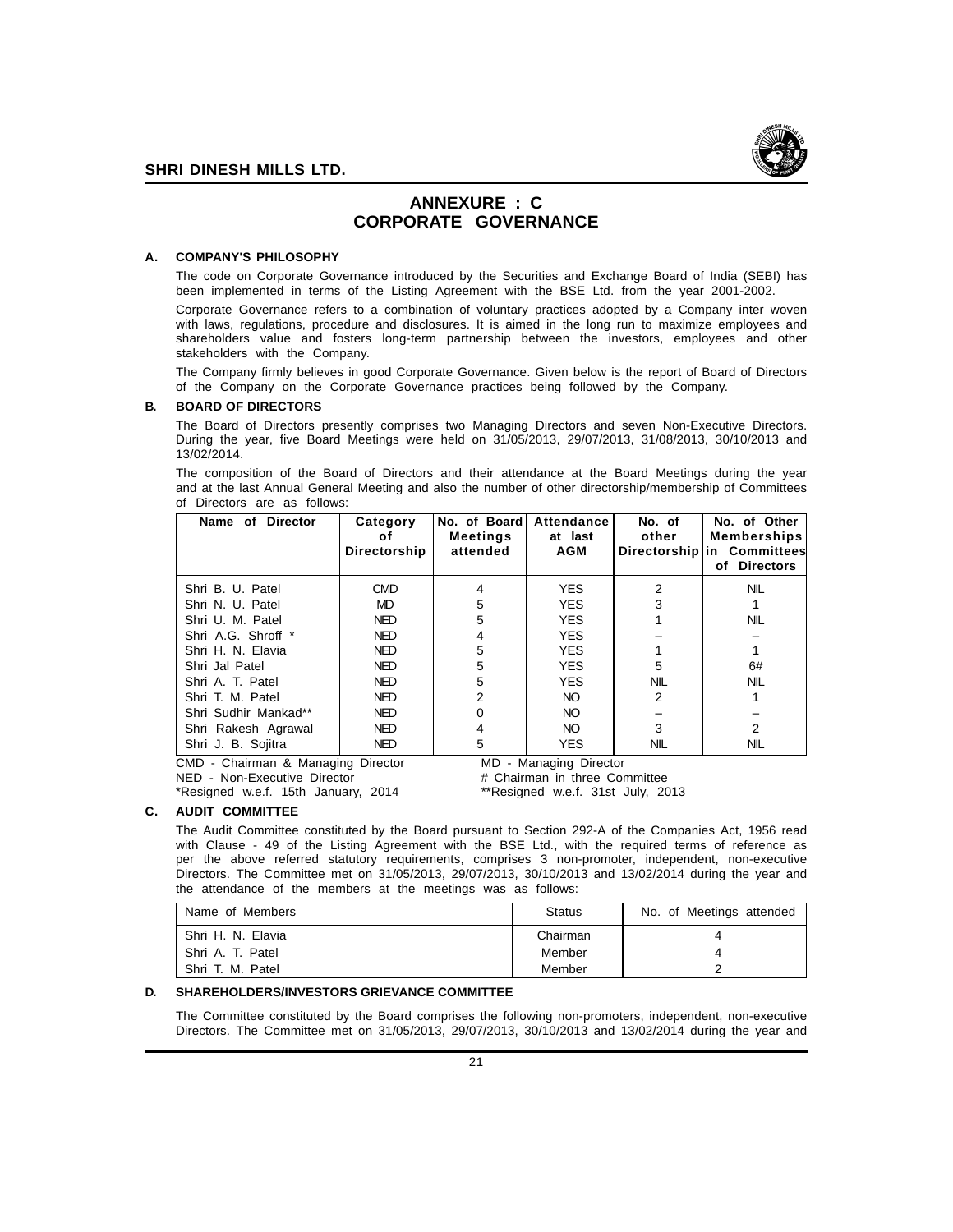| the attendance of the members at the meetings was as follows: |  |  |  |  |  |  |  |  |  |  |  |
|---------------------------------------------------------------|--|--|--|--|--|--|--|--|--|--|--|
|---------------------------------------------------------------|--|--|--|--|--|--|--|--|--|--|--|

| Name of Members    | Status   | No. of Meetings attended |
|--------------------|----------|--------------------------|
| Shri A. G. Shroff* | Chairman |                          |
| Shri Jal R. Patel  | Member   |                          |
| Shri A. T. Patel   | Member   |                          |
| Shri T. M. Patel   | Member   |                          |

\*Resigned w.e.f. 15th January, 2014.

During the year, no any complaint was received and therefore, there was no Investor complaint remaining un-attended/pending as at 31st March, 2014.

#### **E. DIRECTORS REMUNERATION COMMITTEE**

The Committee constituted by the Board comprises the non-promoter, Independent, Non-executive Directors viz. Shri A. G. Shroff, Shri A. T. Patel and Shri T. M. Patel, pursuant to Clause - 49 of the Listing Agreement read with Schedule XIII to the Companies Act, 1956 to review, assess and recommend the remuneration including appointment of Chairman & Managing Director(s) and Executive Director(s) from time to time.

The Committee met on 13/02/2014 and considered the remuneration payable to Shri Nimishbhai U. Patel as Managing Director for his unexpired tenure from 1st April, 2014 to 15th January, 2015 with existing terms & conditions which has also been approved by the Board of Directors at their meeting held on 13/02/2014 subject to approval of the shareholders.

#### **(a) Managerial Remuneration of Chairman & Managing Director and Managing Director:**

The break up of the managerial remuneration paid / provided by the Company during the year 2013- 2014 to Shri Bharatbhai U. Patel, Chairman & Managing Director (CMD) and Shri Nimishbhai U. Patel, Managing Director (MD) of the Company are as under:

| Sr.            | <b>Particulars</b>                         | Shri B. U. Patel   Shri N. U. Patel |               |
|----------------|--------------------------------------------|-------------------------------------|---------------|
|                | Basic Salary                               | 42.00.000/-                         | 42,00,000/-   |
| $\overline{2}$ | Allowances, Perquisites & Retiral benefits | 58.07.846/-                         | 58.07.846/-   |
|                | Total                                      | 1,00,07,846/-                       | 1,00,07,846/- |

#### **(b) Non-executive Directors:**

Remuneration by way of sitting fees has been paid to the following non-executive Directors for attending the meetings of the Board and Committee thereof during the year 2013-2014.

| Name of the Directors | Rs.       |
|-----------------------|-----------|
| Shri A. G. Shroff     | 39000/-   |
| Shri H. N. Elavia     | 50000/-   |
| Shri Jal Patel        | 50000/-   |
| Shri A. T. Patel      | 75000/-   |
| Shri T. M. Patel      | $37000/-$ |
| Shri Rakesh Agrawal   | 24000/-   |
| Shri J. B. Sojitra    | $30000/-$ |

#### **F. GENERAL BODY MEETINGS :**

The details of Annual General Meetings (AGM) held in last 3 years are as under.

| Annual General Meetings Day, Date, & Time |                                                     | Venue | No. of Special<br>Resolution passed |
|-------------------------------------------|-----------------------------------------------------|-------|-------------------------------------|
| 76th AGM                                  | Thursday, 15/9/2011 At 11.00 A.M. Registered Office |       | 03                                  |
| 77th AGM                                  | Thursday, 11/9/2012 At 11.00 A.M. Registered Office |       | <b>NIL</b>                          |
| 178th AGM                                 | Saturday, 31/8/2013 At 11.00 A.M Registered Office  |       | 01                                  |

During the year 2013-2014, there was no need to hold an Extra-Ordinary General Meeting of shareholders of the Company.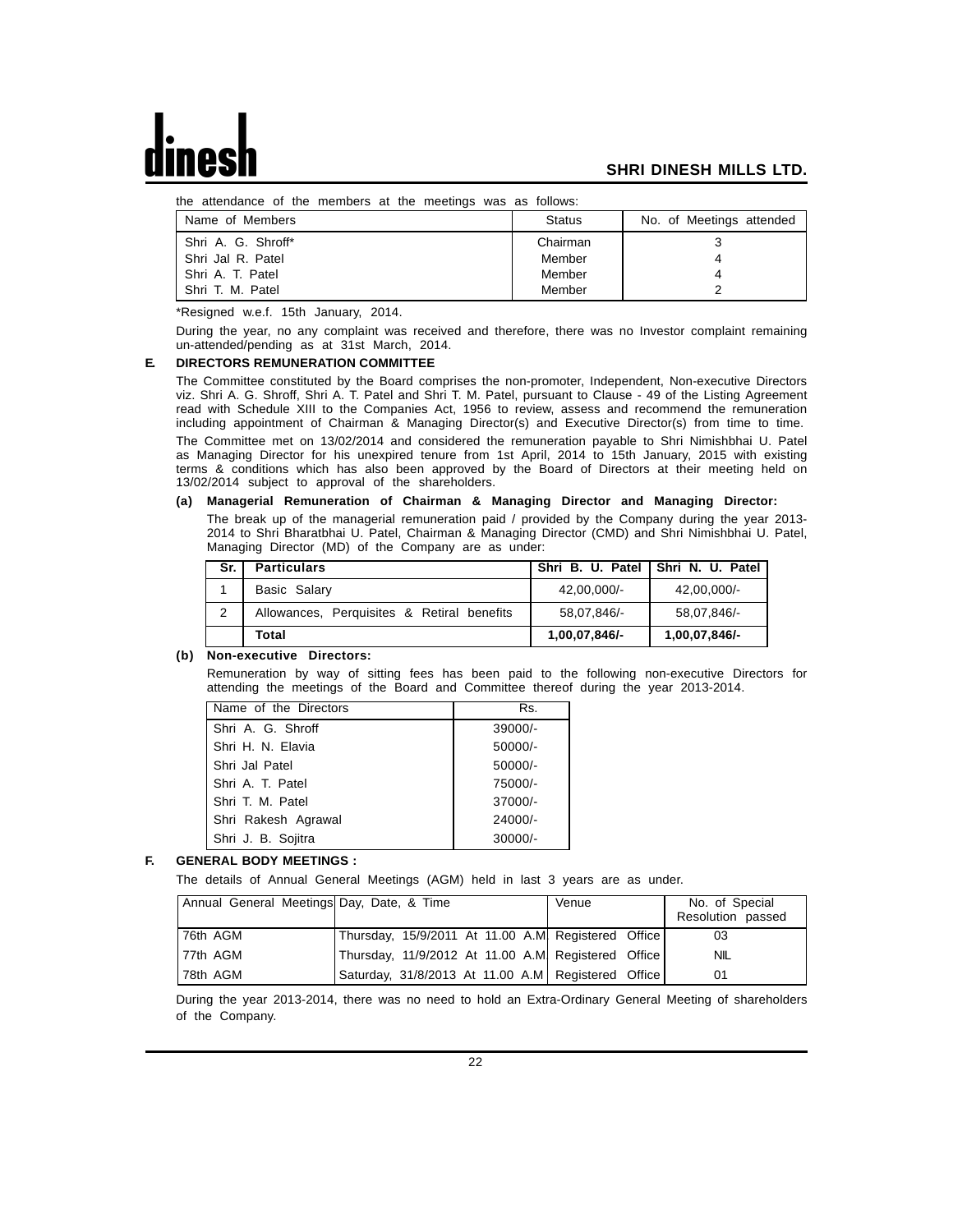

#### **G. DISCLOSURES**

- a) There are no materially significant transactions with the related parties viz, Promoters, Directors and their relatives, Subsidiary Company conflicting with Company's interest. The transactions with related parties are disclosed in Note No. 31 to the Accounts in the Annual Report.
- b) No penalties or strictures have been imposed on the Company by BSE Ltd. or SEBI or any Statutory Authority on any matter related to capital markets.
- c) The declaration by CEO for compliance of Code of Conduct by all Board members and Senior Management personnel of the Company is as under: "I, Bharat Patel, Chairman & Managing Director - CEO of the Company hereby declare that all Board Members and Senior Management personnel of the Company have affirmed the compliance of the Code of Conduct during the financial year ended 31st March, 2014."
	- This declaration is given pursuant to Clause 49(I)(D) of the Listing Agreement with BSE Limited.
- d) The non-mandatory requirements given in Annexure I D of the Clause 49 of the Listing Agreement have not been adopted by the Company, except the requirements relating to the Remuneration Committee.

#### **H. MEANS OF COMMUNICATION**

The quarterly, half-yearly and yearly financial results of the Company are sent to BSE Ltd. immediately after the same are approved by the Board and the said results are published in financial and non-financial newspapers and the same are also placed on the web site of the Company.

#### **I. GENERAL SHAREHOLDERS INFORMATION**

| a) | Registered Office            | : Padra Road, Vadodara - 390 020, Gujarat                                                                      |                       |
|----|------------------------------|----------------------------------------------------------------------------------------------------------------|-----------------------|
| b) | <b>Plant Locations</b>       | : 1. Padra Road, Vadodara -390 020, Gujarat<br>2. Village: Bhadkodra, Ankleshwar, District Bharuch, Gujarat    |                       |
| C) | R & T Agent                  | M/s. MCS Ltd., Neelam Apartment, 88, Sampatrao Colony,<br>Alkapuri, Vadodara - 390 007, Gujarat.               |                       |
| d) | 79th Annual General Meeting: | Date: 30th September, 2014, Time: 11.00A.M<br>Venue: Registered Office: Padra Road, Vadodara-390 020, Gujarat. |                       |
| e) | <b>Book Closure</b>          | Saturday, 09/08/2014 to Saturday, 16/08/2014.                                                                  |                       |
| f) | Dividend payment Date        | By 29th October, 2014.                                                                                         |                       |
| g) | Listing of Equity Shares     | Name of Stock Exchange:<br>BSE Ltd.<br>ISIN: INE204C01024<br>CIN: L17110GJ1935PLC000494                        | Stock Code:<br>503804 |
| h) | Listing Fees                 | The Company has paid listing fees for the financial year 2014 -<br>2015 to BSE Ltd.                            |                       |

i) Month wise Stock-market price and BSE Sensex data for the year 2012-2013.

|  |  |  | Share price on the Bombay Stock Exchange Ltd., Traded quantity and BSE Sensex |  |  |  |
|--|--|--|-------------------------------------------------------------------------------|--|--|--|
|  |  |  |                                                                               |  |  |  |

| Month           | Price<br>(Rs.) |       | <b>Traded</b> | <b>Sensex</b> |          |  |
|-----------------|----------------|-------|---------------|---------------|----------|--|
|                 | High           | Low   | Quantity      | High          | Low      |  |
| April, 2013     | 76.00          | 71.00 | 51467.00      | 19622.68      | 18144.22 |  |
| May, 2013       | 77.00          | 71.10 | 42361.00      | 20443.62      | 19451.26 |  |
| June, 2013      | 78.00          | 70.00 | 10351.00      | 19860.19      | 18467.16 |  |
| July, 2013      | 78.65          | 70.00 | 20678.00      | 20351.06      | 19126.82 |  |
| August, 2013    | 76.00          | 66.00 | 30474.00      | 19569.20      | 17448.71 |  |
| September, 2013 | 76.85          | 74.05 | 8380.00       | 20739.69      | 18166.17 |  |
| October, 2013   | 79.25          | 72.60 | 10753.00      | 21205.44      | 19264.72 |  |
| November, 2013  | 78.10          | 75.00 | 13857.00      | 21321.53      | 20137.67 |  |
| December, 2013  | 88.00          | 77.00 | 74578.00      | 21483.74      | 20568.70 |  |
| January, 2014   | 90.95          | 85.00 | 49718.00      | 21409.66      | 20343.78 |  |
| February, 2014  | 92.00          | 85.50 | 23813.00      | 21140.51      | 19963.12 |  |
| March, 2014     | 92.00          | 74.80 | 14151.00      | 22467.21      | 20920.98 |  |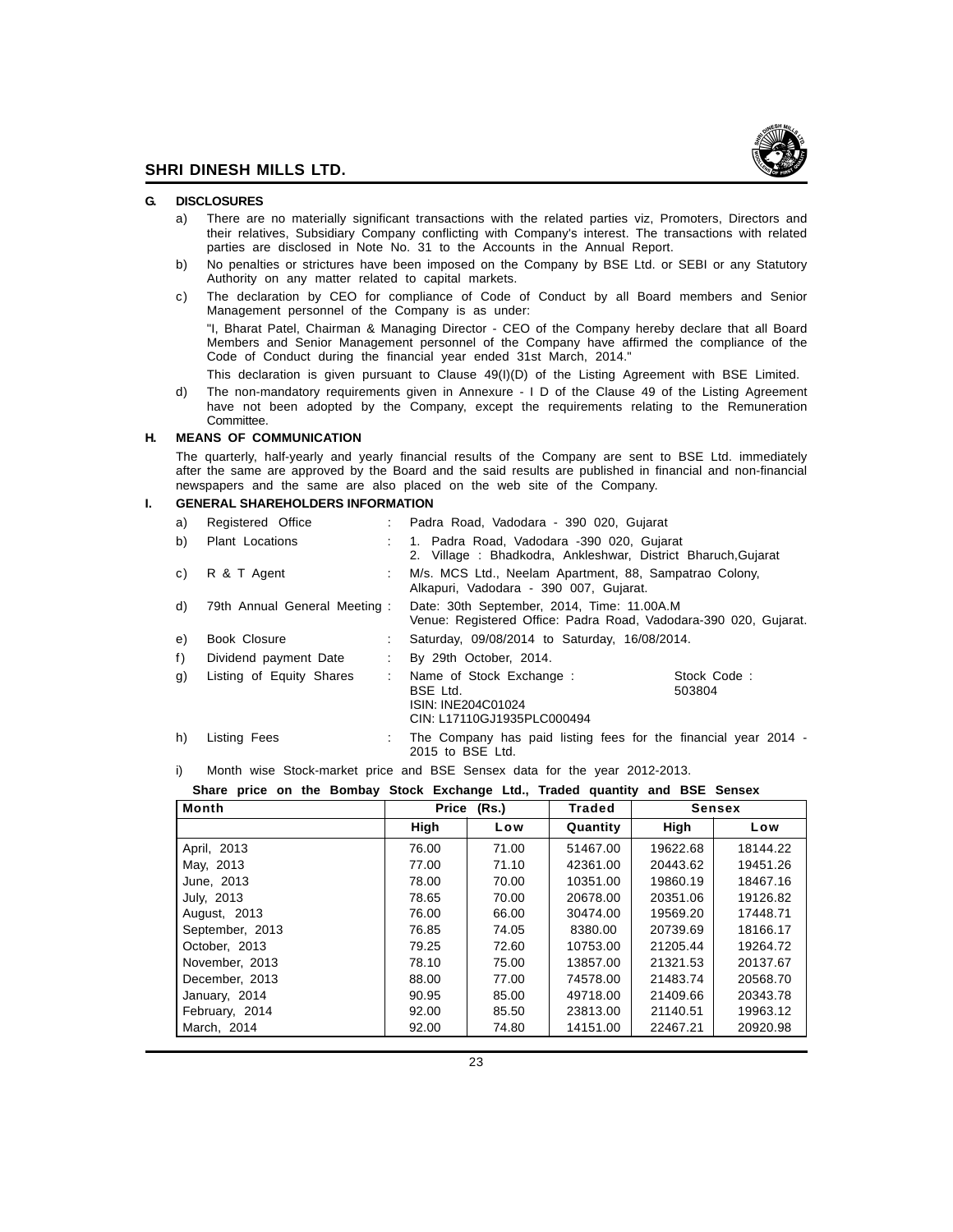#### **J. Distribution of shareholding as at 31st March, 2014**

| Sr.<br>No. | Nominal value of<br>shares<br>(Rs.)<br>equity | No. of<br><b>Shareholders</b> | $%$ of<br>Total | Nominal<br>value of<br>(Rs.)<br>shares | $%$ of<br>Total |
|------------|-----------------------------------------------|-------------------------------|-----------------|----------------------------------------|-----------------|
| 1          | Upto 5000                                     | 11395                         | 94.55           | 9471340                                | 18.63           |
| 2          | 5001-10.000                                   | 325                           | 2.70            | 2551460                                | 5.02            |
| 3          | 10.001-20.000                                 | 180                           | 1.49            | 2603620                                | 5.12            |
| 4          | 20.001-30.000                                 | 42                            | 0.35            | 1013540                                | 1.99            |
| 5          | 30,001-40,000                                 | 29                            | 0.24            | 1026200                                | 2.02            |
| 6          | 40,001-50,000                                 | 12                            | 0.10            | 548540                                 | 1.08            |
| 7          | 50,001-1,00,000                               | 30                            | 0.25            | 2127580                                | 4.18            |
| 8          | 1,00,001&Above                                | 39                            | 0.32            | 31501540                               | 61.96           |
|            | Total                                         | 12052                         | 100             | 50843820                               | 100             |

#### **K. Shareholding pattern as at 31st March, 2014**

| Category                                | No. of Equity Shares<br>As at 31/03/2014 | %          |
|-----------------------------------------|------------------------------------------|------------|
| Directors & Relatives (Promoters Group) | 2288372                                  | 45.01      |
| Mutual Funds (UTI)                      | 10                                       | 0.00       |
| <b>Banks</b>                            | 3760                                     | 0.07       |
| <b>Financial Institutions</b>           | <b>NIL</b>                               | <b>NIL</b> |
| Foreign Institutional Investors         | <b>NIL</b>                               | NIL        |
| Non-resident Indians                    | 16397                                    | 0.32       |
| Bodies Corporate                        | 92080                                    | 1.81       |
| Others (Public)                         | 2683763                                  | 52.79      |
| <b>Total</b>                            | 5084382                                  | 100.00     |

#### **L. Dematerialization of Equity Shares as at 31st March, 2014**

| <b>Particulars</b>                      | As at 31st March, 2014 |                | As at 31st March, 2013 |                |  |
|-----------------------------------------|------------------------|----------------|------------------------|----------------|--|
|                                         | No. of Shares          | %              | No. of Shares          | %              |  |
| No. of Demat Shares<br>- NSDL<br>- CDSL | 2486272<br>2207870     | 48.90<br>43.42 | 2194448<br>2677782     | 41.58<br>50.74 |  |
| No. of Physical Shares                  | 390240                 | 7.68           | 405270                 | 7.68           |  |
| <b>Total</b>                            | 5084382                | 100            | 5277500                | 100            |  |

**M.** As the Company has not issued GDRS/ADRS/Warrants or any convertible instruments, the details relating to outstanding position etc. are not applicable to the Company.

#### **N. Share Transfer System :**

Shares lodged for transfer upto 31st March, 2014 in physical form are processed and duly transferred share certificates are sent within 30 days of receipt of the valid documents. The shares are normally transferred at an interval of 15 days by M/s. MCS Ltd.

#### **O. Financial Calendar for the year 2014 - 2015**

| First quarterly results                     | By 14th August, 2014    |
|---------------------------------------------|-------------------------|
| Half Yearly results                         | By 14th November, 2014  |
| Dividend payment, if any                    | By 29th October, 2014   |
| Third quarterly results                     | By 14th February, 2015  |
| Fourth quarterly results alongwith Audited  |                         |
| Annual Results for the year 2014-2015       | By 30th May, 2015       |
| Annual General Meeting for the year 2014-15 | By 30th September, 2015 |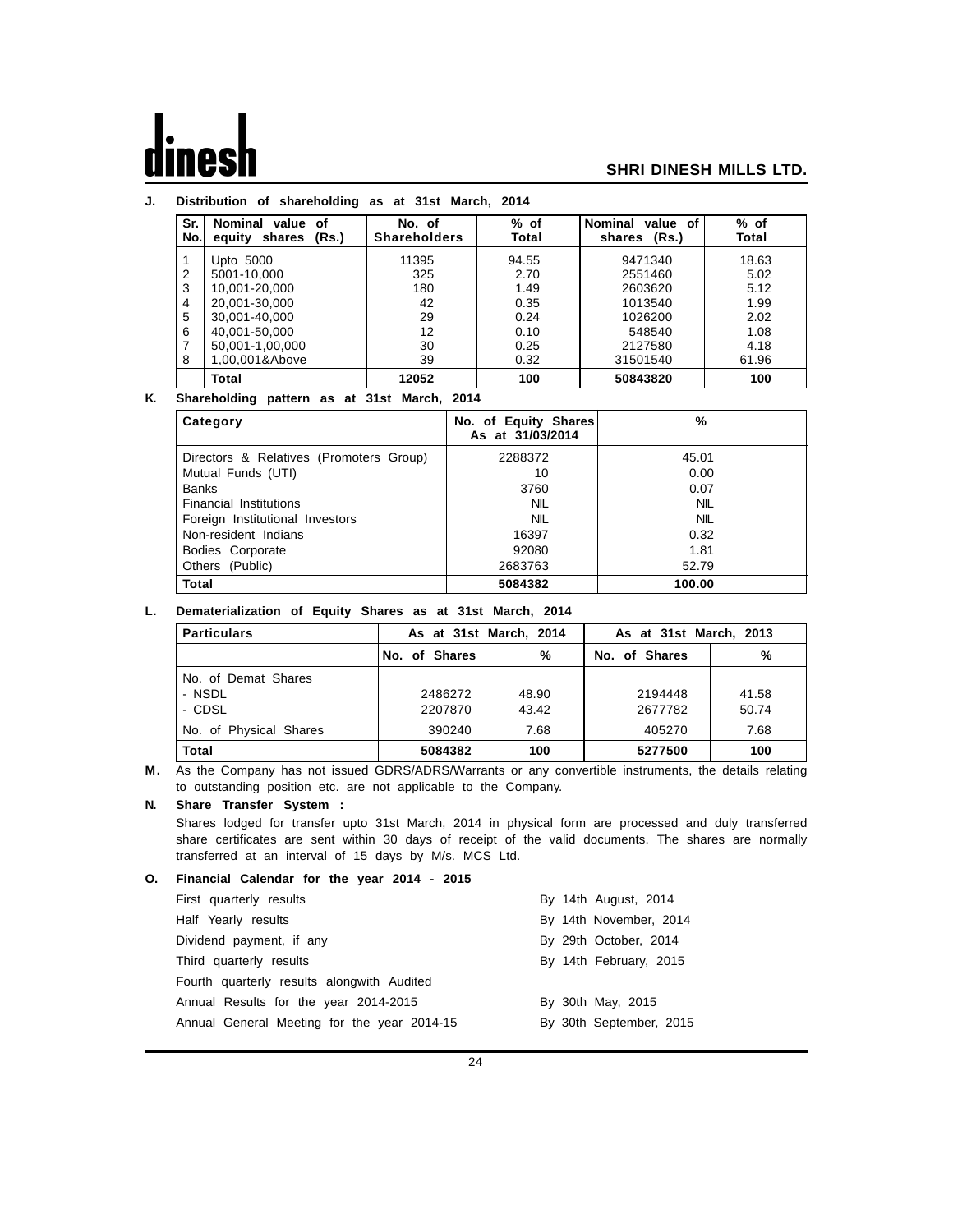

#### **P. Address for Correspondence**

Shareholders correspondence should be addressed to the R & T Agent at the following address:-MCS Ltd.

Unit : Shri Dinesh Mills Ltd.

Neelam Apartment, 88, Sampatrao Colony, Alkapuri, Vadodara - 390 007, Gujarat.

Phone Nos. (0265) 2339397, Fax No. (0265) 2341693, E-mail mcsltdbaroda@yahoo.com

Shareholders holding shares in electronic mode should address their correspondence to their Depository Participants (DP).

#### **Q. COST AUDITOR**

|                                                                  | Name                      |  | : Mrs. Zankhana Patel, M.Com., AICWA.                                  |  |
|------------------------------------------------------------------|---------------------------|--|------------------------------------------------------------------------|--|
|                                                                  | Membership No.            |  | : 29352                                                                |  |
|                                                                  | Address                   |  | : B/17, Panghat Park Society, B/H. Vrundavan Bus Stand,                |  |
|                                                                  |                           |  | Waghodia Road, Vadodara - 390 019                                      |  |
|                                                                  | Phone No.                 |  | : 9723642678                                                           |  |
|                                                                  | Email                     |  | $:$ zankhi $84@$ yahoo.in                                              |  |
| Due Date of Filing<br>of Cost Audit Report: 27th September, 2014 |                           |  |                                                                        |  |
|                                                                  | Actual Date of Filing     |  | of Cost Audit Report : The Report will be filed on or before due date. |  |
| R.                                                               | <b>COMPLIANCE OFFICER</b> |  |                                                                        |  |
|                                                                  | Name                      |  | : Shri J.B. Sojitra                                                    |  |
|                                                                  | Designation               |  | : Asst. Vice President & Company Secretary                             |  |
|                                                                  | Address                   |  | : Shri Dinesh Mills Limited                                            |  |
|                                                                  |                           |  | Post Box No. 2501, Padra Road, Vadodara - 390 020                      |  |
|                                                                  |                           |  | Phone Nos. (0265) 2330060/61/62/63/64/65                               |  |
|                                                                  |                           |  | Fax No. (0265) 2336195                                                 |  |
|                                                                  | Email                     |  | $:$ sojitra@dineshmills.com                                            |  |
|                                                                  |                           |  |                                                                        |  |

Website : www.dineshmills.com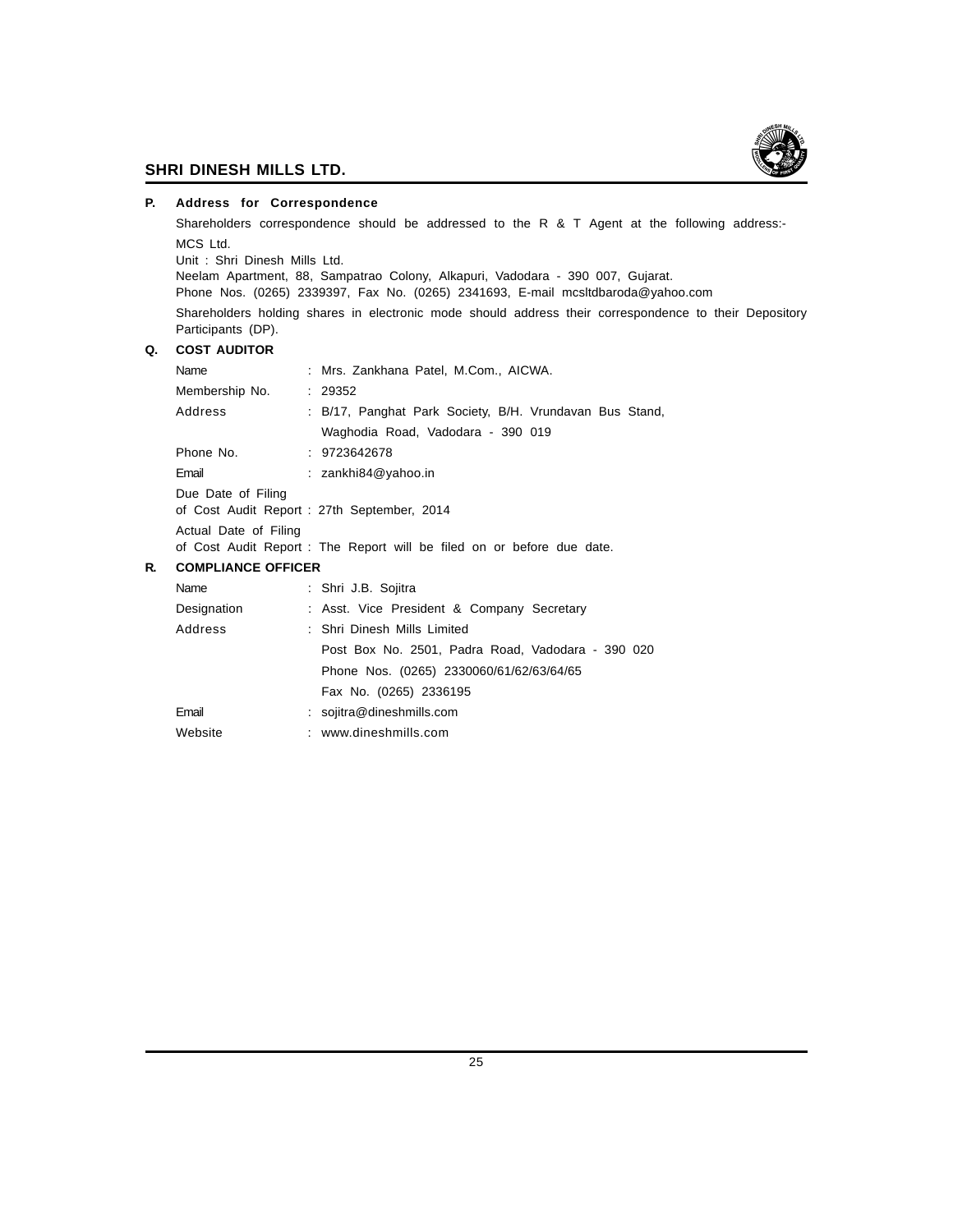

## **ANNEXURE: D Auditors' Certificate**

#### To, **Shri Dinesh Mills Limited,** Padra Road, Vadodara - 390 020

We have examined the compliance of corporate governance for the year ended on 31.03.2014 as stipulated in clause 49 of the listing agreement of the said company with stock exchanges.

The compliance of conditions of corporate governance is the responsibility of the management. Our examination was carried out in accordance with the Guidance Note on Certification of Corporate Governance (as stipulated in clause 49 of the listing agreement), issued by the Institute of Chartered Accountants of India and was limited to procedures and implementation thereof, adopted by the company for ensuring the compliance of the conditions of the corporate governance. It is neither an audit nor an expression of opinion on the financial statements of the company.

In our opinion and to the best of our information and according to the explanations given to us, we certify that the company has complied with the conditions of corporate governance as stipulated in the above mentioned listing agreement.

On the basis of our verification and as certified by Compliance Officer (Company Secretary), we have to state that no investor grievances were remaining unattended/pending for more than thirty days.

We further state that such compliance is neither an assurance as to the future viability of the company nor the efficiency or effectiveness with which the management has conducted the affairs of the company.

|                  | For and on behalf of                |
|------------------|-------------------------------------|
|                  | Dhirubhai Shah & Doshi              |
|                  | Chartered Accountants               |
|                  | Firm's Registration Number: 102511W |
|                  | Kaushik D. Shah                     |
| Place: Vadodara  | Partner                             |
| Date: 30.05.2014 | Membership No.016502                |
|                  |                                     |

#### **Independent Auditor's Report**

#### **To the Members of Shri Dinesh Mills Limited**

#### **Report on the Financial Statements**

We have audited the accompanying financial statements of Shri Dinesh Mills Limited ('the Company') which comprise the balance sheet as at 31st March 2014, the statement of profit and loss and the cash flow for the year then ended and a summary of significant accounting policies and other explanatory information.

#### **Management's Responsibility for the Financial Statements**

Management is responsible for the preparation of these financial statements that give a true and fair view of the financial position, financial performance and cash flows of the Company in accordance with the Accounting Standards referred to in sub-section (3C) of section 211 of the Companies Act, 1956 ("the Act") read with the General Circular 15/2013 dated 13 September 2013 of the Ministry of Corporate Affairs in respect of Section 133 of the Companies Act, 2013. This responsibility includes the design, implementation and maintenance of internal control relevant to the preparation and presentation of the financial statements that give a true and fair view and are free from material misstatement, whether due to fraud or error.

#### **Auditor's Responsibility**

Our responsibility is to express an opinion on these financial statements based on our audit. We conducted our audit in accordance with the Standards on Auditing issued by the Institute of Chartered Accountants of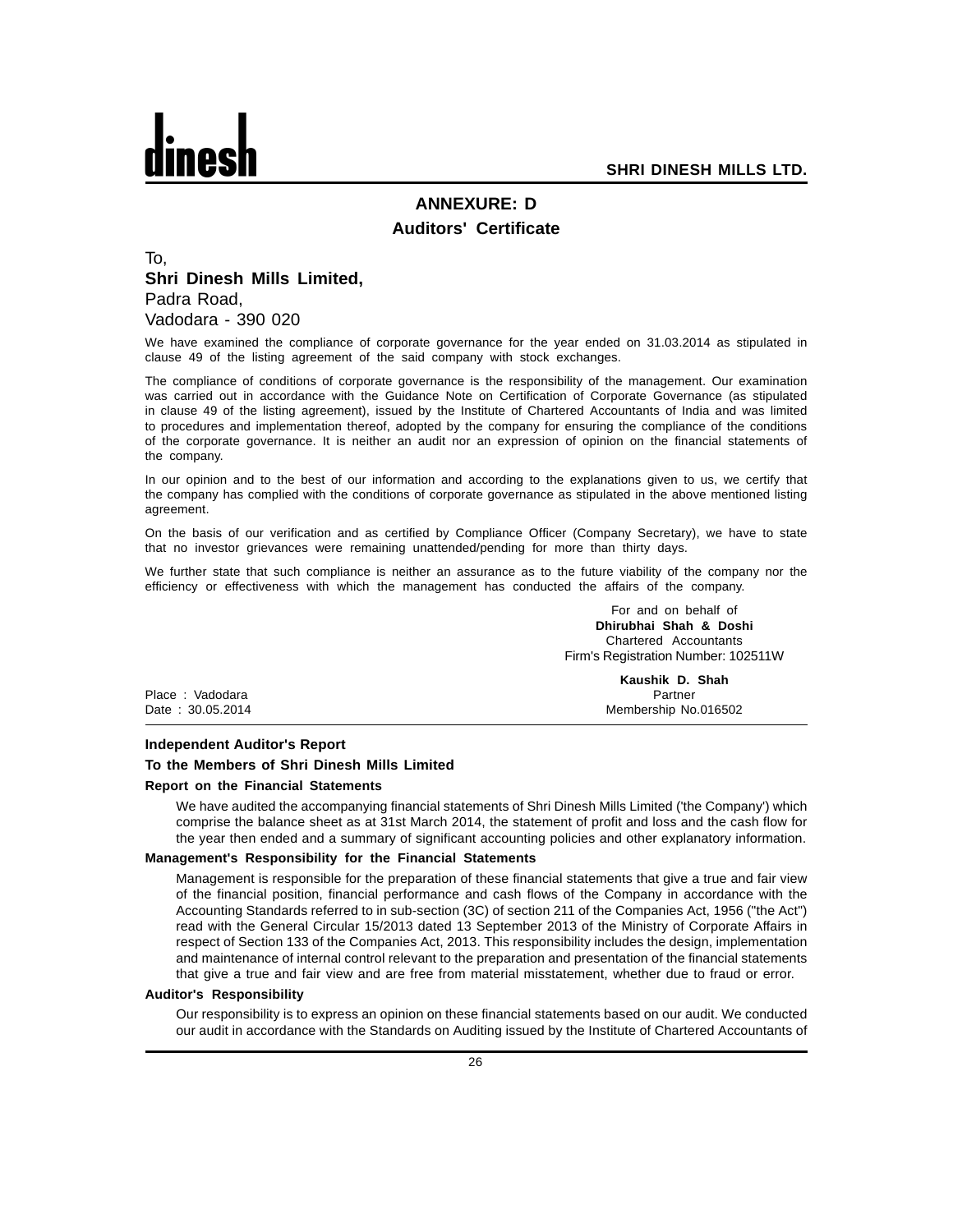

India. Those Standards require that we comply with ethical requirements and plan and perform the audit to obtain reasonable assurance about whether the financial statements are free from material misstatement.

An audit involves performing procedures to obtain audit evidence about the amounts and disclosures in the financial statements. The procedures selected depend on the auditors' judgment, including the assessment of the risks of material misstatement of the financial statements, whether due to fraud or error. In making those risk assessments, the auditor considers internal control relevant to the Company's preparation and fair presentation of the financial statements in order to design audit procedures that are appropriate in the circumstances, but not for the purpose of expressing an opinion on the effectiveness of the entity's internal control. An audit also includes evaluating the appropriateness of accounting policies used and the reasonableness of the accounting estimates made by management, as well as evaluating the overall presentation of the financial statements.

We believe that the audit evidence we have obtained is sufficient and appropriate to provide a basis for our audit opinion.

#### **Opinion**

In our opinion and to the best of our information and according to the explanations given to us, the financial statements give the information required by the Act in the manner so required and give a true and fair view in conformity with the accounting principles generally accepted in India:

- (i) in the case of the balance sheet, of the state of affairs of the Company as at 31st March 2014;
- (ii) in the case of the statement of profit and loss, of the profit for the year ended on that date; and
- (iii) in the case of the cash flow statement, of the cash flows for the year ended on that date.

#### **Report on Other Legal and Regulatory Requirements**

- 1. As required by the companies (Auditor's Report) Order , 2003 ("the Order") issued by the central government of India in terms of sub-section (4A) of section 227 of the Act, we give in the Annexure a statement on the matters specified in paragraphs 4 and 5 of the Order.
- 2. As required by section 227(3) of the Act, we report that:
	- a. we have obtained all the information and explanations which to the best of our knowledge and belief were necessary for the purpose of our audit;
	- b. in our opinion proper books of account as required by law have been kept by the Company so far as appears from our examination of those books;
	- c. the balance sheet, statement of profit and loss and cash flow Statement dealt with by this Report are in agreement with the books of account; and
	- d. in our opinion, the balance sheet, statement of profit and loss and cash flow statement comply with the Accounting Standards referred to in sub-section (3C) of section 211 of the Companies Act, 1956 read with the General Circular 15/2013 dated 13 September 2013 of the Ministry of Corporate Affairs in respect of Section 133 of the Companies Act, 2013 and
	- e. On the basis of written representations received from the directors as on 31 March 2014, and taken on record by the Board of Directors, none of the directors is disqualified as on 31 March 2014, from being appointed as a director in terms of clause (g) of sub-section (1) of section 274 of the Companies Act, 1956.

For and on behalf of **Dhirubhai Shah & Doshi** Chartered Accountants Firm's Registration Number: 102511W

Place : Vadodara Partner Partner Partner Partner Partner Partner Partner Partner Partner Partner Partner Partner

**Kaushik D Shah** Date: May 30th, 2014 Membership Number: 016502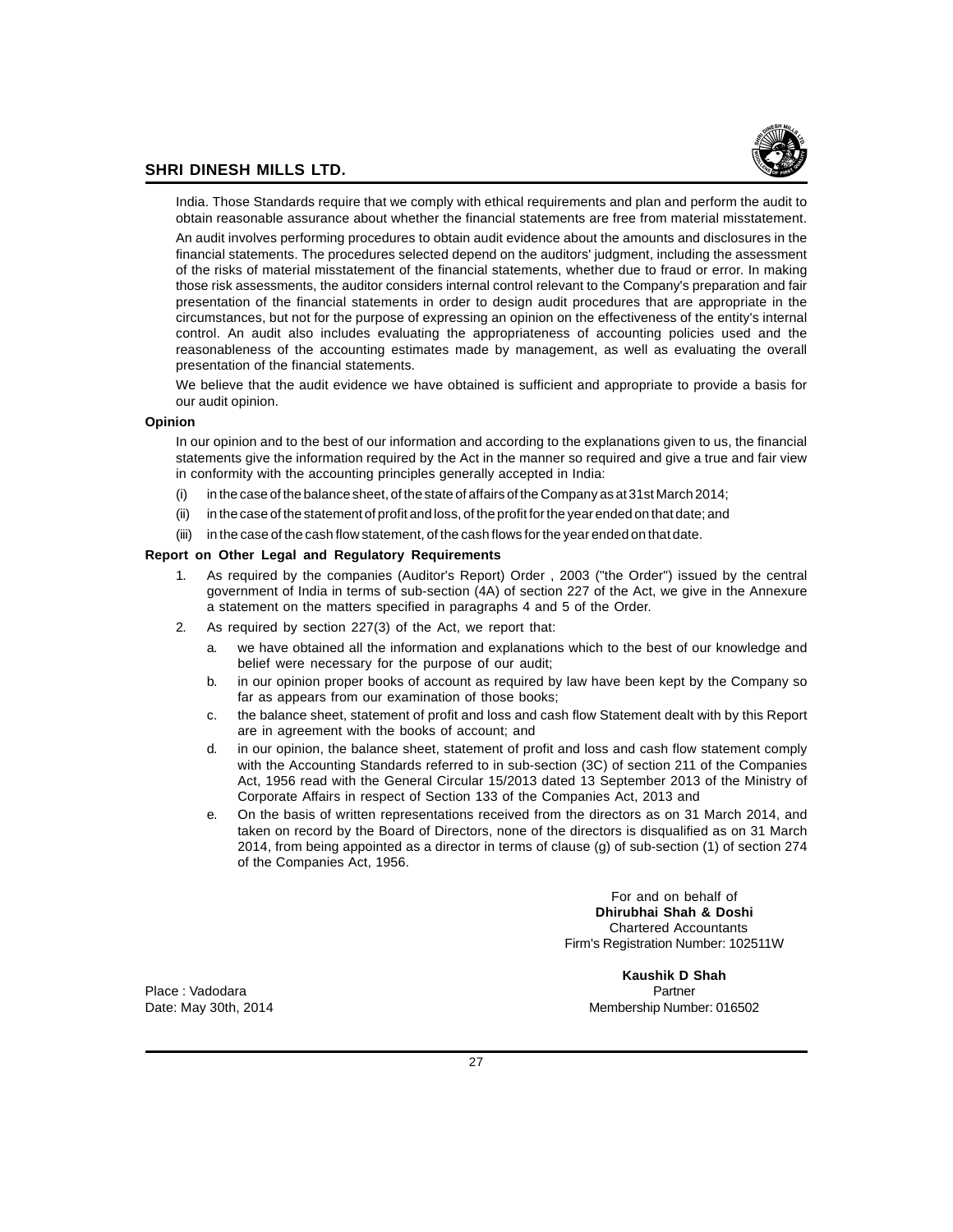#### **Annexure to Auditors' Report**

Referred to in paragraph 3 of the Auditors' Report of even date to the members of Shri Dinesh Mills Limited on the financial statements for the year ended 31st March, 2014.

- i. (a) The Company is maintaining proper records showing full particulars, including quantitative details and situation, of fixed assets.
	- (b) The fixed assets are physically verified by the Management according to a phased programme designed to cover all the items over a period of 3 years which, in our opinion, is reasonable having regard to the size of the Company and the nature of its assets. Pursuant to the programme, a portion of the fixed assets has been physically verified by the Management during the year and no material discrepancies between the book records and the physical inventory have been noticed.
	- (c) In our opinion and according to the information and explanations given to us, a substantial part of fixed assets has not been disposed off by the Company during the year.
- ii. (a) The inventory has been physically verified by the Management during the year. In our opinion, the frequency of verification is reasonable.
	- (b) In our opinion, the procedures of physical verification of inventory followed by the Management are reasonable and adequate in relation to the size of the Company and the nature of its business.
	- (c) On the basis of our examination of the inventory records, in our opinion, the Company is maintaining proper records of inventory. The discrepancies noticed on physical verification of inventory as compared to book records were not material.
- iii. (a) The Company has not granted any loans, secured or unsecured, to companies, firms or other parties covered in the register maintained under Section 301 of the Act.
	- (b) The Company has taken unsecured loans, from nine parties covered in the register maintained under Section 301 of the Act. The maximum amount involved during the year was Rs. 261.73 Lacs and the year-end balance of such loans aggregates to Rs. 166.45Lacs. The Company has not taken any loan, secured or unsecured, from the companies and firms covered in the register maintained under Section 301 of the Companies Act, 1956.
	- (c) In our opinion, the rate of interest and other terms and conditions of such loans are not prima facie prejudicial to the interest of the Company.
	- (d) In respect of the aforesaid loans, the Company is regular in repaying the principal amounts as stipulated and is also regular in payment of interest.
- iv. In our opinion and according to the information and explanations given to us, there is an adequate internal control system commensurate with the size of the Company and the nature of its business for the purchase of inventory, fixed assets and for the sale of goods and services. Further, on the basis of our examination of the books and records of the Company, and according to the information and explanations given to us, we have neither come across nor have been informed of any continuing failure to correct major weaknesses in the aforesaid internal control system.
- v. According to the information and explanations given to us, there have been no contracts or arrangements referred to in Section 301 of the Act during the year to be entered in the register required to be maintained under that Section. Accordingly, the question of commenting on transactions made in pursuance of such contracts or arrangements does not arise.
- vi. In our opinion and according to the information and explanations given to us, the Company has complied with the provisions of Sections 58A and 58AA or any other relevant provisions of the Act and the Companies (Acceptance of Deposits) Rules, 1975 with regard to the deposits accepted from the public. According to the information and explanations given to us, no Order has been passed by the Company Law Board or National Company Law Tribunal or Reserve Bank of India or any Court or any other Tribunal on the Company in respect of the aforesaid deposits.
- vii. In our opinion, the Company has an internal audit system commensurate with its size and nature of its business.
- We have broadly reviewed the books of account maintained by the Company in respect of products where, pursuant to the rules prescribed by the Central Government under Section 209(1)(d) of the Act for maintenance of cost records, and are of the opinion that, prima facie, the prescribed accounts and records have been made and maintained. We have not, however, made a detailed examination of the records with a view to determine whether they are accurate or complete.
- ix. (a) According to the information and explanations given to us and the records of the Company examined by us, in our opinion, the Company is regular in depositing the undisputed statutory dues including provident fund, investor education and protection fund, employees' state insurance, income-tax, sales-tax, wealth tax, service tax, customs duty, excise duty, cess and other material statutory dues as applicable with the appropriate authorities.
	- (b) According to the information and explanations given to us and the records of the Company examined by us, the particulars of dues of excise duty and income tax as at 31st March, 2014 which have not been deposited on account of a dispute are as follows:

| Name of the Statute     | Nature of Dues                        | Amount <sup>*</sup><br>(Rs. in Lacs) | Period       | Forum where dispute<br>is pending           |
|-------------------------|---------------------------------------|--------------------------------------|--------------|---------------------------------------------|
| Income Tax<br>Act, 1961 | Disallowance under<br>Business Income | 8.92                                 | A.Y. 2002-03 | High Court, Gujarat                         |
|                         | Disallowance under<br>Business Income | 42.95                                | A.Y. 2007-08 | Income Tax Appellate<br>Tribunal, Ahmedabad |
|                         | Disallowance under<br>Business Income | 148.35                               | A.Y. 2008-09 | Income Tax Appellate<br>Tribunal, Ahmedabad |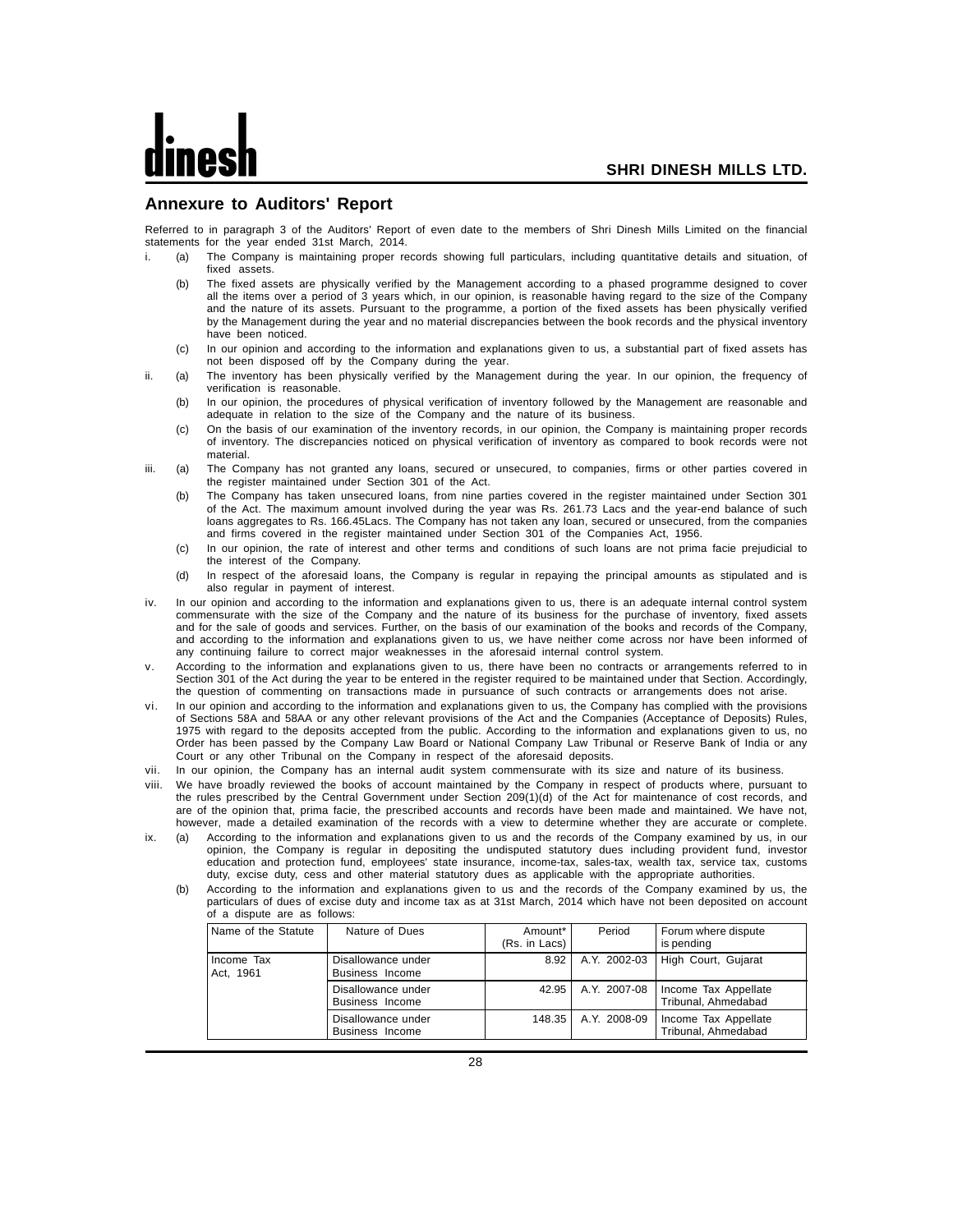

|                                 | Disallowance under<br>Business Income              | 141.03 | A.Y. 2009-10 | Income Tax Appellate<br>Tribunal, Ahmedabad                     |
|---------------------------------|----------------------------------------------------|--------|--------------|-----------------------------------------------------------------|
|                                 | Disallowance under<br>Business Income              | 170.88 | A.Y. 2010-11 | Income Tax Appellate<br>Tribunal, Ahmedabad                     |
|                                 | Disallowance under<br>Business Income              | 202.65 | A.Y. 2011-12 | Commissioner of Income<br>Tax (Appeals), Vadodara               |
| The Central<br>Excise Act, 1944 | Disallowed Modvat credit<br>taken on capital goods | 4.94   | 1998-99      | Joint Commissioner of<br>Central Excise, Surat-II               |
|                                 | Excise duty on<br>blended yarn                     | 2.73   | 1998-99      | Dy. Commissioner of<br>Central Excise and<br>Custom, Ankleshwar |
|                                 | Disallowance of<br>Cenvat Credit                   | 0.50   | 2005-2011    | Asst. Commissioner of<br>Central Excise & Custom,<br>Baroda     |
|                                 | Excise Duty on<br>Polyester Tops                   | 200.64 | 2004-08      | Central Excise and Customl<br>Appellant Tribunal,<br>Ahmedabad  |
|                                 | Excise Duty on<br>Polyester Tops                   | 2.47   | 2008-09      | Central Excise and Customl<br>Appellant Tribunal,<br>Ahmedabad  |
|                                 | Excise Duty on<br>Polyester Tops                   | 3.31   | 2009-10      | Central Excise and Customl<br>Appellant Tribunal,<br>Ahmedabad  |

\* Net of amount deposited

There were no disputed amounts due towards sales tax, wealth tax, service tax, custom duty & cess.

- x. The Company has no accumulated losses as at 31st March, 2014 and it has not incurred any cash losses in the current and immediately preceding financial year.
- xi. According to the records of the Company examined by us and the information and explanation given to us, the Company has not defaulted in repayment of dues to any financial institution or bank or debenture holders as at the balance sheet date.
- xii. The Company has not granted any loans and advances on the basis of security by way of pledge of shares, debentures and other securities.
- xiii. The provisions of any special statute applicable to chit fund / nidhi / mutual benefit fund/ societies are not applicable to the Company.
- xiv. In our opinion, the Company is not a dealer or trader in shares, securities, debentures and other investments.
- xv. In our opinion and according to the information and explanations given to us, the Company has not given any guarantee for loans taken by others from banks or financial institutions during the year.
- xvi. In our opinion and according to the information and explanations given to us by the management, term loans are applied for the purpose for which the loans were obtained.
- xvii. On the basis of an overall examination of the balance sheet of the Company, in our opinion and according to the information and explanations given to us, there are no funds raised on a short-term basis which have been used for long-term investment.
- xviii. The Company has not made any preferential allotment of shares to parties and companies covered in the register maintained under Section 301 of the Act during the year.
- xix. The Company has not issued any debenture during the year.
- xx. The Company has not raised any money by public issues during the year.
- xxi. During the course of our examination of the books and records of the Company, carried out in accordance with the generally accepted auditing practices in India, and according to the information and explanations given to us, we have neither come across any instance of fraud on or by the Company, noticed or reported during the year, nor have we been informed of such case by the Management.
- xxii. The other clauses, (iii)(b), (iii)(c), (iii)(d), (v)(b) of paragraph 4 of the Companies (Auditor's Report) Order 2003, as amended by the Companies (Auditor's Report) (Amendment) Order, 2004,are not applicable in the case of the Company for the year, since in our opinion there is no matter which arises to be reported in the aforesaid Order.

For and on behalf of **Dhirubhai Shah & Doshi** Chartered Accountants Firm's Registration Number: 102511W

Place : Vadodara Partner

**Kaushik D. Shah** Membership No. 016502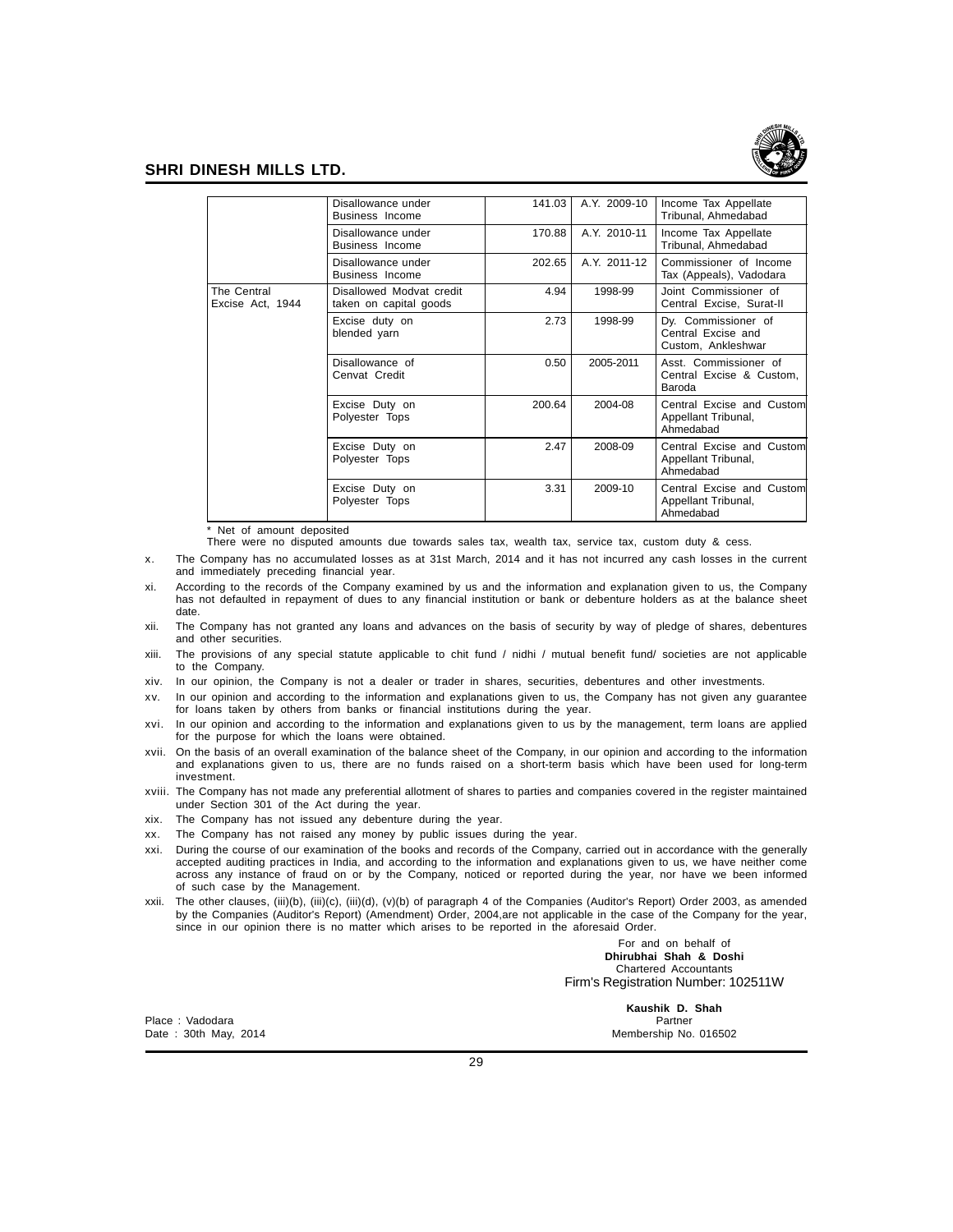## dinesh

## **SHRI DINESH MILLS LTD.**

## **BALANCE SHEET AS AT 31ST MARCH, 2014**

|              | <b>Particulars</b>                                                                                                                                                 | Note No.                                                       | As at 31st<br>March, 2014                                                                               | (Rs. In lacs)<br>31st<br>As at<br>March, 2013       |
|--------------|--------------------------------------------------------------------------------------------------------------------------------------------------------------------|----------------------------------------------------------------|---------------------------------------------------------------------------------------------------------|-----------------------------------------------------|
| ı.           | <b>EQUITY AND LIABILITIES</b>                                                                                                                                      |                                                                |                                                                                                         |                                                     |
| 1            | Shareholders' funds<br>Share Capital<br>Reserves and Surplus                                                                                                       | 1<br>$\overline{2}$                                            | 508.44<br>9,457.66                                                                                      | 527.75<br>9,274.28                                  |
| $\mathbf{2}$ | <b>Non-Current Liabilities</b><br>Long- term borrowings<br>Deferred tax Liabilities (Net)<br>Other Long Term Liabilities<br>Long Term Provisions                   | 3<br>4<br>5<br>6                                               | 1,419.66<br>741.23<br>493.45<br>258.67                                                                  | 1,759.61<br>789.81<br>551.42<br>254.85              |
| 3            | <b>Current Liabilities</b><br>Short term borrowings<br><b>Trade Payables</b><br>Other Current Liabilities<br>Short Term Provisions<br><b>TOTAL</b>                 | 7<br>8<br>9<br>10                                              | 261.71<br>174.82<br>1,942.73<br>140.73<br>15,399.10                                                     | 141.37<br>155.50<br>1,942.22<br>145.56<br>15,542.37 |
| Ш.           | <b>ASSETS</b>                                                                                                                                                      |                                                                |                                                                                                         |                                                     |
| 1            | <b>Non-Current Assets</b><br>Fixed assets<br>Tangible assets<br>(i)<br>Capital work-in-progress<br>(ii)<br>Non-current investments<br>Long term loans and advances | 11<br>12<br>13                                                 | 6,213.79<br>2,022.84<br>90.20                                                                           | 6,270.10<br>205.84<br>2,144.07<br>77.11             |
| $\mathbf{2}$ | <b>Current assets</b><br>Inventories<br>Trade Receivables<br>Cash and Bank balances<br>Short Term Loans and Advances<br><b>Other Current Assets</b>                | 14<br>15<br>16<br>17<br>18                                     | 3,216.68<br>1,264.65<br>2,249.98<br>207.35<br>133.61                                                    | 4,035.49<br>1,122.68<br>1,446.45<br>181.00<br>59.63 |
|              | <b>TOTAL</b><br>The Notes form an integral part<br>of these financial statements                                                                                   | 1 to 34                                                        | 15,399.10                                                                                               | 15,542.37                                           |
|              | As per our Report of even date<br>For Dhirubhai Shah & Doshi<br><b>Chartered Accountants</b><br>Firm's Registration Number: 102511W                                | N. U. Patel<br><b>Managing Director</b>                        | For and on behalf of the Board of Directors<br><b>B. U. Patel</b><br>Chairman & Managing Director (CEO) |                                                     |
|              | Kaushik D. Shah<br>Partner<br>Membership No.: 016502<br>Vadodara, May 30th, 2014                                                                                   | J. B. Sojitra<br>Company Secretary<br>Vadodara, May 30th, 2014 | B. B. Patel<br>Vice President - Finance (CFO)                                                           |                                                     |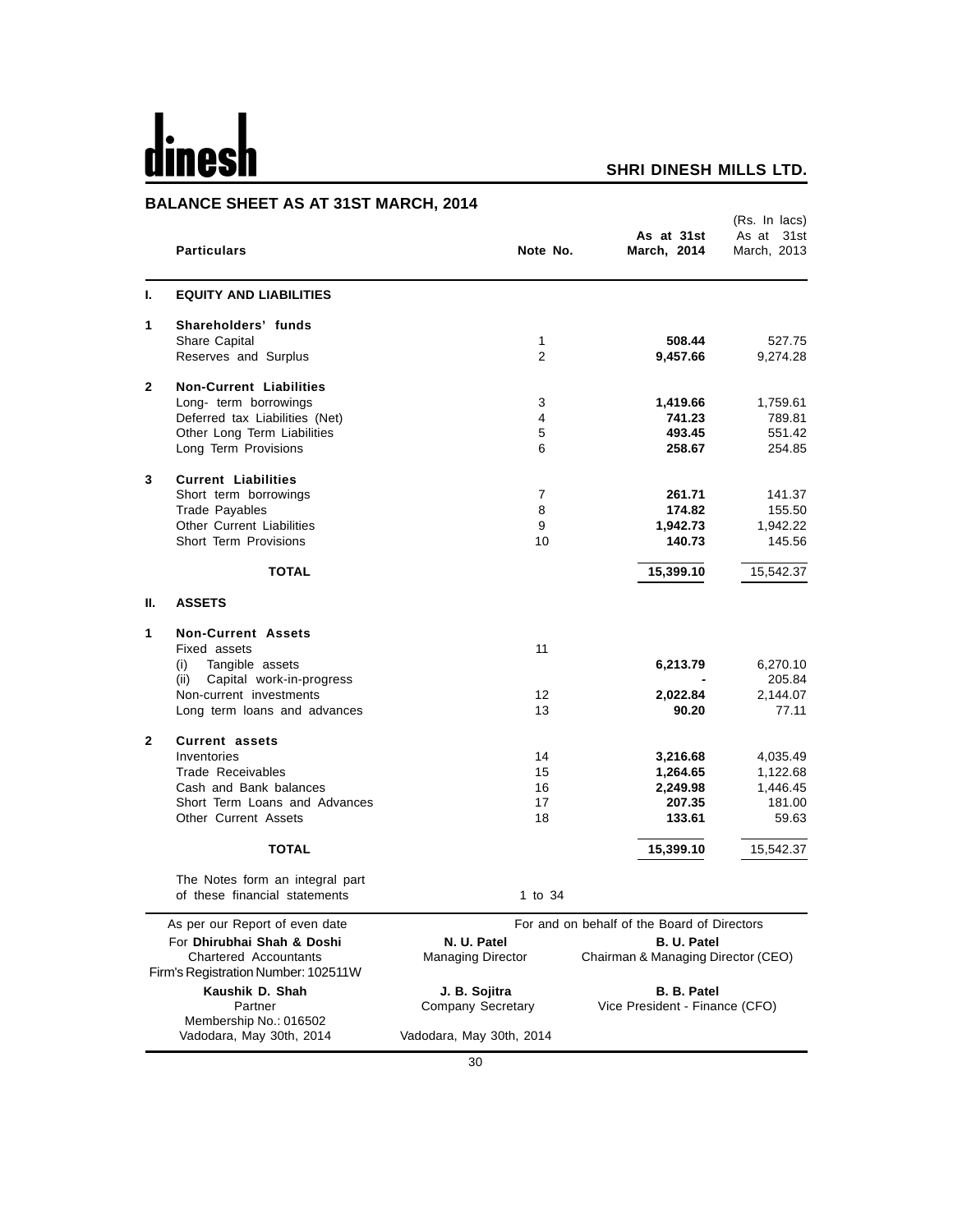

|      | <b>Particulars</b>                                                                                | Note No.                                | Year ended<br>31st March, 2014                    | (Rs. In lacs)<br>Year ended<br>31st March, 2013 |
|------|---------------------------------------------------------------------------------------------------|-----------------------------------------|---------------------------------------------------|-------------------------------------------------|
| ı.   | Revenue from Operations                                                                           | 19                                      | 8,609.86                                          | 8,633.21                                        |
| Н.   | Other Income                                                                                      | 20                                      | 330.99                                            | 241.44                                          |
| III. | Total Revenue (I + II)                                                                            |                                         | 8,940.85                                          | 8,874.65                                        |
| IV.  | <b>Expenses:</b>                                                                                  |                                         |                                                   |                                                 |
|      | Cost of Materials Consumed                                                                        | 21                                      | 2,287.41                                          | 2,839.72                                        |
|      | Purchases of Stock-in-Trade                                                                       | 21                                      | 14.94                                             | 1.80                                            |
|      | Changes in Inventories of finished goods,                                                         |                                         |                                                   |                                                 |
|      | work-in-progress and Stock-in-Trade                                                               | 22                                      | 460.93                                            | (190.44)                                        |
|      | Employee Benefits Expense                                                                         | 23                                      | 2,376.15                                          | 2,436.71                                        |
|      | <b>Finance Costs</b>                                                                              | 24                                      | 325.56                                            | 370.64                                          |
|      | Depreciation and Amortization Expense                                                             | 11                                      | 1,029.71                                          | 974.79                                          |
|      | Other Expenses                                                                                    | 25                                      | 1,892.40                                          | 2,049.23                                        |
|      |                                                                                                   |                                         |                                                   |                                                 |
|      | <b>Total Expenses</b>                                                                             |                                         | 8,387.10                                          | 8,482.45                                        |
| ۷.   | Profit before exceptional items and tax (III-IV)                                                  |                                         | 553.75                                            | 392.20                                          |
| VI.  | <b>Exceptional items</b>                                                                          | 26                                      | 11.31                                             | 17.66                                           |
|      | VII. Profit before tax $(V + VI)$                                                                 |                                         | 565.06                                            | 409.86                                          |
|      | VIII. Tax expense:                                                                                |                                         |                                                   |                                                 |
|      | $(1)$ Current tax                                                                                 |                                         | 180.90                                            | 94.10                                           |
|      | (2)<br>Deferred tax                                                                               |                                         | (48.58)                                           | 6.71                                            |
| IX.  | Profit for the year (VII-VIII)                                                                    |                                         | 432.74                                            | 309.05                                          |
| Х.   | Earnings per equity share of Rs. 10 each                                                          | 28                                      |                                                   |                                                 |
|      | <b>Basic</b><br>(1)                                                                               |                                         | 8.42                                              | 5.86                                            |
|      | <b>Diluted</b><br>(2)                                                                             |                                         | 8.42                                              | 5.86                                            |
|      | The notes form an integral part of                                                                |                                         |                                                   |                                                 |
|      | these financial statements                                                                        | 1 to 34                                 |                                                   |                                                 |
|      |                                                                                                   |                                         |                                                   |                                                 |
|      | As per our Report of even date                                                                    |                                         | For and on behalf of the Board of Directors       |                                                 |
|      | For Dhirubhai Shah & Doshi<br><b>Chartered Accountants</b><br>Firm's Registration Number: 102511W | N. U. Patel<br><b>Managing Director</b> | B. U. Patel<br>Chairman & Managing Director (CEO) |                                                 |
|      | Kaushik D. Shah                                                                                   | J. B. Sojitra                           | B. B. Patel                                       |                                                 |
|      | Partner                                                                                           | Company Secretary                       | Vice President - Finance (CFO)                    |                                                 |
|      | Membership No.: 016502<br>Vadodara, May 30th, 2014                                                | Vadodara, May 30th, 2014                |                                                   |                                                 |
|      |                                                                                                   | 31                                      |                                                   |                                                 |

#### **STATEMENT OF PROFIT AND LOSS FOR THE YEAR ENDED 31ST MARCH, 2014**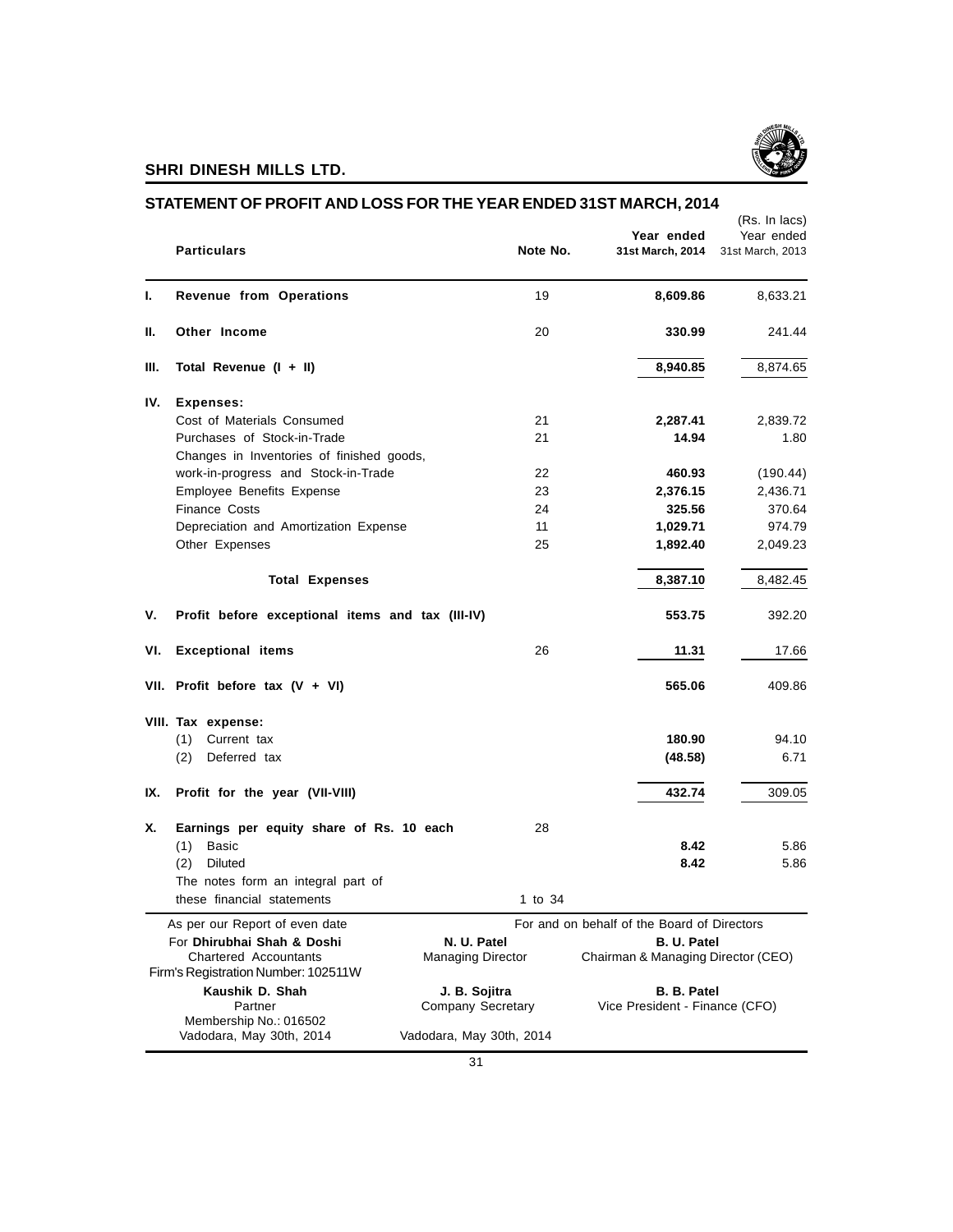## I

#### **SHRI DINESH MILLS LTD.**

|            | <b>Particulars</b>                                                                                                                                                        | 2013-14                            | (Rs. In lacs)<br>2012-13 |
|------------|---------------------------------------------------------------------------------------------------------------------------------------------------------------------------|------------------------------------|--------------------------|
| А.         | Cash flow from operating Activity                                                                                                                                         |                                    |                          |
|            | Net Profit Before Tax                                                                                                                                                     | 565.06                             | 409.86                   |
|            | Adjustments For:                                                                                                                                                          |                                    |                          |
|            | Depreciation                                                                                                                                                              | 1,029.71                           | 974.79                   |
|            | Interest & Financial Expenses                                                                                                                                             | 325.56                             | 370.64                   |
|            | Loss on sales of assets<br>Dividend Income                                                                                                                                | 0.20                               | 0.28                     |
|            | Interest received on deposits                                                                                                                                             | (171.16)                           | (124.91)                 |
|            | Capital Gain on redemption of Investment                                                                                                                                  | (52.21)<br>(1.16)                  | (38.15)<br>(7.02)        |
|            |                                                                                                                                                                           |                                    |                          |
|            |                                                                                                                                                                           | 1,130.94                           | 1,175.63                 |
|            | Operation profit before working capital changes<br>Adjustment For:                                                                                                        | 1,696.00                           | 1,585.49                 |
|            | Inventories                                                                                                                                                               | 818.81                             | (53.99)                  |
|            | Trade Receivables                                                                                                                                                         | (141.97)                           | 32.25                    |
|            | Loans & Advances and Other Assets                                                                                                                                         | (113.42)                           | 72.35                    |
|            | Trade Payables & Other liabilities and Provisions                                                                                                                         | (253.67)                           | (124.62)                 |
|            | Tax paid                                                                                                                                                                  | (91.43)                            | (94.10)                  |
|            |                                                                                                                                                                           | 218.32                             | (168.11)                 |
|            | Cash Generated from Operations                                                                                                                                            | 1,914.32                           | 1,417.38                 |
| В.         | Cash Flow from Investment Activities                                                                                                                                      |                                    |                          |
|            | Purchase of Fixed Assets (Net of sales)                                                                                                                                   | (767.76)                           | (391.79)                 |
|            | (Purchase)/ Redemption of Investment<br>Dividend Income                                                                                                                   | 122.39<br>171.16                   | 22.48<br>124.91          |
|            | Interest received                                                                                                                                                         | 52.21                              | 38.15                    |
|            |                                                                                                                                                                           |                                    |                          |
|            | Net Cash Flow from Investment Activity                                                                                                                                    | (422.00)                           | (206.25)                 |
| C.         | Cash Flow from Financial Activities:                                                                                                                                      |                                    |                          |
|            | Buy Back of Shares                                                                                                                                                        | (161.61)                           | 0.00                     |
|            | Proceeds/(Repayment) from Borrowings                                                                                                                                      | (91.21)                            | (650.52)                 |
|            | Dividends Paid (Incl. Dividend Distribution Tax)                                                                                                                          | (110.41)                           | (122.67)                 |
|            | Interest & Financial Expenses                                                                                                                                             | (325.56)                           | (370.64)                 |
|            | Net Cash Flow from Financial Activities                                                                                                                                   | (688.79)<br>803.53                 | (1, 143.83)<br>67.30     |
|            | Total of Cash Flow (A+B+C)                                                                                                                                                |                                    |                          |
|            | Opening Cash & Cash equivalent                                                                                                                                            | 1,446.45                           | 1,379.15                 |
|            | Closing Cash & Cash equivalent                                                                                                                                            | 2,249.98                           | 1,446.45                 |
| Note:<br>1 | The cashflow statement has been prepared in accordance with the requirement of AS -3 " Cash flow<br>statement" issued by the Institute of Chartered Accountants of India. |                                    |                          |
| 2          | Previous year's figures have been regrouped wherever necessary to confirm this year's classification.                                                                     |                                    |                          |
|            | For and on behalf of the Board of Directors<br>As per our Report of even date                                                                                             |                                    |                          |
|            | For Dhirubhai Shah & Doshi<br>N. U. Patel                                                                                                                                 | <b>B. U. Patel</b>                 |                          |
|            | <b>Chartered Accountants</b><br><b>Managing Director</b><br>Eirm's Registration Number: 102511W                                                                           | Chairman & Managing Director (CEO) |                          |

#### **CASH FLOW STATEMENT FOR THE YEAR ENDED 31ST MARCH, 2014**

Firm's Registration Number: 102511W **Kaushik D. Shah**  $\begin{array}{ccc} \text{J. B. Sojitra} & \text{Vice President - Finan} \\ \end{array}$ Partner Company Secretary Vice President - Finance (CFO) Membership No.: 016502

Vadodara, May 30th, 2014 Vadodara, May 30th, 2014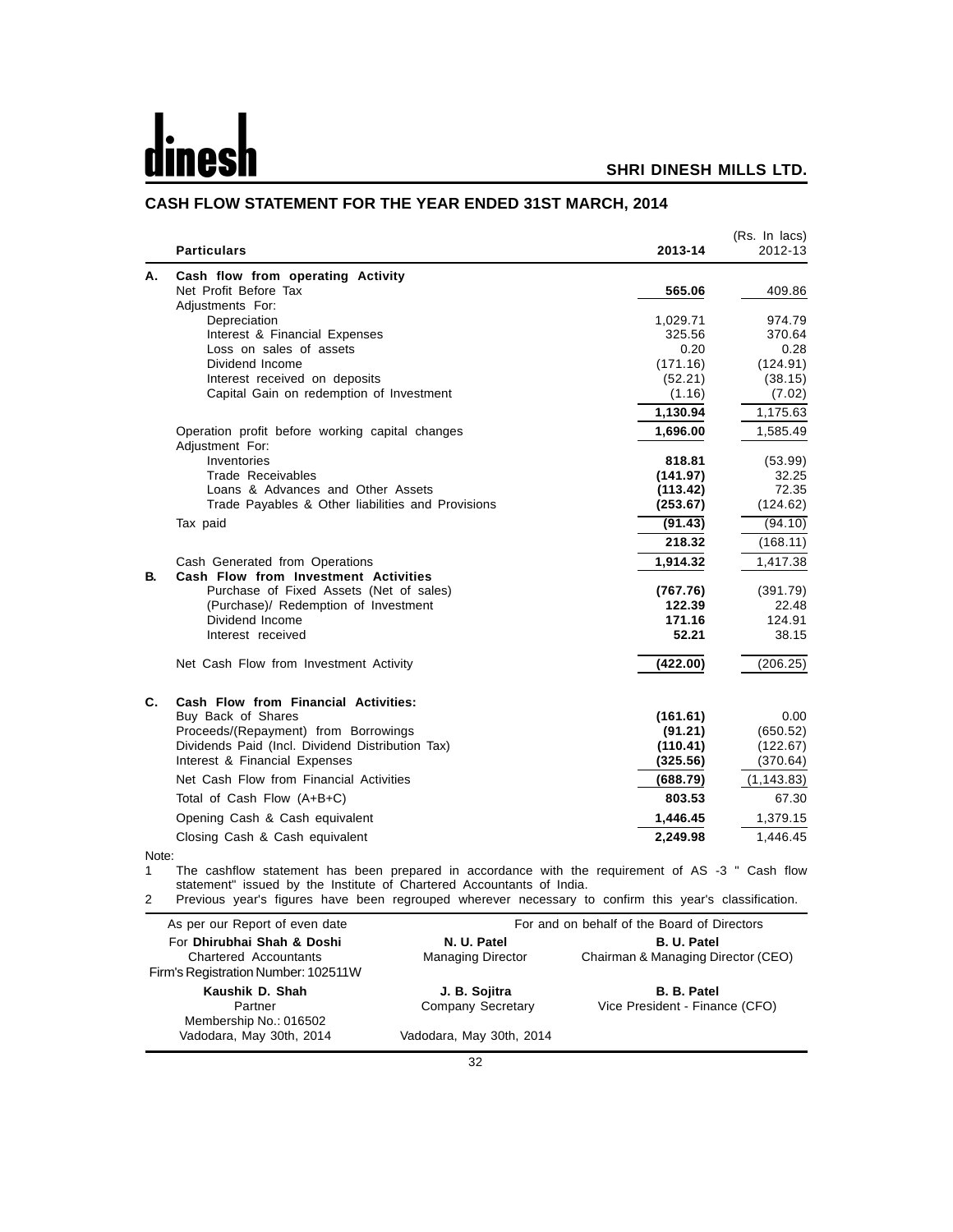

#### **NOTES TO THE FINANCIAL STATEMENTS**

| <b>Particulars</b>                                                                    | As at 31st<br>March, 2014 | (Rs. In lacs)<br>As at 31st<br>March, 2013 |
|---------------------------------------------------------------------------------------|---------------------------|--------------------------------------------|
| <b>NOTE:1 SHARE CAPITAL</b>                                                           |                           |                                            |
| Authorised                                                                            |                           |                                            |
| Equity Shares of Rs 10/- each<br>9.500.000<br>50,000 unclassified Shares of Rs. 100/- | 950.00<br>50.00           | 950.00<br>50.00                            |
| Issued, Subscribed & Paid up                                                          | 1,000.00                  | 1,000.00                                   |
| 5,084,382 (P.Y. 5,277,500) Equity Shares of Rs 10/- each fully paid                   | 508.44                    | 527.75                                     |
| Total                                                                                 | 508.44                    | 527.75                                     |

**1.1 The reconciliation of the number of shares outstanding at the beginning and at the end of the year:-**

|                                             |                         |                           |                  | (Rs. In Lacs)             |
|---------------------------------------------|-------------------------|---------------------------|------------------|---------------------------|
|                                             | No. of<br><b>Shares</b> | As at 31st<br>March. 2014 | No. of<br>Shares | As at 31st<br>March, 2013 |
| Shares outstanding at beginning of the year | 5,277,500               | 527.75                    | 5.277.500        | 527.75                    |
| Less: * Buy Back of Equity shares           | 193.118                 | 19.31                     |                  |                           |
| Shares outstaning at end of the year        | 5,084,382               | 508.44                    | 5,277,500        | 527.75                    |

\* During the year the Company has bought back 193118 Equity shares at a premium out of General Reserves and amount equal to nominal value of bought back shares i.e Rs.19.31 lacs has been transferred from General Reserve to Capital Redemption Reserve.

#### **1.2 The details of Shareholders holding more than 5% shares:**

| Name of the Shareholder | As at 31st March, 2014 |                | As at 31st March, 2013 |         |
|-------------------------|------------------------|----------------|------------------------|---------|
|                         | No. of                 | $%$ of         | No. of                 | $%$ of  |
|                         | Shares held            | <b>Holdina</b> | Shares held            | Holding |
| Shri U.M.Patel          | 531.655                | 10.46          | 531.655                | 10.07   |
| Shri B.U.Patel          | 491.710                | 9.67           | 491.710                | 9.32    |
| Shri N.U.Patel          | 643.998                | 12.67          | 643.998                | 12.20   |

1.3 30,780 Equity shares allotted to Shareholders of Platewel Processes and Chemicals Limited as fully paid without payment being received in cash in terms of amalgamation scheme sanctioned by Gujarat High Court, as per order Dated 20th March, 1981.

1.4 The Company has only one class of equity shares having a par value of Rs.10 per share. Each Shareholder is eligible for one vote per share. The dividend proposed by the Board of Directors is subject to the approval of shareholders, except in case of interim dividend. In the event of liquidation, the equity shareholders are eligible to receive the remaining assets of the Company, after distribution of all preferential amounts, in proportion of their shareholding.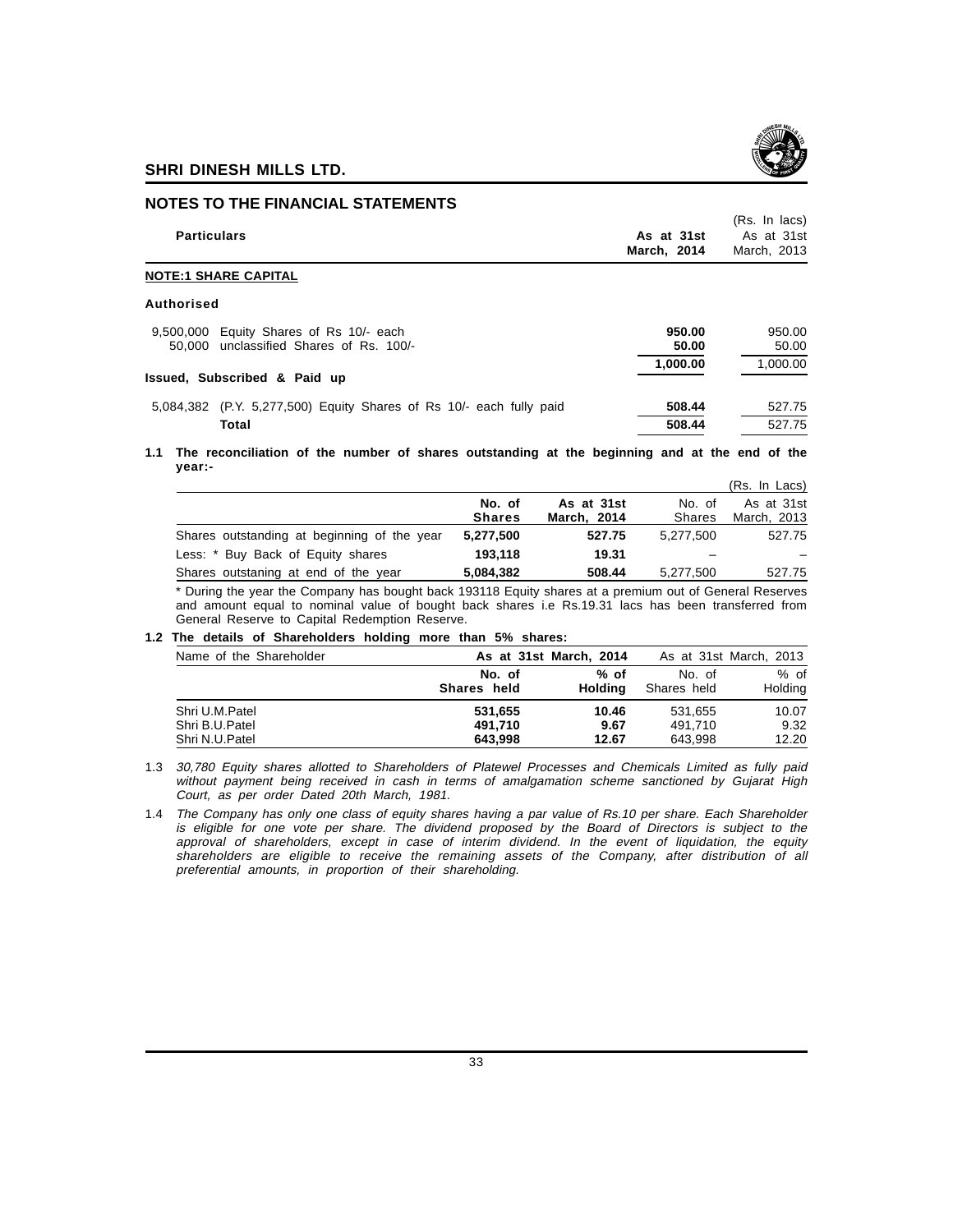## dinesh

#### **SHRI DINESH MILLS LTD.**

| <b>NOTES TO THE FINANCIAL STATEMENTS</b>                                                                                                    |                                                                           |                           |                                            |  |
|---------------------------------------------------------------------------------------------------------------------------------------------|---------------------------------------------------------------------------|---------------------------|--------------------------------------------|--|
|                                                                                                                                             | <b>Particulars</b>                                                        | As at 31st<br>March, 2014 | (Rs. In lacs)<br>As at 31st<br>March, 2013 |  |
|                                                                                                                                             | <b>NOTE: 2 RESERVES &amp; SURPLUS</b>                                     |                           |                                            |  |
| a.                                                                                                                                          | <b>Capital Redemption Reserve</b>                                         |                           |                                            |  |
|                                                                                                                                             | Opening Balance<br>(+) Current Year Transfer from General Reserve         | 19.31                     |                                            |  |
|                                                                                                                                             | <b>Closing Balance</b>                                                    | 19.31                     |                                            |  |
| b.                                                                                                                                          | <b>General Reserve</b>                                                    |                           |                                            |  |
|                                                                                                                                             | Opening Balance                                                           | 9,085.73                  | 8,835.73                                   |  |
|                                                                                                                                             | (+) Current Year Transfer<br>(-) Utilization for Buy Back of Share        | 325.00<br>142.29          | 250.00                                     |  |
|                                                                                                                                             | (-) Transfer to Capital Redemption Reserve                                | 19.31                     |                                            |  |
|                                                                                                                                             | Closing Balance                                                           | 9,249.13                  | 9,085.73                                   |  |
|                                                                                                                                             | c. Surplus                                                                |                           |                                            |  |
|                                                                                                                                             | Opening balance                                                           | 188.55                    | 239.91                                     |  |
|                                                                                                                                             | (+) Net Profit For the current year                                       | 432.74                    | 309.05                                     |  |
|                                                                                                                                             | (-) Proposed Dividends                                                    | 107.07                    | 110.41                                     |  |
|                                                                                                                                             | (-) Transfer to Reserves                                                  | 325.00                    | 250.00                                     |  |
|                                                                                                                                             | Closing Balance                                                           | 189.22                    | 188.55                                     |  |
|                                                                                                                                             | Total                                                                     | 9,457.66                  | 9,274.28                                   |  |
|                                                                                                                                             | <b>NOTE: 3 LONG TERM BORROWINGS</b>                                       |                           |                                            |  |
| Term Ioans<br>(Term loan under Technology Upgradtion Fund Scheme is secured by<br>way of hypothecation of machineries purchased therefrom.) |                                                                           | 1,419.66                  | 1,563.74                                   |  |
|                                                                                                                                             | Deposits:<br>From Directors & Shareholders<br>From Public<br><b>Total</b> | 1,419.66                  | 129.65<br>66.22<br>1,759.61                |  |

#### **3.1 TERMS OF REPAYMENT OF TERM LOANS**

|                            |             | Repayment schedule |                           |                     |                          |
|----------------------------|-------------|--------------------|---------------------------|---------------------|--------------------------|
| Name of Institutions       | Instruments | Frequency          | Number of<br>Installments | Rate of<br>Interest | First<br>installment due |
| Indian Overseas Bank - II  | Term Loan   | Quarterly          | 24                        | 12.25%              | $Jul-09$                 |
| Indian Overseas Bank - III | Term Loan   | Quarterly          | 24                        | 12.25%              | Aug-10                   |
| South Indian Bank - II     | Term Loan   | Quarterly          | 24                        | 12.00%              | Apr-13                   |
| South Indian Bank - III    | Term Loan   | Quarterly          | 24                        | 12.00%              | $May-14$                 |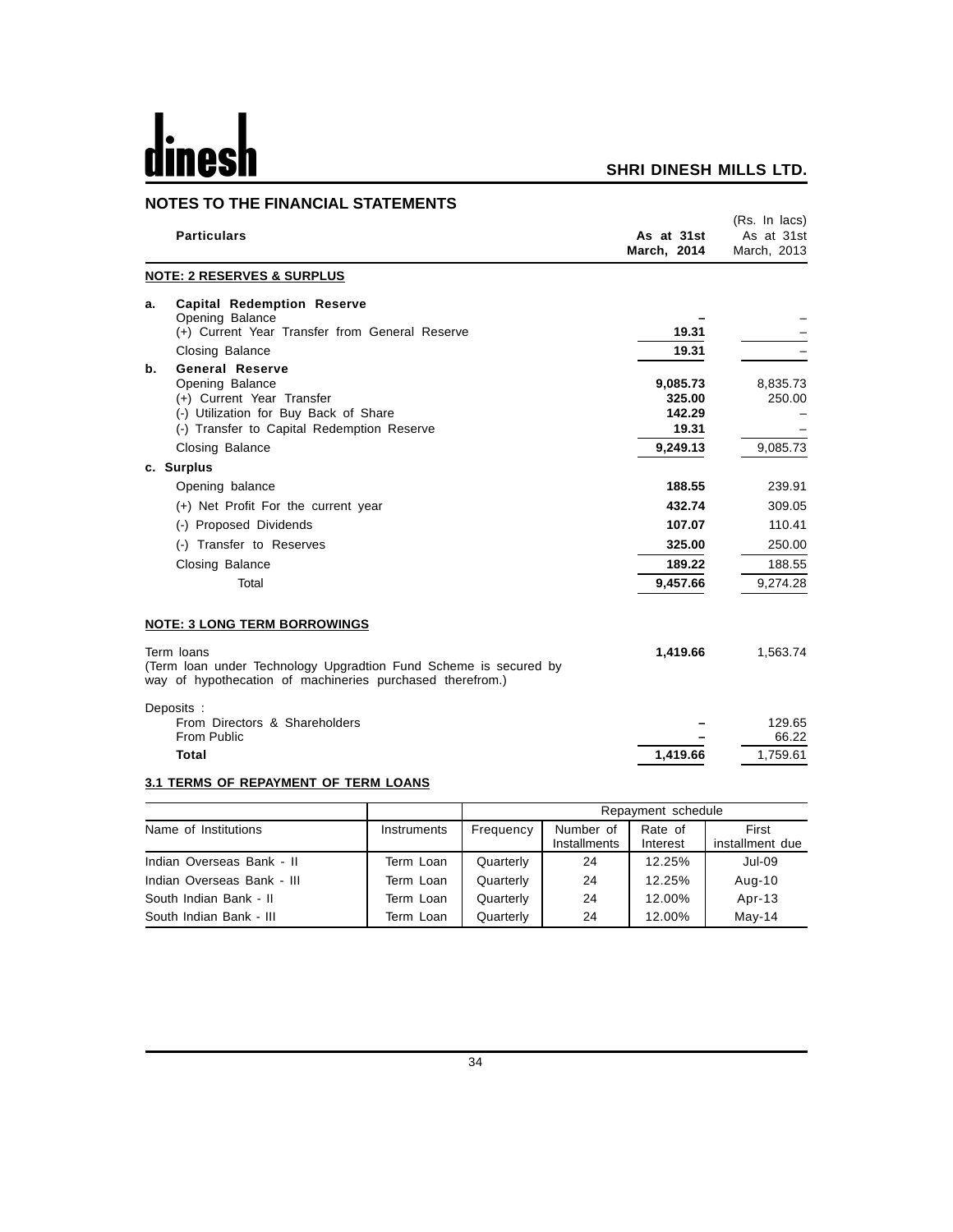#### **NOTES TO THE FINANCIAL STATEMENTS**

#### **Particulars**

#### **NOTE: 4 DEFERRED TAX LIABILITY**

|                                                                                                                                                                             | As on<br>31.03.2013    | Charge / (Credit)<br>during the year | As on<br>31.03.2014    |
|-----------------------------------------------------------------------------------------------------------------------------------------------------------------------------|------------------------|--------------------------------------|------------------------|
| Deferred Tax Liablity on account of :<br>Depreciation<br>(1)                                                                                                                | 858.65                 | (47.35)                              | 811.30                 |
| Deferred Tax Assets on account of :<br>Expenses allowable for tax purpose when paid (Octroi)<br>(1)<br>Unencashed leave (Employees & Director)<br>(II)<br>(III)<br>Gratuity | 15.31<br>45.46<br>8.07 | 0.09<br>1.14                         | 15.31<br>45.55<br>9.21 |
|                                                                                                                                                                             | 68.84                  | 1.23                                 | 70.07                  |
| Net Deferred tax Liabilities / (Assets)                                                                                                                                     | 789.81                 | (48.58)                              | 741.23                 |

|                                                                                                                              | As at 31st<br>March 2014 | (Rs. In lacs)<br>As at 31st<br>March 2013 |
|------------------------------------------------------------------------------------------------------------------------------|--------------------------|-------------------------------------------|
| <b>NOTE: 5 OTHER LONG TERM LIABILITIES</b>                                                                                   |                          |                                           |
| <b>Trade Deposits</b>                                                                                                        | 236.16                   | 246.72                                    |
| Octroi Liability                                                                                                             | 63.49                    | 63.49                                     |
| <b>Oustanding Expenses</b>                                                                                                   | 193.80                   | 241.21                                    |
| Total                                                                                                                        | 493.45                   | 551.42                                    |
| <b>NOTE: 6 LONG TERM PROVISIONS</b>                                                                                          |                          |                                           |
| Provision for employee benefits:                                                                                             |                          |                                           |
| Gratuity                                                                                                                     | 28.38                    | 149.16                                    |
| Leave Encashment                                                                                                             | 127.84                   | 127.36                                    |
| Provisions for Medical/LTA/allowances, etc.                                                                                  | 52.45                    | 58.75                                     |
| Provision for Tax (net of advance tax, TDS, self asst. tax)                                                                  | 50.00                    | (80.42)                                   |
| Total                                                                                                                        | 258.67                   | 254.85                                    |
| <b>NOTE: 7 SHORT TERM BORROWINGS</b>                                                                                         |                          |                                           |
| Secured                                                                                                                      |                          |                                           |
| Cash credit                                                                                                                  | (61.12)                  | (163.57)                                  |
| Cash credits from Banks, against hypothecation of Raw materials,<br>Stores, Spare parts, Finished goods and Work-in-progress |                          |                                           |
| Unsecured<br>Deposits:                                                                                                       |                          |                                           |
| From Directors & Shareholders                                                                                                | 232.30                   | 242.55                                    |
| From Public                                                                                                                  | 90.53                    | 62.39                                     |
| Total                                                                                                                        | 261.71                   | 141.37                                    |
|                                                                                                                              |                          |                                           |



(Rs. In lacs)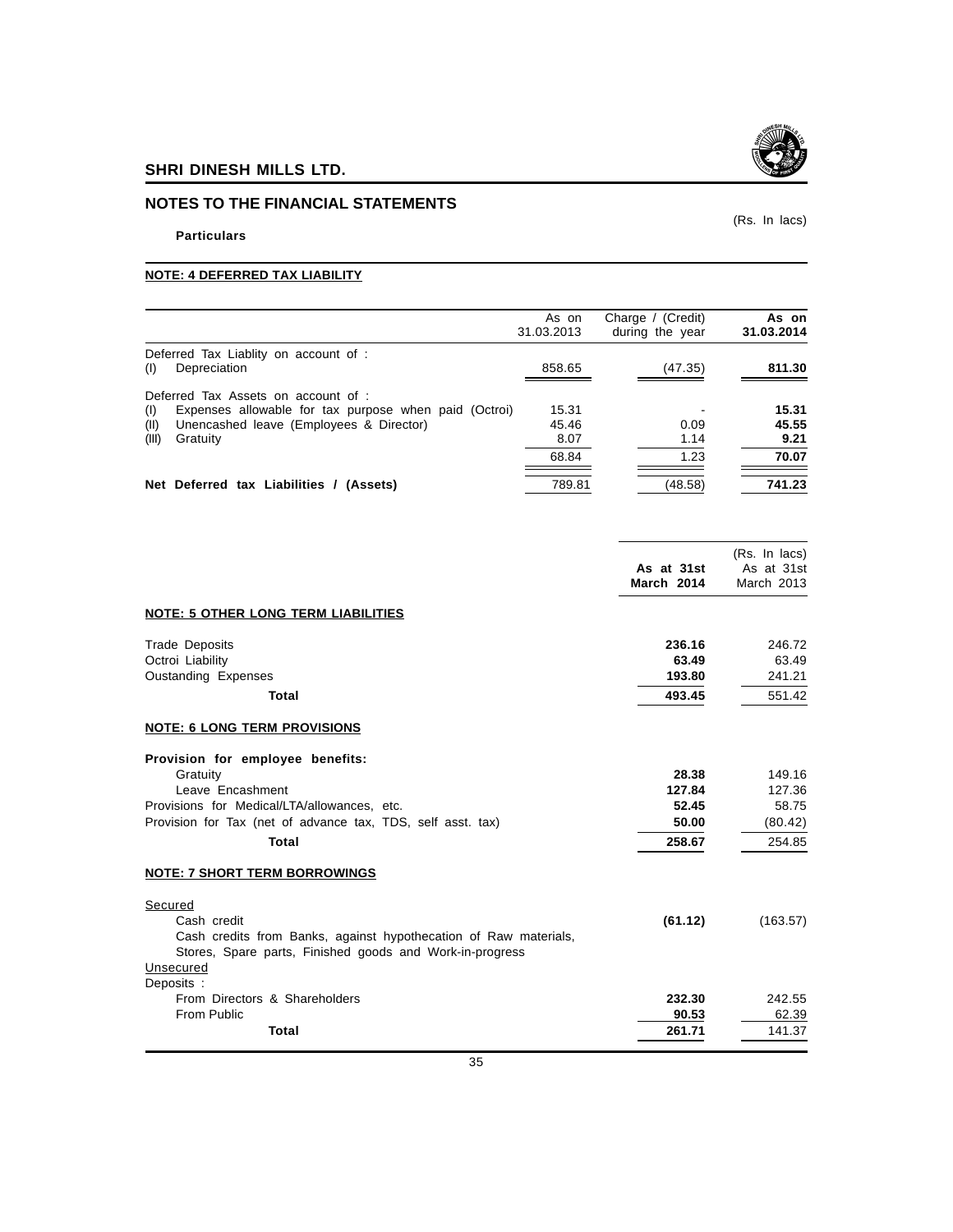# dinesh

|               | <b>NOTES TO THE FINANCIAL STATEMENTS</b>                                                                                              |                           |                                            |
|---------------|---------------------------------------------------------------------------------------------------------------------------------------|---------------------------|--------------------------------------------|
|               | <b>Particulars</b>                                                                                                                    | As at 31st<br>March, 2014 | (Rs. In lacs)<br>As at 31st<br>March, 2013 |
|               | <b>NOTE: 8 TRADE PAYABLES</b>                                                                                                         |                           |                                            |
| <b>Others</b> | Micro, Small and Medium Entreprises                                                                                                   | 174.82                    | 155.50                                     |
|               | Total                                                                                                                                 | 174.82                    | 155.50                                     |
| 8.1           | The details of amounts outstanding to Micro, Small and Medium<br>Enterprises based on available information with the co. is as under: |                           |                                            |
|               | <b>Particulars</b>                                                                                                                    |                           |                                            |
|               | Principal amount due and remaining unpaid<br>Interest due on above and the unpaid interest<br>Interest paid                           |                           |                                            |
|               | Payment made beyond the appointed day during the year                                                                                 |                           |                                            |
|               | Interest due and payable for the period of delay<br>Interest accrued and remaining unpaid                                             |                           |                                            |
|               | Amount of further interest remaining due and payable in succeeding years                                                              |                           |                                            |
|               | <b>NOTE: 9 OTHER CURRENT LIABILITIES</b>                                                                                              |                           |                                            |
|               | Current Maturities of Long Term Debts<br>Interest accrued but not due                                                                 | 774.72<br>76.50           | 646.33<br>83.21                            |
|               | Unclaimed dividends<br>Unclaimed matured deposits and interest                                                                        | 21.17<br>17.64            | 21.38<br>4.79                              |
|               | Other Payables :                                                                                                                      |                           |                                            |
|               | Advance from Customers                                                                                                                | 504.60                    | 606.43                                     |
|               | Statutory dues<br>Other provision for expenses                                                                                        | 126.62<br>421.48          | 139.24<br>440.84                           |
|               |                                                                                                                                       |                           |                                            |
|               | Total                                                                                                                                 | 1,942.73                  | 1,942.22                                   |
| 9.1           | There is no amount due and outstanding to be credited to Investor<br>Education and Protection Fund as at 31st March, 2014.            |                           |                                            |
|               | <b>NOTE: 10 SHORT TERM PROVISIONS</b>                                                                                                 |                           |                                            |
|               | Dues to Directors<br>Provision for employee benefits:                                                                                 | 15.72                     | 15.72                                      |
|               | Leave Encashment                                                                                                                      | 17.94                     | 19.43                                      |
|               | Provisions for Dividend and Dividend Tax                                                                                              | 107.07                    | 110.41                                     |
|               | Total                                                                                                                                 | 140.73                    | 145.56                                     |
|               |                                                                                                                                       |                           |                                            |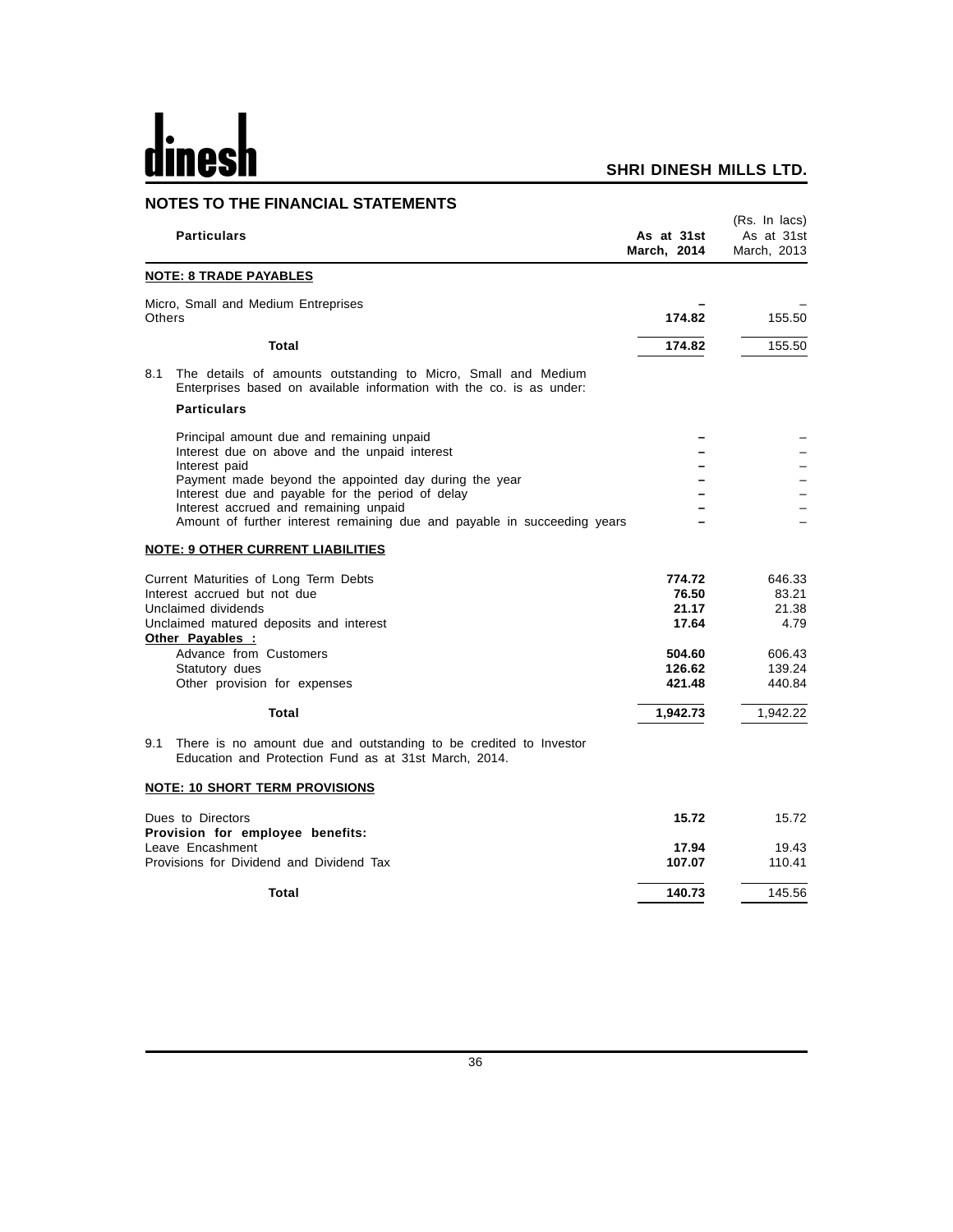# NOTES TO THE FINANCIAL STATEMENTS

# **NOTE: 11 FIXED ASSETS**

|       |                          |                                  | <b>GROSS BLOCK</b>        |                                             | <b>ACCUMULATED DEPRECIATION</b>                  |                 |                          |                           | <b>NET BLOCK</b>                     |                              |
|-------|--------------------------|----------------------------------|---------------------------|---------------------------------------------|--------------------------------------------------|-----------------|--------------------------|---------------------------|--------------------------------------|------------------------------|
|       | <b>Fixed Asset</b>       | Balance as at<br>1st April, 2013 | Additions/<br>(Disposals) | <b>Balance</b><br>as at 31st<br>March, 2014 | Balance as Depreciation<br>at 1st April,<br>2013 | for<br>the year | Adjustment/<br>Deduction | Balance as<br>March, 2014 | As at<br>at 31st 31st March,<br>2014 | As at<br>31st March.<br>2013 |
| (A)   | Tangible Assets          |                                  |                           |                                             |                                                  |                 |                          |                           |                                      |                              |
|       | Land                     | 321.25                           | $\overline{\phantom{m}}$  | 321.25                                      |                                                  |                 |                          | -                         | 321.25                               | 321.25                       |
|       | Assets under lease       | 6.00                             | (0.09)                    | 5.91                                        |                                                  |                 |                          | -                         | 5.91                                 | 6.00                         |
|       | <b>Buildings</b>         | 573.13                           | (14.09)                   | 559.04                                      | 354.88                                           | 15.67           | 0.94                     | 369.61                    | 189.43                               | 218.25                       |
|       | Plant and Equipment      | 16,842.66                        | 963.76                    | 17,806.42                                   | 11,326.60                                        | 965.68          | Ξ.                       | 12,292.28                 | 5,514.13                             | 5,516.06                     |
|       | Furniture and Dead stock | 286.67                           | 3.98                      | 290.65                                      | 219.98                                           | 9.56            | 0.05                     | 229.49                    | 61.16                                | 66.69                        |
|       | Vehicles                 | 333.08                           | (9.52)                    | 323.56                                      | 212.09                                           | 37.82           | 28.29                    | 221.62                    | 101.94                               | 120.99                       |
|       | Electrical Installations | 97.92                            | $\overline{\phantom{0}}$  | 97.92                                       | 81.24                                            | 0.68            | -                        | 81.92                     | 16.00                                | 16.68                        |
|       | Tubewell and waterworks  | 10.07                            | $\overline{\phantom{m}}$  | 10.07                                       | 5.91                                             | 0.20            | -                        | 6.11                      | 3.96                                 | 4.16                         |
|       | Drainage installation    | 0.14                             | $\overline{\phantom{0}}$  | 0.14                                        | 0.12                                             | 0.01            | -                        | 0.13                      | 0.01                                 | 0.02                         |
|       | Sub Total                | 18.470.92                        | 944.04                    | 19,414.96                                   | 12,200.82                                        | 1,029.62        | 29.28                    | 13,201.16                 | 6,213.79                             | 6,270.10                     |
| (B)   | Intangible Assets        |                                  |                           |                                             |                                                  |                 |                          |                           |                                      |                              |
|       | Computer Software        | 9.78                             |                           | 9.78                                        | 9.78                                             |                 | -                        | 9.78                      |                                      |                              |
| Total |                          | 18.480.70                        | 944.04                    | 19,424.74                                   | 12,210.60                                        | 1,029.62        | 29.28                    | 13,210.94                 | 6,213.79                             | 6,270.10                     |
|       | Previous Year's Total    | 18.264.05                        | 216.65                    | 18.480.70                                   | 11,253.45                                        | 974.79          | 17.64                    | 12.210.60                 | 6.270.10                             |                              |

11.1 Gross Block is carried at cost except Leashold Land which is at cost less amounts written off.

11.2 Amount written off Rs.0.09 Lacs of Leasehold Land has been debited to Profit & Loss Account under the head "Depreciation and Amortization Expense"

11.3 Buildings includes Rs. 750/- being the cost of shares in Co-operative Society (Previous year Rs. 750/-)

(Rs. In lacs)

37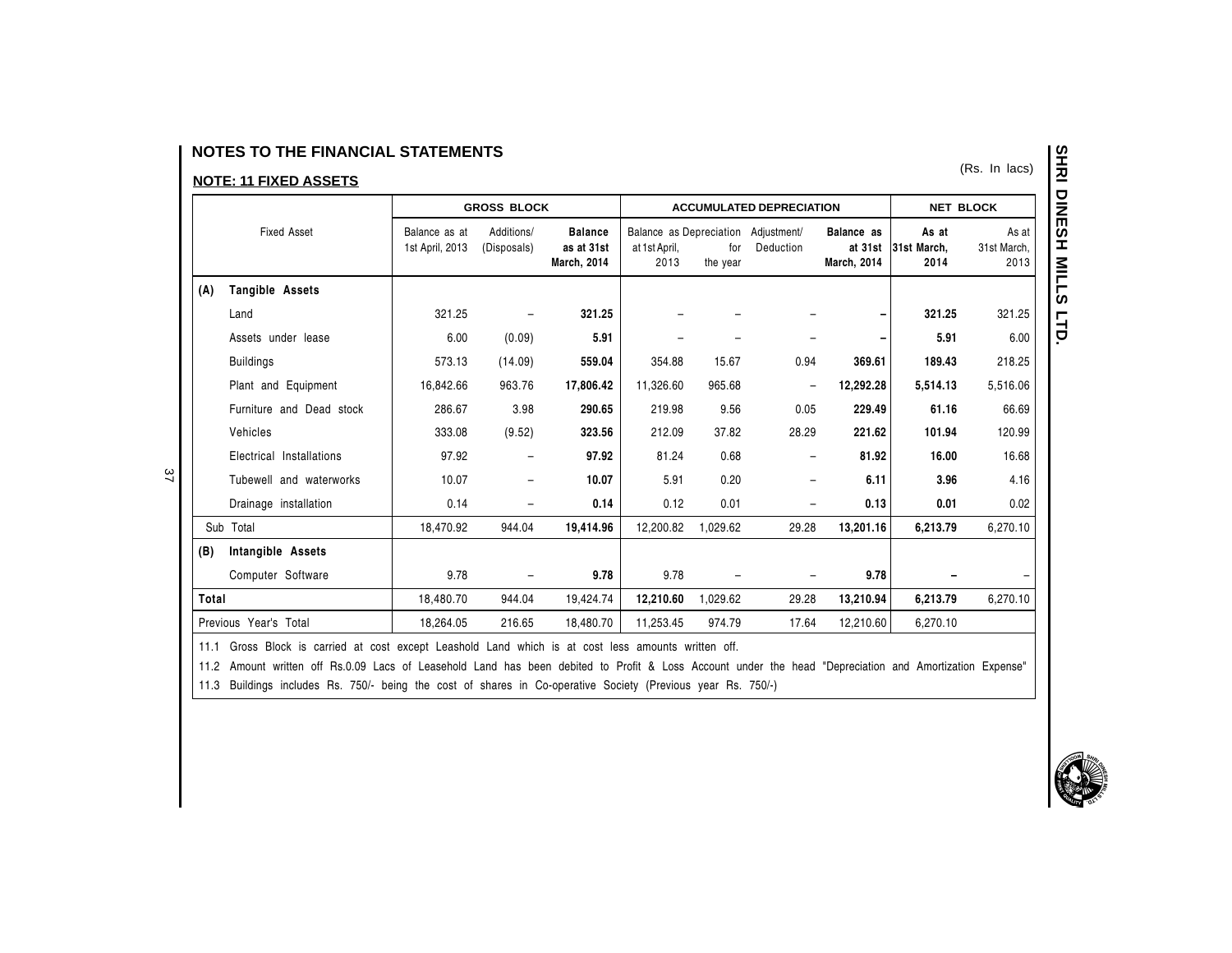# <u>dinesh</u>

| <b>NOTES TO THE FINANCIAL STATEMENTS</b>                                                                                                                                                                                                                  |                            |                                              |
|-----------------------------------------------------------------------------------------------------------------------------------------------------------------------------------------------------------------------------------------------------------|----------------------------|----------------------------------------------|
| <b>Particulars</b>                                                                                                                                                                                                                                        | As at 31st<br>March, 2014  | (Rs. In lacs)<br>As at 31st<br>March, 2013   |
| <b>NOTE: 12 NON CURRENT INVESTMENTS</b>                                                                                                                                                                                                                   |                            |                                              |
| Investment in Equity instruments:<br>In fully paid shares                                                                                                                                                                                                 |                            |                                              |
| Unquoted:                                                                                                                                                                                                                                                 |                            |                                              |
| 50 Equity Shares of Rs. 100/- each in Gujarat Sheep & Wool<br>Development Corporation Limited<br>186265 (144946) Equity Shares of Rs. 10/- each in Narmada Cleantech Limited 18.63                                                                        | 0.05                       | 0.05<br>14.49                                |
| Others:<br>400 Equity Shares of Rs. 25/- each in<br>Co-operative Bank of Baroda Limited                                                                                                                                                                   | 0.10                       | 0.10                                         |
| 13098095 (13098095) Equity shares of Rs 10/- each in<br>Dinesh Remedies Limited - Subsidiary                                                                                                                                                              | 1,309.81                   | 1,309.81                                     |
| Investments in Government or Trust securities:                                                                                                                                                                                                            |                            |                                              |
| 50,000 11.50% GOI Securities - 2015<br>20,000 6.90% GOI Securities - 2019                                                                                                                                                                                 | 55.90<br>18.76             | 55.90<br>18.76                               |
| <b>Investments in Mutual Funds:</b>                                                                                                                                                                                                                       |                            |                                              |
| 775325.887 (775325.887) Units of HDFC Prudence<br>800645.406 (800645.406) Units of SBI balance Fund<br>436220.847 (436220.847) Units of FT India Balance Fund<br>NIL (232001.127) Units of TATA Balance Fund<br>NIL (36728) Units of Reliance Mutual Fund | 252.01<br>242.58<br>125.00 | 252.01<br>242.58<br>125.00<br>125.00<br>0.37 |
| Total                                                                                                                                                                                                                                                     | 2,022.84                   | 2,144.07                                     |
| NOTE: 13 LONG TERM LOANS & ADVANCES                                                                                                                                                                                                                       |                            |                                              |
| (Unsecured, considered good)<br>Security Deposits                                                                                                                                                                                                         | 90.20                      | 77.11                                        |
| <b>Total</b>                                                                                                                                                                                                                                              | 90.20                      | 77.11                                        |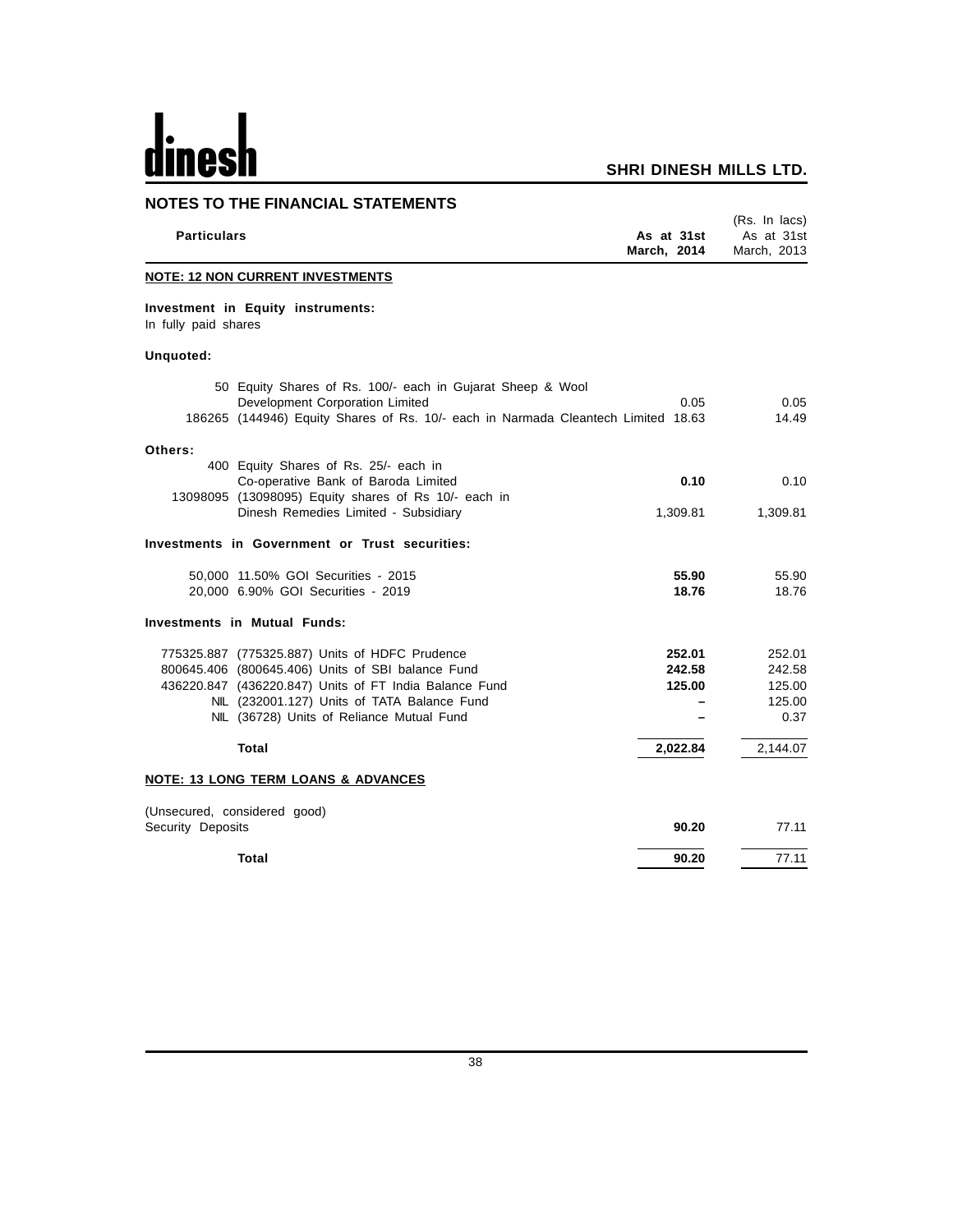

|                      | <b>NOTES TO THE FINANCIAL STATEMENTS</b>                                                                      |                                                                      |                                                              |
|----------------------|---------------------------------------------------------------------------------------------------------------|----------------------------------------------------------------------|--------------------------------------------------------------|
|                      | <b>Particulars</b>                                                                                            | As at 31st<br>March, 2014                                            | (Rs. In lacs)<br>As at 31st<br>March, 2013                   |
|                      | <b>NOTE: 14 INVENTORIES</b>                                                                                   |                                                                      |                                                              |
| a.<br>b.<br>C.<br>d. | Raw Materials<br>Work-in-progress<br>Finished goods<br>Stores and spares                                      | 733.66<br>1,040.96<br>1,081.50<br>360.56                             | 974.86<br>1,301.78<br>1,278.47<br>480.38                     |
|                      | <b>Total</b>                                                                                                  | 3,216.68                                                             | 4,035.49                                                     |
|                      | <b>14.1 DETAILS OF RAW MATERIALS</b>                                                                          |                                                                      |                                                              |
|                      | Imported:<br>Wool<br>Yarn<br>Fibre<br>Miscellaneous<br>Indigeneous:<br>Wool<br>Yarn<br>Fibre<br>Miscellaneous | 99.97<br>287.57<br>139.86<br>1.91<br>6.59<br>141.00<br>56.58<br>0.18 | 513.45<br>171.06<br>43.02<br>1.91<br>153.35<br>91.80<br>0.27 |
|                      | <b>Total</b>                                                                                                  | 733.66                                                               | 974.86                                                       |
|                      | <b>14.2 DETAILS OF WORK-IN-PROGRESS</b>                                                                       |                                                                      |                                                              |
| Felt                 | Woollen worsted                                                                                               | 699.36<br>341.60                                                     | 975.28<br>326.50                                             |
|                      | <b>Total</b>                                                                                                  | 1040.96                                                              | 1,301.78                                                     |
|                      | <b>14.3 DETAILS OF FINISHED GOODS</b>                                                                         |                                                                      |                                                              |
| Felt                 | Woolen/ Worsted Fabrics                                                                                       | 591.27<br>488.42<br>1.81                                             | 765.31<br>511.25<br>1.91                                     |
|                      | Readymade Garments                                                                                            |                                                                      |                                                              |
|                      | <b>Total</b>                                                                                                  | 1,081.50                                                             | 1,278.47                                                     |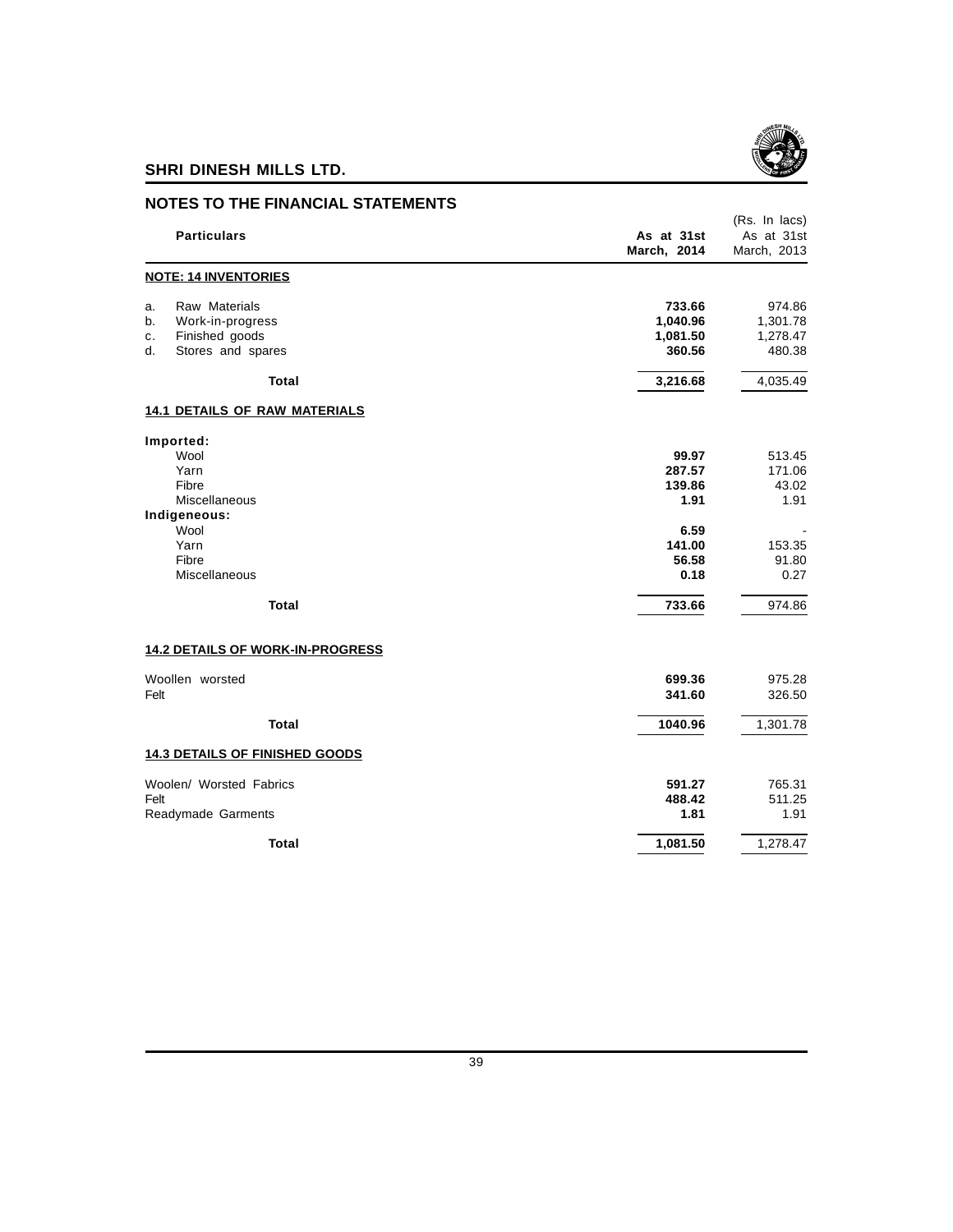# <u>dinesh</u>

| <b>NOTES TO THE FINANCIAL STATEMENTS</b>                                                                                                |                           |                                            |
|-----------------------------------------------------------------------------------------------------------------------------------------|---------------------------|--------------------------------------------|
| <b>Particulars</b>                                                                                                                      | As at 31st<br>March, 2014 | (Rs. In lacs)<br>As at 31st<br>March, 2013 |
| <b>NOTE: 15 TRADE RECEIVABLES</b>                                                                                                       |                           |                                            |
| Trade receivables outstanding for a period exceeding<br>six months from the date they are due for payment                               |                           |                                            |
| Unsecured, considered good<br>Unsecured, considered doubtful<br>Less: Provision for doubtful debts                                      | 164.88                    | 112.06                                     |
| Sub total                                                                                                                               | 164.88                    | 112.06                                     |
| Trade receivables outstanding for a period less than<br>six months from the date they are due for payment<br>Unsecured, considered good | 1,099.77                  | 1,010.62                                   |
| Total                                                                                                                                   | 1,264.65                  | 1,122.68                                   |
| <b>NOTE: 16 CASH AND BANK BALANCES</b>                                                                                                  |                           |                                            |
| <b>Bank Balances:</b><br>In Current Account<br>In Fixed Deposit Account (having maturity period less than 3 months)                     | 265.72<br>1,979.59        | 279.94<br>1,164.12                         |
|                                                                                                                                         | 2,245.31                  | 1.444.06                                   |
| Cash on hand                                                                                                                            | 4.67                      | 2.39                                       |
| <b>Total</b>                                                                                                                            | 2,249.98                  | 1,446.45                                   |
| <b>NOTE: 17 SHORT-TERM LOANS AND ADVANCES</b>                                                                                           |                           |                                            |
| (Unsecured, considered good)                                                                                                            |                           |                                            |
| Loans and advances to related parties                                                                                                   | 0.05                      | 0.41                                       |
| Other loans and advances<br>Statutory dues (net of tax provisions)                                                                      | 0.27<br>116.71            | 0.28<br>82.95                              |
| Advance to Suppliers                                                                                                                    | 82.92                     | 93.19                                      |
| Prepaid Expenses                                                                                                                        | 7.40                      | 4.17                                       |
| Total                                                                                                                                   | 207.35                    | 181.00                                     |
| <b>NOTE: 18 OTHER CURRENT ASSETS</b>                                                                                                    |                           |                                            |
| Interest and Dividend Receivables on investments<br>Interest Subsidy receivables                                                        | 16.37<br>117.24           | 2.31<br>57.32                              |
| Total                                                                                                                                   | 133.61                    | 59.63                                      |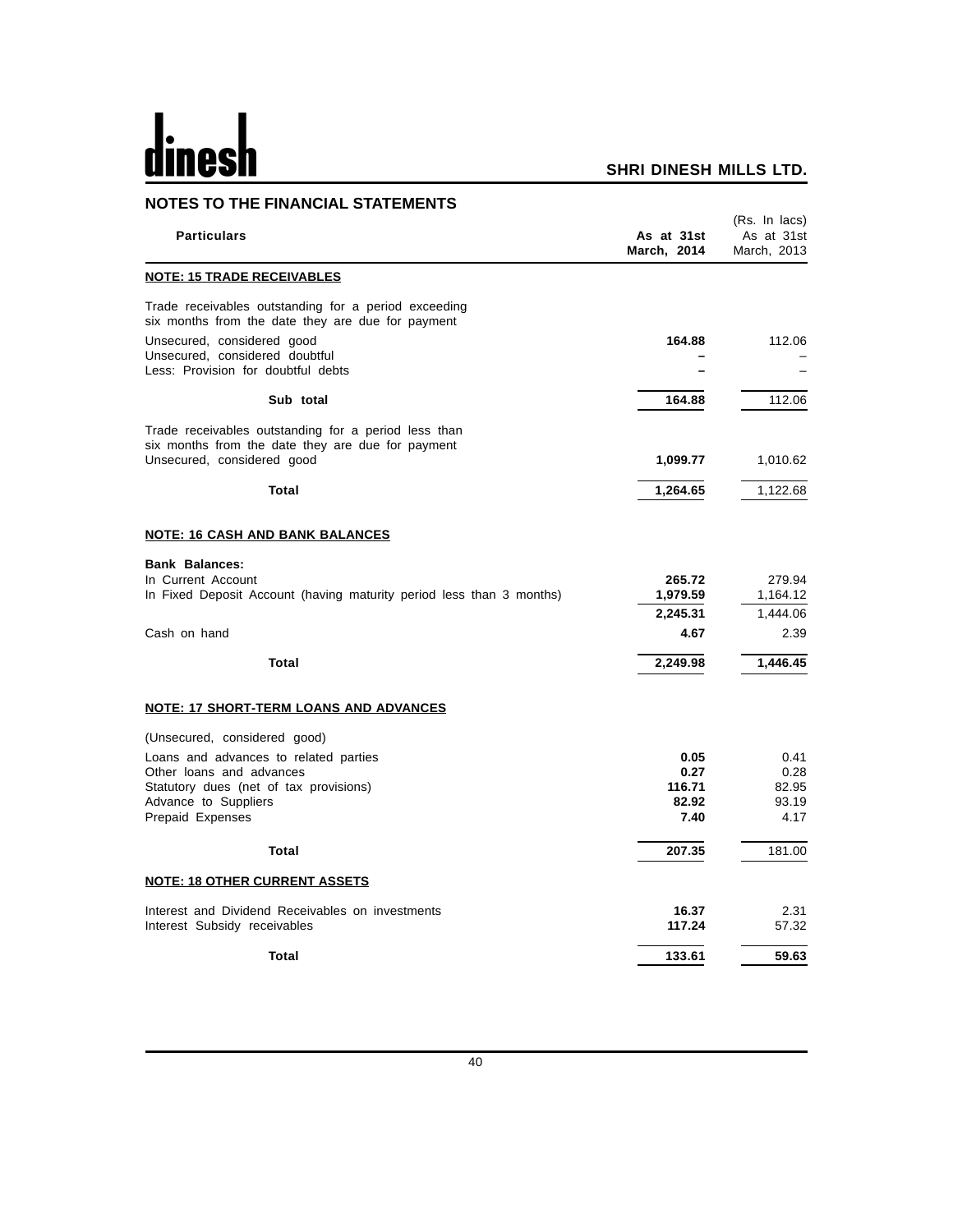

| <b>NOTES TO THE FINANCIAL STATEMENTS</b>                                                                |                               |                |                                     |                                       |
|---------------------------------------------------------------------------------------------------------|-------------------------------|----------------|-------------------------------------|---------------------------------------|
|                                                                                                         |                               |                |                                     | (Rs. In lacs)                         |
| <b>Particulars</b>                                                                                      |                               |                | 2013-14                             | 2012-13                               |
| <b>NOTE: 19 REVENUE FROM OPERATIONS</b>                                                                 |                               |                |                                     |                                       |
| Sale of products<br>Less:                                                                               |                               |                | 9,202.16                            | 9,207.02                              |
| Excise duty                                                                                             |                               |                | 592.30                              | 573.81                                |
| <b>Total</b>                                                                                            |                               |                | 8,609.86                            | 8,633.21                              |
| <b>NOTE: 20 OTHER INCOME</b>                                                                            |                               |                |                                     |                                       |
| Interest Income<br>Dividend Income<br>Miscellanous Income                                               |                               |                | 52.21<br>171.16<br>107.62           | 38.15<br>124.91<br>78.38              |
| Total                                                                                                   |                               |                | 330.99                              | 241.44                                |
| <b>NOTE: 21 COST OF MATERIALS CONSUMED</b>                                                              |                               |                |                                     |                                       |
| Wool<br>Synthetic Fibre<br>Yarn<br>Others                                                               |                               |                | 511.29<br>843.50<br>911.45<br>21.17 | 813.04<br>945.25<br>1,059.01<br>22.42 |
| <b>Total</b>                                                                                            |                               |                | 2,287.41                            | 2,839.72                              |
| <b>GOODS - TRADED - IN :</b>                                                                            |                               |                |                                     |                                       |
| Ready Made Garments                                                                                     |                               |                | 14.94                               | 1.80                                  |
|                                                                                                         |                               |                |                                     |                                       |
| 21.1 Imported & Indigenous                                                                              |                               | 2013-14        |                                     | 2012-13                               |
| Raw material consumed                                                                                   | <b>VALUE</b><br>(Rs. In lacs) | %              | <b>VALUE</b><br>(Rs. In lacs)       | %                                     |
| Imported<br>Indigenous                                                                                  | 1,468.34<br>819.07            | 64.19<br>35.81 | 1,893.72<br>946.00                  | 66.69<br>33.31                        |
| Total                                                                                                   | 2,287.41                      | 100.00         | 2,839.72                            | 100.00                                |
| <b>NOTE: 22 CHANGES IN INVENTORIES OF FINISHED GOODS,</b><br><b>WORK-IN-PROGRESS AND STOCK-IN-TRADE</b> |                               |                |                                     |                                       |
| Inventories (at close):<br>Work -in- Process                                                            |                               |                | 1,040.96                            | 1,301.78                              |
| <b>Finished Goods</b>                                                                                   |                               |                | 1,081.50                            | 1,278.47                              |
|                                                                                                         |                               |                | 2,122.46                            | 2,580.25                              |
| Inventories (at commencement):<br>Work -in- Process                                                     |                               |                | 1,301.78                            | 1,305.64                              |
| <b>Finished Goods</b>                                                                                   |                               |                | 1,278.47                            | 1,069.96                              |
|                                                                                                         |                               |                | 2,580.25                            | 2,375.60                              |
|                                                                                                         |                               |                | 457.79                              | (204.65)                              |
| Excise duty variations on opening/closing stocks                                                        |                               |                | 3.14                                | 14.21                                 |
| <b>Total</b>                                                                                            |                               |                | 460.93                              | (190.44)                              |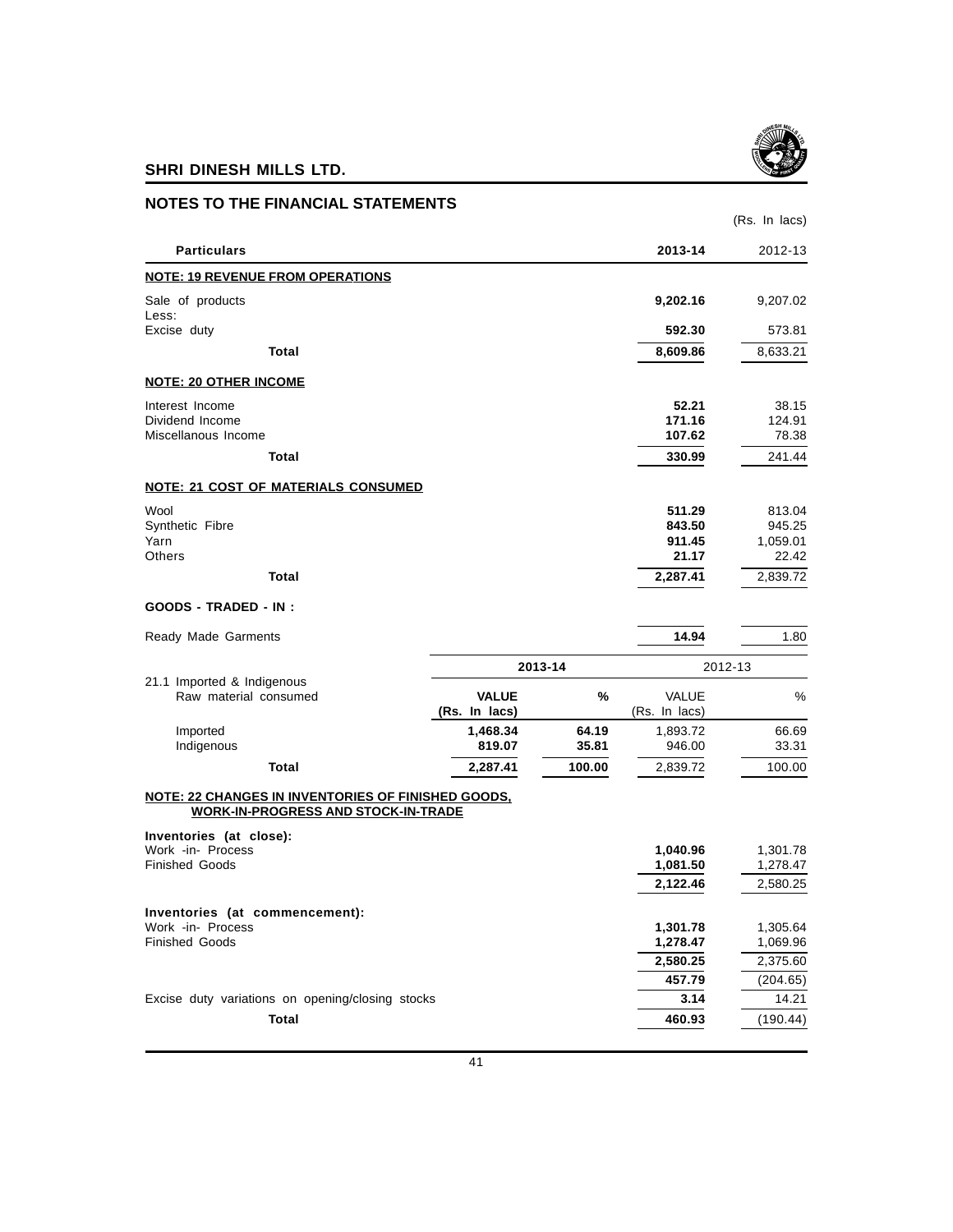# dinesh

|      | <b>NOTES TO THE FINANCIAL STATEMENTS</b>                                                                                                                                                                                                   |                                                           |                                                         |
|------|--------------------------------------------------------------------------------------------------------------------------------------------------------------------------------------------------------------------------------------------|-----------------------------------------------------------|---------------------------------------------------------|
|      |                                                                                                                                                                                                                                            |                                                           | (Rs. In lacs)                                           |
|      | <b>Particulars</b>                                                                                                                                                                                                                         | 2013-14                                                   | 2012-13                                                 |
|      | <b>NOTE: 23 EMPLOYEE BENEFIT EXPENSES</b>                                                                                                                                                                                                  |                                                           |                                                         |
|      | Salaries and Wages                                                                                                                                                                                                                         | 2,098.82                                                  | 2,027.74                                                |
|      | Contributions to -<br>Provident fund, Superannuation scheme & Other funds<br>Employees' State Insurance Scheme<br>Staff welfare expenses                                                                                                   | 227.36<br>40.24<br>9.73                                   | 357.75<br>40.82<br>10.40                                |
|      | Total                                                                                                                                                                                                                                      | 2,376.15                                                  | 2,436.71                                                |
|      | 23.1 As per Accounting Standard 15 "Employee Benefits",<br>the disclosures as defined in the Accounting Standard are given below:<br>Defined Benefit Gratuity Plan:                                                                        |                                                           |                                                         |
| (1)  | Changes in present value of obligations                                                                                                                                                                                                    |                                                           |                                                         |
|      | Present value of Obligations as at the beginning of the year<br><b>Current Service Cost</b><br>Interest Cost<br><b>Benefit Paid</b><br>Actuarial Losses / (Gains) on obligations<br>Present value of Obligations as at the end of the year | 861.04<br>39.71<br>68.88<br>(111.17)<br>(45.14)<br>813.33 | 778.11<br>37.67<br>66.14<br>(93.10)<br>72.22<br>861.04  |
| (II) | Changes in Fair Value of plan assets                                                                                                                                                                                                       |                                                           |                                                         |
|      | Fair value of plan assets as at the beginning of the year<br>Expected return on Plan Assets<br>Contributions<br><b>Benefits Paid</b><br>Actuarial Losses / (Gains) on Plan Assets<br>Fair value of plan assets as at the end of the year   | 736.77<br>64.10<br>124.28<br>(111.17)<br>8.24<br>822.22   | 691.94<br>55.35<br>88.92<br>(93.10)<br>(6.34)<br>736.77 |
|      | (III) Amounts to be recognised in the Balance Sheet and<br><b>Profit and Loss Account</b>                                                                                                                                                  |                                                           |                                                         |
|      | Present value of obligation as at end of the year<br>Fair Value of Plan assets as at the end of the year<br><b>Funded Status</b><br>Net Asset / (Liability) recognised in the Balance Sheet                                                | 813.33<br>822.22<br>8.89<br>8.89                          | 861.04<br>736.77<br>(124.27)<br>(124.27)                |
|      | (IV) Expenses recognized in the Profit and Loss Account                                                                                                                                                                                    |                                                           |                                                         |
|      | Service Cost<br>Interest Cost<br>Expected return on Plan Assets<br>Net Actuarial Losses / (Gains) on Plan Assets for the period<br>Expenses recognised in Profit and Loss account                                                          | 39.71<br>68.88<br>64.10<br>(53.38)<br>(8.88)              | 37.67<br>66.14<br>55.35<br>78.56<br>127.02              |
|      | (V) Percentage of major category of plan assets to<br>total plan assets as at the end of the year                                                                                                                                          |                                                           |                                                         |
|      | Government of India Securities<br><b>BOB Special Deposit Scheme</b><br>Fixed Deposit with Scheduled Bank                                                                                                                                   | 13.54%<br>16.12%<br>21.92%                                | 15.07%<br>17.94%<br>31.64%                              |
|      | (VI) Assumptions:<br>Mortality                                                                                                                                                                                                             | LIC (2006-08)<br>Ult                                      | LIC (1994-96)<br>Ult                                    |
|      | Discount rate (per annum)<br>Rate of increase in compensation<br>Rate of return (expected) on plan assets<br>Present value of obligation<br>Fair value of plan assets<br>Surplus or (Deficit) in the plan                                  | 9.35%<br>5.00%<br>8.70%<br>813.33<br>822.22<br>8.89       | 8.00%<br>5.00%<br>8.70%<br>861.04<br>736.77<br>(124.27) |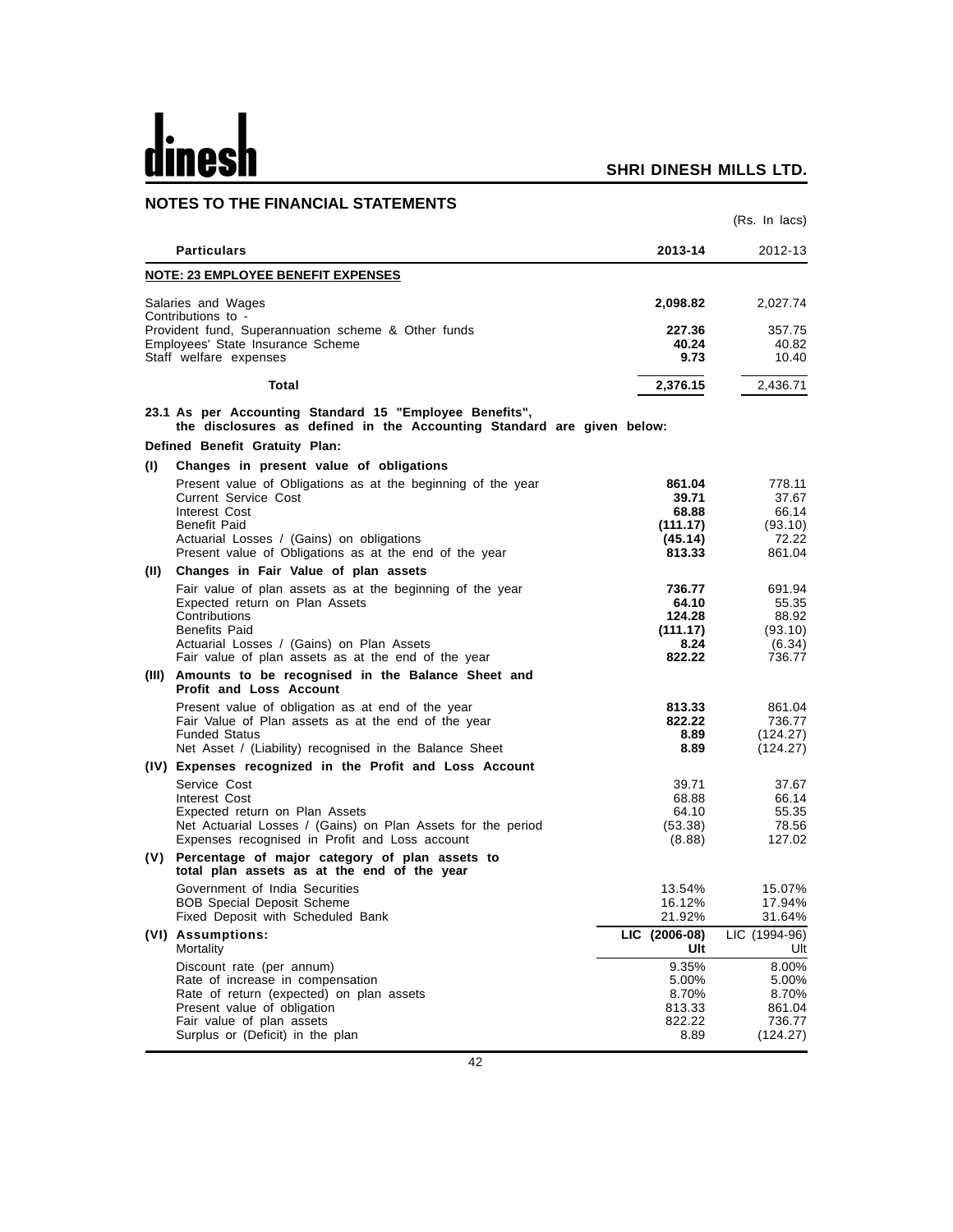

| <b>NOTES TO THE FINANCIAL STATEMENTS</b> |          | (Rs. In lacs) |
|------------------------------------------|----------|---------------|
| <b>Particulars</b>                       | 2013-14  | 2012-13       |
| <b>NOTE: 24 FINANCE COST</b>             |          |               |
| Interest expenses                        | 311.67   | 358.40        |
| Other borrowing costs                    | 13.89    | 12.24         |
| Total                                    | 325.56   | 370.64        |
| <b>NOTE: 25 OTHER EXPENSES</b>           |          |               |
| <b>Stores Consumed</b>                   | 319.97   | 342.34        |
| Electricity, Power and Fuel              | 232.87   | 291.02        |
| Rent                                     | 1.63     | 1.49          |
| Commission                               | 152.58   | 150.12        |
| Cash Discount                            | 202.42   | 205.95        |
| Repairs to Building                      | 14.41    | 38.91         |
| Repairs to Machinery                     | 314.28   | 322.22        |
| Repairs to Others                        | 16.10    | 25.12         |
| Insurance                                | 18.10    | 17.44         |
| Rates and Taxes                          | 28.85    | 23.95         |
| Payments to Auditors                     | 4.56     | 4.59          |
| Advertisement and Publicity              | 32.71    | 48.15         |
| Legal & Professional Fees                | 132.41   | 143.50        |
| Travelling and Conveyance                | 171.46   | 160.02        |
| Miscellaneous Expenses                   | 250.05   | 274.41        |
| Total                                    | 1,892.40 | 2,049.23      |
| <b>25.1 DETAILS OF STORES CONSUMED</b>   |          |               |
| Imported                                 | 3.48     | 28.76         |
| Indigenous                               | 316.49   | 313.58        |
| Total                                    | 319.97   | 342.34        |
| <b>25.2 PAYMENT TO AUDITORS AS:</b>      |          |               |
|                                          |          |               |
| Audit Fees<br>i)                         | 3.76     | 3.76          |
| ii)<br>For expenses                      | 0.43     | 0.49          |
| Sub Total                                | 4.19     | 4.25          |
| Cost Auditors:<br>As auditors<br>i)      | 0.37     | 0.34          |
|                                          |          |               |
| <b>Total</b>                             | 4.56     | 4.59          |
| <b>NOTE: 26 EXCEPTIONAL ITEMS</b>        |          |               |
| Credit Balance written back              | 10.57    | 16.37         |
| Excess Deprication Written Back          | 0.94     |               |
| Profit on sale of assets (net)           | (0.20)   | 1.29          |
| Total                                    | 11.31    | 17.66         |
|                                          |          |               |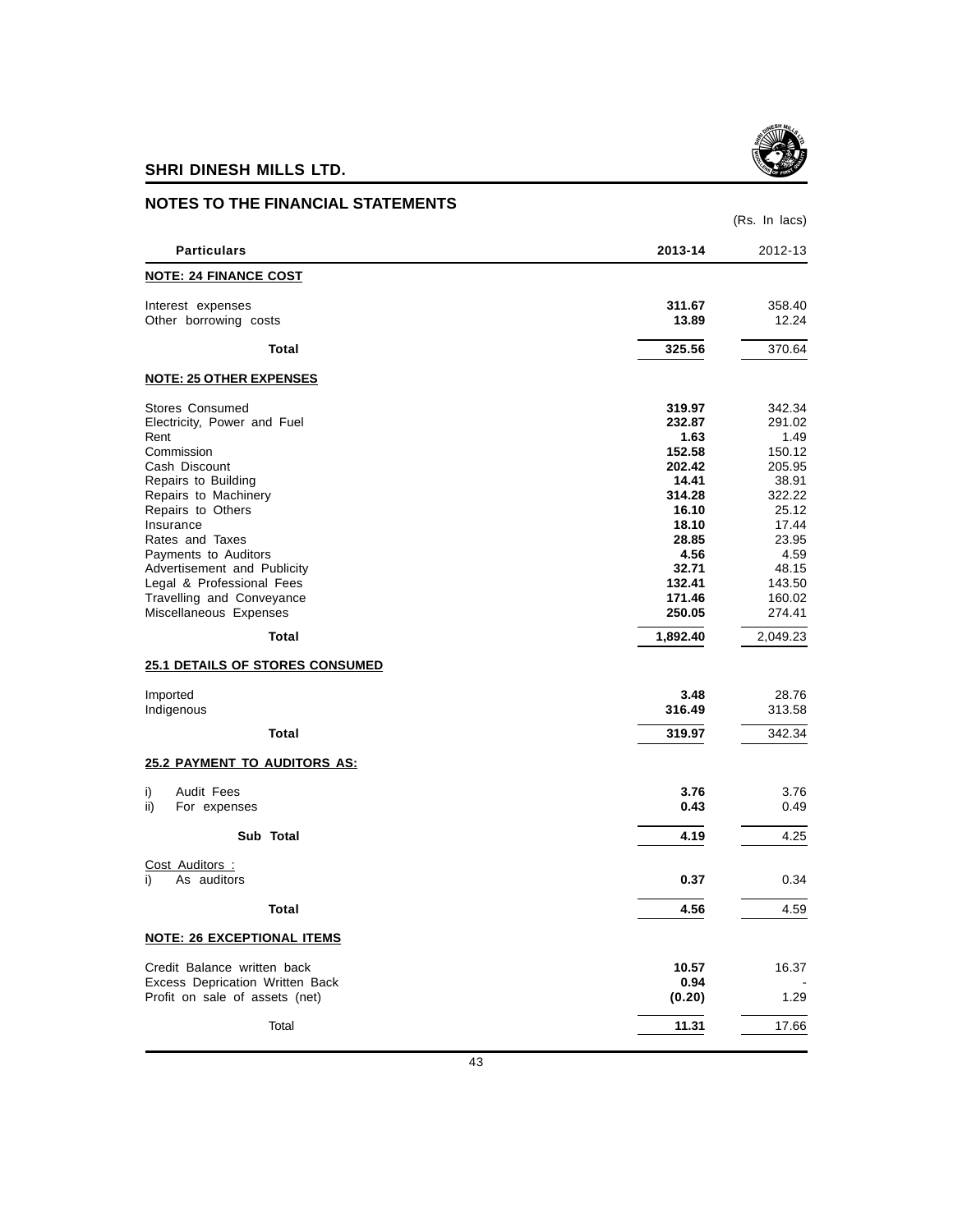# dinesh

# **SHRI DINESH MILLS LTD.**

|          | <b>NOTES TO THE FINANCIAL STATEMENTS</b>                                 |           |               |
|----------|--------------------------------------------------------------------------|-----------|---------------|
|          |                                                                          |           | (Rs. In lacs) |
|          | <b>Particulars</b>                                                       | 2013-14   | 2012-13       |
|          | NOTE: 27 C.I.F. VALUE OF IMPORTS, EXPENDITURE AND                        |           |               |
|          | <b>EARNINGS IN FOREIGN CURRENCY</b>                                      |           |               |
|          | (A) C.I.F. Value of imports :                                            |           |               |
|          | Raw Materials                                                            | 1,067.59  | 1,525.76      |
|          | Capital Goods                                                            | 875.05    | 87.92         |
| (B)      | Expenditure in Foreign currencies:                                       |           |               |
|          | Commission                                                               | 37.86     | 24.59         |
|          | Travelling expenses                                                      | 55.04     | 54.31         |
|          | Other matters                                                            | 37.38     | 25.97         |
|          | (C) Earnings in Foreign currencies:                                      |           |               |
|          | F.O.B. value of Exports                                                  | 534.22    | 465.58        |
|          | Others                                                                   |           |               |
|          | <b>NOTE: 28 EARNINGS PER SHARE (EPS)</b>                                 |           |               |
|          | Net Profit after tax as per Statement of Profit and Loss attributable to |           |               |
|          | Equity Shareholders (Rs. In Lacs)                                        | 432.74    | 309.05        |
|          | Weighted Average number of equity shares used as denominator for         |           |               |
|          | calculating EPS                                                          | 5,141,285 | 5,277,500     |
|          | Basic and Diluted Earnings per share (Rs.)                               | 8.42      | 5.86          |
|          | Face Value per equity share (Rs.)                                        | 10.00     | 10.00         |
|          | <u>NOTE: 29 CONTINGENT LIABILITIES NOT PROVIDED FOR IN RESPECT OF </u>   |           |               |
|          | Workers' demand - matter under appeal                                    | 35.96     | 40.32         |
|          | Claims against the company not acknowledged                              |           |               |
| as debts |                                                                          |           | 3.02          |
|          | Income tax Demands (including interest)- matter                          |           |               |
|          | under appeal                                                             | 714.78    | 533.43        |
|          | Excise matter under appeal                                               | 214.59    | 8.17          |
|          | <b>NOTE: 30</b>                                                          |           |               |
|          |                                                                          |           |               |

Estimated amount of contracts remaining to be excecuted on Capital Account (net of advance payment) Rs. NIL (previous year Rs. 611.70 Lacs)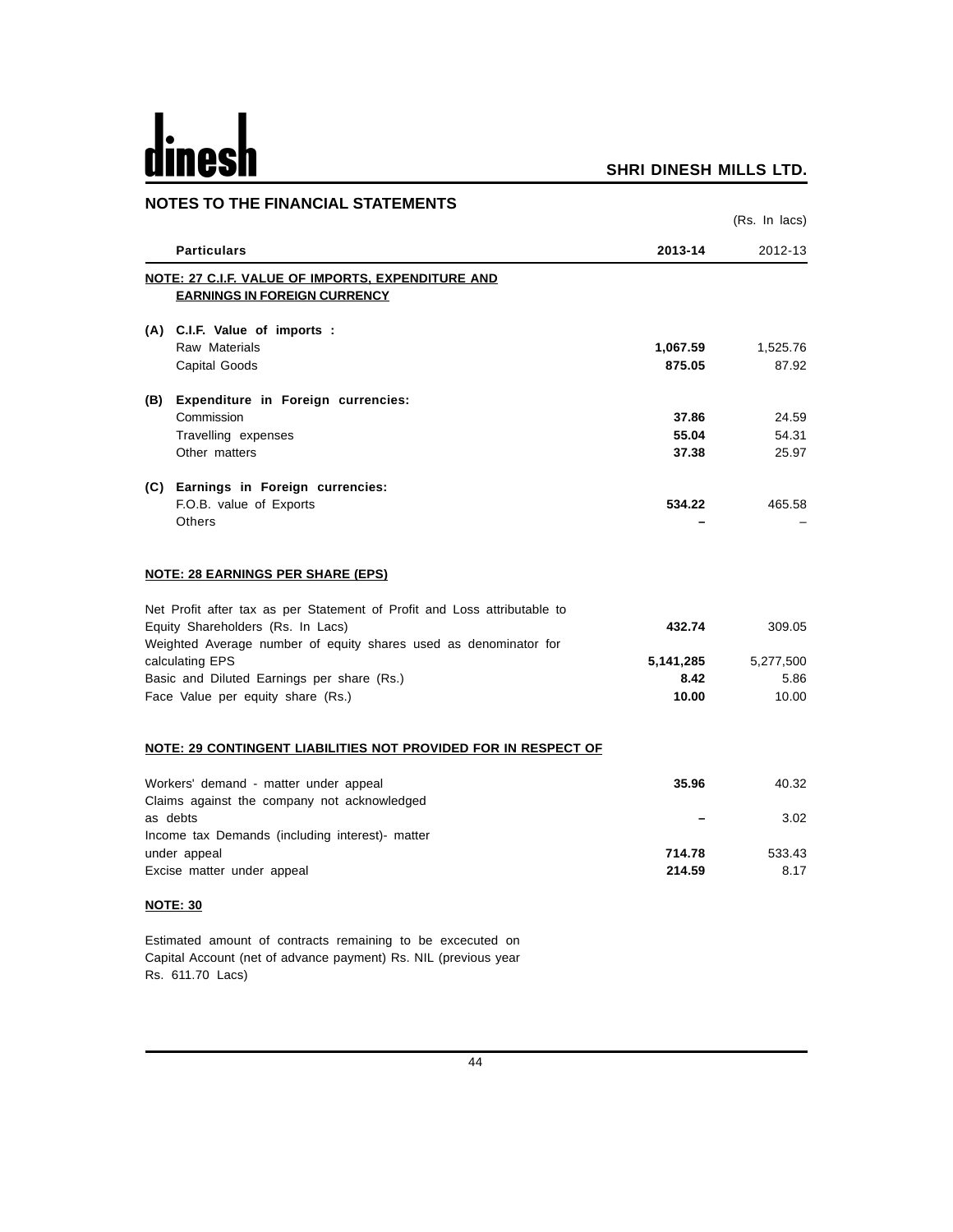

# **NOTES TO THE FINANCIAL STATEMENTS NOTE:31 RELATED PARTY INFORMATION**

**(A) Name of related party and nature of relationship**

## **Name of related party Description of relationship**

|    | namo on rolatoa party                           | PUSSING INTERNATIONAL                                                  |
|----|-------------------------------------------------|------------------------------------------------------------------------|
| 1. | Where significant influence exists:             |                                                                        |
|    | Dinesh Remedies Limited                         | Subsidiary                                                             |
|    | Shri Dinesh Foundation                          | Key Management Personnel are Trustee                                   |
|    | Shri Maganbhai B. Patel's Charity Trust         | Key Management Personnel are Trustee                                   |
| 2. | Key Management Personnel:                       |                                                                        |
|    | Mr. U.M.Patel<br>Mr. B.U.Patel<br>Mr. N.U.Patel | Chairman Emeritus<br>Chairman & Managing Director<br>Managing Director |
| 3. | Relatives Of Key Management Personnel           |                                                                        |
|    | Mrs. R.B.Patel                                  | Wife of Mr. B.U.Patel                                                  |
|    | Mrs. A.N. Patel                                 | Wife of Mr. N.U.Patel                                                  |
|    | Ms. J.B.Patel                                   | Daughter of Mr. B.U.Patel                                              |
|    | Mr. A.B.Patel                                   | Son of Mr. B.U.Patel                                                   |
|    | Mstr. N.N.Patel                                 | Son of Mr. N.U.Patel                                                   |
|    | Mrs. M.U.Patel                                  | Wife of Mr. U.M.Patel                                                  |

### **(B) Transactions with related party**

| Name of Related Party |                                                            |                                                 |                                                         |                             | Amount                      | <b>Outstanding Balance</b>  |                             |
|-----------------------|------------------------------------------------------------|-------------------------------------------------|---------------------------------------------------------|-----------------------------|-----------------------------|-----------------------------|-----------------------------|
|                       |                                                            | Nature of<br>Relationship<br><b>Transaction</b> |                                                         | 2013-14<br>(Rs. in<br>Lacs) | 2012-13<br>(Rs. in<br>Lacs) | 2013-14<br>(Rs. in<br>Lacs) | 2012-13<br>(Rs. in<br>Lacs) |
| $1_{-}$               | Dinesh Remedies<br>Limted                                  | Subsidiary                                      | Advance given during<br>the year                        | 0.55                        | 0.95                        | 0.05                        | 0.41                        |
| 2.                    | <b>Chairman Emeritus</b><br>Shri U.M.Patel                 | Key Management<br>Personnel:                    | <b>Fixed Deposits received</b><br>Interest Paid         | 5.00<br>2.37                | 35.00<br>4.06               | 40.00                       | 40.00                       |
| 3.                    | Chairman and<br><b>Managing Director</b><br>Shri B.U.Patel | -- do --                                        | Remueration<br>Fixed Deposits received<br>Interest Paid | 100.08<br>2.98              | 100.13<br>2.00<br>13.97     | 7.72<br>2.00                | 7.72<br>87.50               |
| 4.                    | <b>Managing Director</b><br>Shri N.U.Patel                 | -- do --                                        | Remueration<br>Fixed Deposits received<br>Interest Paid | 100.08<br>2.00<br>0.19      | 100.69<br>0.19              | 8.00<br>2.00                | 8.00<br>2.00                |
| 5.                    | Relatives of Key<br>Management<br>Personnel                |                                                 | Fixed Deposits received<br>Interest Paid<br>Salary      | 61.60<br>12.30<br>11.13     | 65.15<br>12.18<br>10.57     | 122.45                      | 126.60                      |
| 6.                    | Shri Dinesh<br>Foundation                                  | Key Management<br>Personnel are<br>Trustee      | Donation                                                |                             | 5.00                        |                             |                             |
| 7.                    | Shri Maganbhai B.<br>Patel's Charity<br>Trust              | Key Management<br>Personnel are<br>Trustee      | Donation                                                |                             | 5.00                        |                             |                             |

(C) There are no provisions for doubtul debts or amounts written off or written back in respect of debts due to or due from related parties.

(D) Related party relationship is as identified by the Company on the basis of information available with them and relied upon by the Auditors.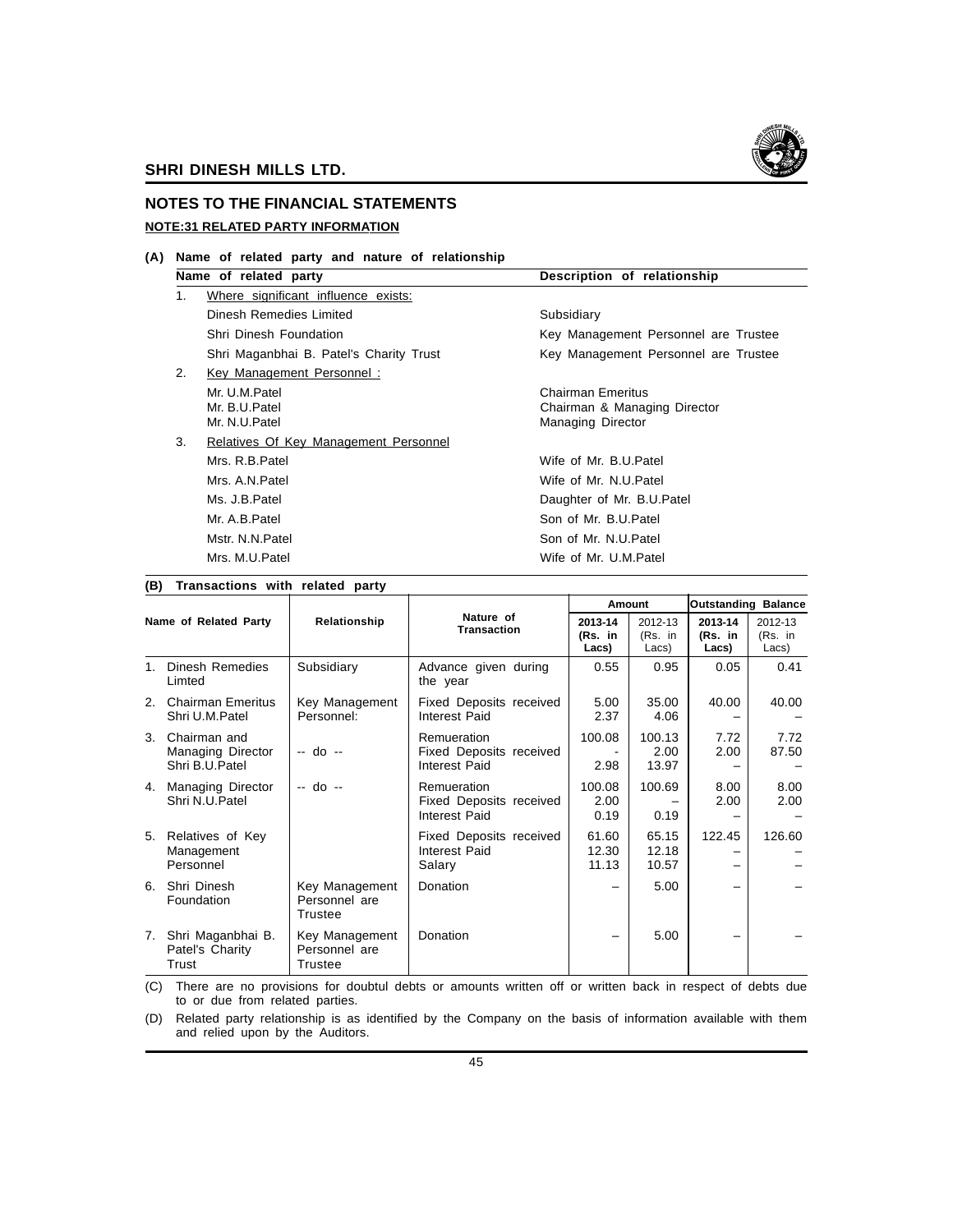### **NOTES TO THE FINANCIAL STATEMENTS**

#### **Note: 32 Segment Information**

#### **(a) Primary segment : Business segment**

The Company has only one business segment Viz : "Textile".

#### **(b) Secondary segment – Geographical segment :**

Information of geographical segment:

| ີ                                             |                    |                      |               |                       |
|-----------------------------------------------|--------------------|----------------------|---------------|-----------------------|
| <b>Particulars</b>                            | Year               | In India             | Outside India | Total                 |
| Segment Revenue                               | 2013-14            | 8.073.15             | 536.71        | 8,609.86              |
| Carrying cost of Assets by location of Assets | 2012-13<br>2013-14 | 8.165.66<br>15399.10 | 467.55<br>۰   | 8.633.21<br>15,399.10 |
|                                               | 2012-13            | 15,622.79            | ۰             | 15,622.79             |
| Additions to Assets and Intangible            | 2013-14            | 738.24               |               | 738.24                |
|                                               | 2012-13            | 422.49               | ۰             | 422.49                |
|                                               |                    |                      |               |                       |

Note: 33 Significant Accounting Policies followed by the Company are as stated in the statement annexed to this schedule as Annexure I.

Note: 34 Previous year's figures have been regrouped whereever necessary.

| As per our Report of even date                                                                    | For and on behalf of the Board of Directors |                                                          |  |
|---------------------------------------------------------------------------------------------------|---------------------------------------------|----------------------------------------------------------|--|
| For Dhirubhai Shah & Doshi<br><b>Chartered Accountants</b><br>Firm's Registration Number: 102511W | N. U. Patel<br><b>Managing Director</b>     | <b>B. U. Patel</b><br>Chairman & Managing Director (CEO) |  |
| Kaushik D. Shah<br>Partner<br>Membership No.: 016502                                              | J. B. Sojitra<br>Company Secretary          | <b>B. B. Patel</b><br>Vice President - Finance (CFO)     |  |
| Vadodara, May 30th, 2014                                                                          | Vadodara, May 30th, 2014                    |                                                          |  |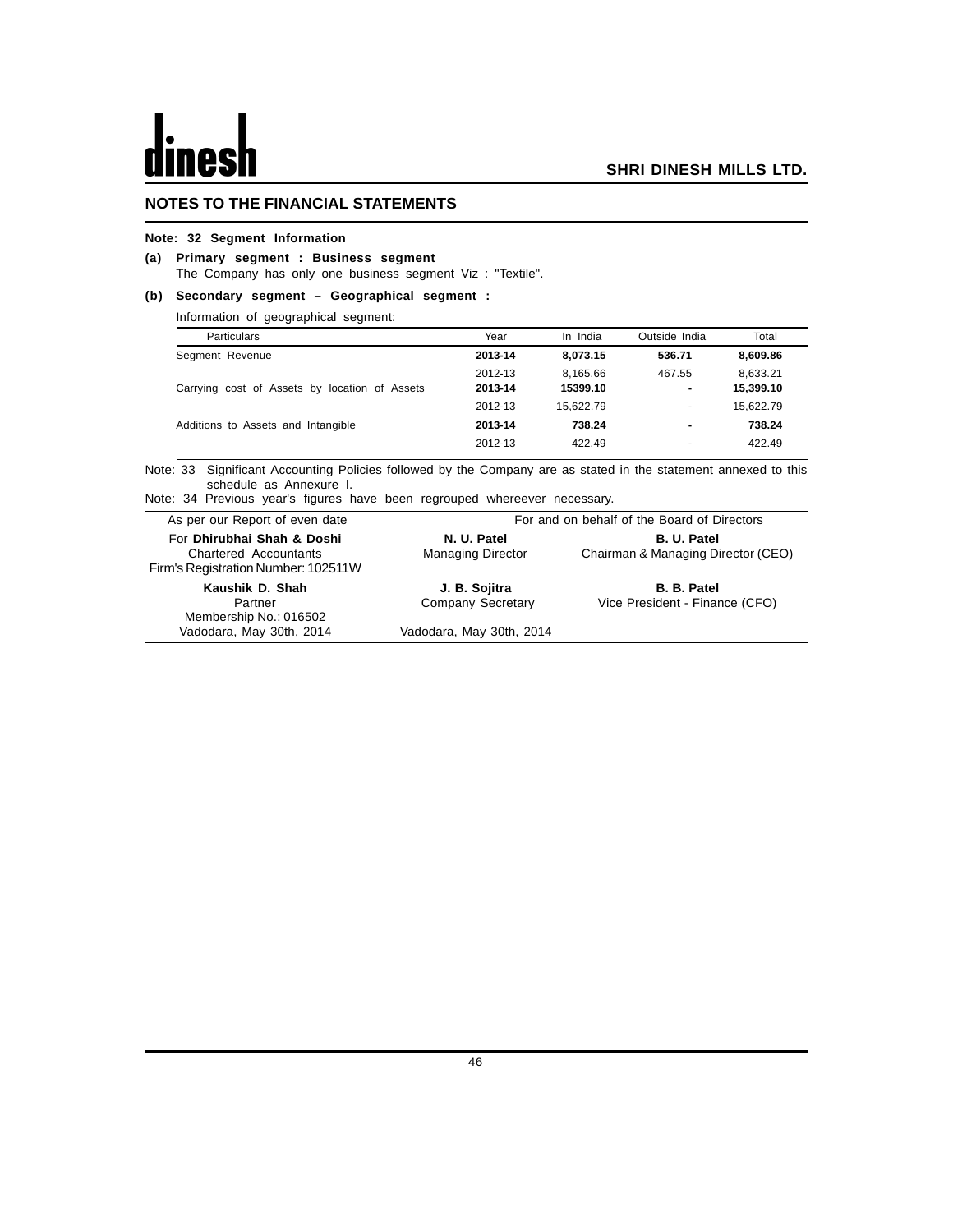

#### **Annexure I referred to in note 33 to the Financial Statement (2013-14) on significant Accounting Policies**

#### **1. System of Accounting :**

These financial statements have been prepared on an accrual basis and under historical cost convention and in compliance, in all material aspects, with the applicable accounting principles in India, the applicable accounting standards notified under Section 211 (3C) and the relevant provisions of the Companies Act, 1956. The significant accounting policies adopted by the Company are detailed below:

#### **2. Fixed Assets and Depreciation :**

### **A. Fixed Assets**

- I. Fixed Assets are carried at cost of acquisition including incidental cost relating to acquisition / installation. Fixed Assets are shown net of accumulated depreciation and amortized amount (except on free- hold land).
- II. Capital Work-in-progress is stated at amount expended up to the date of Balance Sheet.

### **B Depreciation and Amortisation**

a) Leasehold land

Premium on leasehold land is being amortized over the period of lease.

- b) Other Fixed Assets
	- I. Depreciation on all the assets except Plant and Machinery acquired /installed up to 31st March, 1990 is being provided on "Written Down Value" in accordance with the provisions of section 205(2)(a) of the Companies Act, 1956 at the rates specified in schedule XIV to the said Act.
	- II. Depreciation on Plant and Machinery acquired/installed on or after 1st April 1990 is being provided on `Straight Line method' in accordance with the Provisions of Section 205(2) (b) of the Companies Act, 1956 at the rates specified in schedule XIV to the said Act.
	- III. Depreciation on additions to the assets during the year is being provided on pro-rata basis with reference to the month of acquisition /installation.
	- IV. Depreciation on assets sold, discarded, demolished or scrapped during the year is being provided up to the month in which such assets are sold, discarded, demolished or scrapped.
	- V. Computer software is being amortized over a period of three years.

## **3. Investments :**

Investments are classified into Current and Long-term Investments. Current Investments are stated at lower of cost and fair value. Long-term Investments are stated at cost. A provision for diminution is made to recognize a decline, other than temporary, in the value of Long-term Investments.

## **4. Inventories :**

- i) Stores, Machinery Spares, Coal, etc. are valued at cost or net realizable value whichever is lower. Cost is arrived at on 'Moving Weighted Average Cost basis'.
- ii) Raw Materials are valued at cost or net realizable value whichever is lower. Cost is arrived at on 'Specific Identification cost basis'.
- iii) Materials in Process and Finished Goods are valued at cost or net realizable value, whichever is lower. Cost comprises all cost of purchase, cost of conversion and other costs incurred in bringing the inventories to their present location and condition.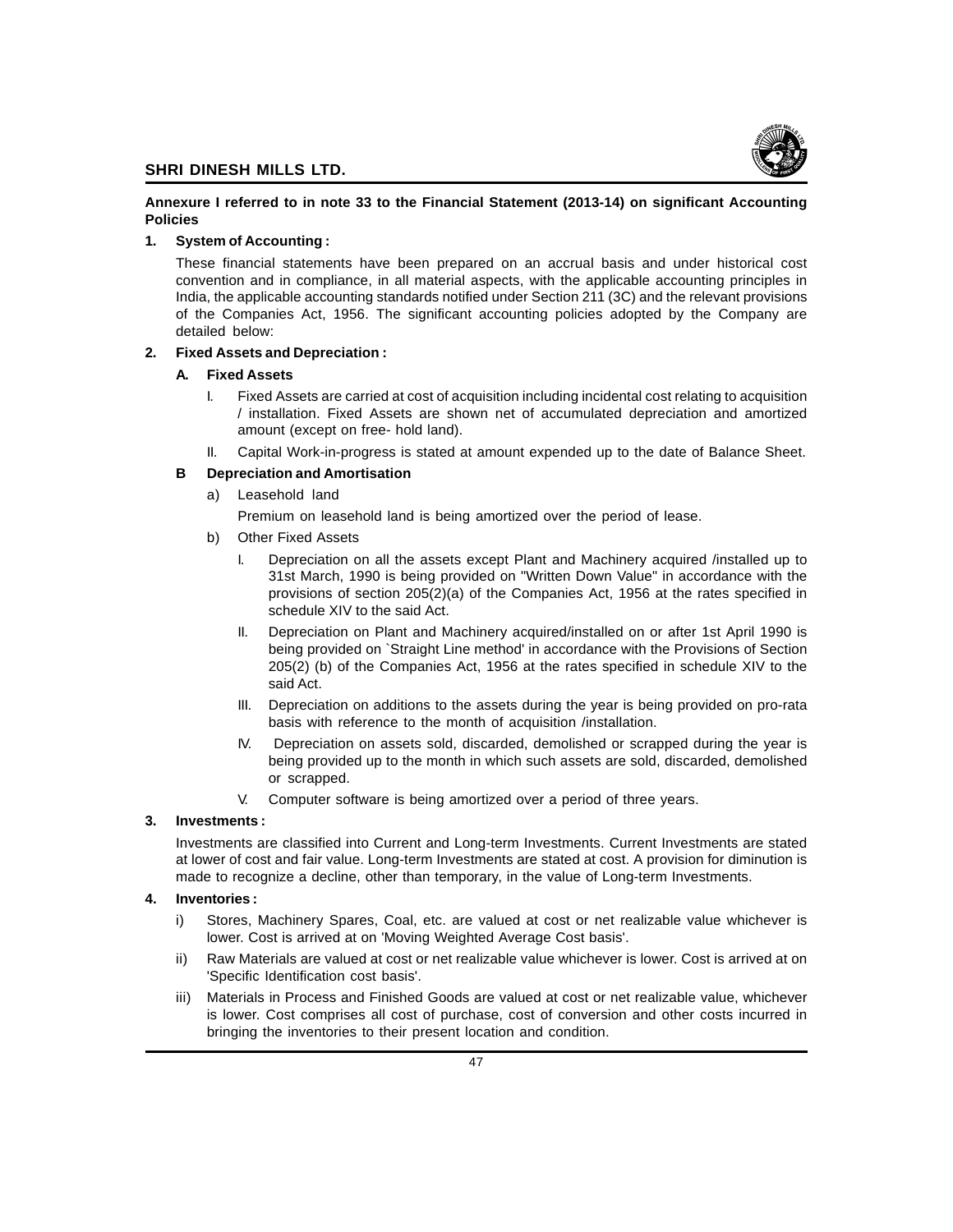The excise duty in respect of closing inventory of finished goods is included as part of finished goods.

- iv) Materials in Customs Bonded Warehouse and in transit are stated at cost, up to the date of Balance Sheet.
- v) Due allowance is estimated and made for defective and obsolete items, wherever necessary, based on the past experience of the Company.

## **5. Foreign Currency Transactions :**

i) Initial Recognition:

Transactions denominated in foreign currencies are recorded at the rate prevailing on the date of the transaction.

ii) Conversion:

At the year-end, monetary items denominated in foreign currencies remaining unsettled are converted into rupee equivalents at the year-end exchange rates. Non monetary items which are carried in terms of historical cost denominated in foreign currency are reported using the exchange rate at the date of the transaction.

iii) Exchange Differences:

All exchange differences arising on settlement and conversion of foreign currency transactions are included in the profit and loss account, except in cases where they relate to the acquision of fixed assets, acquired out of India in which case they are adjusted in the cost of the corresponding asset.

## **6. Revenue Recognition :**

- i) Domestic Sales are recognized as revenue on transfer of significant risk and rewards of ownership which is generally on dispatch of products to the customers.
- ii) Export Sales are recognized as revenue on transfer of significant risk and rewards of ownership which is generally on the basis of the dates of Bill of Lading and / or Air Way Bill.
- iii) Export incentives benefits under "Duty Entitlement Pass Book under the Duty Exemption Scheme" and "Duty Draw back scheme" are accounted in the year of exports.
- iv) Dividend income is accounted for in the year in which the right to receive the same is established.
- v) Interest income is recognized on a time proportion basis taking into account the amount outstanding and the rate applicable.

## **7. Employee Benefits :**

i) Defined Contribution Plan

Company's contribution paid/payable during the period to Provident Fund, Employee Deposit Linked Insurance Plan, Super Annuation Fund, Employee State Insurance Plan and Labour Welfare Fund are recognized as an expense in the Profit and Loss Account.

ii) Defined Benefit Plan

Provision for payments to the Employees Gratuity Fund after taking into account the funds available with the Trustees of the Gratuity Fund is based on actuarial valuation done at the close of each financial year.

At the reporting date Company's liabilities towards gratuity is determined by independent actuarial valuation using the projected unit credit method. Actuarial gain and losses are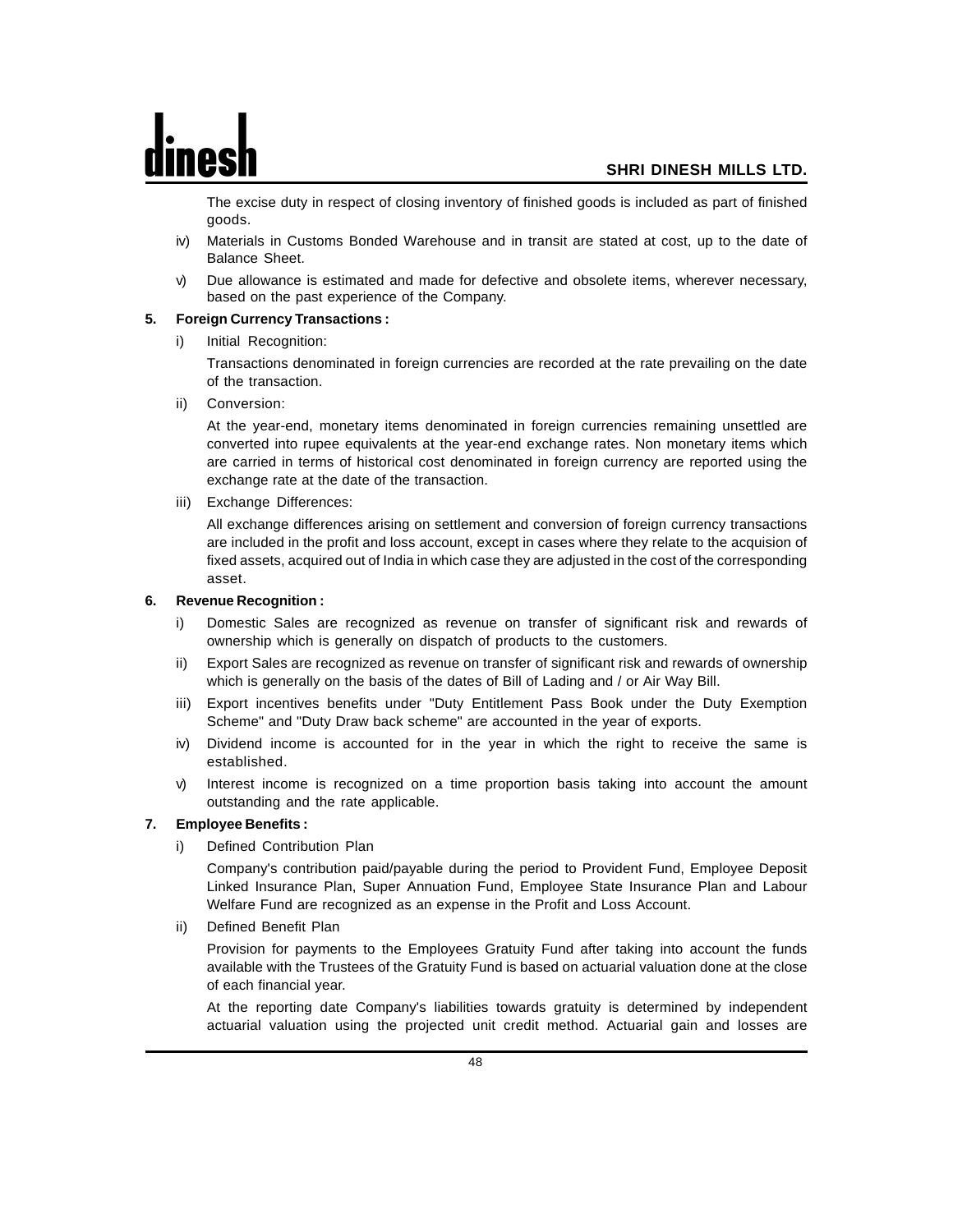

recognized immediately in the statement of Profit and Loss account as income or expenses.

iii) Other defined benefits

Provision for other defined benefits for long term leave encashment is made based on an independent actuarial valuation on projected unit credit method at the end of each financial year. Actuarial gain and losses are recognized immediately in the statement of Profit and Loss Account as income or expenses.

iv) Company recognizes the undiscounted amount of short term employee benefits during the accounting period based on service rendered by employees.

### **8. Taxation :**

Income tax expense comprises of Current tax and Deferred tax charge or credit.

Provision for current tax is made on assessable income at the tax rate applicable to the relevant assessment year.

The Deferred tax Asset and Deferred tax liability are calculated by applying tax rate and tax laws that have been enacted or substantively enacted by the Balance Sheet date.

Deferred tax Assets arising mainly on account of brought forward losses and unabsorbed depreciation under tax laws, are recognized, only if there is virtual certainty of its realisation, supported by convincing evidence.

Deferred Tax Assets on account of other timing difference are recognized only to the extent there is a reasonable certainty of its realization.

The carrying amount of Deferred tax assets are reviewed to reassure realization at each Balance Sheet date.

#### **9. Government Subsidy :**

- i) Government subsidies are recognized when there is reasonable assurance that the same will be received.
- ii) Revenue subsidies for expenses incurred are reduced from the respective expenses.
- iii) Capital subsidies relating to specific fixed assets are reduced from the gross value of the respective fixed assets.

### **10. Borrowing Costs :**

Interest and other borrowing costs attributable to qualifying assets are capitalized. Other interest and borrowing costs are charged to revenue.

#### **11. Provisions :**

A provision is recognized when an enterprise has a present obligation as a result of past event and it is probable that an outflow of resources will be required to settle the obligation, in respect of which a reliable estimate can be made. Provisions are not discounted to its present value and are determined based on management estimate required to settle the obligation at the Balance Sheet date and adjusted to reflect the current management estimates.

#### **12. Impairment of Assets :**

The carrying amounts of assets are reviewed at each Balance Sheet date if there is any indication of impairment based on internal / external factors. An impairment loss will be recognized wherever the carrying amount of an asset exceeds its recoverable amount. The recoverable amount is greater of the asset's net selling price and value in use. In assessing value in use, the estimated future cash flows are discounted to the present value by using weighted average cost of capital.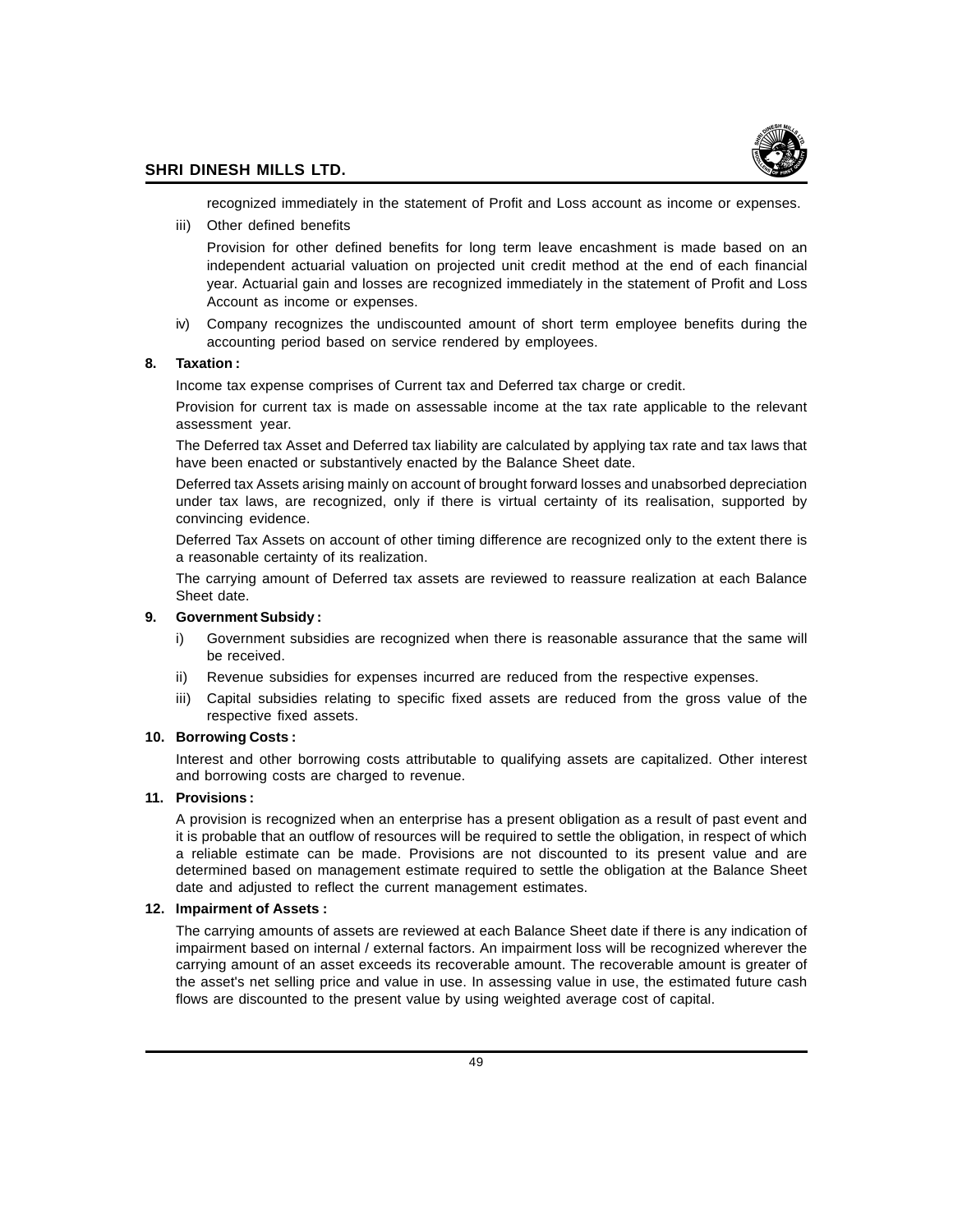# **AUDITORS' REPORT TO THE BOARD OF DIRECTORS OF SHRI DINESH MILLS LIMITED**

#### **Report on the Consolidated Financial Statements**

We have audited the accompanying consolidated financial statements of Shri Dinesh Mills Limited (the "Group") which comprise the Consolidated Balance Sheet as at 31st March, 2014, the Consolidated Statement of Profit and Loss and the Consolidated Cash Flow Statement for the year then ended and a summary of significant accounting policies and other explanatory information.

#### **Management's Responsibility for the Consolidated Financial Statements**

Management is responsible for the preparation of these consolidated financial statements that give a true and fair view of the consolidated financial position, consolidated financial performance and consolidated cash flows of the Company in accordance with accounting principles generally accepted in India. This responsibility includes the design, implementation and maintenance of internal control relevant to the preparation and presentation of the consolidated financial statements that give a true and fair view and are free from material misstatement, whether due to fraud or error.

#### **Auditor's Responsibility**

Our responsibility is to express an opinion on these consolidated financial statements based on our audit. We conducted our audit in accordance with the Standards on Auditing issued by the Institute of Chartered Accountants of India. Those Standards require that we comply with ethical requirements and plan and perform the audit to obtain reasonable assurance about whether the consolidated financial statements are free from material misstatement.

An audit involves performing procedures to obtain audit evidence about the amounts and disclosures in the consolidated financial statements. The procedures selected depend on the auditor's judgment, including the assessment of the risks of material misstatement of the consolidated financial statements, whether due to fraud or error. In making those risk assessments, the auditor considers internal control relevant to the Company preparation and fair presentation of the consolidated financial statements in order to design audit procedures that are appropriate in the circumstances but not for the purpose of expressing an opinion on the effectiveness of the entity's internal control. An audit also includes evaluating the appropriateness of accounting policies used and the reasonableness of the accounting estimates made by management, as well as evaluating the overall presentation of the consolidated financial statements.

We believe that the audit evidence we have obtained is sufficient and appropriate to provide a basis for our audit opinion.

#### **Opinion**

In our opinion and to the best of our information and according to the explanations given to us, the consolidated financial statements give a true and fair view in conformity with the accounting principles generally accepted in India:

- (i) in the case of the consolidated balance sheet, of the state of affairs of the Company as at 31st March 2014;
- (ii) in the case of the consolidated statement of profit and loss, of the profit for the year ended on that date; and
- (iii) in the case of the consolidated cash flow statement, of the cash flows for the year ended on that date.

For and on behalf of **Dhirubhai Shah & Doshi** Chartered Accountants Firm's Registration Number: 102511W

Place : Vadodara Partner et al. 2009 and 2009 and 2009 and 2009 and 2009 and 2009 and 2009 and 2009 and 2009 and 2009 and 2009 and 2009 and 2009 and 2009 and 2009 and 2009 and 2009 and 2009 and 2009 and 2009 and 2009 and 2

**Kaushik D. Shah** Date : 30th, May 2014 Membership No. 016502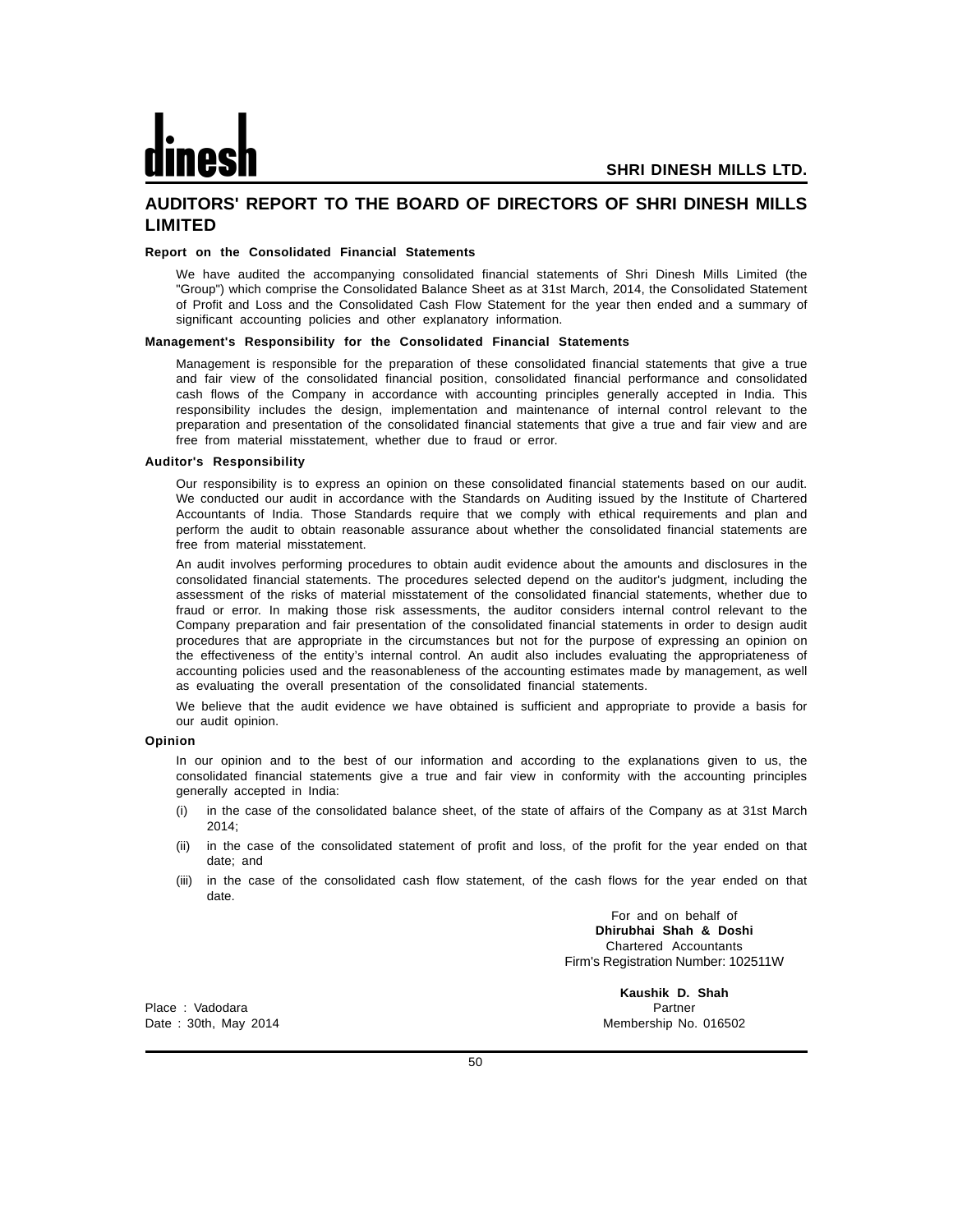

#### **CONSOLIDATED BALANCE SHEET OF SHRI DINESH MILLS LIMITED AND ITS SUBSIDIARY AS AT 31ST MARCH, 2014**  $(Pc \text{ In } \text{lace})$

|              | <b>Particulars</b>                                                  | Note No.                 | As at 31st<br>March, 2014                   | (RS. In lacs)<br>As at 31st<br>March. 2013 |
|--------------|---------------------------------------------------------------------|--------------------------|---------------------------------------------|--------------------------------------------|
| L.           | <b>EQUITY AND LIABILITIES</b>                                       |                          |                                             |                                            |
| 1            | Shareholders' Funds                                                 |                          |                                             |                                            |
|              | Share Capital                                                       | $\mathbf{1}$             | 508.44                                      | 527.75                                     |
|              | Reserves and Surplus                                                | 2                        | 9,256.03                                    | 9,018.33                                   |
|              | <b>Minority Interest</b>                                            |                          | 892.65                                      | 849.17                                     |
| $\mathbf{2}$ | <b>Non-Current Liabilities</b>                                      |                          |                                             |                                            |
|              | Long- term borrowings                                               | 3                        | 1,979.50                                    | 2,397.19                                   |
|              | Deferred tax Liabilities (Net)                                      | $\overline{4}$           | 741.23                                      | 789.81                                     |
|              | Other Long Term Liabilities                                         | 5                        | 493.45                                      | 551.42                                     |
|              | Long Term Provisions                                                | 6                        | 255.27                                      | 253.13                                     |
| 3            | <b>Current Liabilities</b>                                          |                          |                                             |                                            |
|              | Short term borrowings                                               | 7                        | 315.47                                      | 318.11                                     |
|              | <b>Trade Payables</b>                                               | 8                        | 363.75                                      | 345.22                                     |
|              | Other Current Liabilities                                           | 9                        | 2,140.26                                    | 2,198.44                                   |
|              | Short Term Provisions                                               | 10                       | 142.26                                      | 146.11                                     |
|              | <b>TOTAL</b>                                                        |                          | 17,088.31                                   | 17,394.68                                  |
| Ш.           | <b>ASSETS</b>                                                       |                          |                                             |                                            |
| 1            | <b>Non-Current Assets</b>                                           |                          |                                             |                                            |
|              | Fixed assets                                                        | 11                       |                                             |                                            |
|              | (i)<br>Tangible assets                                              |                          | 8,393.91                                    | 8,591.92                                   |
|              | Capital work-in-progress<br>(ii)                                    |                          |                                             | 205.84                                     |
|              | Non-current investments                                             | 12                       | 713.03                                      | 834.26                                     |
|              | Long term loans and advances                                        | 13                       | 121.83                                      | 108.74                                     |
| $\mathbf{2}$ | <b>Current assets</b>                                               |                          |                                             |                                            |
|              | Inventories                                                         | 14                       | 3,317.96                                    | 4,143.51                                   |
|              | Trade Receivables                                                   | 15                       | 1,894.69                                    | 1,713.22                                   |
|              | Cash and Bank balances                                              | 16<br>17                 | 2,252.65                                    | 1,453.99                                   |
|              | Short Term Loans and Advances                                       | 18                       | 260.63                                      | 283.57                                     |
|              | Other Current Assets                                                |                          | 133.61                                      | 59.63                                      |
|              | <b>TOTAL</b>                                                        |                          | 17,088.31                                   | 17,394.68                                  |
|              | The Notes form an integral part of<br>these financial statements    | 1 to 34                  |                                             |                                            |
|              | As per our Report of even date                                      |                          | For and on behalf of the Board of Directors |                                            |
|              |                                                                     |                          |                                             |                                            |
|              | For Dhirubhai Shah & Doshi                                          | N. U. Patel              | B. U. Patel                                 |                                            |
|              | <b>Chartered Accountants</b><br>Firm's Registration Number: 102511W | <b>Managing Director</b> | Chairman & Managing Director (CEO)          |                                            |
|              | Kaushik D. Shah                                                     | J. B. Sojitra            | B. B. Patel                                 |                                            |
|              | Partner                                                             | Company Secretary        | Vice President - Finance (CFO)              |                                            |
|              | Membership No.: 016502                                              |                          |                                             |                                            |
|              | Vadodara, May 30th, 2014                                            | Vadodara, May 30th, 2014 |                                             |                                            |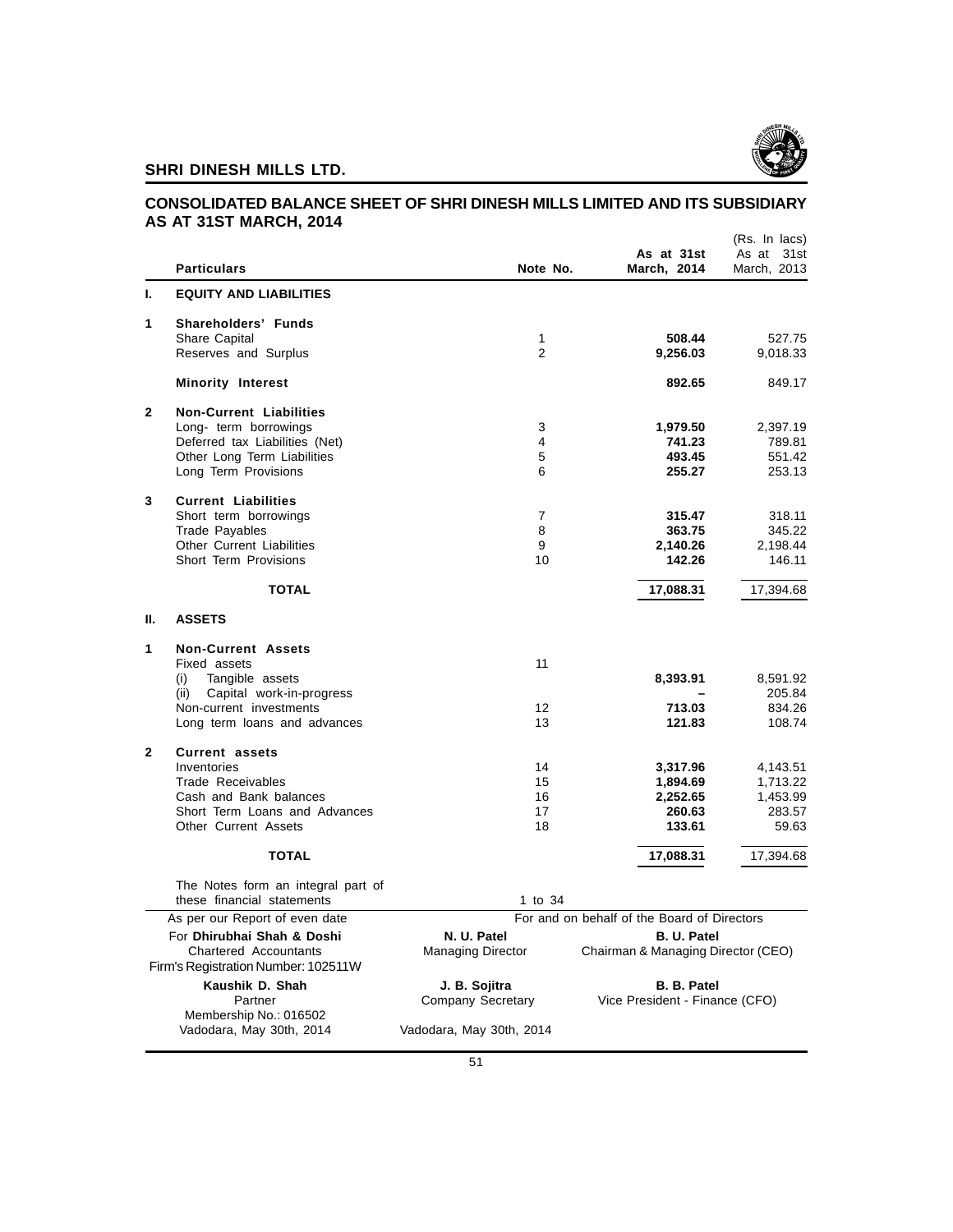# $\overline{\mathbf{d}}$

# **SHRI DINESH MILLS LTD.**

#### **CONSOLIDATED PROFIT & LOSS ACCOUNT OF SHRI DINESH MILLS LIMITED AND ITS SUBSIDIARY FOR THE YEAR ENDED 31ST MARCH, 2014**  $(D_0, \ln \ln \cos \theta)$

|      |                                                                                                   |                                         | Year ended                                        | (RS. In lacs)<br>Year ended |
|------|---------------------------------------------------------------------------------------------------|-----------------------------------------|---------------------------------------------------|-----------------------------|
|      | <b>Particulars</b>                                                                                | Note No.                                | 31st March, 2014                                  | 31st March, 2013            |
| ı.   | <b>Revenue from Operations</b>                                                                    | 19                                      | 10,637.09                                         | 10,539.27                   |
| Н.   | Other Income                                                                                      | 20                                      | 342.73                                            | 246.42                      |
| III. | Total Revenue (I + II)                                                                            |                                         | 10,979.82                                         | 10,785.69                   |
| IV.  | <b>Expenses:</b>                                                                                  |                                         |                                                   |                             |
|      | Cost of Materials Consumed                                                                        | 21                                      | 3,156.58                                          | 3.567.76                    |
|      | Purchases of Stock-in-Trade                                                                       | 21                                      | 14.94                                             | 1.80                        |
|      | Changes in Inventories of finished goods,                                                         |                                         |                                                   |                             |
|      | work-in-progress and Stock-in-Trade                                                               | 22                                      | 451.67                                            | (179.41)                    |
|      | Employee Benefits Expense                                                                         | 23                                      | 2,595.04                                          | 2,652.10                    |
|      | <b>Finance Costs</b>                                                                              | 24                                      | 434.49                                            | 468.69                      |
|      | Depreciation and Amortization Expense                                                             | 11                                      | 1,176.30                                          | 1,115.95                    |
|      | Other Expenses                                                                                    | 25                                      | 2,474.38                                          | 2,620.85                    |
|      | <b>Total Expenses</b>                                                                             |                                         | 10,303.40                                         | 10,247.74                   |
| ۷.   | Profit before exceptional items and tax (III-IV)                                                  |                                         | 676.42                                            | 537.95                      |
| VI.  | <b>Exceptional items</b>                                                                          | 26                                      | 11.31                                             | 17.50                       |
|      | VII. Profit before tax $(V + VI)$                                                                 |                                         | 687.73                                            | 555.45                      |
|      | VIII. Tax expense:                                                                                |                                         |                                                   |                             |
|      | (1) Current tax                                                                                   |                                         | 205.73                                            | 95.63                       |
|      | (2) Deferred tax                                                                                  |                                         | (48.58)                                           | 6.71                        |
| IX.  | Profit (Loss) for the year before Minority Interest                                               |                                         | 530.58                                            | 453.11                      |
|      | Less: Profit transfered to Minority Interest                                                      |                                         | 43.52                                             | 64.05                       |
|      |                                                                                                   |                                         | 487.06                                            | 389.06                      |
| х.   | Profit (Loss) for the year after Minority Interest<br>Earnings per equity share of Rs. 10 each    | 28                                      |                                                   |                             |
|      | Basic<br>(1)                                                                                      |                                         | 9.47                                              | 7.37                        |
|      | (2)<br>Diluted                                                                                    |                                         | 9.47                                              | 7.37                        |
|      | The notes form an integral part of<br>these financial statements                                  | 1 to 34                                 |                                                   |                             |
|      | As per our Report of even date                                                                    |                                         | For and on behalf of the Board of Directors       |                             |
|      | For Dhirubhai Shah & Doshi<br><b>Chartered Accountants</b><br>Firm's Registration Number: 102511W | N. U. Patel<br><b>Managing Director</b> | B. U. Patel<br>Chairman & Managing Director (CEO) |                             |
|      | Kaushik D. Shah<br>Partner                                                                        | J. B. Sojitra<br>Company Secretary      | B. B. Patel<br>Vice President - Finance (CFO)     |                             |
|      | Membership No.: 016502<br>Vadodara, May 30th, 2014                                                | Vadodara, May 30th, 2014                |                                                   |                             |
|      |                                                                                                   |                                         |                                                   |                             |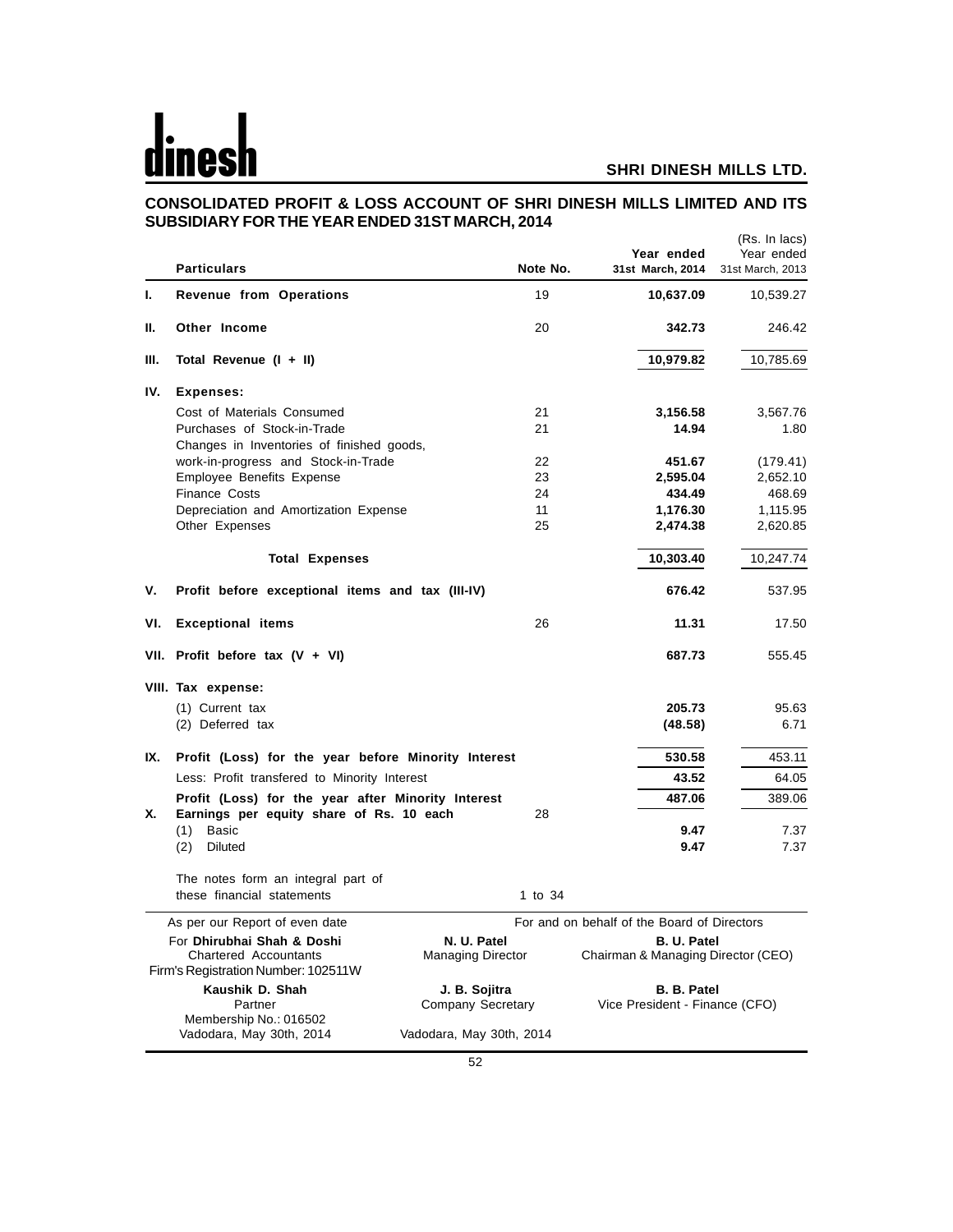

# **CONSOLIDATED CASH FLOW STATEMENT OF SHRI DINESH MILLS LIMITED AND ITS SUBSIDIARY FOR THE YEAR ENDED 31ST MARCH, 2014**

|       | <b>Particulars</b>                                                                                                                                                        | 2013-14    | (Rs. In lacs)<br>2012-13 |
|-------|---------------------------------------------------------------------------------------------------------------------------------------------------------------------------|------------|--------------------------|
| А.    | Cash flow from operating Activity                                                                                                                                         |            |                          |
|       | Net Profit/ (Loss) Before Tax<br><b>Adjustments For:</b>                                                                                                                  | 687.73     | 555.45                   |
|       | Depreciation                                                                                                                                                              | 1,176.30   | 1,115.95                 |
|       | Interest & Financial Expenses                                                                                                                                             | 434.49     | 468.69                   |
|       | Loss on sales of assets                                                                                                                                                   | 0.20       | (1.13)                   |
|       | Dividend Income                                                                                                                                                           | (171.16)   | (124.91)                 |
|       | Interest received on deposits                                                                                                                                             | (53.91)    | (38.97)                  |
|       | Capital Gain on redemption of Investment                                                                                                                                  | (1.16)     | (7.02)                   |
|       |                                                                                                                                                                           | 1,384.76   | 1,412.60                 |
|       | Operation profit before working capital changes<br>Adjustment For:                                                                                                        | 2,072.49   | 1,968.05                 |
|       | Inventories                                                                                                                                                               | 825.55     | (53.39)                  |
|       | Trade Receivables                                                                                                                                                         | (181.47)   | (259.50)                 |
|       | Loans & Advances and Other Assets                                                                                                                                         | (64.13)    | 65.83                    |
|       | Trade Payables                                                                                                                                                            | 18.53      | (117.09)                 |
|       | Other Liabilities & Provisions                                                                                                                                            | (192.95)   | (30.60)                  |
|       | Minority Interest                                                                                                                                                         | 43.48      | 63.98                    |
|       | Taxes Paid                                                                                                                                                                | (205.73)   | (95.63)                  |
|       | Profit charged to Minority Interest                                                                                                                                       | (43.52)    | (64.05)                  |
|       |                                                                                                                                                                           | 199.76     | (490.45)                 |
|       | <b>Cash Generated from Operations</b>                                                                                                                                     | 2,272.25   | 1,477.60                 |
| в     | <b>Cash Flow from Investment Activities</b>                                                                                                                               |            |                          |
|       | Purchase of Fixed Assets (Net of sales)                                                                                                                                   | (772.66)   | (550.95)                 |
|       | (Purchase)/ Redemption of Investment                                                                                                                                      | 122.41     | 22.48                    |
|       | Dividend Income                                                                                                                                                           | 171.16     | 124.91                   |
|       | Interest received                                                                                                                                                         | 53.91      | 38.97                    |
|       | Net Cash Flow from Investment Activity                                                                                                                                    | (425.18)   | (364.58)                 |
| С     | <b>Cash Flow from Financial Activities:</b>                                                                                                                               |            |                          |
|       | <b>Buy Back of Shares</b>                                                                                                                                                 | (161.61)   |                          |
|       | Proceeds/(Repayment) from Borrowings                                                                                                                                      | (341.90)   | (458.08)                 |
|       | Dividends Paid (Incl. Dividend Distribution Tax)                                                                                                                          | (110.41)   | (122.67)                 |
|       | Interest & Financial Expenses                                                                                                                                             | (434.49)   | (468.69)                 |
|       | Net Cash Flow from Financial Activities                                                                                                                                   | (1,048.41) | (1,049.44)               |
|       | Total of Cash Flow                                                                                                                                                        | 798.66     | 63.58                    |
|       | Opening Cash & Cash equivalent                                                                                                                                            | 1,453.99   | 1390.41                  |
|       | Closing Cash & Cash equivalent                                                                                                                                            | 2252.65    | 1453.99                  |
| Note: |                                                                                                                                                                           |            |                          |
| 1.    | The cashflow statement has been prepared in accordance with the requirement of AS -3 " Cash flow statement"<br>issued by the Institute of Chartered Accountants of India. |            |                          |

2. Previous year's figures have been regrouped wherever necessary to confirm this year's classification.

| E. Thomas yours nguros have boon rogrouped miorerer necessary to commit this yours elacomoditem. |                                             |                                                          |  |  |  |
|--------------------------------------------------------------------------------------------------|---------------------------------------------|----------------------------------------------------------|--|--|--|
| As per our Report of even date                                                                   | For and on behalf of the Board of Directors |                                                          |  |  |  |
| For Dhirubhai Shah & Doshi<br>Chartered Accountants<br>Firm's Registration Number: 102511W       | N. U. Patel<br><b>Managing Director</b>     | <b>B. U. Patel</b><br>Chairman & Managing Director (CEO) |  |  |  |
| Kaushik D. Shah<br>Partner<br>Membership No.: 016502                                             | J. B. Sojitra<br>Company Secretary          | <b>B. B. Patel</b><br>Vice President - Finance (CFO)     |  |  |  |
| Vadodara, May 30th, 2014                                                                         | Vadodara, May 30th, 2014                    |                                                          |  |  |  |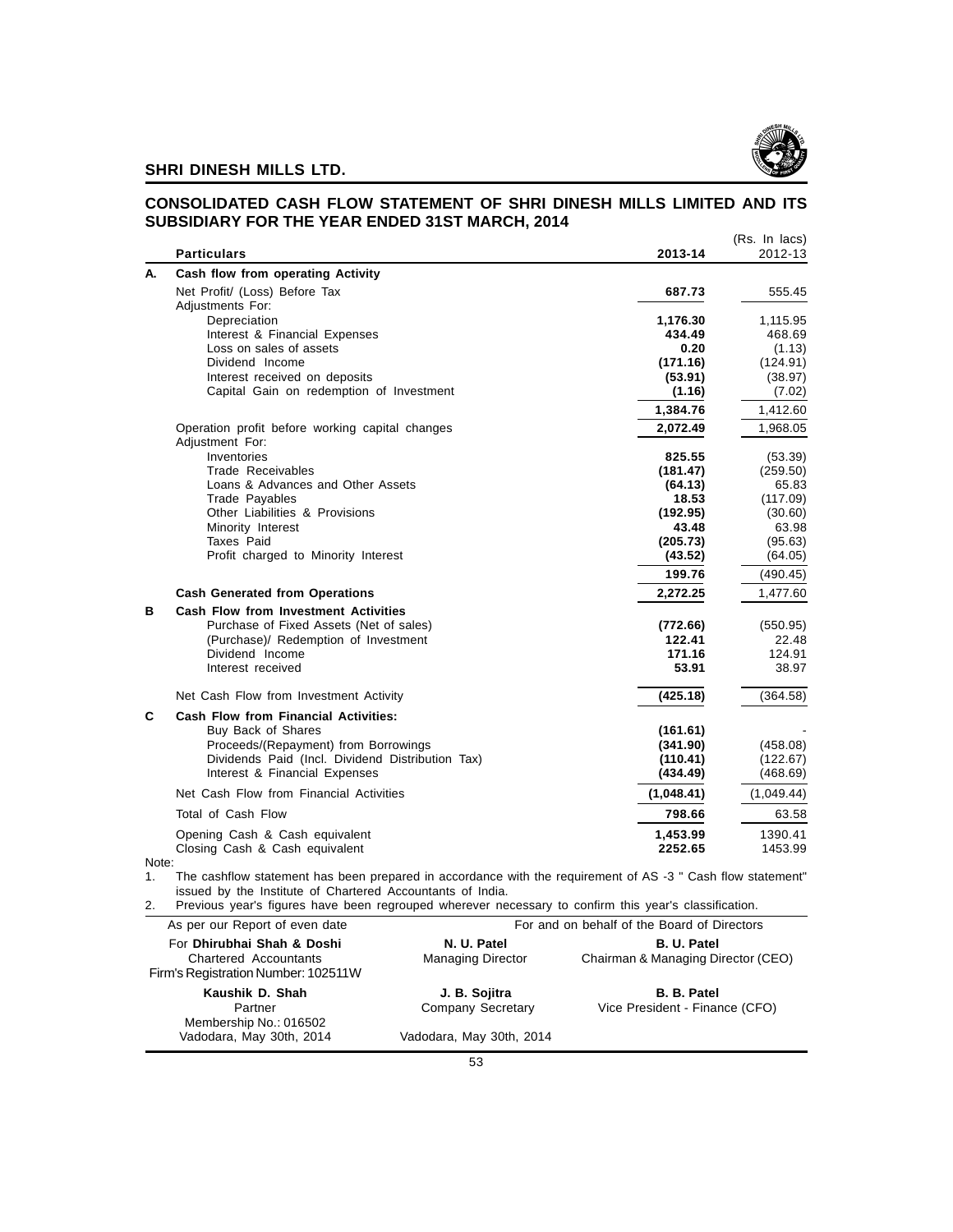|                    | NOTES FORMING PART TO THE CONSOLIDATED FINANCIAL STATEMENTS AS AT 31ST MARCH, 2014            |                           |                                                       |
|--------------------|-----------------------------------------------------------------------------------------------|---------------------------|-------------------------------------------------------|
| <b>Particulars</b> |                                                                                               | As at 31st<br>March, 2014 | (Rs. In lacs)<br>As at 31st<br>March, 2013            |
|                    | <b>NOTE:1 SHARE CAPITAL</b>                                                                   |                           |                                                       |
| Authorised         |                                                                                               |                           |                                                       |
|                    | 9,500,000 Equity Shares of Rs 10/- each<br>50,000 unclassified Shares of Rs. 100/-            | 950.00<br>50.00           | 950.00<br>50.00                                       |
|                    | Issued, Subscribed & Paid up                                                                  | 1,000.00                  | 1.000.00                                              |
|                    | 5084382 (P.Y. 5277500) Equity Shares of Rs 10/- each fully paid                               | 508.44                    | 527.75                                                |
|                    | Total                                                                                         | 508.44                    | 527.75                                                |
| 1.1<br>year:-      | The reconciliation of the number of shares outstanding at the beginning and at the end of the |                           |                                                       |
|                    | $\mathbf{M} = \mathbf{M}$<br>$A - 1$                                                          | $h = -f$                  | (Rs. In Lacs)<br>$\Lambda$ $\sim$ $\Lambda$ $\Lambda$ |

|                                             | No. of<br><b>Shares</b> | As at 31st<br>March, 2014 | No. of<br>Shares | As at 31st<br>March, 2013 |
|---------------------------------------------|-------------------------|---------------------------|------------------|---------------------------|
| Shares outstanding at beginning of the year | 5.277.500               | 527.75                    | 5.277.500        | 527.75                    |
| Less: * Buy Back of Equity shares           | 193.118                 | 19.31                     | -                | $\sim$                    |
| Shares outstaning at end of the year        | 5.084.382               | 508.44                    | 5.277.500        | 527.75                    |

\* During the year the Company has bought back 193118 Equity shares at a premium out of General Reserves and amount equal to nominal value of bought back shares i.e Rs.19.31 lacs has been transferred from General Reserve to Capital Redemption Reserve.

#### **1.2 The details of Shareholders holding more than 5% shares:**

| Name of the Shareholder |             | As at 31st March, 2014 |             | As at 31st March, 2013 |
|-------------------------|-------------|------------------------|-------------|------------------------|
|                         | No. of      | % of                   | No. of      | % of                   |
|                         | Shares held | Holdina                | Shares held | Holding                |
| Shri U.M.Patel          | 531.655     | 10.46                  | 531.655     | 10.07                  |
| Shri B.U.Patel          | 491.710     | 9.67                   | 491.710     | 9.32                   |
| Shri N.U.Patel          | 643.998     | 12.67                  | 643.998     | 12.20                  |

1.3 30,780 Equity shares allotted to Shareholders of Platewel Processes and Chemicals Limited as fully paid without payment being received in cash in terms of amalgamation scheme sanctioned by Gujarat High Court, as per order Dated 20th March, 1981.

1.4 The Company has only one class of equity shares having a par value of Rs.10 per share. Each Shareholder is eligible for one vote per share. The dividend proposed by the Board of Directors is subject to the approval of shareholders, except in case of interim dividend. In the event of liquidation, the equity shareholders are eligible to receive the remaining assets of the Company, after distribution of all preferential amounts, in proportion of their shareholding.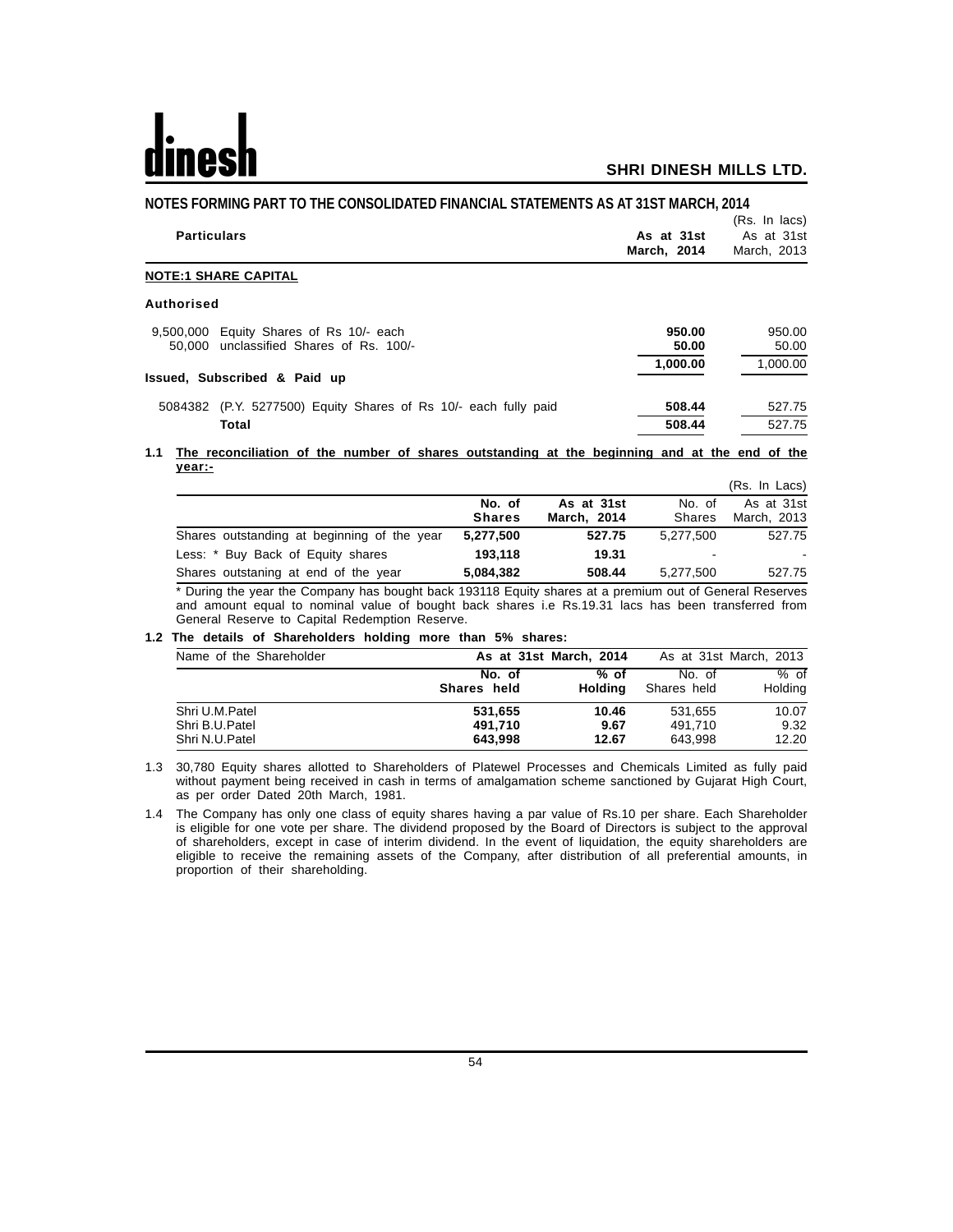

|    | NOTES FORMING PART TO THE CONSOLIDATED FINANCIAL STATEMENTS AS AT 31ST MARCH, 2014                                                          |                           |                                            |
|----|---------------------------------------------------------------------------------------------------------------------------------------------|---------------------------|--------------------------------------------|
|    | <b>Particulars</b>                                                                                                                          | As at 31st<br>March, 2014 | (Rs. In lacs)<br>As at 31st<br>March. 2013 |
|    | <b>NOTE: 2 RESERVES &amp; SURPLUS</b>                                                                                                       |                           |                                            |
| a. | <b>Capital Redemption Reserve</b><br>Opening Balance                                                                                        |                           |                                            |
|    | (+) Current Year Transfer from General Reserve                                                                                              | 19.31                     |                                            |
|    | Closing Balance                                                                                                                             | 19.31                     |                                            |
| b. | <b>General Reserve</b>                                                                                                                      |                           |                                            |
|    | Opening Balance                                                                                                                             | 9,085.73                  | 8,835.73                                   |
|    | (+) Current Year Transfer<br>(-) Utilization for Buy Back of Share                                                                          | 325.00<br>142.29          | 250.00                                     |
|    | (-) Transfer to Capital Redemption Reserve                                                                                                  | 19.31                     |                                            |
|    | Closing Balance                                                                                                                             | 9,249.13                  | 9,085.73                                   |
|    | c. Surplus                                                                                                                                  |                           |                                            |
|    | Opening balance                                                                                                                             | (67.40)                   | (96.05)                                    |
|    | (+) Net Profit/(Net Loss) For the current year                                                                                              | 487.06                    | 389.06                                     |
|    | (-) Proposed Dividends                                                                                                                      | 107.07                    | 110.41                                     |
|    | (-) Transfer to Reserves                                                                                                                    | 325.00                    | 250.00                                     |
|    | Closing Balance                                                                                                                             | (12.41)                   | (67.40)                                    |
|    | <b>Total</b>                                                                                                                                | 9,256.03                  | 9,018.33                                   |
|    | <b>NOTE: 3 LONG TERM BORROWINGS</b>                                                                                                         |                           |                                            |
|    | Term loans<br>(Term loan under Technology Upgradtion Fund Scheme is secured by<br>way of hypothecation of machineries purchased therefrom.) | 1,979.50                  | 2,201.32                                   |
|    | Deposits :<br>From Directors & Shareholders<br>From Public                                                                                  |                           | 129.65<br>66.22                            |
|    | Total                                                                                                                                       | 1.979.50                  | 2.397.19                                   |

### **3.1 TERMS OF REPAYMENT OF TERM LOANS**

|                            |             | Repayment schedule |              |          |                 |
|----------------------------|-------------|--------------------|--------------|----------|-----------------|
| Name of Institutions       | Instruments | Frequency          | Number of    | Rate of  | First           |
|                            |             |                    | Installments | Interest | installment due |
| Shri Dinesh Mills Limted   |             |                    |              |          |                 |
| Indian Overseas Bank - II  | Term Loan   | Quarterly          | 24           | 12.25%   | $Jul-09$        |
| Indian Overseas Bank - III | Term Loan   | Quarterly          | 24           | 12.25%   | Aug-10          |
| South Indian Bank - II     | Term Loan   | Quarterly          | 24           | 12.00%   | Apr-13          |
| South Indian Bank - III    | Term Loan   | Quarterly          | 24           | 12.00%   | $May-14$        |
| Dinesh Remedies Limited    |             |                    |              |          |                 |
| South Indian Bank - I      | Term Loan   | Quarterly          | 24           | 8.50%    | Aug-08          |
| South Indian Bank - II     | Term Loan   | Quarterly          | 24           | 12.40%   | $Dec-13$        |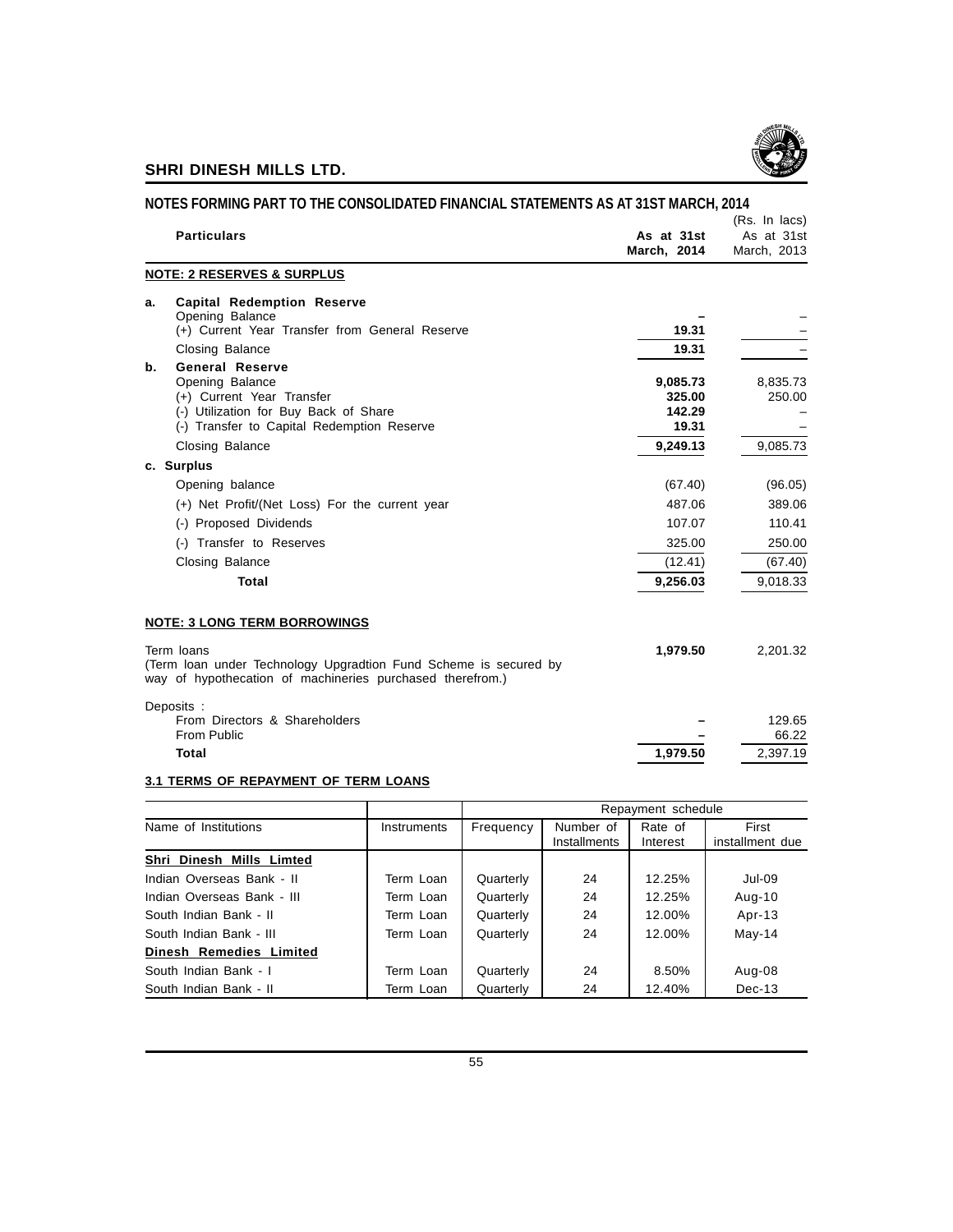# d

# **SHRI DINESH MILLS LTD.**

# **NOTES FORMING PART TO THE CONSOLIDATED FINANCIAL STATEMENTS AS AT 31ST MARCH, 2014**

(Rs. In lacs)

# **Particulars**

|                      | <b>NOTE: 4 DEFERRED TAX LIABILITY</b>                                                                                                                                                   |                                 |                                             |                                                |
|----------------------|-----------------------------------------------------------------------------------------------------------------------------------------------------------------------------------------|---------------------------------|---------------------------------------------|------------------------------------------------|
|                      |                                                                                                                                                                                         | As on<br>31.03.2013             | Charge / (Credit)<br>during the year        | As on<br>31.03.2014                            |
| (1)                  | Deferred Tax Liablity on account of :<br>Depreciation                                                                                                                                   | 858.65                          | (47.35)                                     | 811.30                                         |
| (1)<br>(II)<br>(III) | Deferred Tax Assets on account of :<br>Expenses allowable for tax purpose when paid (Octroi)<br>Unencashed leave (Employees & Director)<br>Gratuity                                     | 15.31<br>45.46<br>8.07<br>68.84 | 0.09<br>1.14<br>1.23                        | 15.31<br>45.55<br>9.21<br>70.07                |
|                      | Net Deferred tax Liabilities / (Assets)                                                                                                                                                 | 789.81                          | (48.58)                                     | 741.23                                         |
|                      | <b>Particulars</b>                                                                                                                                                                      |                                 | As at 31st<br>March, 2014                   | As at 31st<br>March, 2013                      |
|                      | NOTE: 5 OTHER LONG TERM LIABILITIES                                                                                                                                                     |                                 |                                             |                                                |
|                      | <b>Trade Deposits</b><br>Octroi Liability<br><b>Oustanding Expenses</b><br>Total                                                                                                        |                                 | 236.16<br>63.49<br>193.80<br>493.45         | 246.72<br>63.49<br>241.21<br>551.42            |
|                      | <b>NOTE: 6 LONG TERM PROVISIONS</b>                                                                                                                                                     |                                 |                                             |                                                |
|                      | Provision for employee benefits:<br>Gratuity<br>Leave Encashment<br>Provisions for Medical/LTA/allowances, etc.<br>Provision for Tax (net of advance tax, TDS, self asst. tax)<br>Total |                                 | 33.99<br>131.71<br>52.45<br>37.12<br>255.27 | 154.48<br>130.89<br>58.75<br>(90.99)<br>253.13 |
|                      | <b>NOTE: 7 SHORT TERM BORROWINGS</b>                                                                                                                                                    |                                 |                                             |                                                |
| Secured              | Cash credit<br>Cash credits from Banks secured against hypothecation of Raw materials,<br>Stores, Spare parts, Finished goods and Work-in-progress<br>Unsecured                         |                                 | (7.36)                                      | 13.17                                          |
|                      | Deposits :<br>From Directors & Shareholders<br>From Public                                                                                                                              |                                 | 232.30<br>90.53                             | 242.55<br>62.39                                |

**Total 315.47** 318.11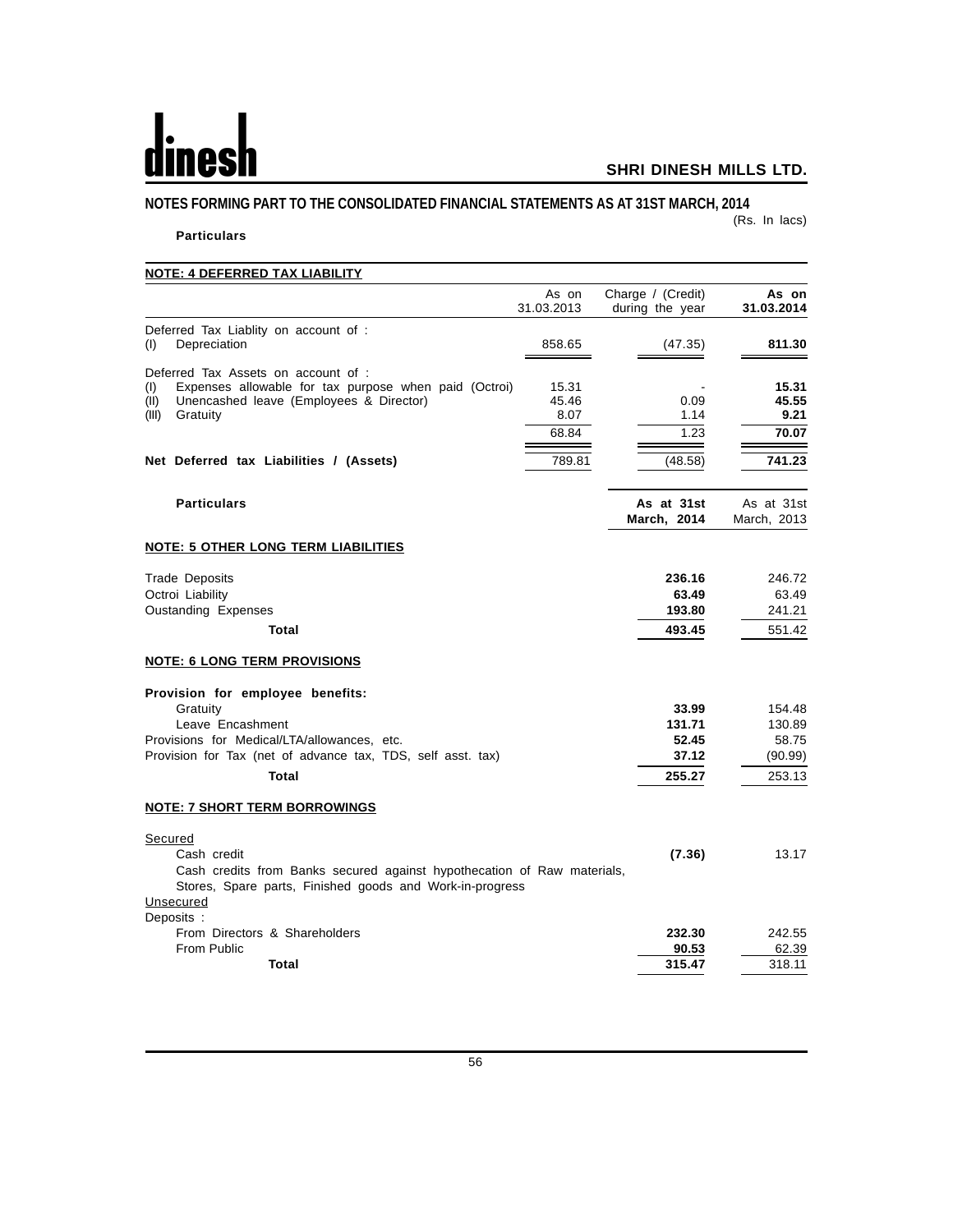

| (Rs. In lacs)                                                                                                                                    |                           |                           |  |
|--------------------------------------------------------------------------------------------------------------------------------------------------|---------------------------|---------------------------|--|
| <b>Particulars</b>                                                                                                                               | As at 31st<br>March, 2014 | As at 31st<br>March. 2013 |  |
| <b>NOTE: 8 TRADE PAYABLES</b>                                                                                                                    |                           |                           |  |
| Micro, Small and Medium Entreprises<br>Others                                                                                                    | 363.75                    | 345.22                    |  |
| <b>Total</b>                                                                                                                                     | 363.75                    | 345.22                    |  |
| 8.1<br>The details of amounts outstanding to Micro, Small and Medium Enterprises<br>based on available information with the company is as under: |                           |                           |  |
| Principal amount due and remaining unpaid                                                                                                        |                           |                           |  |
| Interest due on above and the unpaid interest<br>Interest paid                                                                                   |                           |                           |  |
| Payment made beyond the appointed day during the year                                                                                            |                           |                           |  |
| Interest due and payable for the period of delay                                                                                                 |                           |                           |  |
| Interest accrued and remaining unpaid                                                                                                            |                           |                           |  |
| Amount of further interest remaining due and payable in succeeding years<br><b>NOTE: 9 OTHER CURRENT LIABILITIES</b>                             |                           |                           |  |
|                                                                                                                                                  |                           |                           |  |
| Interest accrued but not due                                                                                                                     | 76.50                     | 83.21                     |  |
| Unclaimed dividends                                                                                                                              | 21.17                     | 21.38                     |  |
| Unclaimed matured deposits and interest                                                                                                          | 17.64                     | 4.79                      |  |
| Application money received and due for refund                                                                                                    | 6.28                      | 6.28                      |  |
| Current Maturities of Long Term Debt                                                                                                             | 928.46                    | 850.03                    |  |
| Other Payables :                                                                                                                                 |                           |                           |  |
| Advance from Customers                                                                                                                           | 504.92                    | 615.18                    |  |
| Statutory dues                                                                                                                                   | 131.59<br>453.70          | 143.31<br>474.26          |  |
| Other provision for expenses                                                                                                                     |                           |                           |  |
| Total                                                                                                                                            | 2,140.26                  | 2,198.44                  |  |
| 9.1 There is no amount due and outstanding to be credited to Investor<br>Education and . Protection Fund as at 31st March, 2014                  |                           |                           |  |
| <b>NOTE: 10 SHORT TERM PROVISIONS</b>                                                                                                            |                           |                           |  |
| Dues to Directors<br>Provision for employee benefits                                                                                             | 15.72                     | 15.72                     |  |
| Gratuity                                                                                                                                         | 0.81                      | 0.14                      |  |
| Leave Encashment                                                                                                                                 | 18.66                     | 19.84                     |  |
| Provisions for Dividend and Dividend Tax                                                                                                         | 107.07                    | 110.41                    |  |
|                                                                                                                                                  | 142.26                    | 146.11                    |  |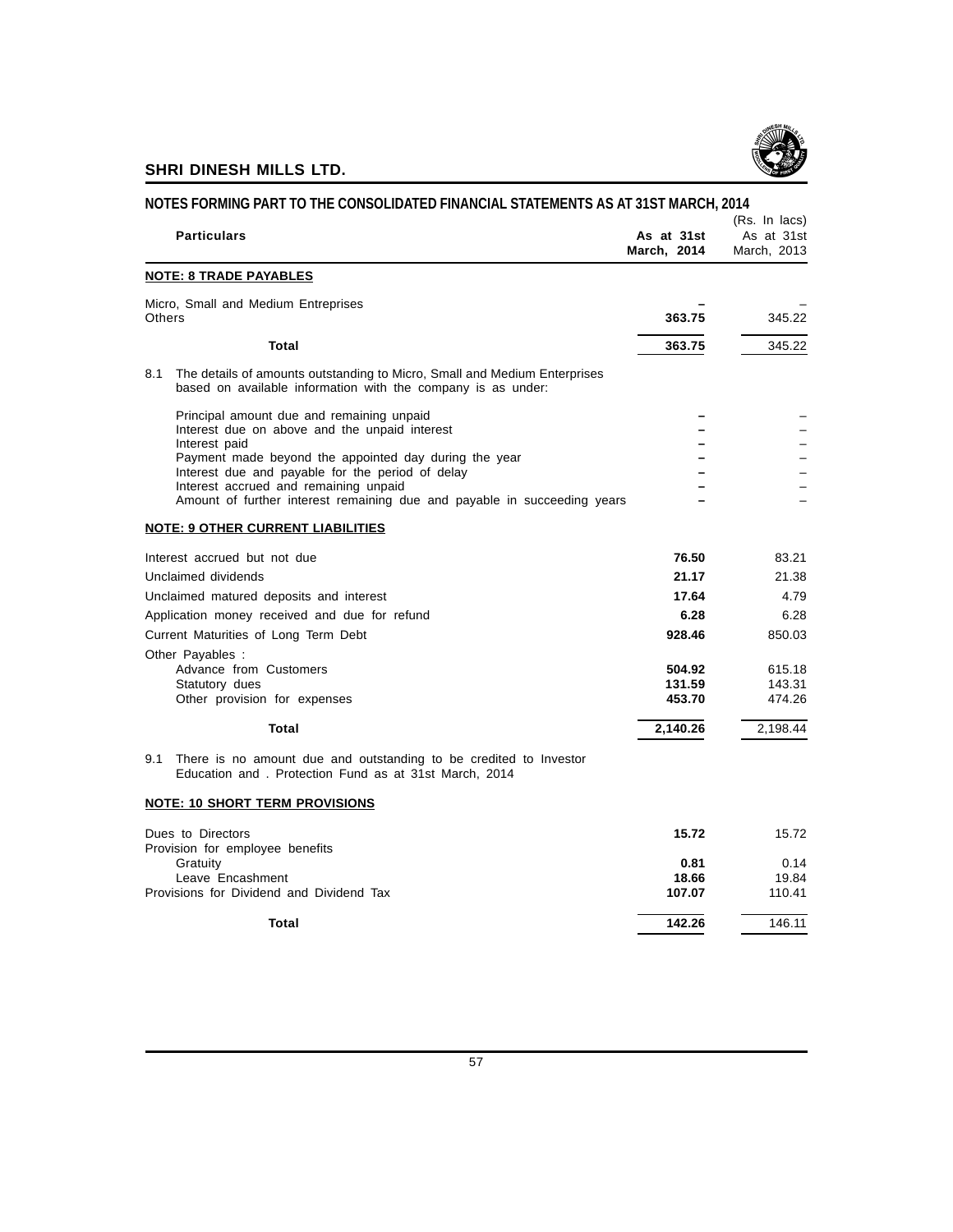# **NOTES FORMING PART TO THE CONSOLIDAED FINANCIAL STATEMENTS AS AT 31ST MARCH, 2014**

#### **NOTE: 11 FIXED ASSETS**

|     |                                                                                                    | <b>GROSS BLOCK</b>               |                           |                                             | <b>ACCUMULATED DEPRECIATION</b>                              |          |                          | <b>NET BLOCK</b>                 |                                      |                             |
|-----|----------------------------------------------------------------------------------------------------|----------------------------------|---------------------------|---------------------------------------------|--------------------------------------------------------------|----------|--------------------------|----------------------------------|--------------------------------------|-----------------------------|
|     | <b>Fixed Asset</b>                                                                                 | Balance as at<br>1st April, 2013 | Additions/<br>(Disposals) | <b>Balance</b><br>as at 31st<br>March, 2014 | Balance as Depreciation Adjustment/<br>at 1st April,<br>2013 | the year | for (Deduction)          | <b>Balance as</b><br>March, 2014 | As at<br>at 31st 31st March,<br>2013 | Asat<br>31st March,<br>2013 |
| (A) | Tangible Assets                                                                                    |                                  |                           |                                             |                                                              |          |                          |                                  |                                      |                             |
|     | CWIP - Plant and Mach.                                                                             | 27.97                            | (27.97)                   |                                             |                                                              |          |                          | -                                |                                      | 27.97                       |
|     | Land                                                                                               | 381.15                           | $\overline{\phantom{a}}$  | 381.15                                      |                                                              |          |                          | -                                | 381.15                               | 381.15                      |
|     | Assets under lease                                                                                 | 6.00                             | (0.09)                    | 5.91                                        |                                                              |          |                          |                                  | 5.91                                 | 6.00                        |
|     | <b>Buildings</b>                                                                                   | 1,065.80                         | (14.08)                   | 1,051.72                                    | 427.70                                                       | 31.50    | 0.94                     | 458.26                           | 593.46                               | 638.10                      |
|     | Plant and Equipment                                                                                | 19,128.27                        | 995.24                    | 20,123.51                                   | 11,895.28                                                    | 1,088.86 | 0.08                     | 12,984.06                        | 7,139.45                             | 7,233.99                    |
|     | Furniture and Dead stock                                                                           | 331.53                           | 4.65                      | 336.18                                      | 235.67                                                       | 12.16    | 0.05                     | 247.78                           | 88.40                                | 95.86                       |
|     | Vehicles                                                                                           | 346.10                           | (9.51)                    | 336.59                                      | 215.89                                                       | 39.06    | 29.10                    | 225.85                           | 110.74                               | 130.21                      |
|     | Electrical Installations                                                                           | 176.08                           | 0.01                      | 176.09                                      | 102.64                                                       | 4.39     | (0.01)                   | 107.04                           | 69.05                                | 73.44                       |
|     | Tubewell and waterworks                                                                            | 12.17                            | (0.02)                    | 12.15                                       | 5.98                                                         | 0.24     | (0.19)                   | 6.41                             | 5.74                                 | 6.19                        |
|     | Drainage installation                                                                              | 0.14                             | $\overline{\phantom{0}}$  | 0.14                                        | 0.13                                                         |          | $\overline{\phantom{a}}$ | 0.13                             | 0.01                                 | 0.01                        |
|     | Sub Total                                                                                          | 21,475.21                        | 948.23                    | 22,423.44                                   | 12,883.29                                                    | 1,176.21 | 29.97                    | 14,029.53                        | 8,393.91                             | 8,591.92                    |
| (B) | Intangible Assets                                                                                  |                                  |                           |                                             |                                                              |          |                          |                                  |                                      |                             |
|     | Computer Software                                                                                  | 9.78                             | $\overline{\phantom{0}}$  | 9.78                                        | 9.78                                                         |          | -                        | 9.78                             |                                      |                             |
|     | Total                                                                                              | 21.484.99                        | 948.23                    | 22.433.22                                   | 12,893.07                                                    | 1,176.21 | 29.97                    | 14,039.31                        | 8,393.91                             | 8,591.92                    |
|     | Previous Year's Total                                                                              | 21,107.87                        | 377.12                    | 21,484.99                                   | 11,794.85                                                    | 1,115.95 | 17.73                    | 12,893.07                        | 8,591.92                             |                             |
|     | 11.1 Cross Blook is carried at onet oventure and delayed upide is at east less amounts written off |                                  |                           |                                             |                                                              |          |                          |                                  |                                      |                             |

11.1 Gross Block is carried at cost except Leasehold Land which is at cost less amounts written off.

11.2 Amount written off Rs.0.09 Lacs of Leasehold Land has been debited to Profit & Loss Account under the head "Depreciation and Amortization Expense" 11.3 Buildings includes Rs. 750/– being the cost of shares in Co–operative Society (Previous year Rs. 750/–)

(Rs. In lacs)

58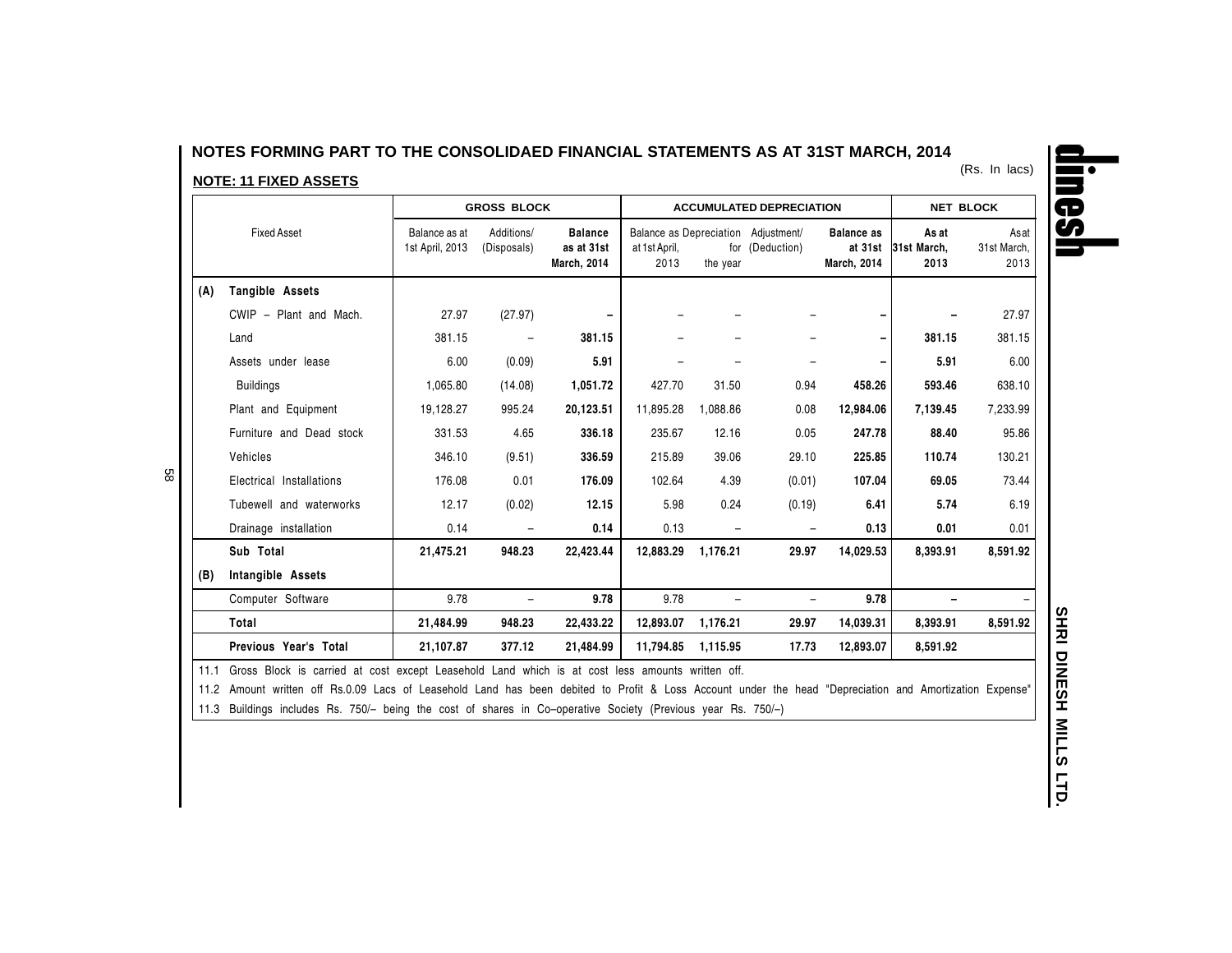

| NOTES FORMING PART TO THE CONSOLIDATED FINANCIAL STATEMENTS AS AT 31ST MARCH, 2014<br>(Rs. In lacs)                                                                                                                                                       |                            |                                              |  |  |
|-----------------------------------------------------------------------------------------------------------------------------------------------------------------------------------------------------------------------------------------------------------|----------------------------|----------------------------------------------|--|--|
| <b>Particulars</b>                                                                                                                                                                                                                                        | As at 31st<br>March 2014   | As at 31st<br>March 2013                     |  |  |
| <b>NOTE: 12 NON CURRENT INVESTMENTS</b>                                                                                                                                                                                                                   |                            |                                              |  |  |
| Investment in Equity instruments:<br>In fully paid shares                                                                                                                                                                                                 |                            |                                              |  |  |
| Unquoted:                                                                                                                                                                                                                                                 |                            |                                              |  |  |
| 50 Equity Shares of Rs. 100/- each in Gujarat Sheep & Wool<br>Development Corporation Limited<br>186265 (144946) Equity Shares of Rs. 10/- each in Narmada Cleantech Limited 18.63                                                                        | 0.05                       | 0.05<br>14.49                                |  |  |
| Others:                                                                                                                                                                                                                                                   |                            |                                              |  |  |
| 400 Equity Shares of Rs. 25/- each in<br>Co-operative Bank of Baroda Limited                                                                                                                                                                              | 0.10                       | 0.10                                         |  |  |
| Investments in Government or Trust securities:                                                                                                                                                                                                            |                            |                                              |  |  |
| 50,000 11.50% GOI Securities - 2015<br>20,000 6.90% GOI Securities - 2019                                                                                                                                                                                 | 55.90<br>18.76             | 55.90<br>18.76                               |  |  |
| <b>Investments in Mutual Funds:</b>                                                                                                                                                                                                                       |                            |                                              |  |  |
| 775325.887 (775325.887) Units of HDFC Prudence<br>800645.406 (800645.406) Units of SBI balance Fund<br>436220.847 (436220.847) Units of FT India Balance Fund<br>NIL (232001.127) Units of TATA Balance Fund<br>NIL (36728) Units of Reliance Mutual Fund | 252.01<br>242.58<br>125.00 | 252.01<br>242.58<br>125.00<br>125.00<br>0.37 |  |  |
| Total                                                                                                                                                                                                                                                     | 713.03                     | 834.26                                       |  |  |
| <b>NOTE: 13 LONG TERM LOANS &amp; ADVANCES</b>                                                                                                                                                                                                            |                            |                                              |  |  |
| (Unsecured, considered good)<br>Security Deposits                                                                                                                                                                                                         | 121.83                     | 108.74                                       |  |  |
| Total                                                                                                                                                                                                                                                     | 121.83                     | 108.74                                       |  |  |
|                                                                                                                                                                                                                                                           |                            |                                              |  |  |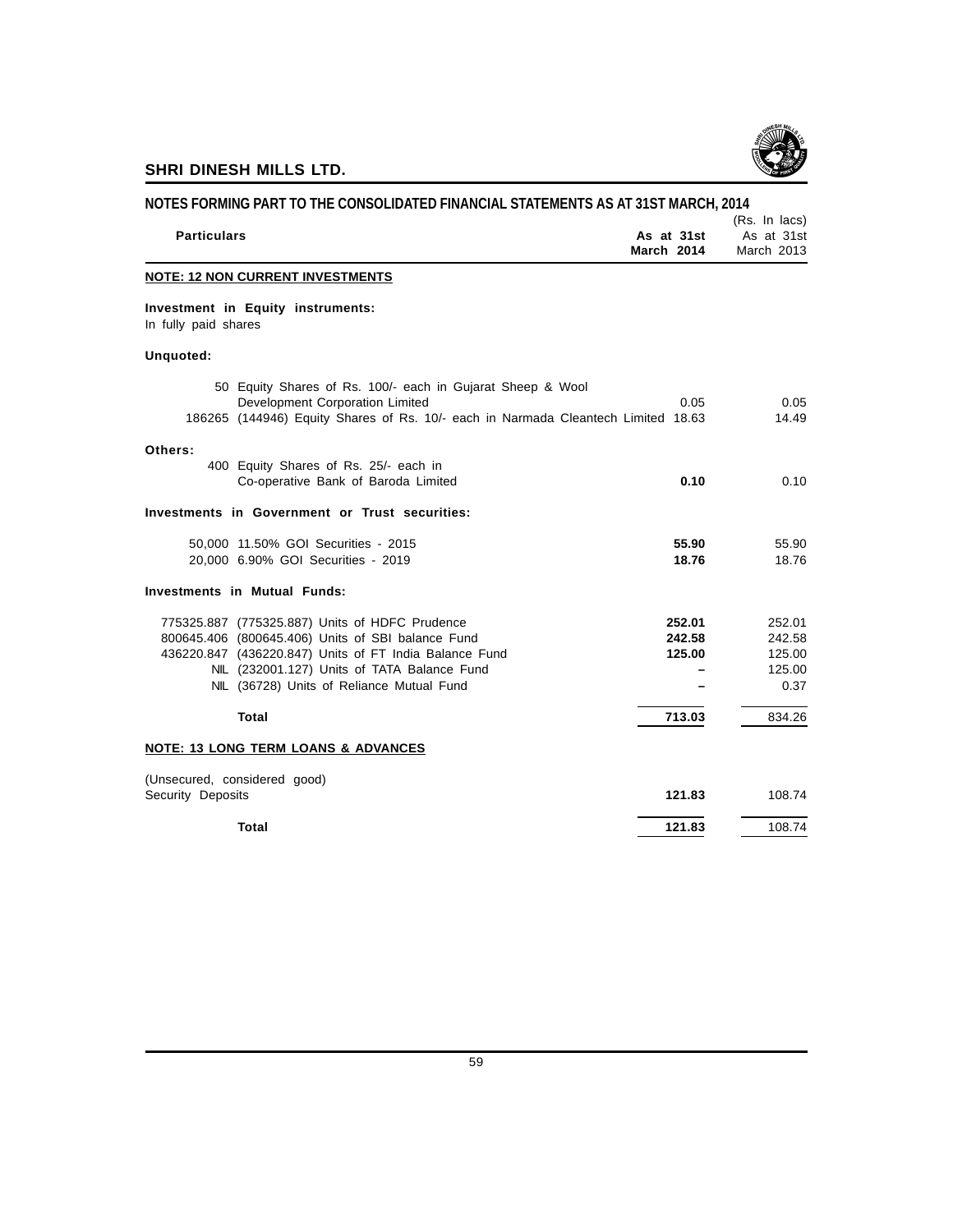# <u>dinesh</u>

| NOTES FORMING PART TO THE CONSOLIDATED FINANCIAL STATEMENTS AS AT 31ST MARCH, 2014                        |                           |                                            |
|-----------------------------------------------------------------------------------------------------------|---------------------------|--------------------------------------------|
| <b>Particulars</b>                                                                                        | As at 31st<br>March, 2014 | (Rs. In lacs)<br>As at 31st<br>March, 2013 |
| <b>NOTE: 14 INVENTORIES</b>                                                                               |                           |                                            |
| Raw Materials<br>a.<br>Work-in-progress<br>b.                                                             | 781.37<br>1,056.24        | 1,032.33<br>1,311.22                       |
| Finished goods<br>с.                                                                                      | 1,097.27                  | 1,290.40                                   |
| Stores and spares<br>d.                                                                                   | 383.08                    | 509.56                                     |
| <b>Total</b>                                                                                              | 3,317.96                  | 4,143.51                                   |
| <b>NOTE: 15 TRADE RECEIVABLES</b>                                                                         |                           |                                            |
| Trade receivables outstanding for a period exceeding six months<br>from the date they are due for payment |                           |                                            |
| Unsecured, considered good                                                                                | 184.41                    | 115.39                                     |
| Unsecured, considered doubtful<br>Less: Provision for doubtful debts                                      |                           |                                            |
| Sub total                                                                                                 | 184.41                    | 115.39                                     |
| Trade receivables outstanding for a period less than six months<br>from the date they are due for payment |                           |                                            |
| Unsecured, considered good                                                                                | 1,710.28                  | 1,597.83                                   |
| Total                                                                                                     | 1,894.69                  | 1,713.22                                   |
| <b>NOTE: 16 CASH AND BANK BALANCES</b>                                                                    |                           |                                            |
| <b>Bank Balances:</b>                                                                                     |                           |                                            |
| In Current Account<br>In Fixed Deposit Account (having maturity period less than 3 months)                | 267.89<br>1,979.59        | 286.93<br>1,164.12                         |
|                                                                                                           | 2,247.48                  | 1,451.05                                   |
| Cash on hand                                                                                              | 5.17                      | 2.94                                       |
| <b>Total</b>                                                                                              | 2,252.65                  | 1,453.99                                   |
|                                                                                                           |                           |                                            |
| NOTE: 17 SHORT-TERM LOANS AND ADVANCES                                                                    |                           |                                            |
| (Unsecured, considered good)                                                                              |                           |                                            |
| Statutory dues (net of tax provisions)<br>Advance to Suppliers                                            | 160.85<br>84.21           | 173.93<br>95.90                            |
| Other loans and advances                                                                                  | 5.30                      | 6.62                                       |
| Prepaid Expenses                                                                                          | 10.27                     | 7.12                                       |
| Total                                                                                                     | 260.63                    | 283.57                                     |
|                                                                                                           |                           |                                            |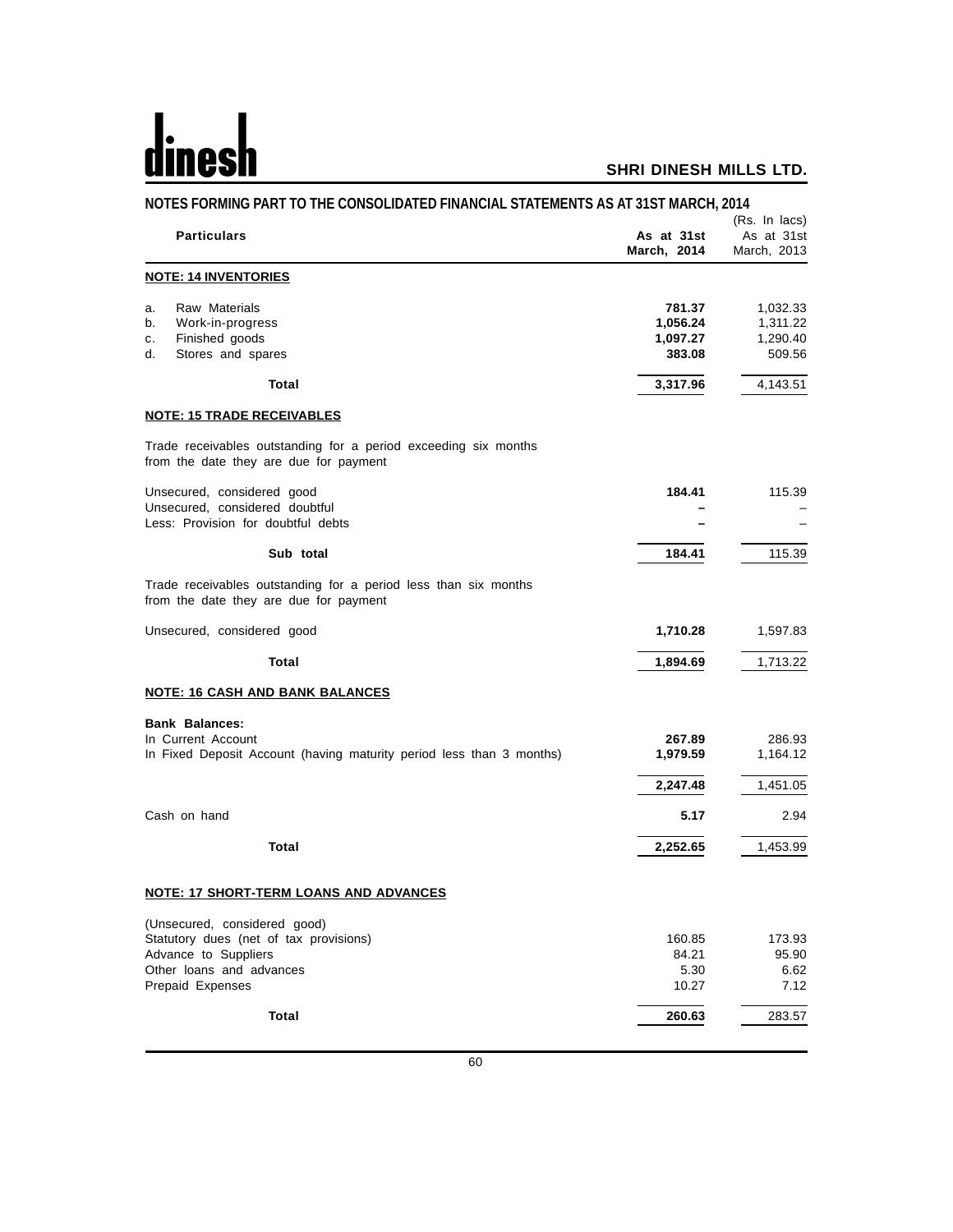

| NOTES FORMING PART TO THE CONSOLIDATED FINANCIAL STATEMENTS AS AT 31ST MARCH, 2014 |                               |         |                           |                                            |
|------------------------------------------------------------------------------------|-------------------------------|---------|---------------------------|--------------------------------------------|
| <b>Particulars</b>                                                                 |                               |         | As at 31st<br>March, 2014 | (Rs. In lacs)<br>As at 31st<br>March, 2013 |
| <b>NOTE: 18 OTHER CURRENT ASSETS</b>                                               |                               |         |                           |                                            |
| Interest and Dividend Receivables on investments<br>Interest Subsidy receivables   |                               |         | 16.37<br>117.24           | 2.31<br>57.32                              |
| Total                                                                              |                               |         | 133.61                    | 59.63                                      |
|                                                                                    |                               |         | 2013-14                   | 2012-13                                    |
| <b>NOTE: 19 REVENUE FROM OPERATIONS</b>                                            |                               |         |                           |                                            |
| Sale of products<br>Less:                                                          |                               |         | 11,400.77                 | 11,237.87                                  |
| Excise duty                                                                        |                               |         | 763.68                    | 698.60                                     |
| Total                                                                              |                               |         | 10,637.09                 | 10,539.27                                  |
| <b>NOTE: 20 OTHER INCOME</b>                                                       |                               |         |                           |                                            |
| Interest Income<br>Dividend Income<br>Miscellanous Income                          |                               |         | 53.91<br>171.16<br>117.66 | 38.97<br>124.91<br>82.54                   |
| Total                                                                              |                               |         | 342.73                    | 246.42                                     |
| <b>NOTE: 21 COST OF MATERIALS CONSUMED</b>                                         |                               |         |                           |                                            |
| Shri Dinesh Mills Limited                                                          |                               |         |                           |                                            |
| Wool<br>Synthetic Fibre                                                            |                               |         | 511.29<br>843.50          | 813.04<br>945.25                           |
| Yarn                                                                               |                               |         | 911.45                    | 1,059.01                                   |
| Others<br>Dinesh Remedies Limited                                                  |                               |         | 21.17                     | 22.42                                      |
| Gelatin<br>Others                                                                  |                               |         | 846.22<br>22.95           | 707.76<br>20.28                            |
| Total                                                                              |                               |         | 3,156.58                  | 3,567.76                                   |
| <b>GOODS - TRADED - IN :</b>                                                       |                               |         |                           |                                            |
| Ready Made Garments                                                                |                               |         | 14.94                     | 1.80                                       |
| 21.1 Imported & Indigenous                                                         |                               | 2013-14 |                           | 2012-13                                    |
|                                                                                    | <b>VALUE</b><br>(Rs. In lacs) | %       | VALUE<br>(Rs. In lacs)    | $\%$                                       |
| Shri Dinesh Mills Limited                                                          |                               |         |                           |                                            |
| Raw material consumed<br>Imported                                                  | 1468.34                       | 46.52   | 1893.72                   | 53.08                                      |
| Indigenous                                                                         | 819.07                        | 25.95   | 946.00                    | 26.52                                      |
| Dinesh Remedies Limited<br>Indigenous                                              | 869.17                        | 27.53   | 728.04                    | 20.40                                      |
| <b>Total</b>                                                                       | 3156.58                       | 100.00  | 3567.76                   | 100.00                                     |
|                                                                                    |                               |         |                           |                                            |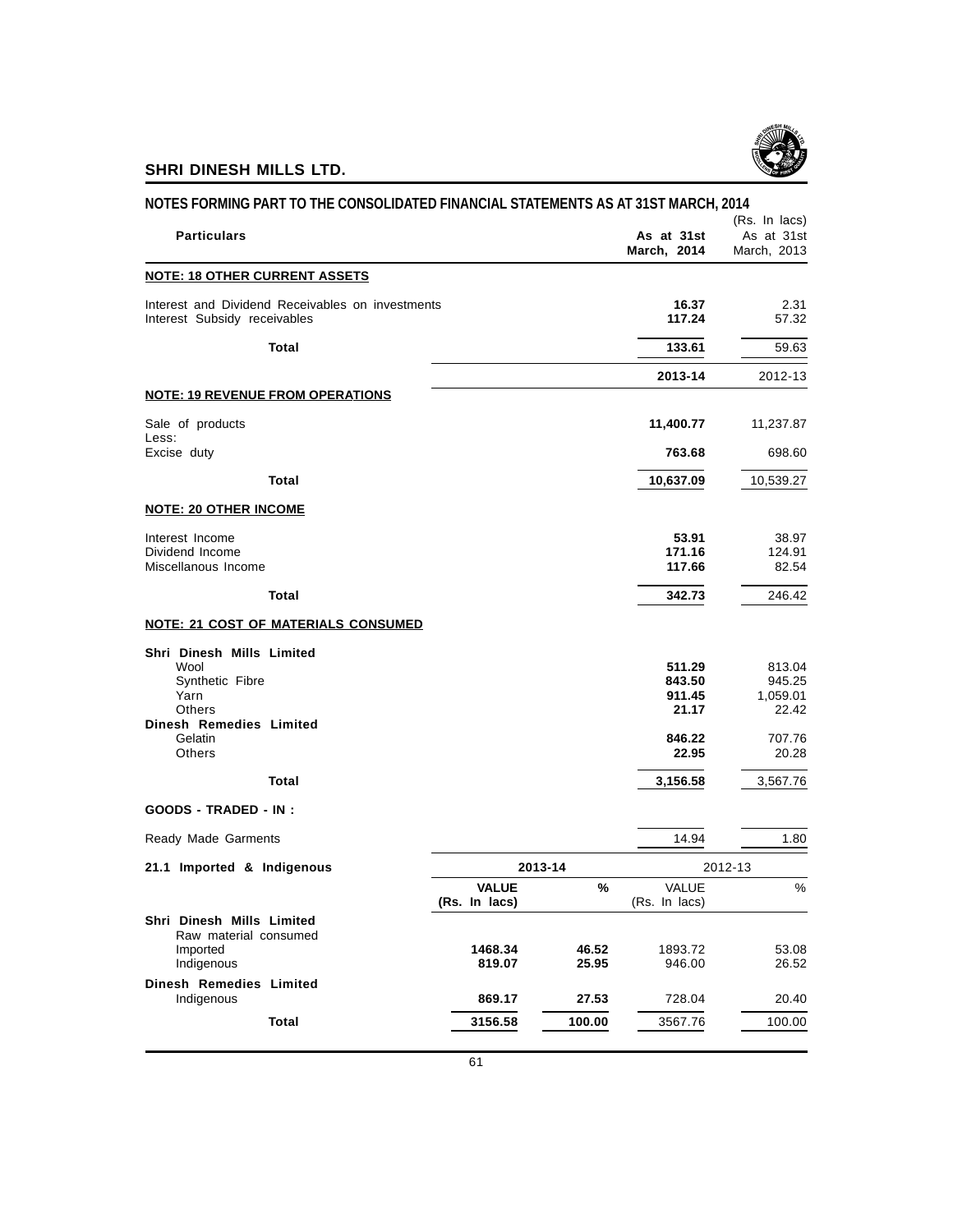# dines

# **SHRI DINESH MILLS LTD.**

| <b>Particulars</b>                                                                               | 2013-14            | (Rs. In lacs)<br>2012-13 |
|--------------------------------------------------------------------------------------------------|--------------------|--------------------------|
| NOTE: 22 CHANGES IN INVENTORIES OF FINISHED GOODS,<br><b>WORK-IN-PROGRESS AND STOCK-IN-TRADE</b> |                    |                          |
| Inventories (at close):                                                                          |                    |                          |
| Work -in- Process                                                                                | 1,056.24           | 1,311.22                 |
| <b>Finished Goods</b>                                                                            | 1,097.27           | 1,288.87                 |
|                                                                                                  | 2,153.51           | 2,600.09                 |
| Inventories (at commencement):                                                                   |                    |                          |
| Work -in- Process<br><b>Finished Goods</b>                                                       | 1,311.22           | 1,320.43                 |
|                                                                                                  | 1,288.87           | 1,088.18                 |
|                                                                                                  | 2,600.09<br>446.58 | 2,408.61<br>(191.48)     |
|                                                                                                  |                    |                          |
| Excise duty variations on opening/closing stocks                                                 | 5.09               | 12.07                    |
| Total                                                                                            | 451.67             | (179.41)                 |
| <b>NOTE: 23 EMPLOYEE BENEFIT EXPENSES</b>                                                        |                    |                          |
| Salaries and Wages                                                                               | 2,309.20           | 2,233.85                 |
| Contributions to -<br>Provident fund, Superannuation scheme & Other funds                        | 235.48             | 366.38                   |
| Employees' State Insurance Scheme                                                                | 40.24              | 40.82                    |
| Staff welfare expenses                                                                           | 10.12              | 11.04                    |
| Total                                                                                            | 2,595.04           | 2,652.10                 |
| <b>NOTE: 24 FINANCE COST</b>                                                                     |                    |                          |
| Interest expenses                                                                                | 417.10             | 457.66                   |
| Other borrowing costs                                                                            | 16.50              | 15.60                    |
| Applicable gain on foreign currency transactions and translations                                | 0.89               | (4.57)                   |
| Total                                                                                            | 434.49             | 468.69                   |
| <u>NOTE: 25 OTHER EXPENSES</u>                                                                   |                    |                          |
| Stores Consumed                                                                                  | 386.94             | 405.89                   |
| Electricity, Power and Fuels                                                                     | 548.68             | 585.08                   |
| Rent                                                                                             | 1.63               | 4.31                     |
| Commission<br>Cash Discount                                                                      | 152.58<br>202.42   | 150.12<br>205.95         |
| Repairs to Building                                                                              | 24.99              | 45.15                    |
| Repairs to Machinery                                                                             | 346.95             | 359.39                   |
| Repairs to Others                                                                                | 16.10              | 25.12                    |
| Insurance                                                                                        | 23.81              | 22.47                    |
| Rates and Taxes<br>Payment to Auditors                                                           | 29.79<br>5.06      | 25.06<br>5.09            |
| Advertisement and Publicity                                                                      | 32.71              | 48.15                    |
| Legal & professional fees                                                                        | 132.41             | 159.91                   |
| Freight and Cartage                                                                              | 41.58              | 44.32                    |
| Travelling and Conveyance<br>Miscellaneous expenses                                              | 171.46<br>357.27   | 160.02<br>374.82         |
| Total                                                                                            | 2,474.38           | 2,620.85                 |
|                                                                                                  |                    |                          |

# **NOTES FORMING PART TO THE CONSOLIDATED FINANCIAL STATEMENTS AS AT 31ST MARCH, 2014**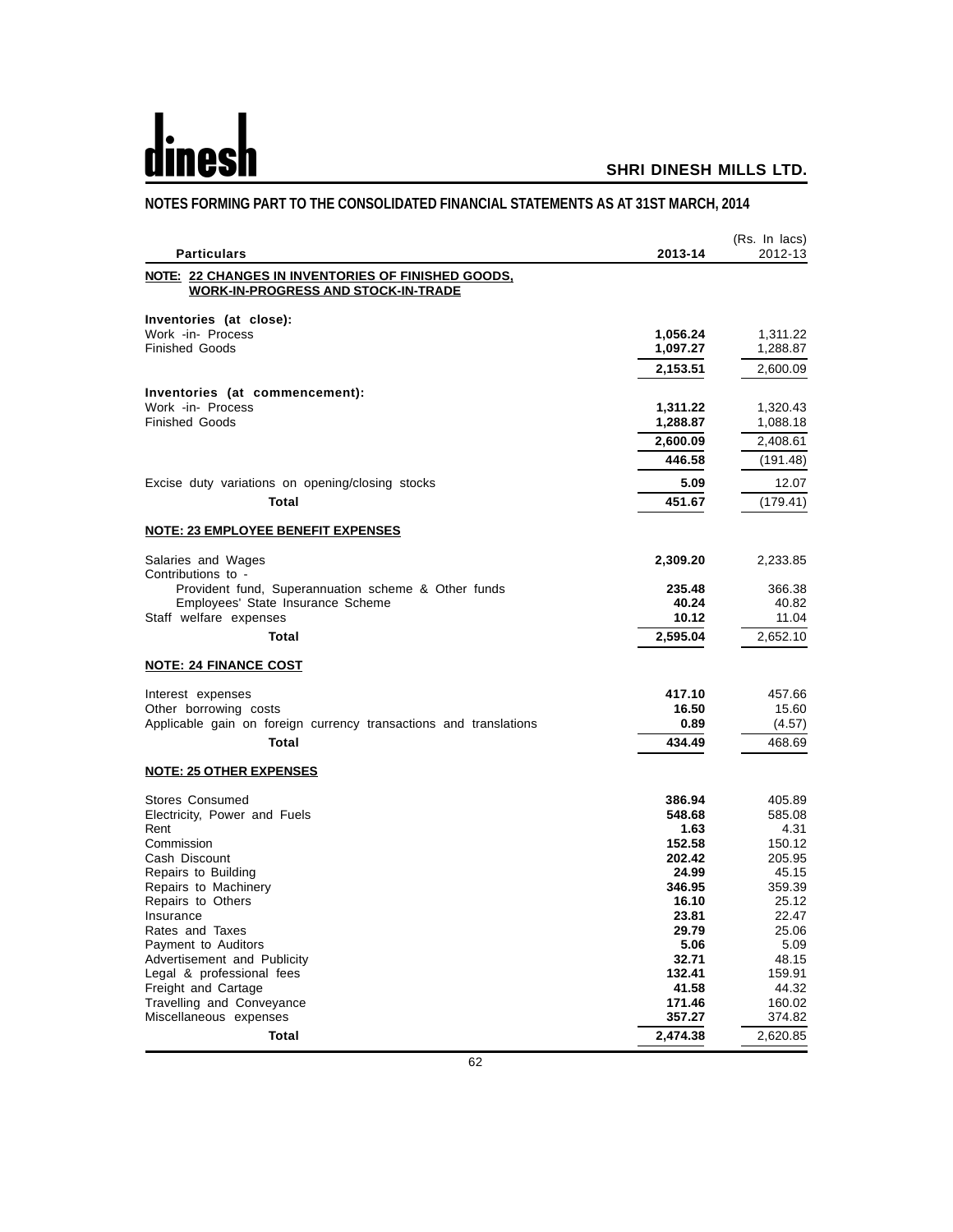

# **NOTES FORMING PART TO THE CONSOLIDATED FINANCIAL STATEMENTS AS AT 31ST MARCH, 2014**

| <b>Particulars</b>                                                                                            | 2013-14                 | (Rs. In lacs)<br>2012-13 |
|---------------------------------------------------------------------------------------------------------------|-------------------------|--------------------------|
| <b>25.1 PAYMENT TO AUDITORS AS:</b>                                                                           |                         |                          |
| Statutory Auditors<br>Audit Fees<br>i)<br>ii)<br>For expenses                                                 | 4.26<br>0.43<br>4.69    | 4.26<br>0.50             |
| Sub Total<br>Cost Auditors:<br>i) As auditors<br>Total                                                        | 0.37<br>5.06            | 4.75<br>0.34<br>5.09     |
|                                                                                                               |                         |                          |
| <b>NOTE: 26 EXCEPTIONAL ITEMS</b>                                                                             |                         |                          |
| Credit Balance written back<br>Excess Depriciation Written Back<br>Profit on sale of assets (net)             | 10.57<br>0.94<br>(0.20) | 16.37<br>1.29            |
| <b>Total</b>                                                                                                  | 11.31                   | 17.66                    |
| NOTE: 27 C.I.F. VALUE OF IMPORTS, EXPENDITURE AND<br><b>EARNINGS IN FOREIGN CURRENCY</b>                      |                         |                          |
| (A) C.I.F. Value of imports :<br>Raw Materials<br>Capital Goods                                               | 1,067.59<br>875.05      | 1,525.76<br>141.95       |
| (B) Expenditure in Foreign currencies:<br>Commission<br>Travelling expenses<br>Other matters                  | 45.27<br>57.25<br>39.08 | 32.93<br>55.40<br>56.76  |
| (C) Earnings in Foreign currencies:<br>F.O.B. value of Exports<br><b>Others</b>                               | 534.22                  | 465.58                   |
| <u>NOTE: 28 EARNINGS PER SHARE (EPS)</u>                                                                      |                         |                          |
| Net Profit after tax as per Statement of Profit and Loss<br>attributable to Equity Shareholders (Rs. In Lacs) | 487.06                  | 389.06                   |
| Weighted Average number of equity shares used as<br>denominator for calculating EPS                           | 5,141,285               | 5,277,500                |
| Basic and Diluted Earnings per share (Rs.)                                                                    | 9.47                    | 7.37                     |
| Face Value per equity share (Rs.)                                                                             | 10.00                   | 10.00                    |
| NOTE: 29 CONTINGENT LIABILITIES NOT PROVIDED FOR IN RESPECT OF                                                |                         |                          |
| Workers' demand - matter under appeal<br>35.96<br>Claims against the company not acknowledged as debts        |                         | 40.32<br>3.02            |
| Income tax Demands (including interest) - matter under appeal<br>Excise matter under appeal                   | 671.83<br>214.59        | 533.43<br>8.17           |
| <b>NOTE: 30</b>                                                                                               |                         |                          |

Estimated amount of contracts remaining to be excecuted on Capital Account (net of advance payment) Rs.NIL (previous year Rs. 6,11,70,208/-)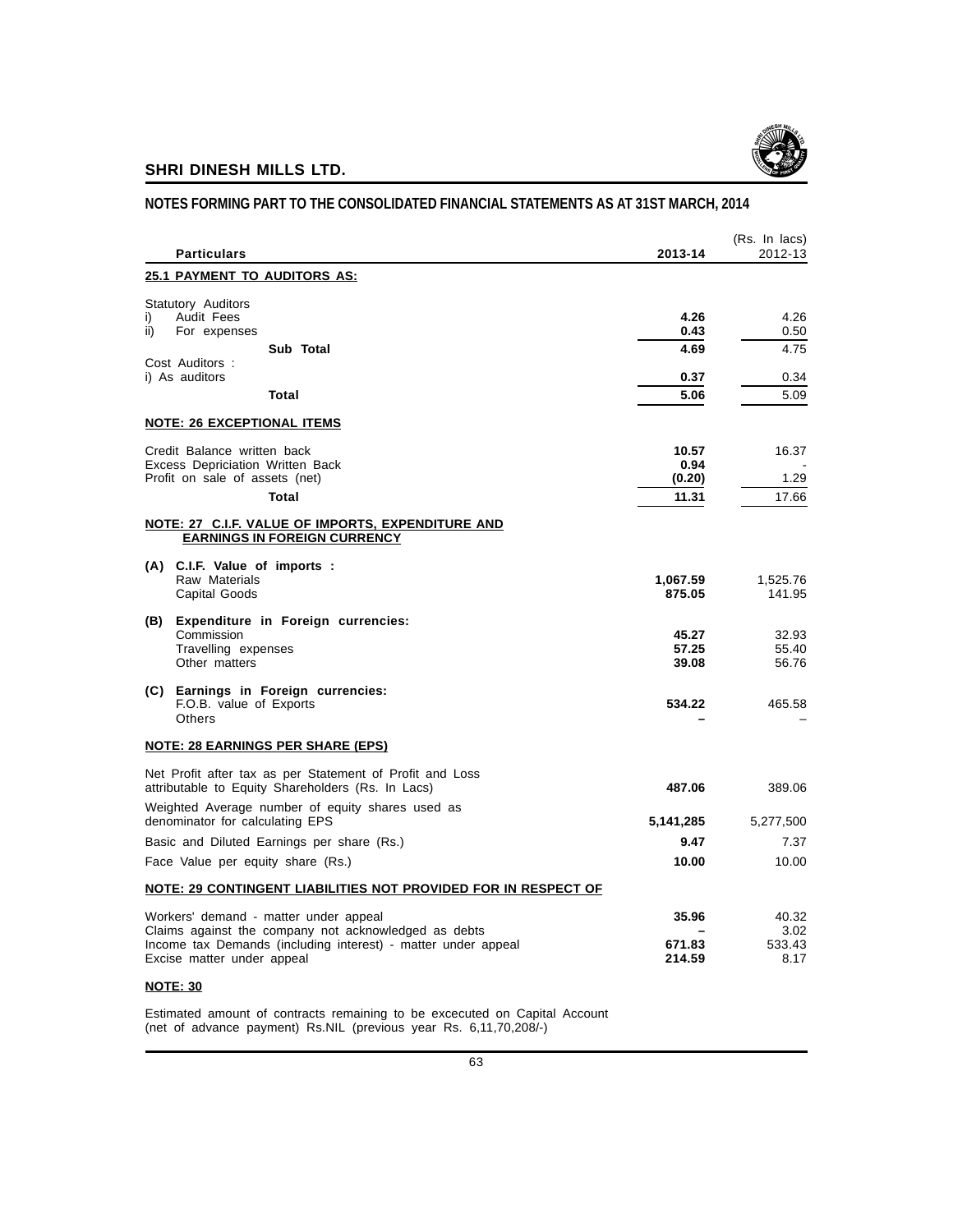# **NOTES FORMING PART TO THE CONSOLIDATED FINANCIAL STATEMENTS AS AT 31ST MARCH, 2014**

### **NOTE: 31 RELATED PARTY INFORMATION**

#### **(A) Name of related party and nature of relationship**

|    | Name of related party                   | Description of relationship          |  |  |  |
|----|-----------------------------------------|--------------------------------------|--|--|--|
| 1. | Where significant influence exists:     |                                      |  |  |  |
|    | Shri Dinesh Foundation                  | Key Management Personnel are Trustee |  |  |  |
|    | Shri Maganbhai B. Patel's Charity Trust | Key Management Personnel are Trustee |  |  |  |
| 2. | Key Management Personnel:               |                                      |  |  |  |
|    | Mr. U.M.Patel                           | <b>Chairman Emeritus</b>             |  |  |  |
|    | Mr. B.U.Patel                           | Chairman & Managing Director         |  |  |  |
|    | Mr. N.U.Patel                           | <b>Managing Director</b>             |  |  |  |
| 3. | Relatives Of Key Management Personnel   |                                      |  |  |  |
|    | Mrs. R.B.Patel                          | Wife of Mr. B.U. Patel               |  |  |  |
|    | Mrs. A.N.Patel                          | Wife of Mr. N.U.Patel                |  |  |  |
|    | Ms J.B.Patel                            | Daughter of Mr. B.U.Patel            |  |  |  |
|    | Mr. A.B.Patel                           | Son of Mr. B.U.Patel                 |  |  |  |
|    | Mstr. N.N.Patel                         | Son of Mr. N.U.Patel                 |  |  |  |
|    | Mrs. M.U.Patel                          | Wife of Mr. U.M.Patel                |  |  |  |

### **(B) Transactions with related party**

|                       |                                                     |                                                 |                                                                | Amount                      |                             | <b>Outstanding Balance</b>  |                             |  |
|-----------------------|-----------------------------------------------------|-------------------------------------------------|----------------------------------------------------------------|-----------------------------|-----------------------------|-----------------------------|-----------------------------|--|
| Name of Related Party |                                                     | Nature of<br>Relationship<br><b>Transaction</b> |                                                                | 2013-14<br>(Rs. in<br>Lacs) | 2012-13<br>(Rs. in<br>Lacs) | 2013-14<br>(Rs. in<br>Lacs) | 2012-13<br>(Rs. in<br>Lacs) |  |
| $1_{-}$               | <b>Chairman Emeritus</b><br>Shri U.M.Patel          | Key Management<br>Personnel:                    | Fixed Deposits received<br>Interest Paid                       | 5.00<br>2.37                | 35.00<br>4.06               | 40.00                       | 40.00                       |  |
| 2.                    | Chairman and<br>Managing Director<br>Shri B.U.Patel | -- do --                                        | Remueration<br>Fixed Deposits received<br>Interest Paid        | 100.08<br>2.98              | 100.13<br>2.00<br>13.97     | 7.72<br>2.00                | 7.72<br>87.50               |  |
|                       | 3. Managing Director<br>Shri N.U.Patel              | -- do --                                        | Remueration<br><b>Fixed Deposits received</b><br>Interest Paid | 100.08<br>2.00<br>0.19      | 100.69<br>0.19              | 8.00<br>2.00                | 8.00<br>2.00                |  |
| 4.                    | Relatives of Key<br>Management<br>Personnel         | Relatives of Key<br>Management<br>Personnel     | Fixed Deposits received<br>Interest Paid<br>Salary             | 61.60<br>12.30<br>11.13     | 65.15<br>12.18<br>10.57     | 122.45                      | 126.60                      |  |
| 5.                    | Shri Dinesh<br>Foundation                           | Key Management<br>Personnel are<br>Trustee      | Donation                                                       |                             | 5.00                        |                             |                             |  |
| 6.                    | Shri Maganbhai B.<br>Patel's Charity Trust          | Key Management<br>Personnel are<br>Trustee      | Donation                                                       |                             | 5.00                        |                             |                             |  |

(C) There are no provisions for doubtul debts or amounts written off or written back in respect of debts due to or due from related parties

(D) Related party relationship is as identified by the Company on the basis of information available with them and relied upon by the Auditors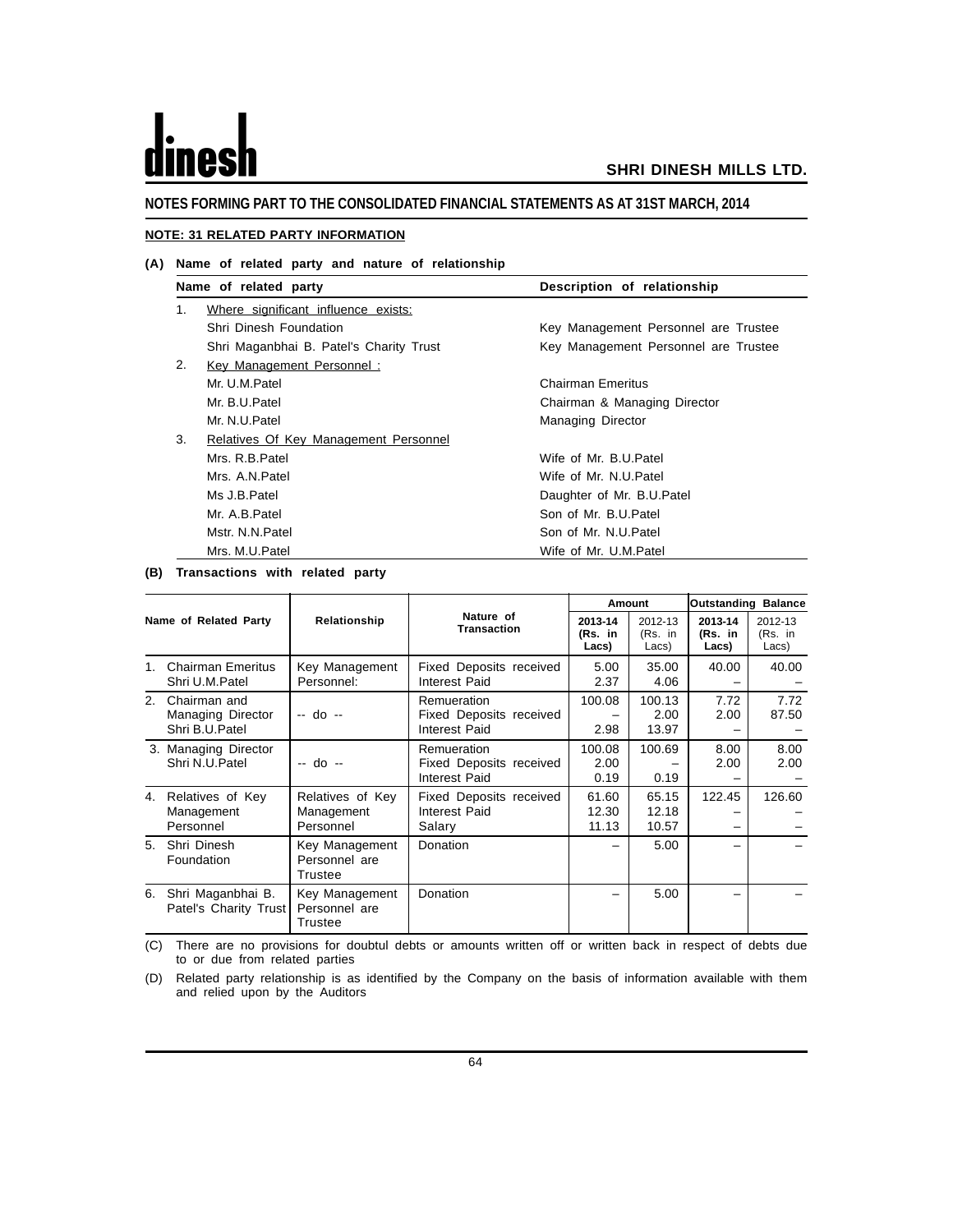

### **NOTES FORMING PART TO THE CONSOLIDATED FINANCIAL STATEMENTS AS AT 31ST MARCH, 2014**

**Note: 32 Segment wise Revenue and Capital employed for the year ended March 31st, 2014**

### **(a) Primary segment : Business segment** (Rs. in lacs)

|                                                                                                                                                    | <b>Textile</b>     |                  |                 | Pharmaceuticals  | Consolidated         |                    |
|----------------------------------------------------------------------------------------------------------------------------------------------------|--------------------|------------------|-----------------|------------------|----------------------|--------------------|
|                                                                                                                                                    | 2013-14            | 2012-13          | 2013-14         | 2012-13          | 2013-14              | 2012-13            |
| Revenue<br><b>External Sales</b>                                                                                                                   | 8,609.86           | 8,633.21         | 2,027.23        | 1,906.06         | 10,637.09            | 10,539.27          |
| <b>Total Revenue</b>                                                                                                                               | 8,609.86           | 8,633.21         | 2,027.23        | 1,906.06         | 10,637.09            | 10,539.27          |
| <b>Segment Results</b><br>Profit before Interest and Tax<br>Interest Expense (Net)<br>Other un-allocable income,<br>net of unallocable Expenditure | 876.73             | 768.26           | 228.09          | 244.77           | 1,104.82<br>(417.10) | 996.36<br>(457.58) |
| Profit before tax                                                                                                                                  |                    |                  |                 |                  | 687.73               | 538.78             |
| (1)<br>Current tax<br>Deferred tax<br>(2)                                                                                                          |                    |                  |                 |                  | (205.73)<br>48.58    | (95.63)<br>(6.71)  |
| Profit/(Loss) for the year                                                                                                                         |                    |                  |                 |                  | 530.58               | 436.43             |
| Less: Share of Minority<br>Interest                                                                                                                |                    |                  |                 |                  | (43.52)              | (64.05)            |
| Profit / (Loss)<br>(after adjustment of<br>Minority Interest)                                                                                      |                    |                  |                 |                  | 487.06               | 372.38             |
| Segment Assets                                                                                                                                     | 6,213.79           | 6,270.10         | 2,180.13        | 2,321.77         | 8,393.92             | 8,591.87           |
| <b>Total Assets</b>                                                                                                                                |                    |                  |                 |                  | 8,393.92             | 8,591.87           |
| Segment Liabilities                                                                                                                                | 5,325.93           | 15,542.37        | 1,011.94        | 1,271.61         | 6,337.87             | 16,813.98          |
| <b>Total Liabilities</b>                                                                                                                           |                    |                  |                 |                  | 6,337.87             | 16,813.98          |
| Capital Expenditure<br>Depreciation & Amortisation<br>Non cash Expenses other<br>than depreciation                                                 | 944.08<br>1,029.62 | 216.65<br>974.79 | 32.90<br>146.59 | 160.47<br>141.25 | 976.98<br>1,176.21   | 377.12<br>1,116.04 |
| Secondary segment - Geographical Information of geographical segment :<br>(b)                                                                      |                    |                  |                 |                  |                      | (Rs. in lacs)      |

| <b>Particulars</b>                               |           | In India  | Out side India | Total                    |           |           |
|--------------------------------------------------|-----------|-----------|----------------|--------------------------|-----------|-----------|
|                                                  | 2013-14   | 2012-13   | 2013-14        | 2012-13                  | 2013-14   | 2012-13   |
| Segment Revenue                                  | 9.445.09  | 9.355.52  | 1.192.00       | 1.183.75                 | 10.637.09 | 10.539.27 |
| Carrying cost of Assets by<br>location of Assets | 17.088.31 | 17.394.58 | -              | $\overline{\phantom{0}}$ | 17.088.31 | 17.394.58 |
| Addition to Assets<br>and Intangible             | 743.16    | 582.96    | -              | -                        | 743.16    | 582.96    |

#### **Other Disclosure :**

1. Segment has been identified in line with the Accounting Standard - 17 "Segment Reporting" taking into account . the organisation Structure as well as the differing risks and returns.

2. Company has disclosed Business Segment as the Primary Segment.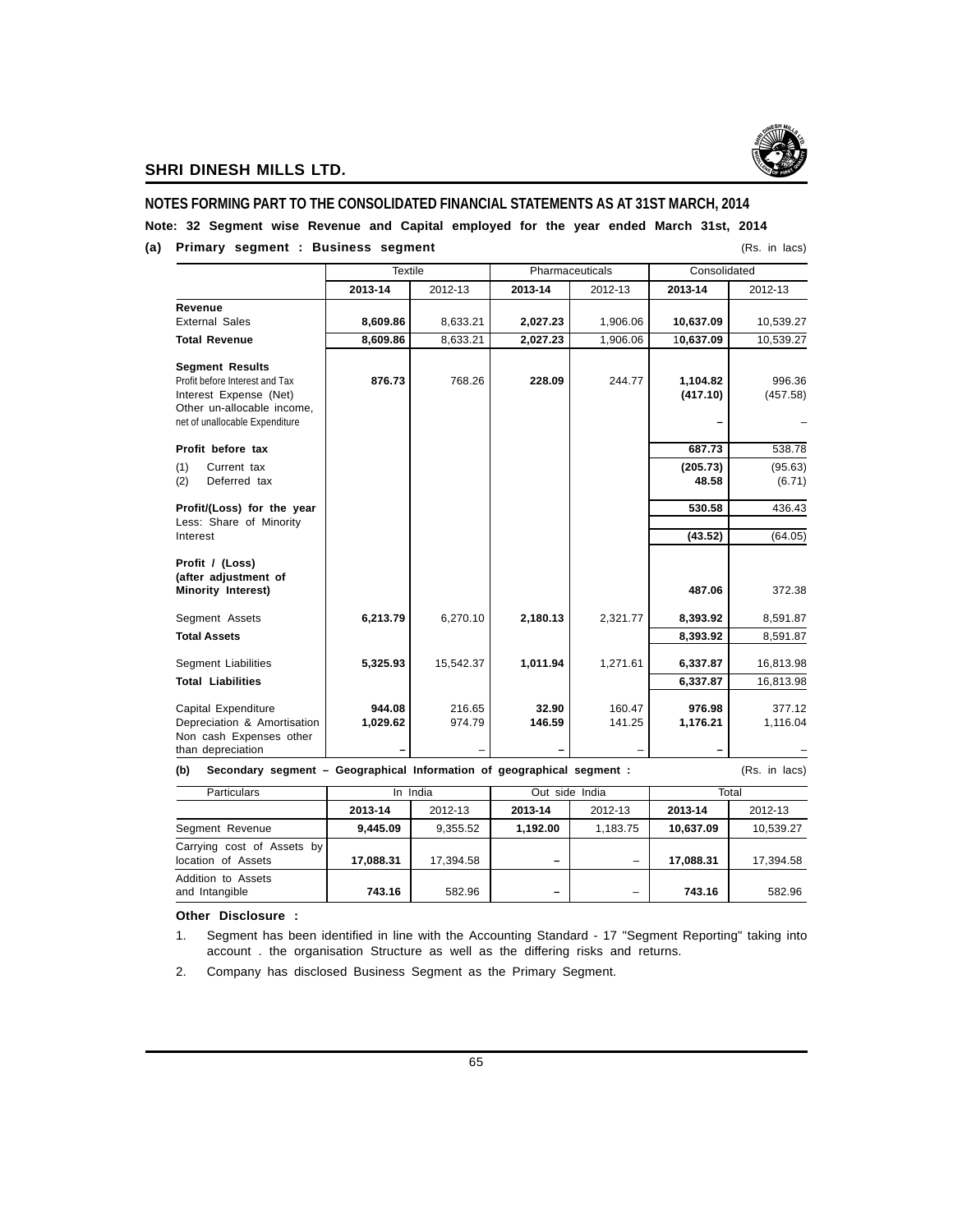# **NOTES FORMING PART TO THE CONSOLIDATED FINANCIAL STATEMENTS AS AT 31ST MARCH, 2014**

- 3. Composition of Business Segment: Name of Segment comprises of:
	- (a) Textile Woollen Textiles
	- (b) Pharmaceuticals Empty Hard Gelatin Capsules
- **Note: 33** Significant Accounting Policies followed by the Company are as stated in the statement annexed to this schedule as Annexure I.

**Note: 34** Previous year's figures have been regrouped wherever necessary.

| As per our Report of even date                                                             | For and on behalf of the Board of Directors |                                                          |  |  |
|--------------------------------------------------------------------------------------------|---------------------------------------------|----------------------------------------------------------|--|--|
| For Dhirubhai Shah & Doshi<br>Chartered Accountants<br>Firm's Registration Number: 102511W | N. U. Patel<br><b>Managing Director</b>     | <b>B. U. Patel</b><br>Chairman & Managing Director (CEO) |  |  |
| Kaushik D. Shah<br>Partner<br>Membership No.: 016502                                       | J. B. Sojitra<br>Company Secretary          | <b>B. B. Patel</b><br>Vice President - Finance (CFO)     |  |  |
| Vadodara, May 30th, 2014                                                                   | Vadodara, May 30th, 2014                    |                                                          |  |  |
|                                                                                            |                                             |                                                          |  |  |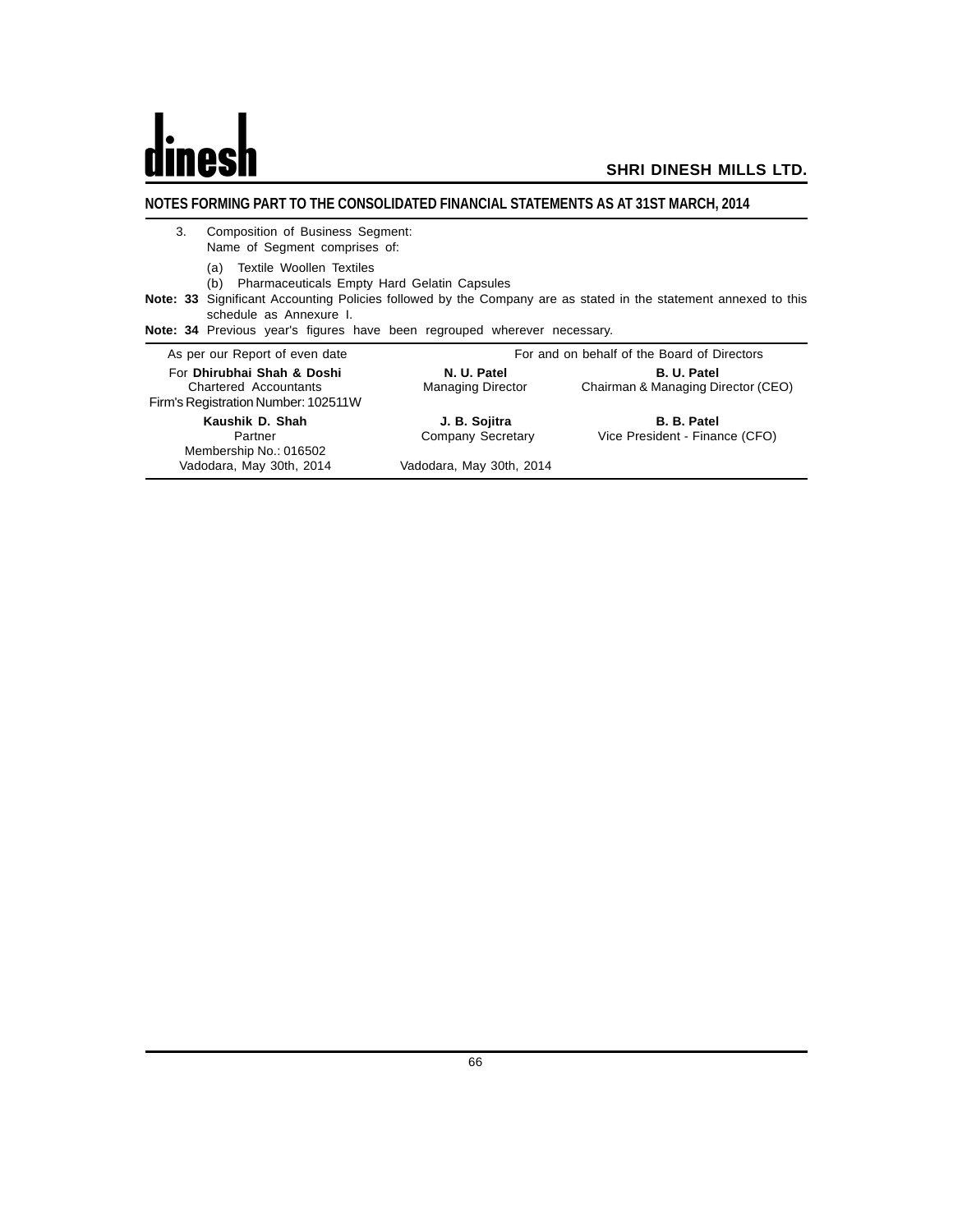

#### **Annexure I referred to in Note 33 to the Consolidated Financial Statements (13-14)**

#### **1. System of Accounting :**

These financial statements have been prepared on an accrual basis and under historical cost convention and in compliance, in all material aspects, with the applicable accounting principles in India, the applicable accounting standards notified under Section 211 (3C) and the relevant provisions of the Companies Act, 1956. The significant accounting policies adopted by the Company are detailed below:

#### **2. Fixed Assets and Depreciation :**

#### **A. Fixed Assets**

- I. Fixed Assets are carried at cost of acquisition including incidental cost relating to acquisition / installation. Fixed Assets are shown net of accumulated depreciation and amortized amount (except on free- hold land).
- II. Capital Work-in-progress is stated at amount expended up to the date of Balance Sheet.

#### **B Depreciation and Amortisation**

a) Leasehold land

Premium on leasehold land is being amortized over the period of lease.

- b) Other Fixed Assets
	- I. Depreciation on all the assets except Plant and Machinery acquired /installed up to 31st March, 1990 is being provided on "Written Down Value" in accordance with the provisions of section  $205(2)(a)$  of the Companies Act, 1956 at the rates specified in schedule XIV to the said Act.
	- II. Depreciation on Plant and Machinery acquired/installed on or after 1st April 1990 is being provided on `Straight Line method' in accordance with the Provisions of Section 205(2) (b) of the Companies Act, 1956 at the rates specified in schedule XIV to the said Act.
	- III. Depreciation on additions to the assets during the year is being provided on pro-rata basis with reference to the month of acquisition /installation.
	- IV. Depreciation on assets sold, discarded, demolished or scrapped during the year is being provided up to the month in which such assets are sold, discarded, demolished or scrapped.
	- V. Computer software is being amortized over a period of three years.

#### **3. Investments :**

Investments are classified into Current and Long-term Investments. Current Investments are stated at lower of cost and fair value. Long-term Investments are stated at cost. A provision for diminution is made to recognize a decline, other than temporary, in the value of Long-term Investments.

#### **4. Inventories :**

- i) Stores, Machinery Spares, Coal, etc. are valued at cost or net realizable value whichever is lower. Cost is arrived at on 'Moving Weighted Average Cost basis'.
- ii) Raw Materials are valued at cost or net realizable value whichever is lower. Cost is arrived at on 'Specific Identification cost basis'.
- iii) Materials in Process and Finished Goods are valued at cost or net realizable value, whichever is lower. Cost comprises all cost of purchase, cost of conversion and other costs incurred in bringing the inventories to their present location and condition.

The excise duty in respect of closing inventory of finished goods is included as part of finished goods.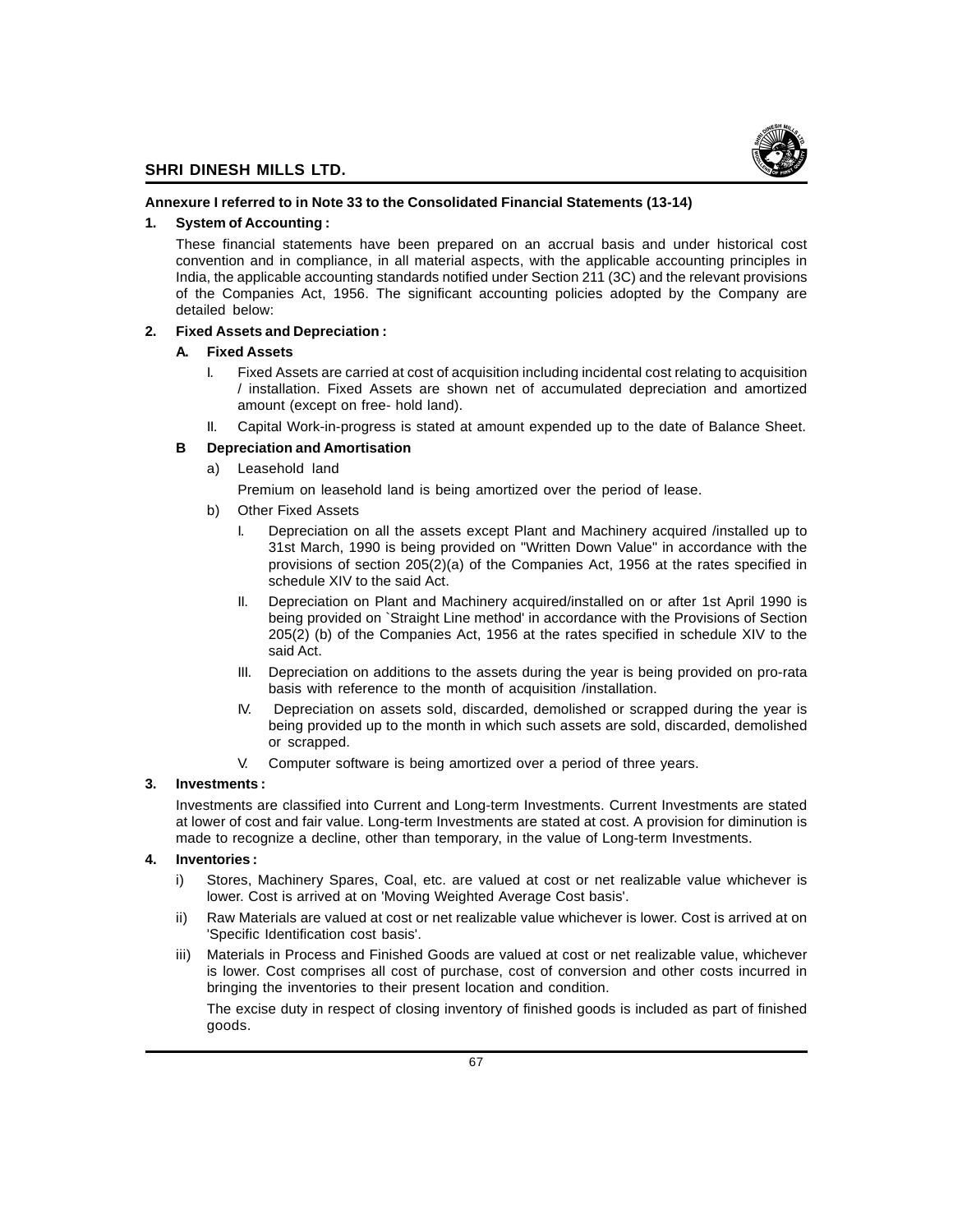- iv) Materials in Customs Bonded Warehouse and in transit are stated at cost, up to the date of Balance Sheet.
- v) Due allowance is estimated and made for defective and obsolete items, wherever necessary, based on the past experience of the Company.

# **5. Foreign Currency Transactions :**

i) Initial Recognition:

Transactions denominated in foreign currencies are recorded at the rate prevailing on the date of the transaction.

ii) Conversion:

At the year-end, monetary items denominated in foreign currencies remaining unsettled are converted into rupee equivalents at the year-end exchange rates. Non monetary items which are carried in terms of historical cost denominated in foreign currency are reported using the exchange rate at the date of the transaction.

iii) Exchange Differences:

All exchange differences arising on settlement and conversion of foreign currency transactions are included in the profit and loss account, except in cases where they relate to the acquision of fixed assets, acquired out of India in which case they are adjusted in the cost of the corresponding asset.

# **6. Revenue Recognition :**

- i) Domestic Sales are recognized as revenue on transfer of significant risk and rewards of ownership which is generally on dispatch of products to the customers.
- ii) Export Sales are recognized as revenue on transfer of significant risk and rewards of ownership which is generally on the basis of the dates of Bill of Lading and / or Air Way Bill.
- iii) Export incentives benefits under "Duty Entitlement Pass Book under the Duty Exemption Scheme" and "Duty Draw back scheme" are accounted in the year of exports.
- iv) Dividend income is accounted for in the year in which the right to receive the same is established.
- v) Interest income is recognized on a time proportion basis taking into account the amount outstanding and the rate applicable.

# **7. Employee Benefits :**

i) Defined Contribution Plan

Company's contribution paid/payable during the period to Provident Fund, Employee Deposit Linked Insurance Plan, Super Annuation Fund, Employee State Insurance Plan and Labour Welfare Fund are recognized as an expense in the Profit and Loss Account.

ii) Defined Benefit Plan

Provision for payments to the Employees Gratuity Fund after taking into account the funds available with the Trustees of the Gratuity Fund is based on actuarial valuation done at the close of each financial year.

At the reporting date Company's liabilities towards gratuity is determined by independent actuarial valuation using the projected unit credit method. Actuarial gain and losses are recognized immediately in the statement of Profit and Loss account as income or expenses.

iii) Other defined benefits

Provision for other defined benefits for long term leave encashment is made based on an independent actuarial valuation on projected unit credit method at the end of each financial year. Actuarial gain and losses are recognized immediately in the statement of Profit and Loss Account as income or expenses.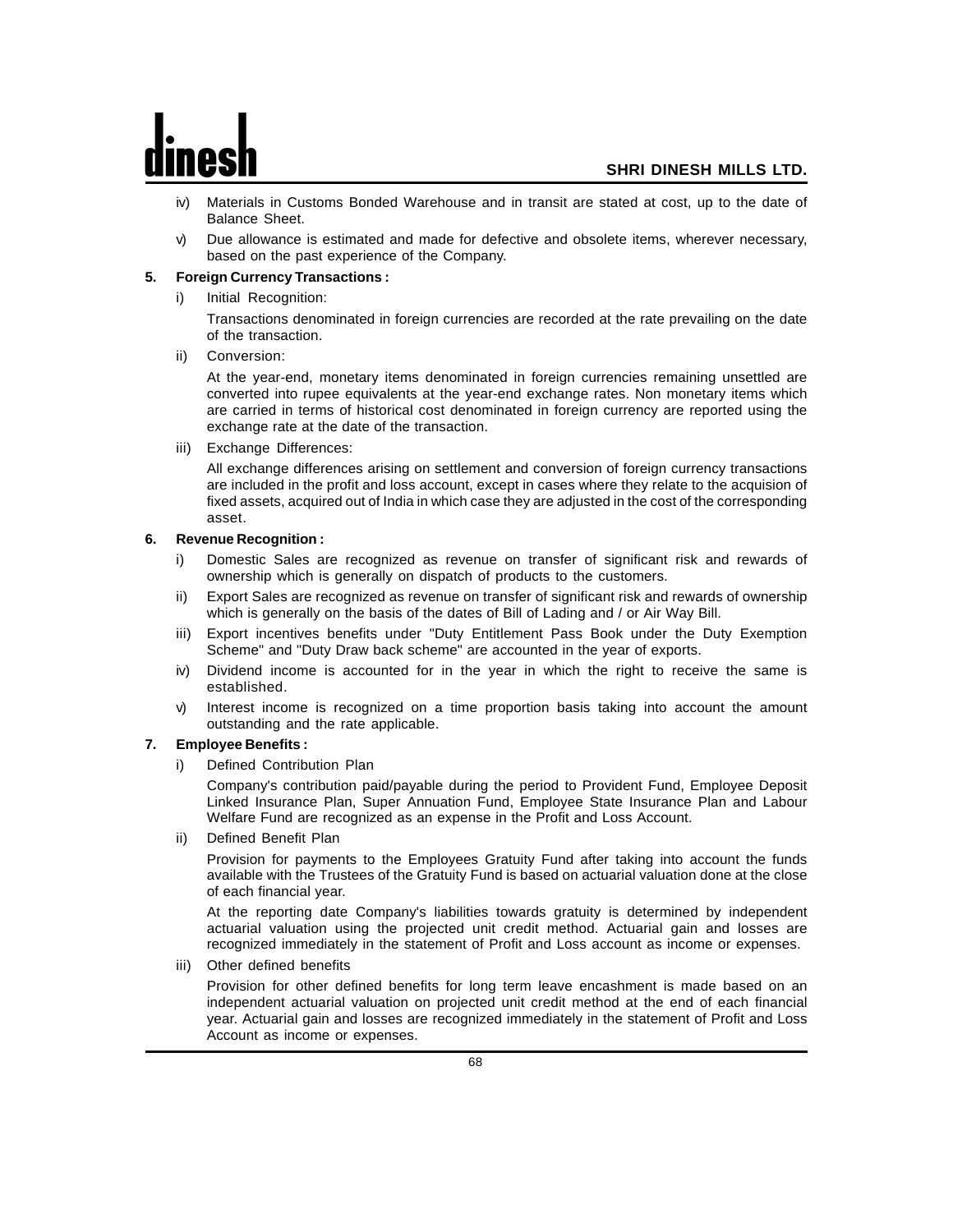

iv) Company recognizes the undiscounted amount of short term employee benefits during the accounting period based on service rendered by employees.

#### **8. Taxation :**

Income tax expense comprises of Current tax and Deferred tax charge or credit.

Provision for current tax is made on assessable income at the tax rate applicable to the relevant assessment year.

The Deferred tax Asset and Deferred tax liability are calculated by applying tax rate and tax laws that have been enacted or substantively enacted by the Balance Sheet date.

Deferred tax Assets arising mainly on account of brought forward losses and unabsorbed depreciation under tax laws, are recognized, only if there is virtual certainty of its realisation, supported by convincing evidence.

Deferred Tax Assets on account of other timing difference are recognized only to the extent there is a reasonable certainty of its realization.

The carrying amount of Deferred tax assets are reviewed to reassure realization at each Balance Sheet date.

#### **9. Government Subsidy :**

- i) Government Subsidies are recognized when there is reasonable assurance that the same will be received.
- ii) Revenue Subsidies for expenses incurred are reduced from the respective expenses.
- iii) Capital Subsidies relating to specific fixed assets are reduced from the gross value of the respective fixed assets.

#### **10. Borrowing Costs :**

Interest and other borrowing costs attributable to qualifying assets are capitalized. Other interest and borrowing costs are charged to revenue.

#### **11. Provisions :**

A provision is recognized when an enterprise has a present obligation as a result of past event and it is probable that an outflow of resources will be required to settle the obligation, in respect of which a reliable estimate can be made. Provisions are not discounted to its present value and are determined based on management estimate required to settle the obligation at the Balance Sheet date and adjusted to reflect the current management estimates.

#### **12. Impairment of Assets :**

The carrying amounts of assets are reviewed at each Balance Sheet date if there is any indication of impairment based on internal / external factors. An impairment loss will be recognized wherever the carrying amount of an asset exceeds its recoverable amount. The recoverable amount is greater of the asset's net selling price and value in use. In assessing value in use, the estimated future cash flows are discounted to the present value by using weighted average cost of capital.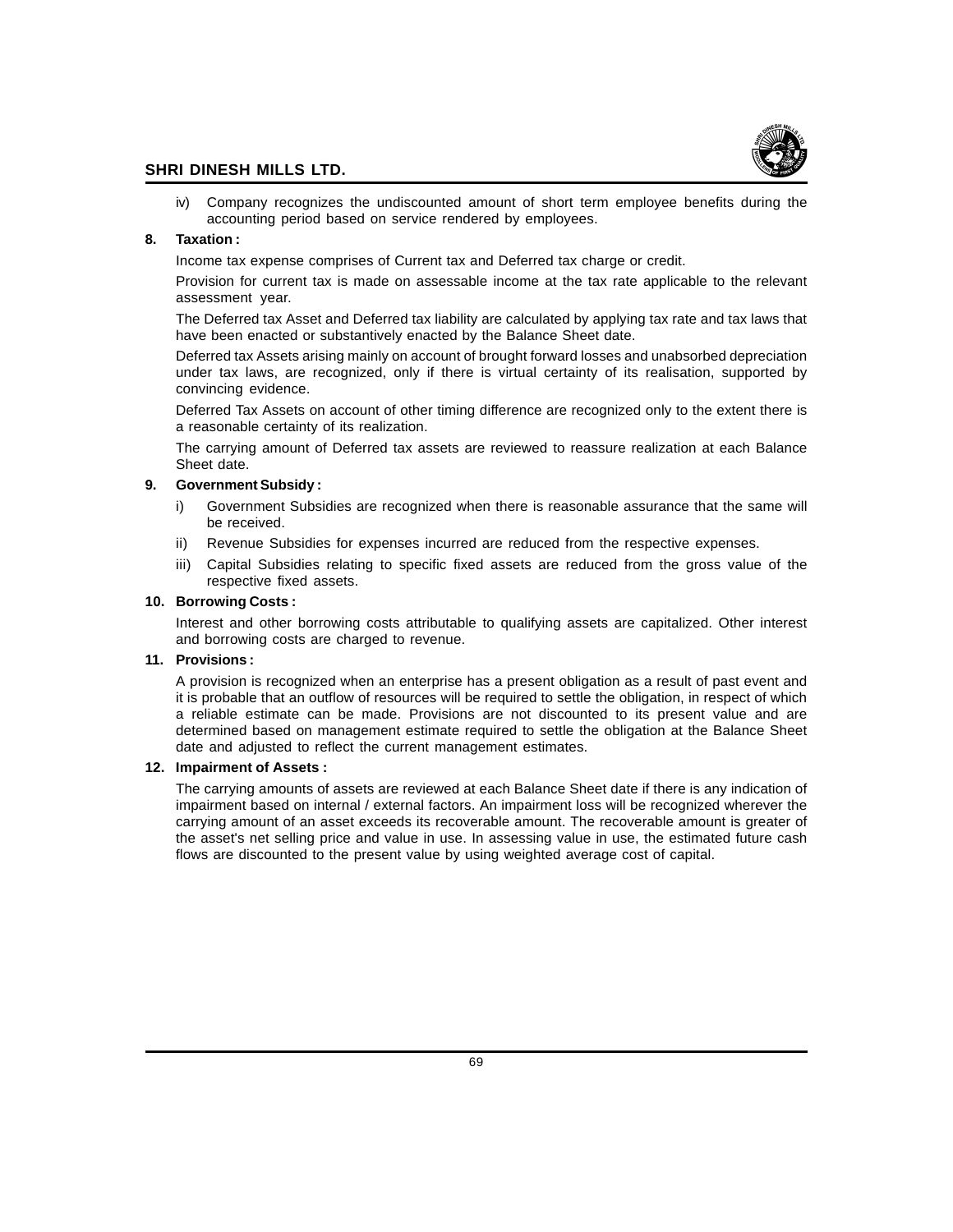#### **STATEMENT PURSUANT TO SECTION 212 OF THE COMPANIES ACT, 1956 RELATING TO SUBSIDIARY COMPANY VIZ. DINESH REMEDIES LTD. (DRL)**

| 1. | The Financial year of the Subsidiary Company ended on                                           | : 31st March, 2014.       |
|----|-------------------------------------------------------------------------------------------------|---------------------------|
| 2. | Date on which it became Subsidiary                                                              | : 9th February, 2005.     |
| 3. | (a) Number of shares held by Shri Dinesh Mills Ltd. In the                                      | : 1,30,98,095 Equity      |
|    | Subsidiary at the end of the financial year of the Subsidiary                                   | : Shares of Rs.10/- each. |
|    | Company.                                                                                        |                           |
|    | (b) Extent of interest of Holding Company at the end of the                                     | : 55.52 %                 |
|    | financial year of the Subsidiary Company.                                                       |                           |
| 4. | Net Aggregate amount of the profit (losses) of the Subsidiary                                   |                           |
|    | Company for financial year so far as it concerns members                                        |                           |
|    | of Shri Dinesh Mills Ltd.                                                                       |                           |
|    | (a) Dealt with the Company's accounts                                                           |                           |
|    | (i) For the financial year of the Subsidiary                                                    | : Not Applicable          |
|    | For the previous years of the Subsidiary Company<br>(11)                                        | : Not Applicable          |
|    | (b) Not Dealt with the Company's accounts                                                       |                           |
|    | For the financial year of the Subsidiary<br>(1)                                                 | $:$ Rs.98/-Lacs           |
|    | (ii) For the previous years of the Subsidiary Company                                           | : $(Rs. 456/- Lacs)$      |
| 5. | The financial years of both Shri Dinesh Mills Ltd. and its Subsidiary Company are ended on 31st |                           |
|    | March, 2014 and hence no information pursuant to Section 212(5) is required to be given.        |                           |

**BHARAT U. PATEL N. U. Patel N. U. Patel**<br>n & Managing Director - CEO Managing Director Chairman & Managing Director - CEO **J. B. Sojitra B. B. Patel**<br>Company Secretary **B. B. Patel** Company Secretary **B. B. Patel** Vadodara, 30th May, 2014

Vice President (Finance) - (CFO)

# **FINANCIAL INFORMATION OF SUBSIDIARY COMPANY VIZ. DINESH REMEDIES LIMITED AS AT 31ST MARCH, 2014**

| Sr. No. | Particulars              | Amount (Rs. In Lacs) |
|---------|--------------------------|----------------------|
|         | Share Capital            | 2359.16              |
| 2       | Reserves                 | (358.31)             |
| 3       | <b>Total Assets</b>      | 3012.79              |
| 4       | <b>Total Liabilities</b> | 3012.79              |
| 5       | Investments              | 0.00                 |
| 6       | Total Income             | 2038.97              |
| 7       | Profit Before Tax        | 122.67               |
| 8       | Provision for Taxation   | 24.83                |
| 9       | Profit after Tax         | 97.84                |
| 10      | Proposed Dividend        | 0.00                 |

**For and on behalf of the Board of Directors of Shri Dinesh Mills Limited, B. U. Patel N. U. Patel N. U. Patel Nanaging Director (CEO)** Managing Director Chairman & Managing Director(CEO)

**J. B. Sojitra B. B. Patel**<br>Company Secretary **B. B. Patel** Vadodara, May 30th, 2014

Vice President Finance (CFO)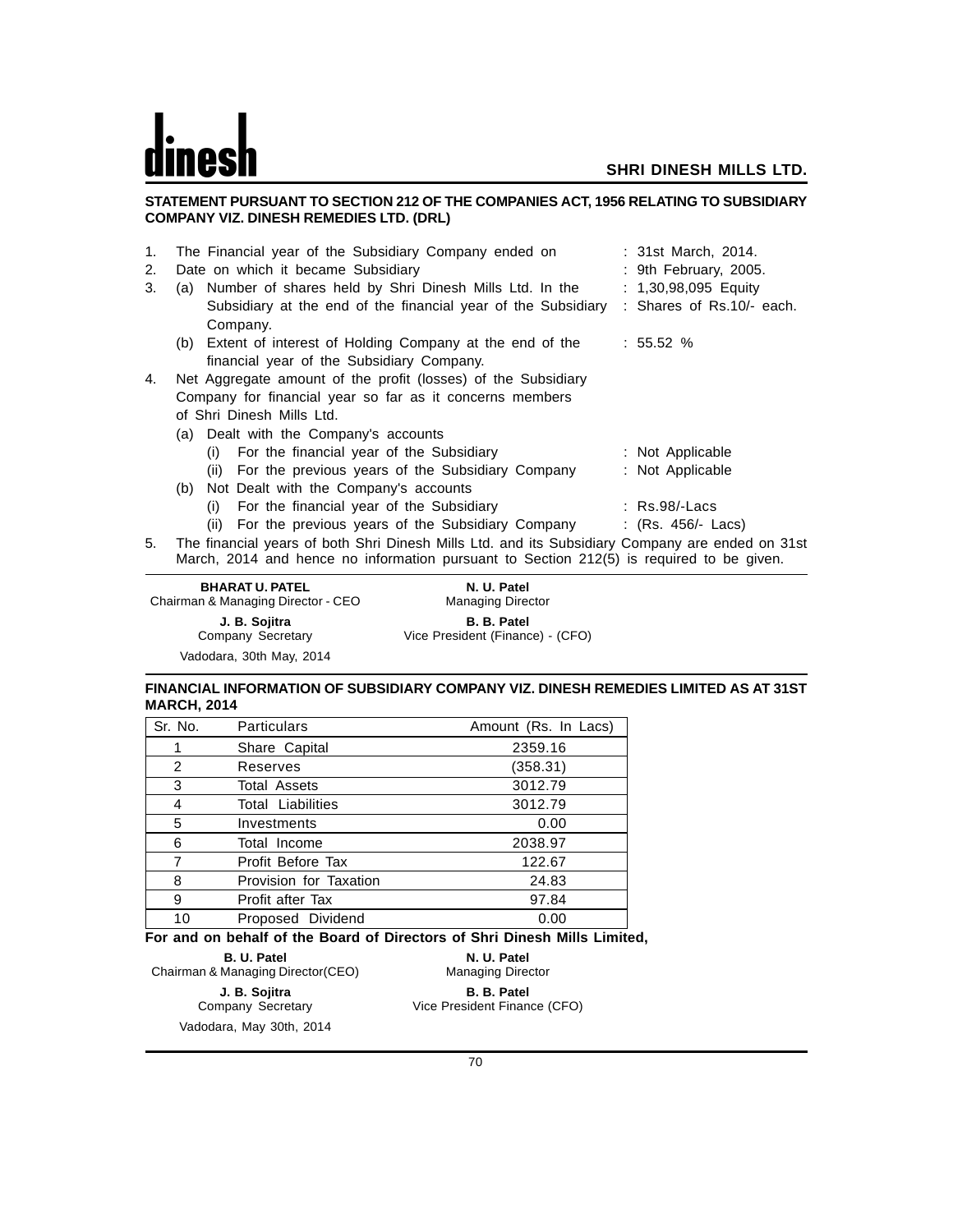|                                       | Regd. Office : P.O. Box No. 2501, Padra Road, Vadodara - 390 020 · www.dineshmills.com<br>(CIN: L17110GJ1935PLC000494)                                                                                                                                                                 |  |  |
|---------------------------------------|----------------------------------------------------------------------------------------------------------------------------------------------------------------------------------------------------------------------------------------------------------------------------------------|--|--|
| SEVENTY NINETH ANNUAL GENERAL MEETING |                                                                                                                                                                                                                                                                                        |  |  |
|                                       | <b>ATTENDANCE SLIP</b>                                                                                                                                                                                                                                                                 |  |  |
|                                       | Folio No. : ____________________________/ DP ID No. ________________________/ Client ID No. _________________                                                                                                                                                                          |  |  |
|                                       |                                                                                                                                                                                                                                                                                        |  |  |
|                                       |                                                                                                                                                                                                                                                                                        |  |  |
|                                       | Office of the Company at Padra Road, Vadodara on Tuesday, the 30th September, 2014 at 11.00 A.M.                                                                                                                                                                                       |  |  |
|                                       | Member's/Proxy's Signature<br>Notes:                                                                                                                                                                                                                                                   |  |  |
| 1.                                    | Please complete the Folio / DP-ID / Client ID No. and Name, sign this Attendance Slip and hand it over at the<br>Attendance verification counter at the entrance of the Meeting Hall.                                                                                                  |  |  |
| 2.                                    | Members holding shares in physical form are requested to advise the change in their address, if any to the<br>Registrar / Company quoting their Folio Number(s). Members holding shares in electronic form may update such<br>details with their respective Depository Participant(s). |  |  |
| 3.                                    | Member intending to appoint a proxy, should complete the proxy form and deposit it at the Company's Registered<br>Office not later than 48 hours before the commencement of the meeting.                                                                                               |  |  |
|                                       |                                                                                                                                                                                                                                                                                        |  |  |
|                                       |                                                                                                                                                                                                                                                                                        |  |  |
|                                       |                                                                                                                                                                                                                                                                                        |  |  |
|                                       |                                                                                                                                                                                                                                                                                        |  |  |
|                                       |                                                                                                                                                                                                                                                                                        |  |  |
|                                       |                                                                                                                                                                                                                                                                                        |  |  |
|                                       |                                                                                                                                                                                                                                                                                        |  |  |
|                                       |                                                                                                                                                                                                                                                                                        |  |  |
|                                       |                                                                                                                                                                                                                                                                                        |  |  |
|                                       |                                                                                                                                                                                                                                                                                        |  |  |